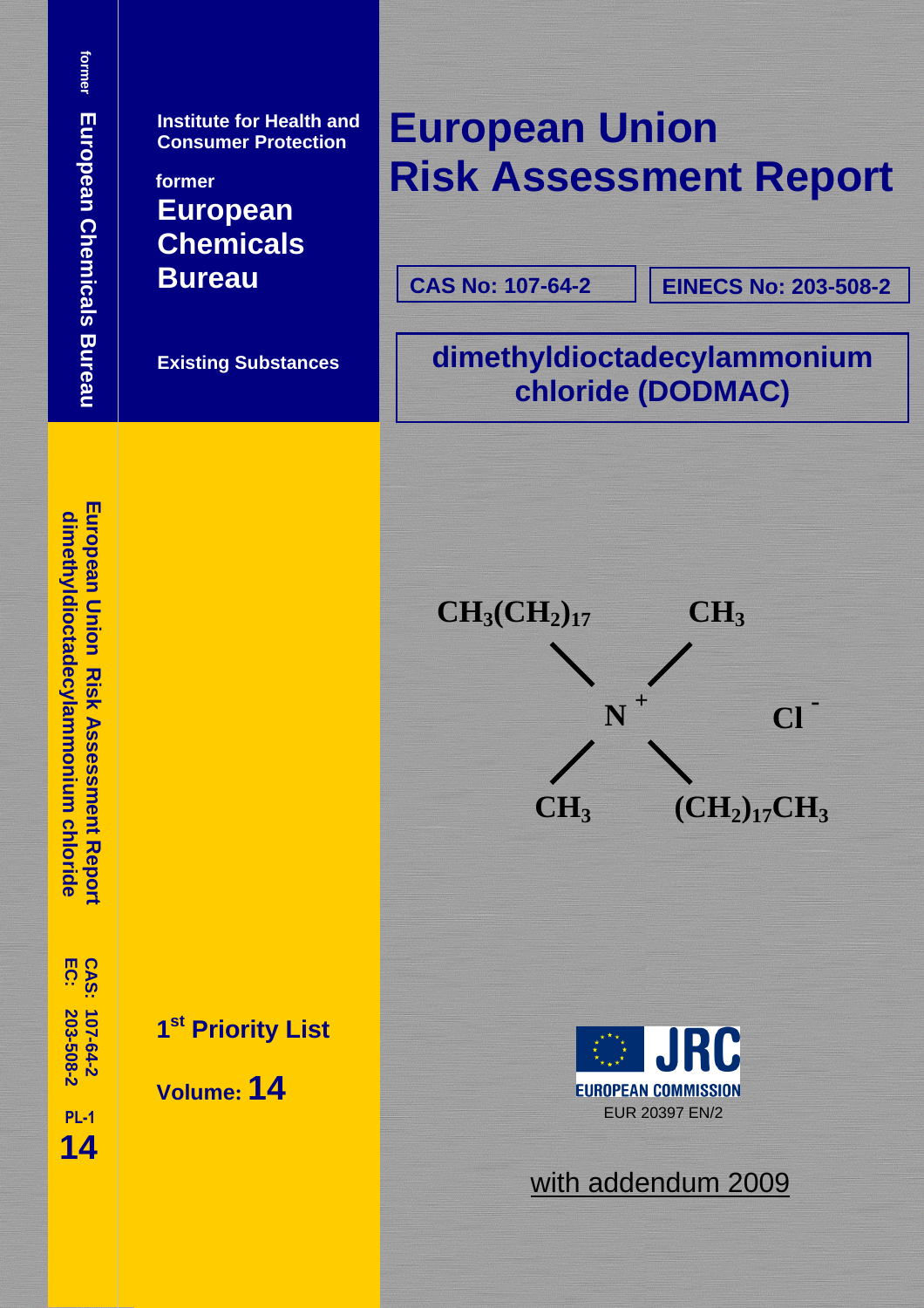The mission of the IHCP is to provide scientific support to the development and implementation of EU polices related to health and consumer protection. The IHCP carries out research to improve the understanding of potential health risks posed by chemical, physical and biological agents from various sources to which consumers are exposed.

The former Toxicology and Chemical Substances Unit (TCS), commonly known as the European Chemicals Bureau (ECB), provided scientific and technical input and know-how to the conception, development, implementation and monitoring of EU policies on dangerous chemicals including the co-ordination of EU Risk Assessments. The aim of the legislative activity of the ECB was to ensure a high level of protection for workers, consumers and the environment against dangerous chemicals and to ensure the efficient functioning of the internal market on chemicals under the current Community legislation. It played a major role in the implementation of REACH through development of technical guidance for industry and new chemicals agency and tools for chemical dossier registration (IUCLID5). The TCS Unit ensured the development of methodologies and software tools to support a systematic and harmonised assessment of chemicals addressed in a number of European directives and regulation on chemicals. The research and support activities of the TCS were executed in close co-operation with the relevant authorities of the EU Member States, Commission services (such as DG Environment and DG Enterprise), the chemical industry, the OECD and other international organisations.

European Commission Joint Research Centre Institute for Health and Consumer Protection (IHCP) former Toxicology and Chemical Substances (TCS) European Chemicals Bureau (ECB)

**Contact information:** 

#### **Institute for Health and Consumer Protection (IHCP**)

Address: Via E. Fermi 2749 – 21027 Ispra (Varese) – Italy E-mail: ihcp-contact@jrc.it Tel.: +39 0332 785959 Fax: +39 0332 785730 <http://ihcp.jrc.ec.europa.eu/>

former **Toxicology and Chemical Substances (TCS) European Chemicals Bureau (ECB)**  E-mail: esr.tm@jrc.it <http://ecb.jrc.ec.europa.eu/>

**Joint Research Centre** 

<http://ec.europa.eu/dgs/jrc/>

#### **Legal Notice**

Neither the European Commission nor any person acting on behalf of the Commission is responsible for the use which might be made of the following information. A great deal of additional information on the European Union is available on the Internet. It can be accessed through the Europa Server [\(http://europa.eu/\)](http://europa.eu/).

EUR 20397 EN/2 ISSN 1018-5593 Luxembourg: Office for Official Publications of the European Communities, 2009 © European Communities, 2009 Reproduction is authorised provided the source is acknowledged. Printed in Italy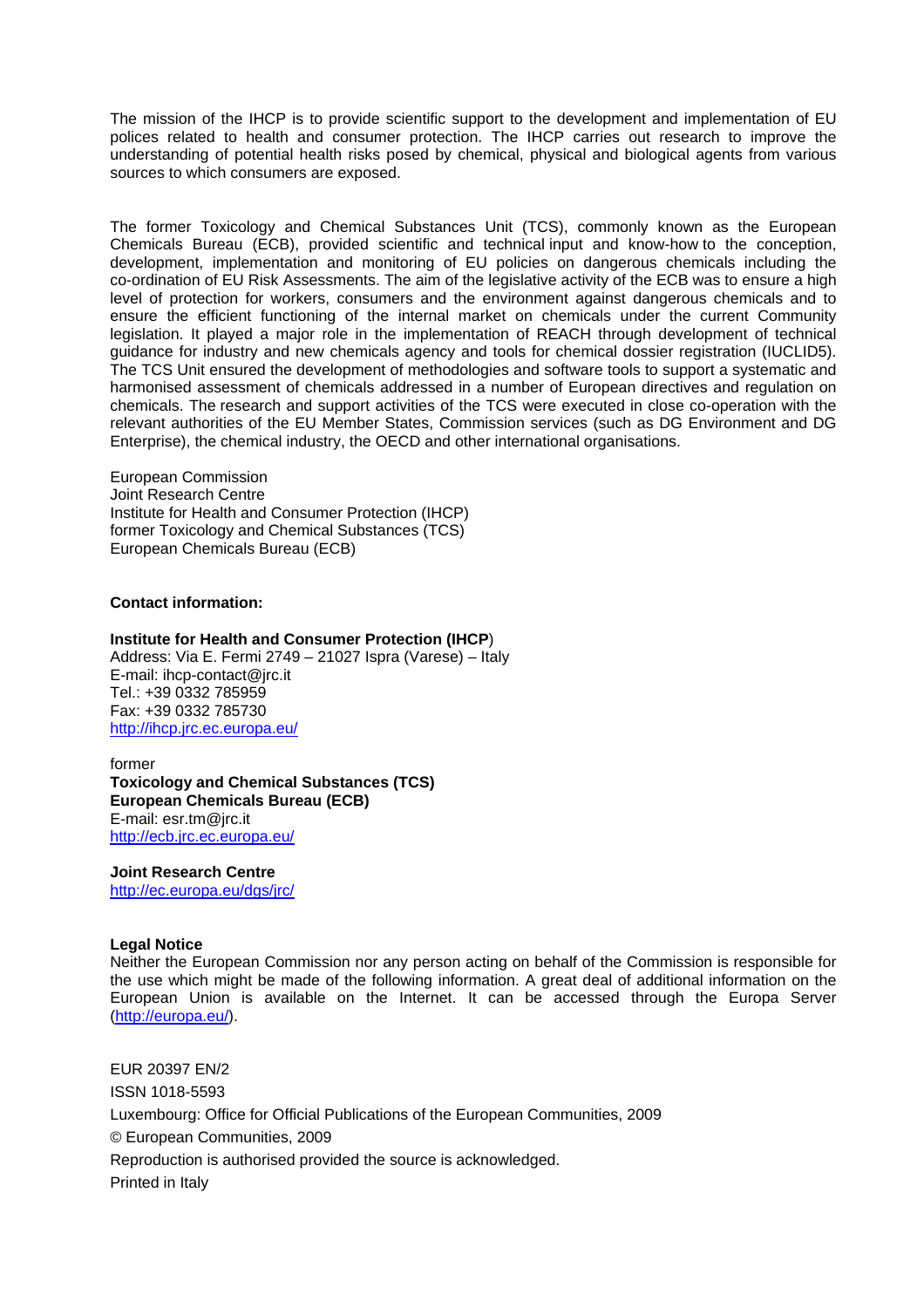# **European Union Risk Assessment Report DIMETHYLDIOCTADECYLAMMONIUM CHLORIDE (DODMAC)**

**Addendum – 2009**

**(followed by the comprehensive risk assessment report)** 

CAS No: 107-64-2

EINECS No: 203-508-2

**RISK ASSESSMENT**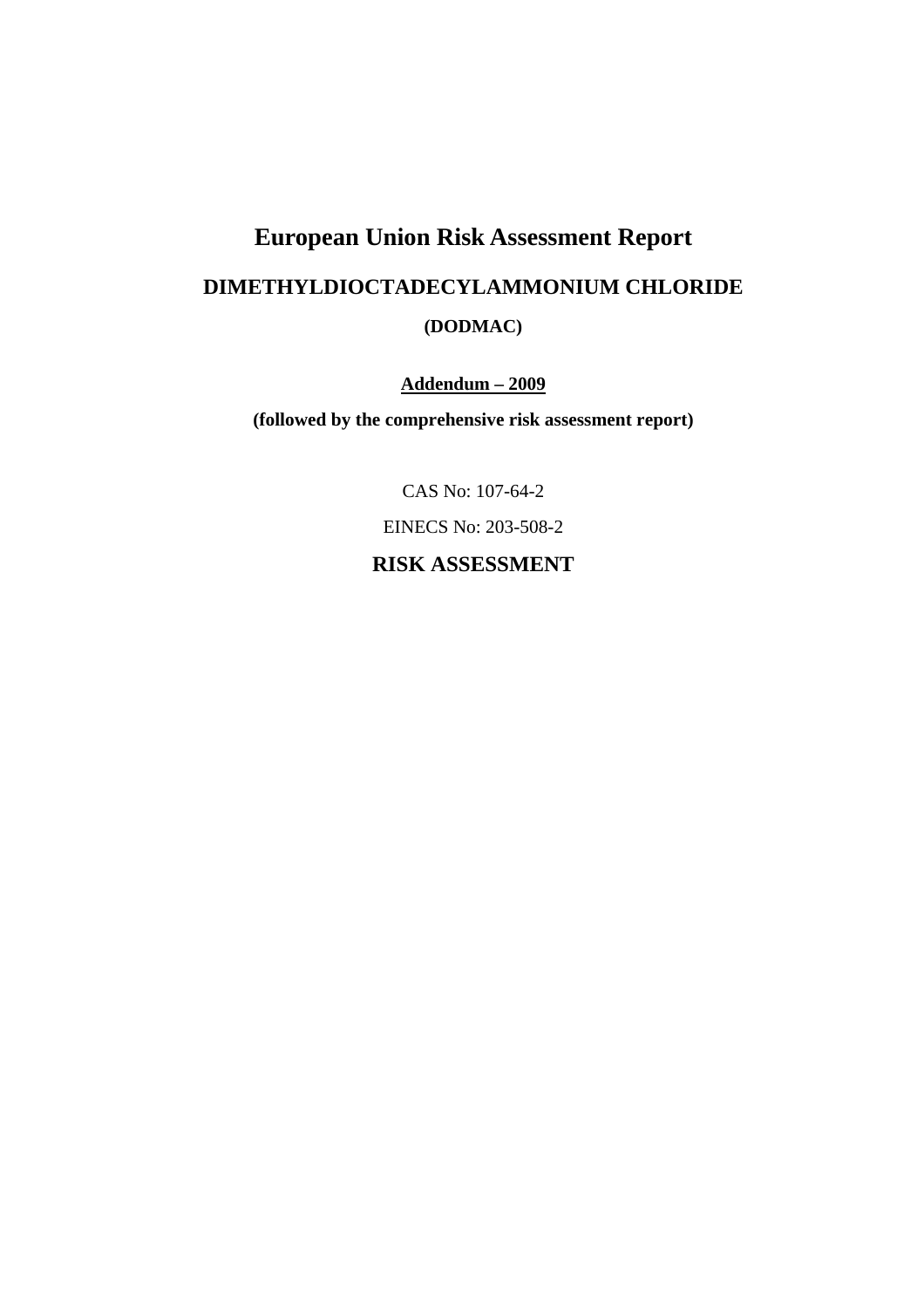# **EXPLANATORY NOTE**

This report is an addendum to the European Risk Assessment Report (RAR) on dimethyldioctadecylammonium chloride (DODMAC), that has been prepared by Germany in the context of Council Regulation (EEC) No. 793/93 on the evaluation and control of existing substances and published in 2002 on the European Chemicals Bureau website (European Risk Assessment Report Vol. 14, EUR 20397 EN) 1.

For detailed information on the risk assessment principles and procedures followed, the underlying data and the literature references the reader is referred to the comprehensive Final Risk Assessment Report (Final RAR).

 $\overline{a}$ 

<sup>1</sup> Former European Chemicals Bureau – Existing Chemicals [–http://ecb.jrc.ec.europa.eu/](http://ecb.jrc.ec.europa.eu/)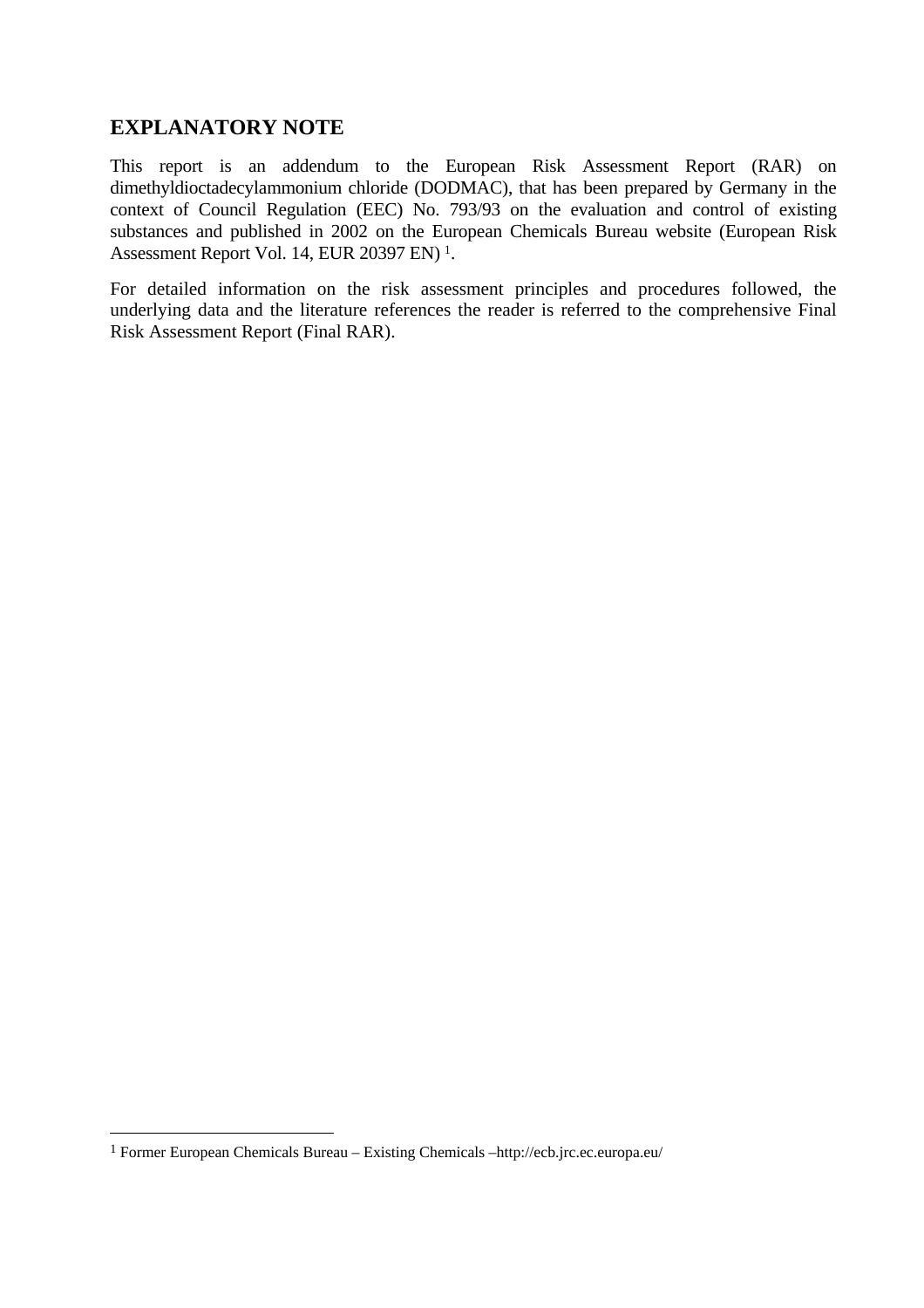### **Data requirement according to Regulation (EC) 1217/2002**

## **DHTDMAC (Cas-No. 61789-80-8)**

### **Evaluation of provided information**

According to Art. 12 (2) of Regulation EEC 793/93 industry had to provide information on the yearly consumption volumes of the substance DHTDMAC (quaternary ammonium compounds, bis(hydrogenated tallow alkyl) dimethyl, chlorides) (Cas-No. 61789-80-8) for the year 2000 to 2002. The reason for this requirement was the concern for a significant increase in consumption volumes of the substance which would pose a potential risk for the environment.

Within the frame of an EU risk assessment for the substance DODMAC, which is contained in the technical mixture DHTDMAC with a percentage of 42%, consumption figures for the years 1998 and 1999 have already been available.

Therefore, an evaluation of the consumption figures for DHTDMAC for the years 1998 to 2002 can be performed.

| Year | Organo field<br>bentonites [t/a] | Fabric<br>softener [t/a] | Other uses<br>[1/a] | $\Sigma$ softener and<br>other uses [t/a] | Total<br>consumption [t/a] |
|------|----------------------------------|--------------------------|---------------------|-------------------------------------------|----------------------------|
| 1998 | 4,986                            | 408                      | 276                 | 684                                       | 5,670                      |
| 1999 | 3,656                            | 333                      | 642                 | 975                                       | 4,631                      |
| 2000 | 3.116                            | 526                      | 669                 | 1.195                                     | 4.311                      |
| 2001 | 3.594                            | 101                      | 684                 | 785                                       | 4.379                      |
| 2002 | 4.278                            | 73                       | 603                 | 676                                       | 4.954                      |

The following data have been provided by industry:

No clear trend in the consumption of DHTDMAC over these 5 years can be observed. A potential risk for the environment (surface waters and sediment) may occur from the direct use of the substance as fabric softener or in other uses (hair conditioner, car washing…). The amount of DHTDMAC used in these applications (wide dispersive use) increased from 1998 to 2000 from 684 tonnes/annum to 1,195 tonnes/annum but decreased afterwards to 785 and 676 tonnes/annum in 2001 and 2002. It cannot be excluded that the consumption of DODMAC for these applications will increase again in the following years.

The highest consumption volume of DHTDMAC in direct applications in 2000 was by a factor of 1.75 higher than the volume used in the risk assessment of DODMAC for the year 1998. Considering the fact, that the PEC/PNEC ratio for DHTDMAC is by a factor of 2.4 higher than the ratio for DODMAC, as DODMAC is contained in the technical product DHTDMAC with a fraction of 42% gives the following PEC/PNEC ratios for DHTDMAC for the year 2000 (based on the PEC and PNEC derivation in the EU RAR DODMAC):

|               | <b>PEC/PNEC ratio</b> |
|---------------|-----------------------|
| Surface water | 0.37                  |
| Sediment      | 0.53                  |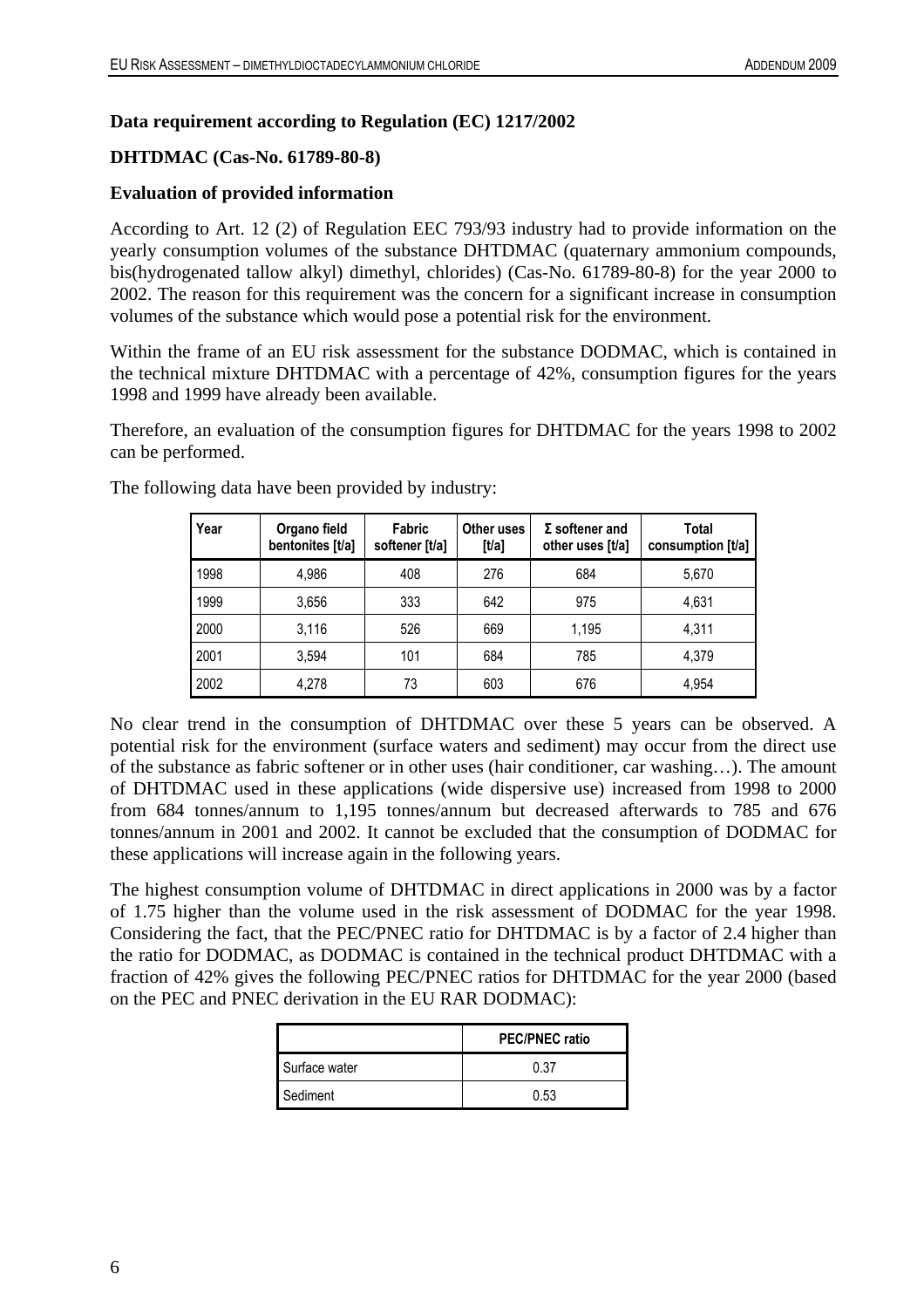# **Conclusion**

The consumption of DHTDMAC for the years 1998 to 2002 will not result in a risk for the aquatic environment (surface water and sediment). However, an increase by a factor of about 2 compared to the figures for 2000 may result in a risk for the sediment compartment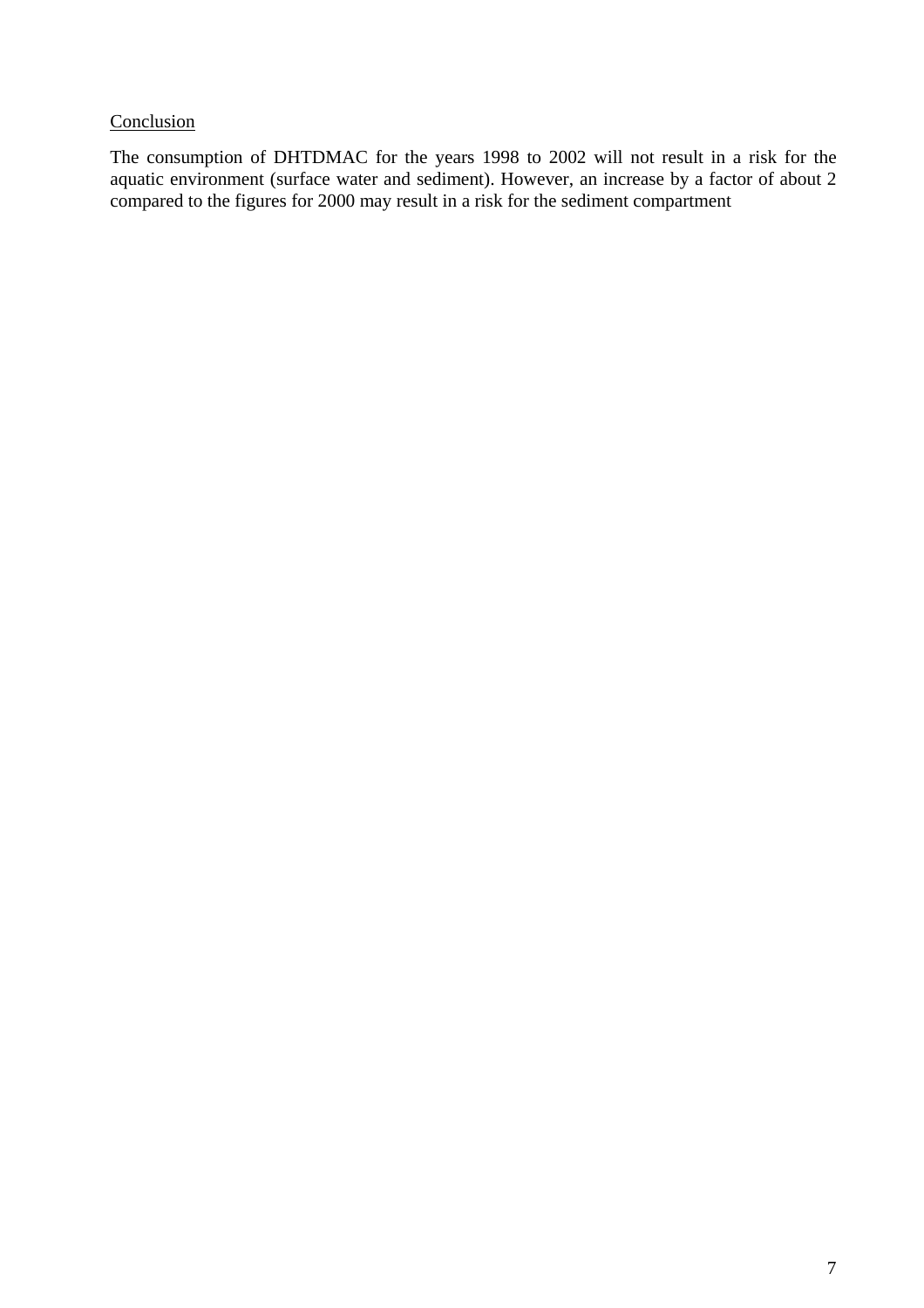# **European Union Risk Assessment Report DIMETHYLDIOCTADECYLAMMONIUM CHLORIDE (DODMAC)**

CAS No: 107-64-2

EINECS No: 203-508-2

# **RISK ASSESSMENT**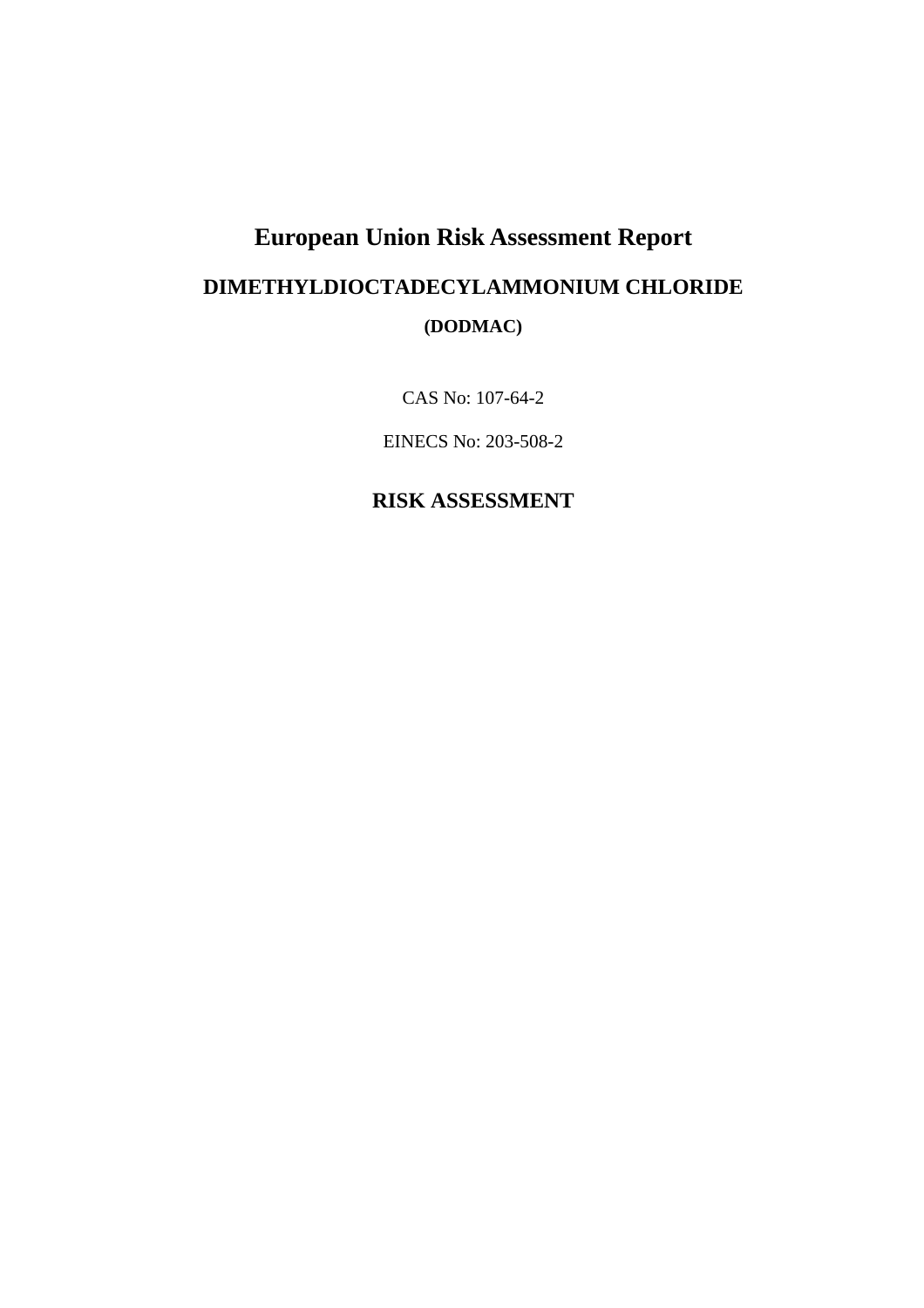# **LEGAL NOTICE**

Neither the European Commission nor any person acting on behalf of the Commission is responsible for the use which might be made of the following information

A great deal of additional information on the European Union is available on the Internet. It can be accessed through the Europa Server (http://europa.eu).

Cataloguing data can be found at the end of this publication

Luxembourg: Office for Official Publications of the European Communities, 2002

© European Communities, 2002 Reproduction is authorised provided the source is acknowledged.

*Printed in Italy*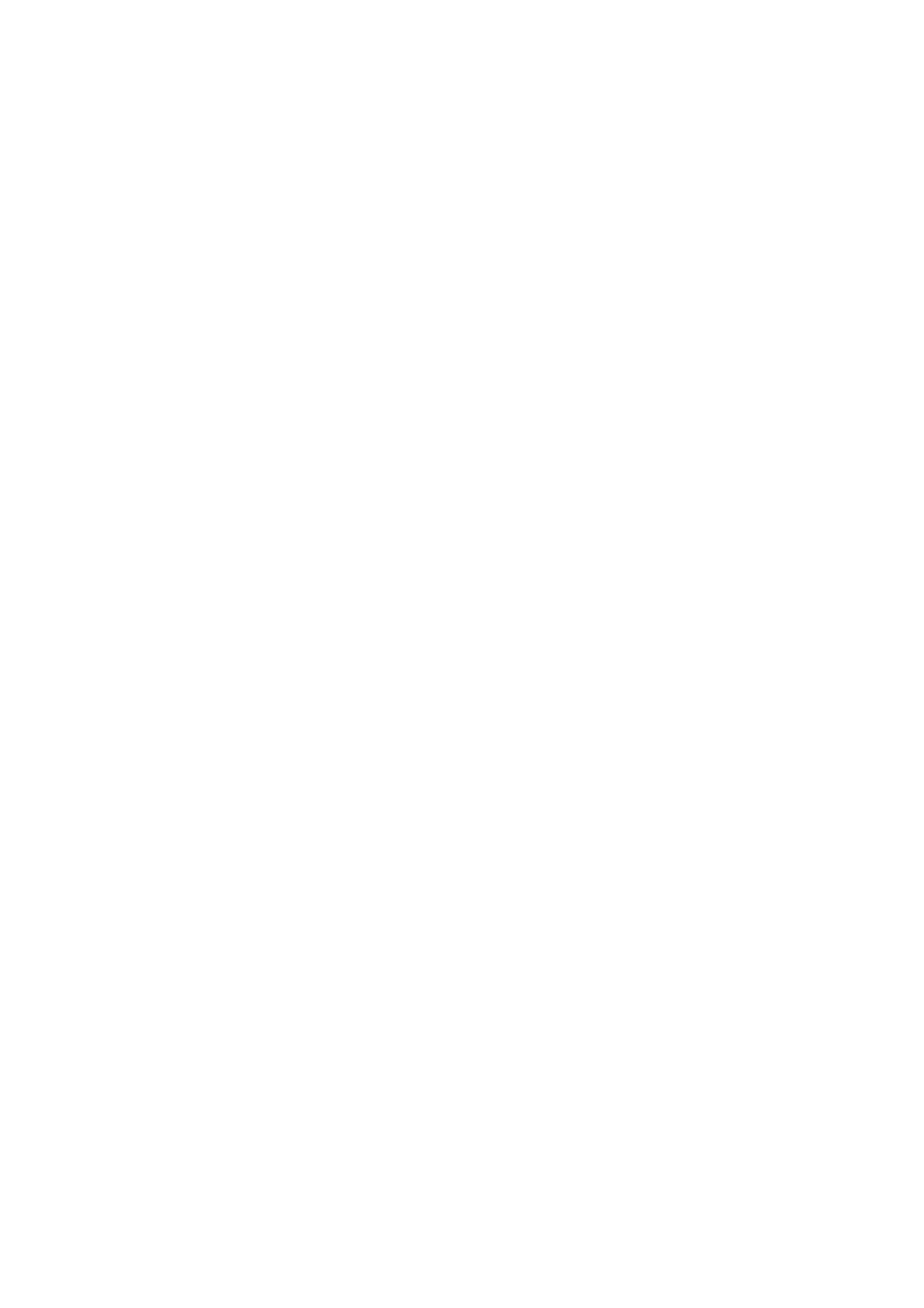# **DIMETHYLDIOCTADECYLAMMONIUM CHLORIDE (DODMAC)**

CAS No: 107-64-2

EINECS No: 203-508-2

# **RISK ASSESSMENT**

*Final Report, 2002*

Germany

The Rapporteur for the risk assessment of dimethyldioctadecylammonium chloride is the Federal Institute for Occupational Safety and Health.

Contact point:

Bundesanstalt für Arbeitsschutz und Arbeitsmedizin Anmeldestelle Chemikaliengesetz Friedrich-Henkel-Weg 1-25 44149 Dortmund Germany

Fax: +49 (231) 9071-679 e-mail: chemg@baua.bund.de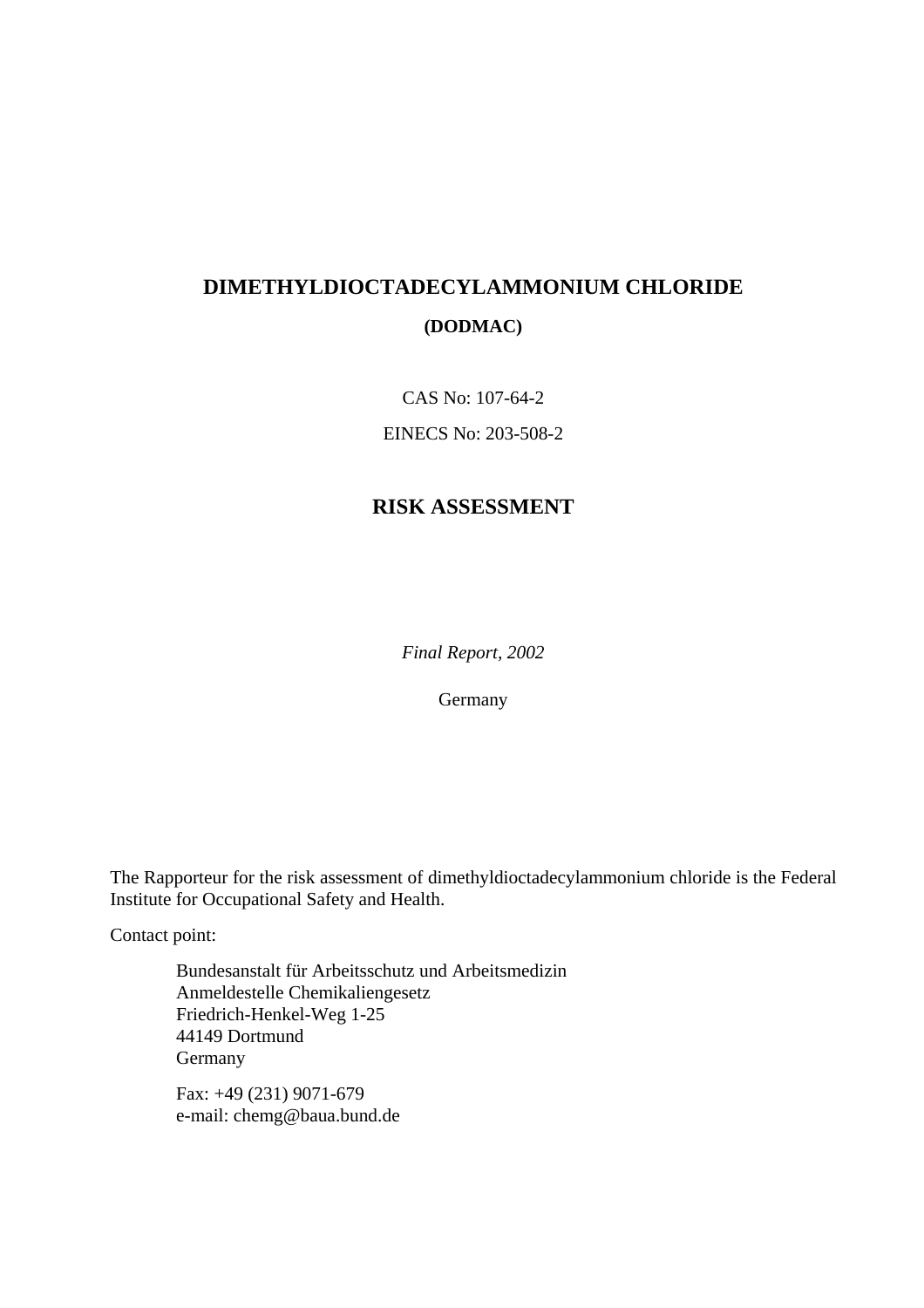**Date of Last Literature Search : 1995<br>Review of report by MS Technical Experts finalised: December 1998 Review of report by MS Technical Experts finalised:** December 1998 **December 1998 Final report:**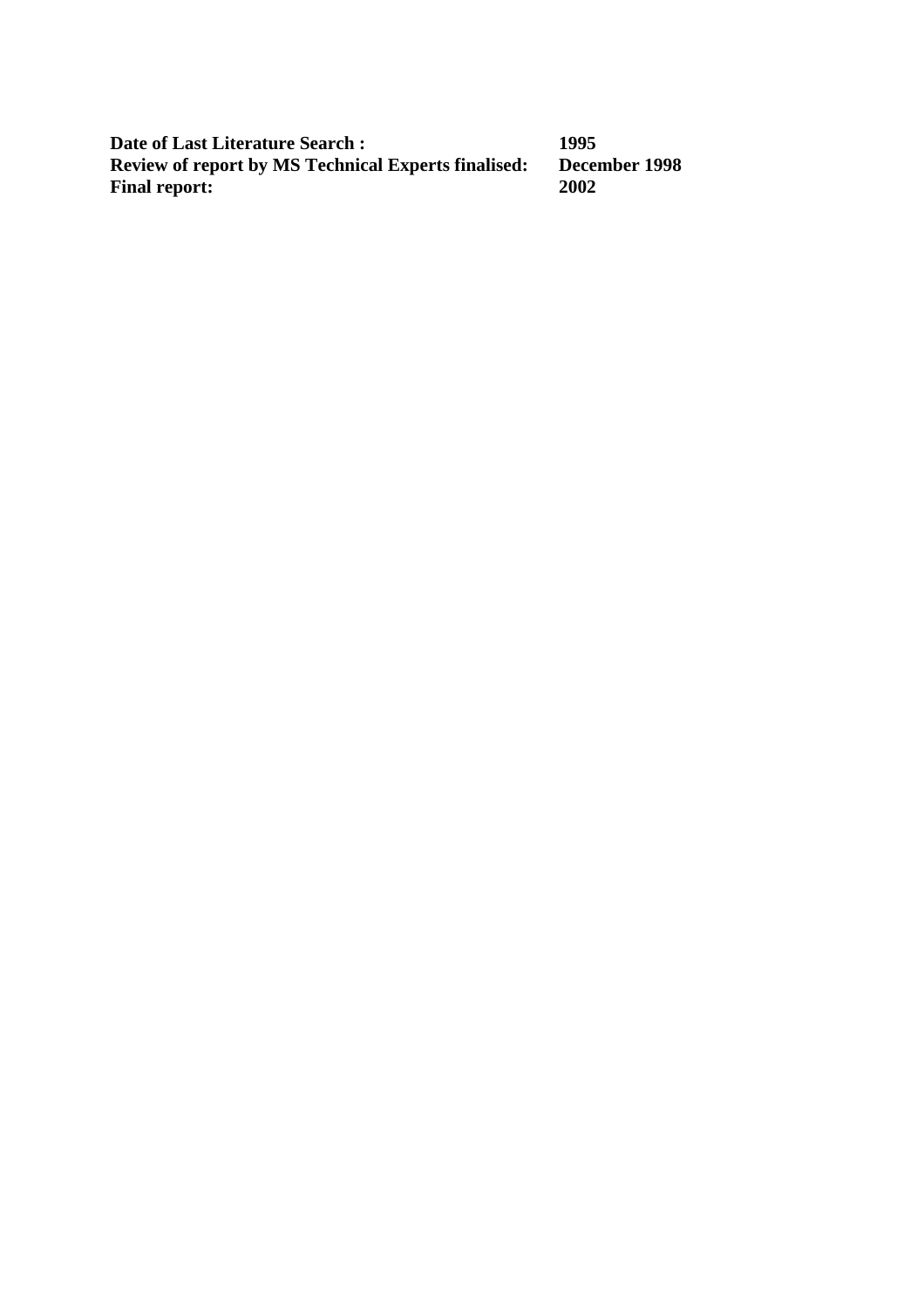# **Foreword**

We are pleased to present this Risk Assessment Report which is the result of in-depth work carried out by experts in one Member State, working in co-operation with their counterparts in the other Member States, the Commission Services, Industry and public interest groups.

The Risk Assessment was carried out in accordance with Council Regulation (EEC) 793/932 on the evaluation and control of the risks of "existing" substances. "Existing" substances are chemical substances in use within the European Community before September 1981 and listed in the European Inventory of Existing Commercial Chemical Substances. Regulation 793/93 provides a systematic framework for the evaluation of the risks to human health and the environment of these substances if they are produced or imported into the Community in volumes above 10 tonnes per year.

There are four overall stages in the Regulation for reducing the risks: data collection, priority setting, risk assessment and risk reduction. Data provided by Industry are used by Member States and the Commission services to determine the priority of the substances which need to be assessed. For each substance on a priority list, a Member State volunteers to act as "Rapporteur", undertaking the in-depth Risk Assessment and recommending a strategy to limit the risks of exposure to the substance, if necessary.

The methods for carrying out an in-depth Risk Assessment at Community level are laid down in Commission Regulation (EC) 1488/943, which is supported by a technical guidance document4. Normally, the "Rapporteur" and individual companies producing, importing and/or using the chemicals work closely together to develop a draft Risk Assessment Report, which is then presented at a Meeting of Member State technical experts for endorsement. The Risk Assessment Report is then peer-reviewed by the Scientific Committee on Toxicity, Ecotoxicity and the Environment (CSTEE) which gives its opinion to the European Commission on the quality of the risk assessment.

If a Risk Assessment Report concludes that measures to reduce the risks of exposure to the substances are needed, beyond any measures which may already be in place, the next step in the process is for the "Rapporteur" to develop a proposal for a strategy to limit those risks.

The Risk Assessment Report is also presented to the Organisation for Economic Co-operation and Development as a contribution to the Chapter 19, Agenda 21 goals for evaluating chemicals, agreed at the United Nations Conference on Environment and Development, held in Rio de Janeiro in 1992.

This Risk Assessment improves our knowledge about the risks to human health and the environment from exposure to chemicals. We hope you will agree that the results of this in-depth study and intensive co-operation will make a worthwhile contribution to the Community objective of reducing the overall risks from exposure to chemicals.

**Barry Mc Sweenev** Director-General Joint Research Centre

J. Currie Director-General Environment, Nuclear Safety and Civil Protection

 $\overline{a}$ 

<sup>2</sup> O.J. No L 084, 05/04/199 p.0001 – 0075

<sup>3</sup> O.J. No L 161, 29/06/1994 p. 0003 – 0011

<sup>4</sup> Technical Guidance Document, Part I – V, ISBN 92-827-801 [1234]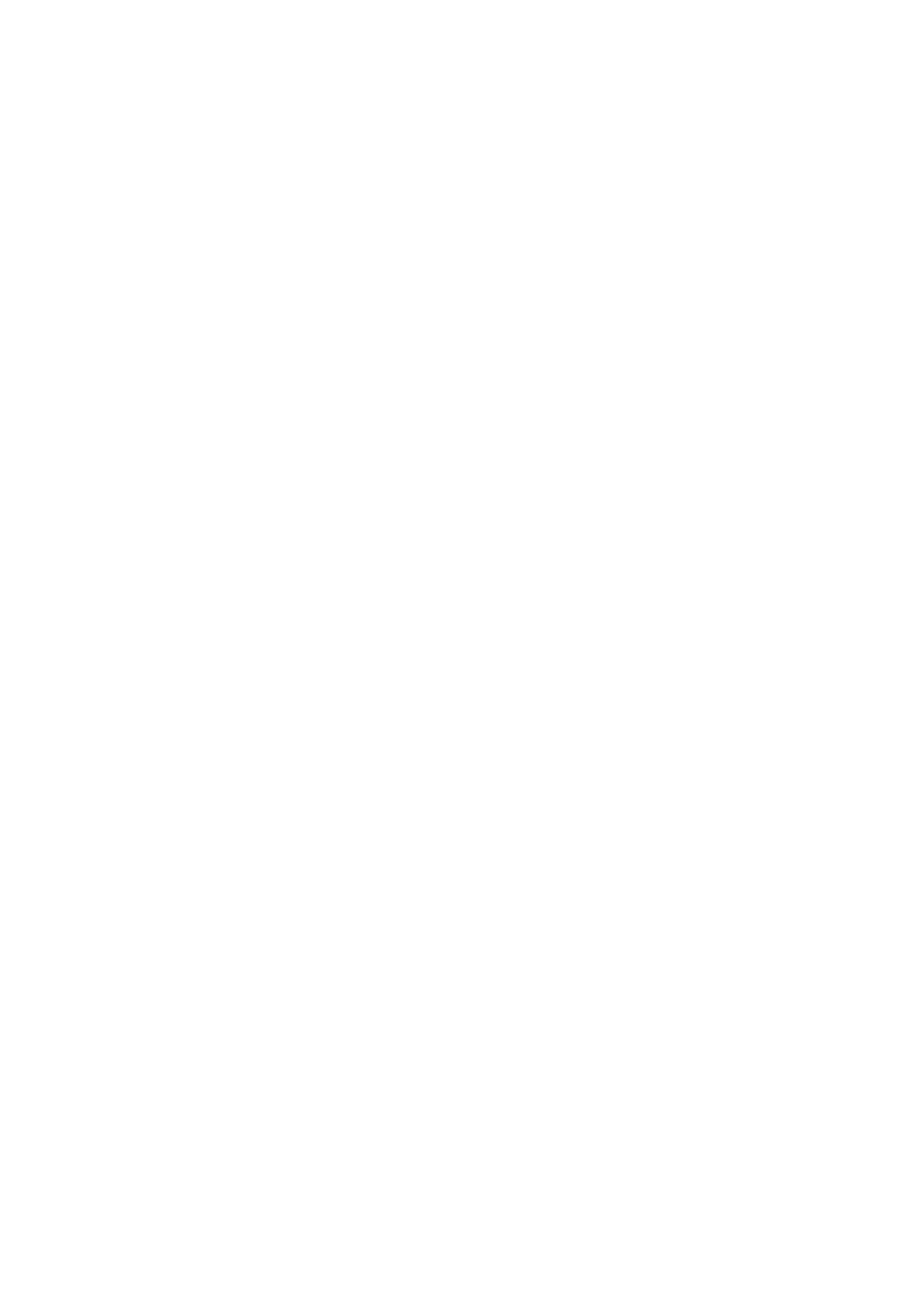# **0 OVERALL CONCLUSIONS/RESULTS OF THE RISK ASSESSMENT**

| CAS Number:        | $107 - 64 - 2$                       |
|--------------------|--------------------------------------|
| EINECS Number:     | 203-508-2                            |
| <b>IUPAC</b> Name: | Dimethyldioctadecylammonium chloride |

### **Overall results of the risk assessment**

| ( ) | Conclusion (i)        | There is need for further information and/or testing.                                                                                               |
|-----|-----------------------|-----------------------------------------------------------------------------------------------------------------------------------------------------|
|     | $(X)$ Conclusion (ii) | There is at present no need for further information and/or testing and for<br>risk reduction measures beyond those which are being applied already. |
| ( ) | Conclusion (iii)      | There is a need for limiting the risks; risk reduction measures which are<br>already being applied shall be taken into account.                     |

# **Summary of conclusions**

### **Environment**

| <b>Conclusion (ii)</b> | There is at present no need for further information and/or testing and for |
|------------------------|----------------------------------------------------------------------------|
|                        | risk reduction measures beyond those which are being applied already.      |

# Human Health (toxicity)

*Workers* 

| <b>Conclusion (ii)</b> | There is at present no need for further information and/or testing and for |
|------------------------|----------------------------------------------------------------------------|
|                        | risk reduction measures beyond those which are being applied already.      |

### *Consumers*

**Conclusion (ii)** There is at present no need for further information and/or testing and for risk reduction measures beyond those which are being applied already.

### *Humans exposed via the environment*

| <b>Conclusion (ii)</b> | There is at present no need for further information and/or testing and for |
|------------------------|----------------------------------------------------------------------------|
|                        | risk reduction measures beyond those which are being applied already.      |

### *Combined exposure*

| <b>Conclusion (ii)</b> | There is at present no need for further information and/or testing and for |
|------------------------|----------------------------------------------------------------------------|
|                        | risk reduction measures beyond those which are being applied already.      |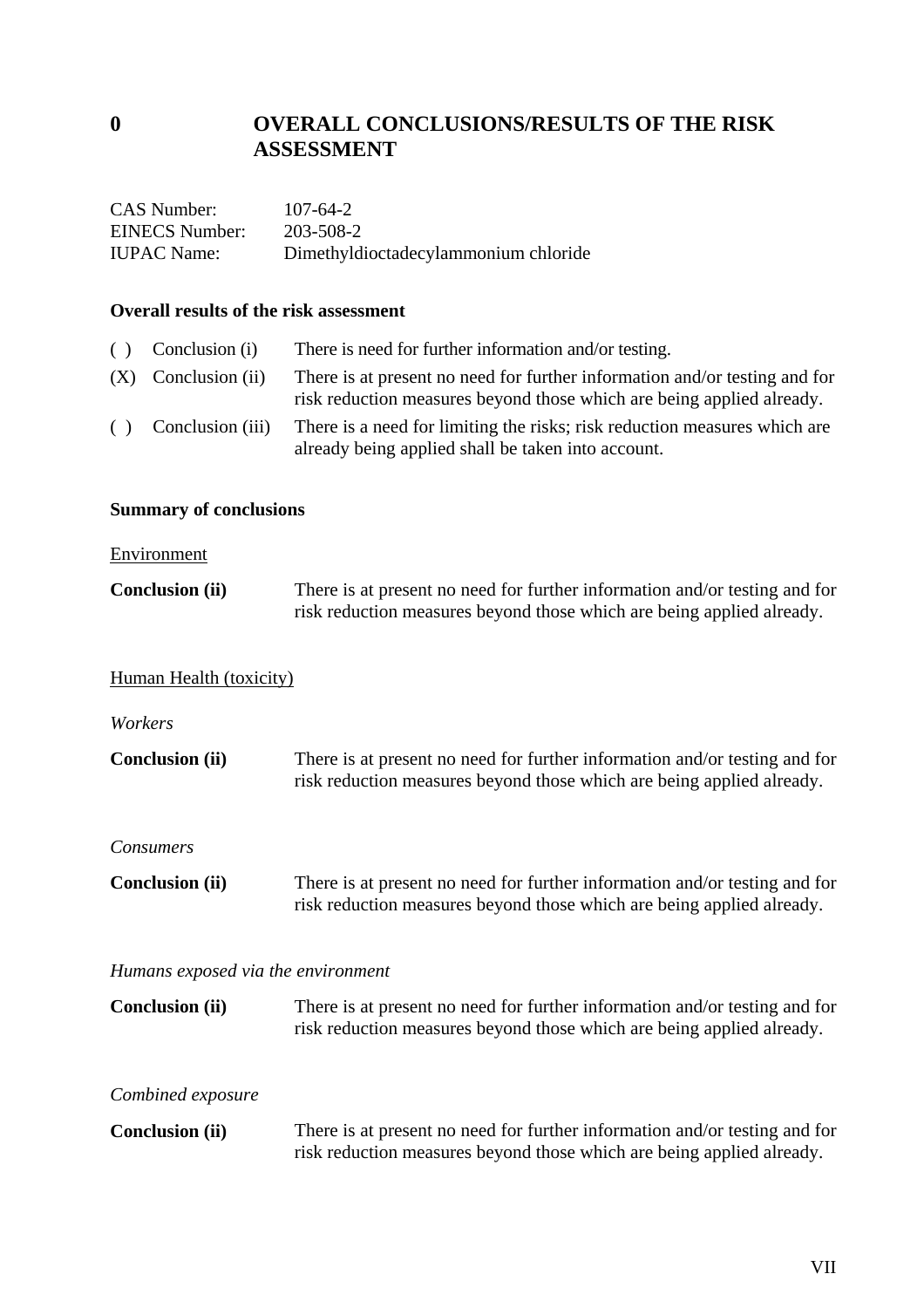## Human Health (risks from physico-chemical properties)

DODMAC has no explosive or oxidising properties due to structural reasons and is not flammable. Therefore with regard to physico-chemical properties and with regard to the occupational exposure and consumer exposure, DODMAC is not expected to cause specific concern relevant to human health.

**Conclusion (ii)** There is at present no need for further information and/or testing and for risk reduction measures beyond those which are being applied already.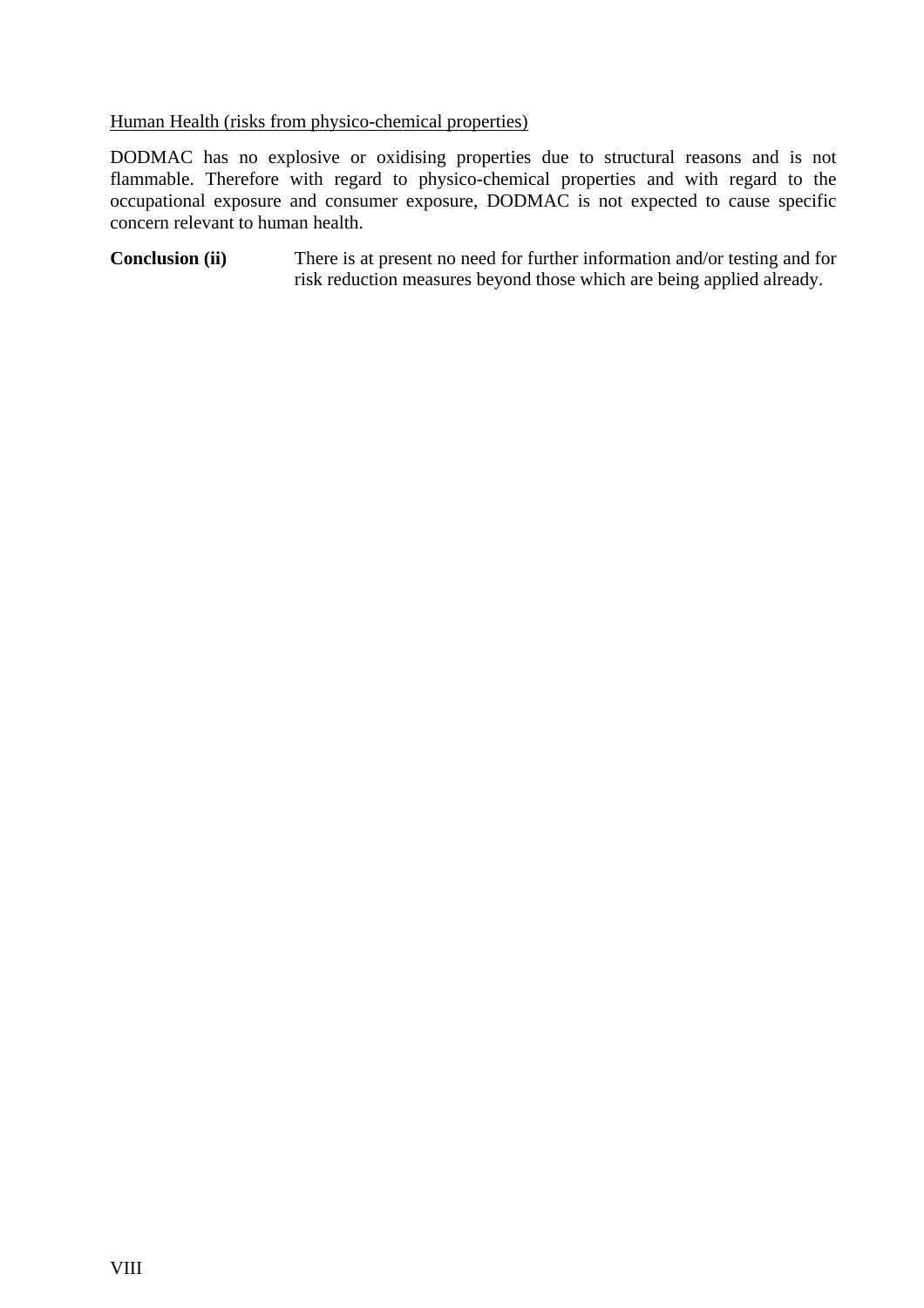# **CONTENTS**

|                |                  |       | $\overline{\mathcal{L}}$                                                              |  |
|----------------|------------------|-------|---------------------------------------------------------------------------------------|--|
|                |                  |       | $\overline{\mathcal{L}}$                                                              |  |
|                |                  |       | 5                                                                                     |  |
|                | 1.3              |       | 5                                                                                     |  |
|                |                  |       | 7                                                                                     |  |
| $\overline{2}$ |                  |       | 8                                                                                     |  |
|                |                  |       |                                                                                       |  |
| 3              |                  |       | 10                                                                                    |  |
|                |                  |       | 10                                                                                    |  |
|                |                  |       | 10                                                                                    |  |
|                |                  |       | 10                                                                                    |  |
|                |                  |       | 11                                                                                    |  |
|                |                  |       | 14                                                                                    |  |
|                |                  |       | 15                                                                                    |  |
|                |                  |       | 17                                                                                    |  |
|                |                  |       | 17                                                                                    |  |
|                |                  |       | 19                                                                                    |  |
|                |                  |       | 20                                                                                    |  |
|                |                  |       | 22                                                                                    |  |
|                |                  |       | 3.1.2.2.3 Local exposure / Use of activated bentonites as additive in paint and<br>23 |  |
|                |                  |       | 24                                                                                    |  |
|                |                  |       | 27                                                                                    |  |
|                |                  |       | 27                                                                                    |  |
|                |                  |       | 27                                                                                    |  |
|                |                  |       | 28                                                                                    |  |
|                |                  |       | 29                                                                                    |  |
|                |                  |       | 30                                                                                    |  |
|                |                  |       | 31                                                                                    |  |
|                |                  |       |                                                                                       |  |
|                | 3.2              |       | EFFECTS ASSESSMENT: HAZARD IDENTIFICATION AND DOSE (CONCENTRATION) -<br>31            |  |
|                |                  | 3.2.1 | 31                                                                                    |  |
|                |                  | 3.2.2 | 43                                                                                    |  |
|                |                  | 3.2.3 | 43                                                                                    |  |
|                |                  |       | 44                                                                                    |  |
|                | 3.3 <sub>2</sub> |       | 45                                                                                    |  |
|                |                  |       | 45                                                                                    |  |
|                |                  |       | 45                                                                                    |  |
|                |                  |       | 45                                                                                    |  |
|                |                  |       | 46                                                                                    |  |
|                |                  |       | 46                                                                                    |  |
|                |                  |       | 47                                                                                    |  |
|                |                  |       | 47                                                                                    |  |
|                |                  |       | 47                                                                                    |  |
|                |                  |       | 48                                                                                    |  |
|                |                  |       |                                                                                       |  |
|                |                  |       | 48                                                                                    |  |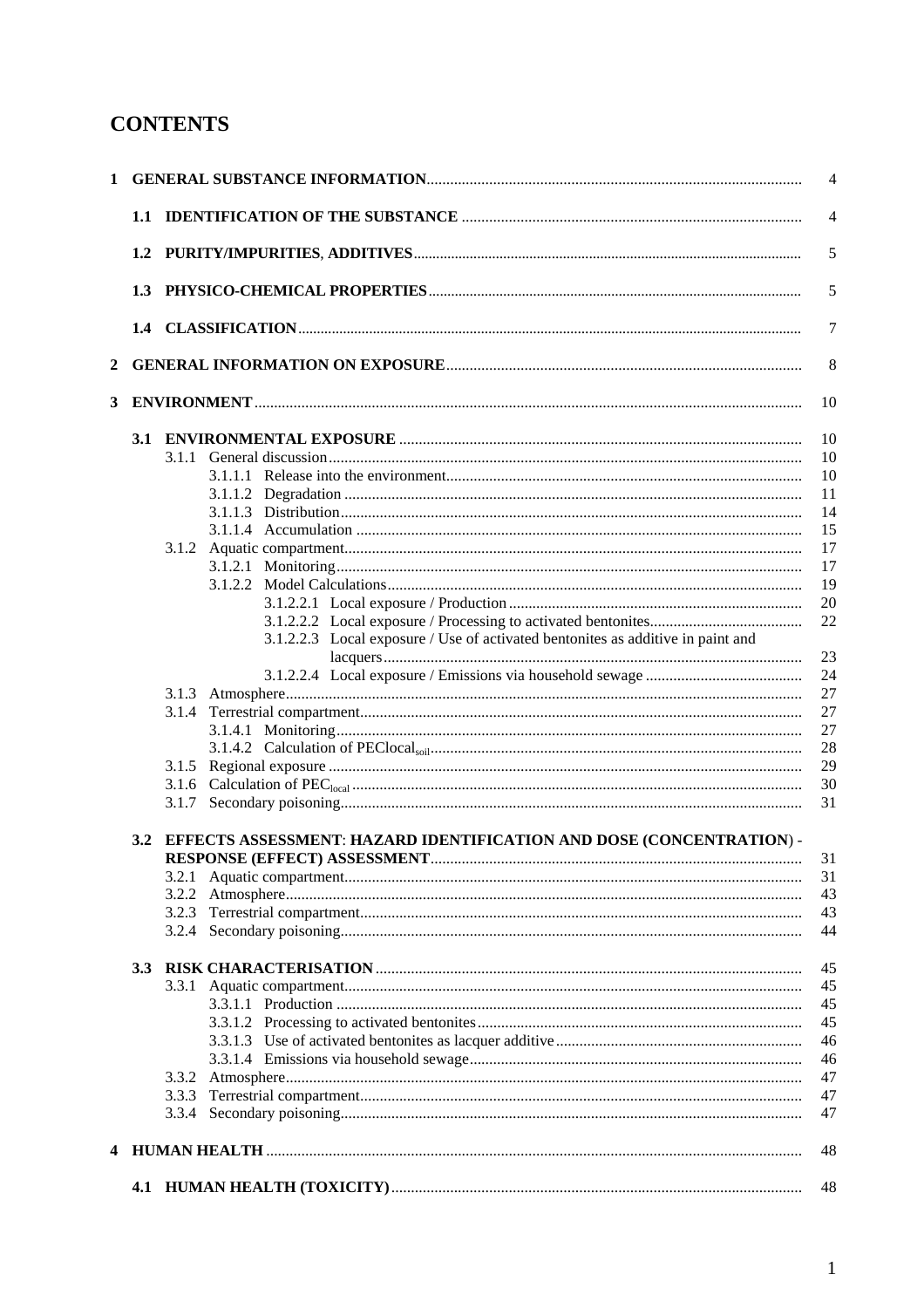|   |  | 48<br>48                                                                                     |
|---|--|----------------------------------------------------------------------------------------------|
|   |  | 49                                                                                           |
|   |  | 4.1.1.2.1 Production and further processing in the chemical industry and further             |
|   |  | 49                                                                                           |
|   |  | 4.1.1.2.2 Occupational exposure in fields of use in the further processing industry,         |
|   |  | 50                                                                                           |
|   |  | 4.1.1.2.3 Inhalation and dermal exposure estimation according to the EASE model<br>52        |
|   |  | 54                                                                                           |
|   |  | 60                                                                                           |
|   |  | 62                                                                                           |
|   |  | 63                                                                                           |
|   |  | 4.1.2 Effects assessment: Hazard identification and Dose (concentration) - response (effect) |
|   |  | 64                                                                                           |
|   |  | 64                                                                                           |
|   |  | 64                                                                                           |
|   |  | 65                                                                                           |
|   |  | 66                                                                                           |
|   |  | 67                                                                                           |
|   |  | 68                                                                                           |
|   |  | 72                                                                                           |
|   |  | 72                                                                                           |
|   |  | 72                                                                                           |
|   |  | 74                                                                                           |
|   |  | 74                                                                                           |
|   |  | 75                                                                                           |
|   |  | 84                                                                                           |
|   |  | 89<br>90                                                                                     |
|   |  |                                                                                              |
|   |  | 91                                                                                           |
|   |  | 91                                                                                           |
|   |  | 91                                                                                           |
| 5 |  | 92                                                                                           |
|   |  |                                                                                              |
|   |  | 92                                                                                           |
|   |  | 92                                                                                           |
|   |  | 92                                                                                           |
|   |  | 92                                                                                           |
|   |  | 92                                                                                           |
|   |  | 92                                                                                           |
|   |  | 92                                                                                           |
|   |  | 93                                                                                           |
|   |  | 94                                                                                           |
|   |  |                                                                                              |
|   |  | 99                                                                                           |
|   |  | 104                                                                                          |
|   |  |                                                                                              |

**EUSES Calculations** can be viewed as part of the report at the website of the European Chemicals Bureau:<br>http://ecb.jrc.it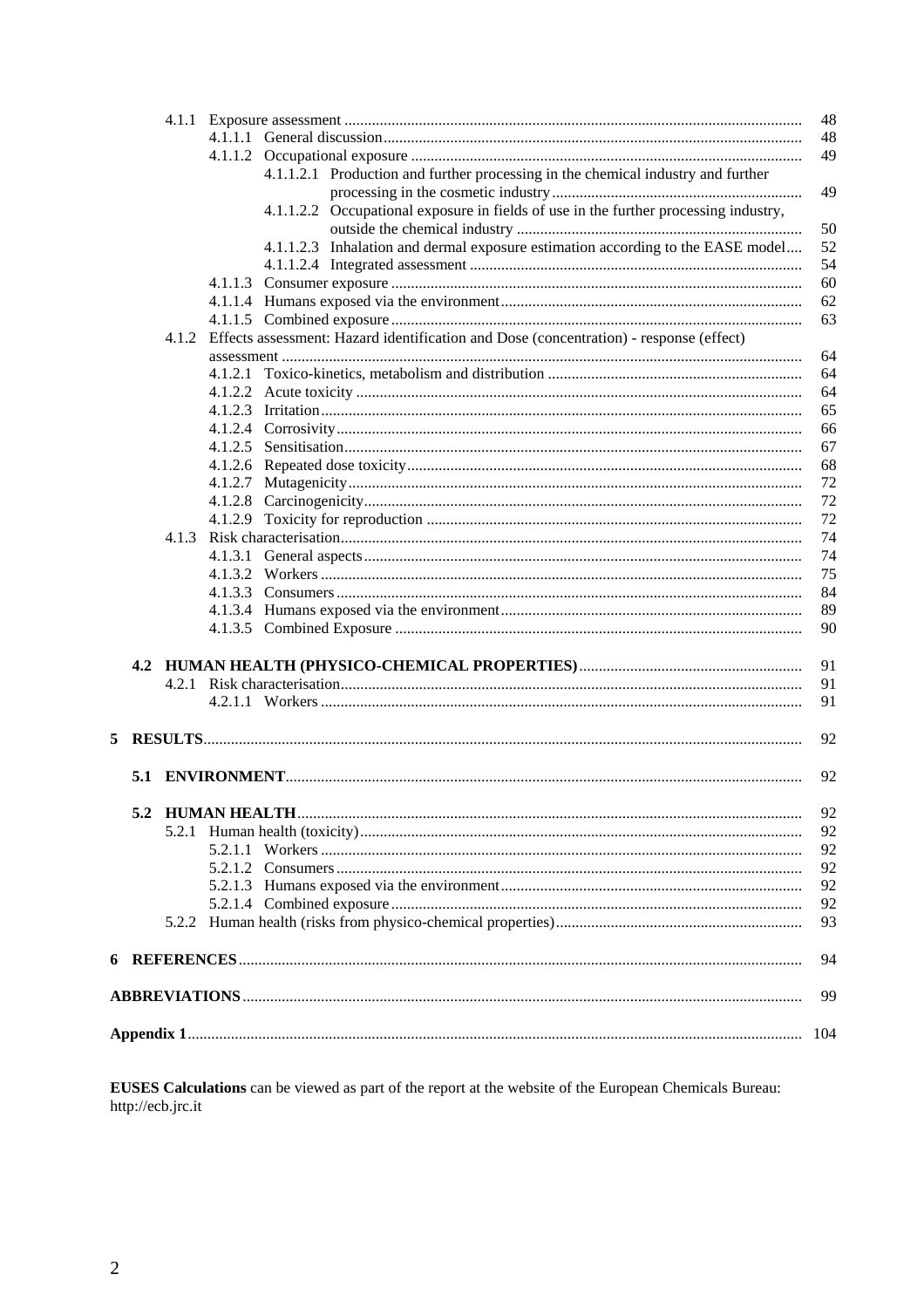# **TABLES**

| Table 1.1        |                                                                                              |  |
|------------------|----------------------------------------------------------------------------------------------|--|
| Table 2.1        |                                                                                              |  |
| Table 3.1        |                                                                                              |  |
| Table 3.2        |                                                                                              |  |
| Table 3.3        |                                                                                              |  |
| Table 3.4        |                                                                                              |  |
| Table 3.5        |                                                                                              |  |
| Table 3.6        |                                                                                              |  |
| Table 3.7        |                                                                                              |  |
| Table 3.8        |                                                                                              |  |
| Table 3.9        |                                                                                              |  |
|                  |                                                                                              |  |
|                  |                                                                                              |  |
|                  |                                                                                              |  |
|                  | Table 3.13 Presentation of DODMAC release amounts, degradation rates, distribution constants |  |
|                  |                                                                                              |  |
|                  |                                                                                              |  |
|                  |                                                                                              |  |
|                  |                                                                                              |  |
|                  |                                                                                              |  |
|                  |                                                                                              |  |
|                  |                                                                                              |  |
| Table 4.1        |                                                                                              |  |
| <b>Table 4.2</b> |                                                                                              |  |
| Table 4.3        |                                                                                              |  |
| Table 4.4        |                                                                                              |  |
| Table 4.5        |                                                                                              |  |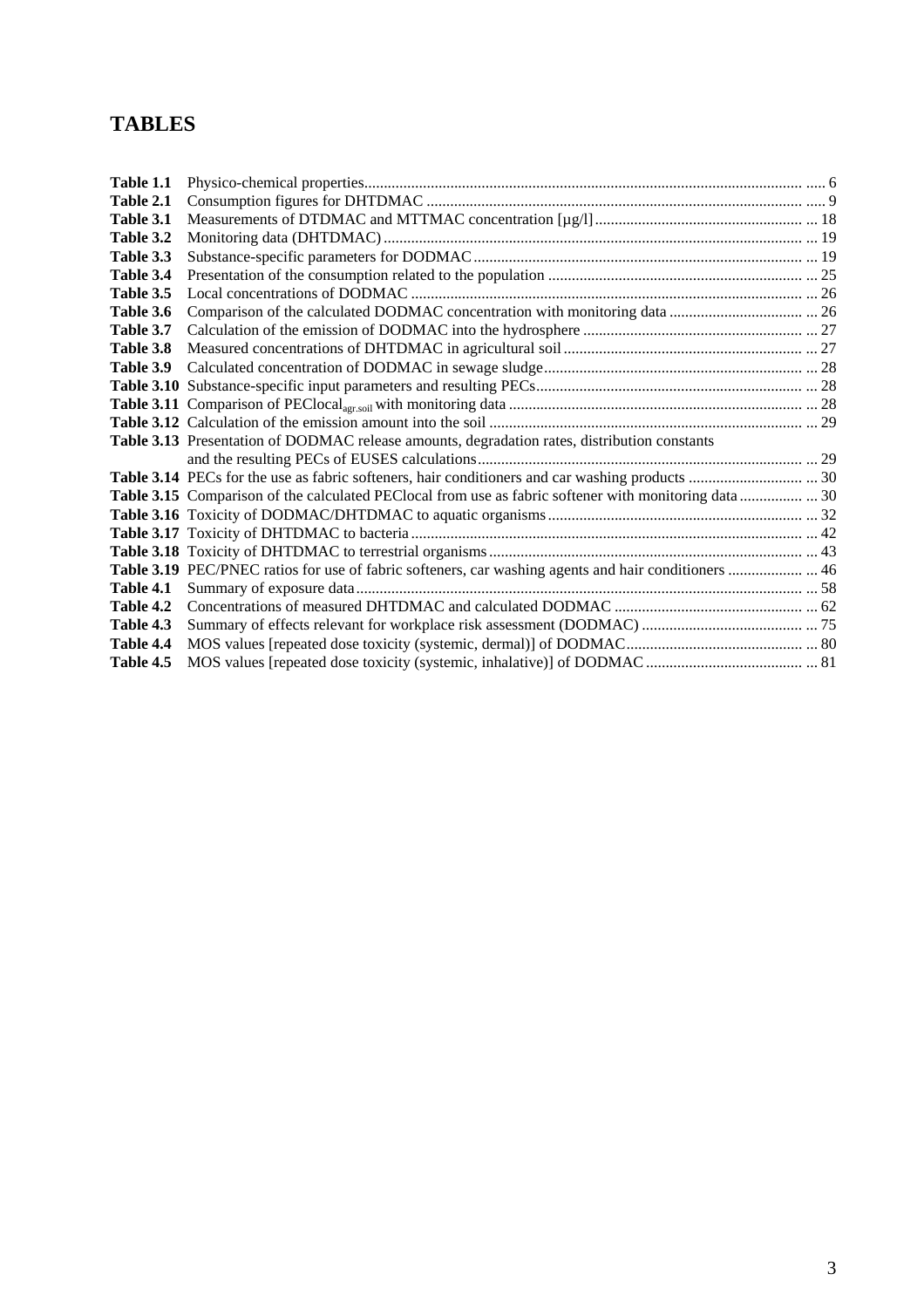# <span id="page-18-0"></span>**1 GENERAL SUBSTANCE INFORMATION**

### <span id="page-18-1"></span>**1.1 IDENTIFICATION OF THE SUBSTANCE**

CAS Number: 107-64-2 EINECS Number: 203-508-2 Synonyms: DODMAC

Structural formula:

IUPAC Name: Dimethyldioctadecylammonium chloride Distearyldimethylammonium chloride (DSDMAC) CA-Index name: 1-Octadecanaminium, N,N-dimethyl-N-octadecyl-, chloride Empirical formula:  $C_{38}H_{80}NC1$ 

$$
H_3C - N^+ (CH_2)_{17}CH_3
$$
  
\n
$$
Cl^-
$$
\n
$$
CH_2)_{17}CH_3
$$
  
\n
$$
Cl^-
$$

Molecular weight: 586.52 g/mol

Dimethyldioctadecylammonium chloride (DODMAC) as an isolated substance is not produced or used in a commercial range. But it is one of the active component of the technical product ditallowdimethylammonium chloride (DHTDMAC) which is of commercial interest:

| <b>CAS Number:</b>    | 61789-80-8                                                                                                                     |
|-----------------------|--------------------------------------------------------------------------------------------------------------------------------|
| <b>EINECS Number:</b> | $263 - 090 - 2$                                                                                                                |
| <b>IUPAC</b> Name:    | N,N-Dimethyl-N,N-di-n-alkyl(C16-18)-ammoniumchloride                                                                           |
| Synonyms:             | Di(hydrogenated tallow alkyl) dimethylammoniumchlorides<br>(DHTDMAC)                                                           |
| Empirical formula:    | approx. $C_{36,4}H_{76,8}NC1$<br>(related to approx. 65 % $C_{38}H_{80}NCl$ , 30 % $C_{34}H_{72}NCl$ , 5 % $C_{30}H_{64}NCl$ ) |
| Structural formula:   |                                                                                                                                |

$$
\begin{array}{c}\nC_{1}^{H} \\
H_{3}C\n-\n\stackrel{1}{N}-(CH_{2})_{15-17}CH_{3} \\
\hline\n\end{array}
$$
\n
$$
Cl^{-}
$$
\n
$$
\begin{array}{c}\nCH_{2} \\
CH_{2} \\
15-17}CH_{3}\n\end{array}
$$

Molecular weight: approx. 567 - 573 g/mol (ECETOC, 1993)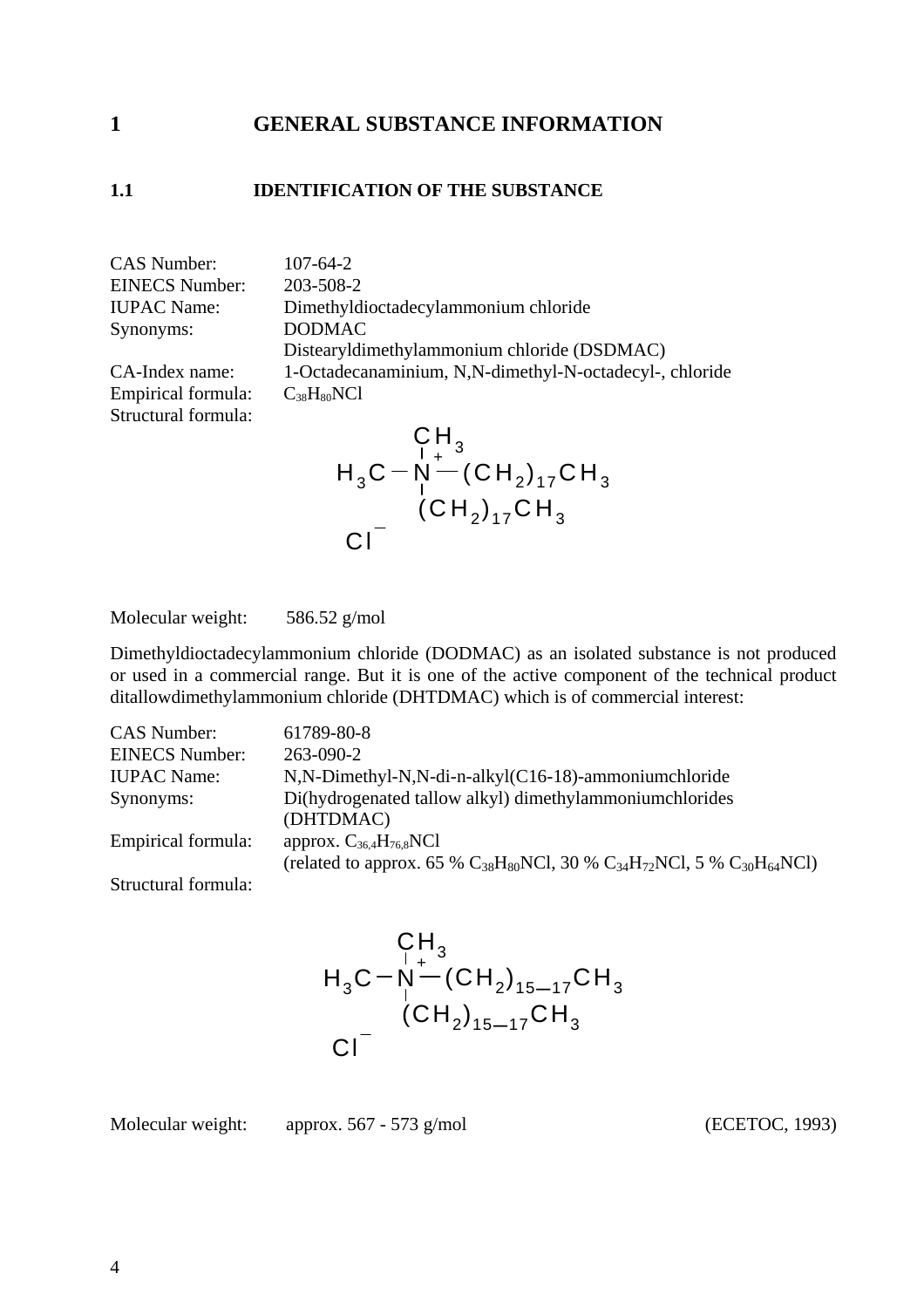Dimethyldialkyl $(C_{16-18})$ ammoniumchloride (DHTDMAC) is a mixture of quaternary ammonium compounds, with DODMAC as the main component, which is produced from hardened, i.e. hydrogenated natural fats. The alkyl chain length distribution related to the total molecule in standard European products with bovine tallow as the most important raw fat (e.g. Praepagen WK, Genamin DSAC) is:

| $\mathrm{C}_{12}$ | max. 2 %    |                    |
|-------------------|-------------|--------------------|
| $\mathrm{C_{14}}$ | $1 - 5\%$   |                    |
| $\mathrm{C_{16}}$ | $25 - 35%$  |                    |
| $\mathrm{C}_{18}$ | about $65%$ |                    |
| $\mathrm{C}_{20}$ | max. 2 %    | (Heechst AG, 1980) |

According to these distributions, DHTDMAC consists of about 65 % of  $C_{18}$ -chains. Since each molecule contains two alkyl chains, the proportion of DODMAC related to the total content of dimethyldialkylammonium compounds can be estimated as 42 % DODMAC contained in DHTDMAC.

# <span id="page-19-0"></span>**1.2 PURITY/IMPURITIES, ADDITIVES**

The active content of technical pure DHTDMAC amounts to a w/w  $\geq$  95 %, of which free amines and hydrochlorides amount to a  $w/w \le 3$  % (the active content is defined as the sum of quaternary ammonium compounds inclusively the free amines and hydrochlorides).

Impurities are:

| Monoalkyl $(C_{16-18})$ trimethylammoniumchloride                                        | $<$ 4 % |
|------------------------------------------------------------------------------------------|---------|
| Dialkyl $(C_{16-18})$ methylamine, Trialkyl $(C_{16-18})$ amine and their hydrochlorides | $< 2\%$ |
| <i>Isopropanol</i>                                                                       | $<$ 2 % |
| Water                                                                                    | $<$ 4 % |
| Sodium chloride                                                                          | $< 1\%$ |

Technical pure DHTDMAC is not used as such but as paste-like preparations with an active content of a w/w approx. 77 %, approx. 13 % isopropanol,  $\lt 2$  % free amines and hydrochlorides and approx. 10 % water (Hoechst AG, 1980).

Concerning DODMAC the exact composition regarding the impurities is not known. Therefore an active content of 100 % for DODMAC is assumed in the following risk assessment.

# <span id="page-19-1"></span>**1.3 PHYSICO-CHEMICAL PROPERTIES**

DODMAC and DHTDMAC belong to the group of the quaternary ammonium compounds ("quats") and are cationic tensides.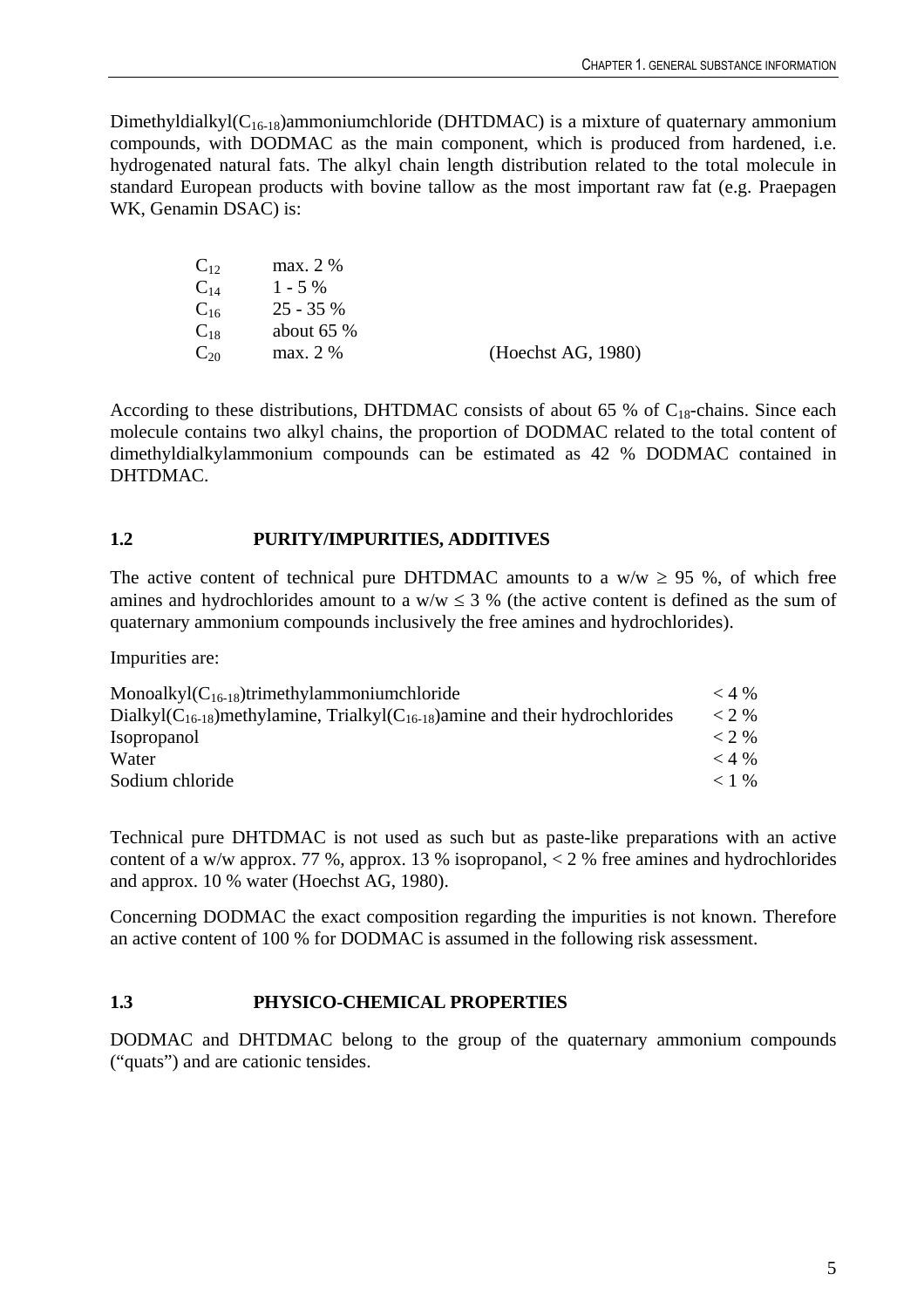|                                  | <b>DODMAC</b><br>(active content 100 %)                                                                       | <b>DHTDMAC</b><br>(active content $\geq$ 95 %)                                                   |  |
|----------------------------------|---------------------------------------------------------------------------------------------------------------|--------------------------------------------------------------------------------------------------|--|
| Physical state                   | solid                                                                                                         | solid                                                                                            |  |
| Melting point                    | 72-122 °C (ECETOC, 1993)<br>[149.4 - 151 °C (Swain, 1955) <sup>1)</sup> ]                                     | $60 - 65 °C$<br>(Hoechst AG, 1993)                                                               |  |
| Boiling point                    | (ECETOC, 1993)<br>decomposition at 135 °C                                                                     | decomposition at 120 °C<br>(Hoechst AG, 1993)                                                    |  |
| Density                          | 0.84 g/cm <sup>3</sup> at 88 $^{\circ}$ C<br>(ECETOC, 1993)                                                   | 0.86 g/cm <sup>3</sup> at 50 $^{\circ}$ C<br>(ECETOC, 1993)                                      |  |
| Vapour pressure                  | negligible because of the salt character <sup>2)</sup>                                                        | negligible because of the salt character                                                         |  |
| Surface tension                  | 11 mN/m at 20 °C (saturated solution; method: film<br>(Bonosi & Gabrielli, 1991)<br>balance)                  | no data available                                                                                |  |
| Water solubility                 | not soluble, dispersible<br>$2.7$ mg/l<br>(Kuneida & Shinoda, 1982)<br>$\left[$ < 1 pg/l (Laughlin, 1990) 3)] | not soluble, dispersible 3)                                                                      |  |
| Partition coefficient<br>log Kow | 3.80 (measured)<br>(Sánchez-Leal et al., 1994)                                                                | no data available 4)                                                                             |  |
| Flash point                      | not applicable because substance is solid                                                                     | not applicable because substance is solid                                                        |  |
| Flammability                     | not highly flammable;<br>no data available, but the behaviour is assumed to<br>be comparable to DHTDMAC       | not highly flammable;<br>A.12 not conducted because of structural reasons<br>(Hoechst AG, 1996a) |  |
| Explosive properties             | not explosive because of structural reasons                                                                   | not explosive because of structural reasons                                                      |  |
| Oxidising properties             | no oxidizing properties because of structural<br>reasons                                                      | no oxidizing properties because of structural<br>reasons                                         |  |

#### <span id="page-20-0"></span>**Table 1.1** Physico-chemical properties

Note: The ECETOC values are considered to be reliable.

1) Melting point / boiling point

Swain (1955, cited in Beilstein) determined a melting point for DODMAC of 149.4 - 151 °C. Taking into account this value, the decomposition starts at 150 °C. The melting point was determined at a not pure substance. No information about the testing method was given. Therefore this value was not accepted.

2) Vapour pressure

According to the EPI program an estimated vapour pressure of 10<sup>-15</sup> Pa was given from EPA, which confirms that the vapour pressure for DODMAC is negligible (EPA, 1996).

3) Water solubility

The estimate by Kuneida and Shinoda was based on the measurement of surface tension as a function of composition. This is a classical method for measuring critical micelle concentrations, not solubilities. The authors point out that the establishment of equilibrium was very slow. In the literature there are no data on water solubility which have been proven by measurements. The system DODMAC/water was examined thoroughly by Laughlin et al. (1990), both mechanically and kinetically. Once the solubility limit has been exceeded, at first a lamellar liquid-crystal phase forms. It transforms into a very stable dispersion of liquid crystal in water if the water content is increased further (w/w 96 %). According to Laughlin it is highly probable that the estimate of the solubility by Kuneida and Shinoda is far too high, perhaps by as much as ten orders of magnitude (1010). Conventional means of determining solubilities are invalid for determining the solubility of this class of compounds (surface active substance at low concentration).

In sewage or surface waters, DODMAC is not really dissolved but always adsorbed onto particles or included in vesicles together with other organics (cf. 3.1.1.3). The water solubility is not a limiting factor for emissions into the wastewater or for environmental pollution. The only endpoint for the environmental distribution models is the Henry's law constant: for this parameter a fictitious low value is used as the substance is regarded to be not volatile.

4) log Kow (Sánchez-Leal et al., 1994)

Because DODMAC is a surface-active substance, the log Kow value can not be used to derive the environmental distribution constants. Instead of this, experimentally determined figures are used (cf. Section 3.1.1.3).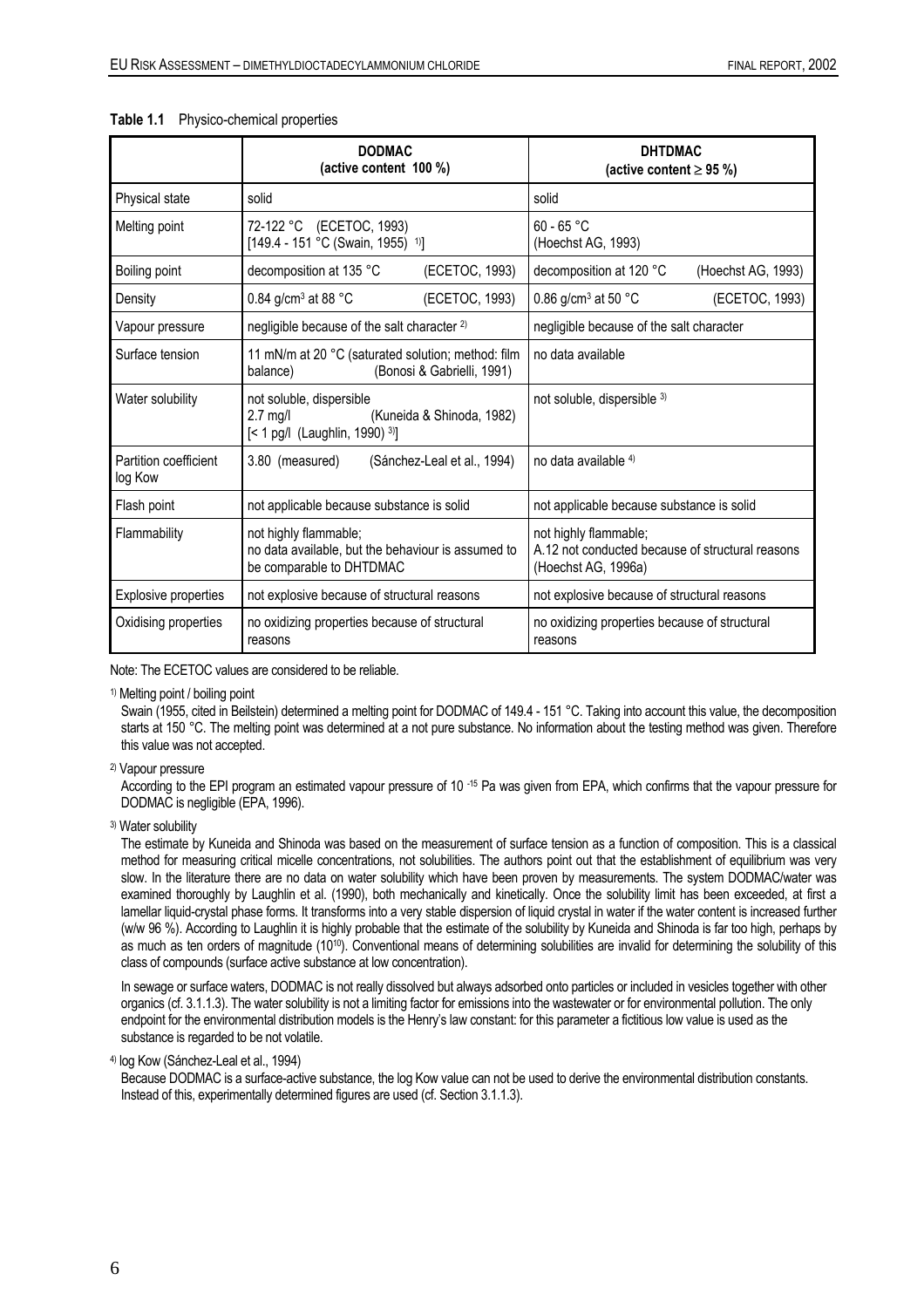# <span id="page-21-0"></span>**1.4 CLASSIFICATION**

Classification of pure DODMAC according to Annex I of Directive  $67/548/EC$ ;  $28<sup>th</sup> ATP$ :

| Xi Irritant                                 | R 41 | Risk of serious damage to eyes                                                                               |
|---------------------------------------------|------|--------------------------------------------------------------------------------------------------------------|
| N Dangerous for the environment $R_{50/53}$ |      | Very toxic to aquatic organisms, may<br>cause long-term adverse effects in the<br><i>aquatic environment</i> |

Technical grade DODMAC (77% dimethyldioctadecylammonium chloride, 11.3% isopropanol and 11.7% water) causes corrosion after a 4-hour contact with the skin of rabbits: A test with 6 rabbits (semi-occlusive application of 0.5 ml for 4 hours) resulted in moderate irritation, the effects increased after the day of application till exhibition of severe necrosis after a 14-day observation time. According to these data and the criteria of Directive 93/21/EEC, technical grade "DODMAC" (containing approximately 12% isopropanol) is to be classified "C, corrosive" and labelled "R 34, causes burns".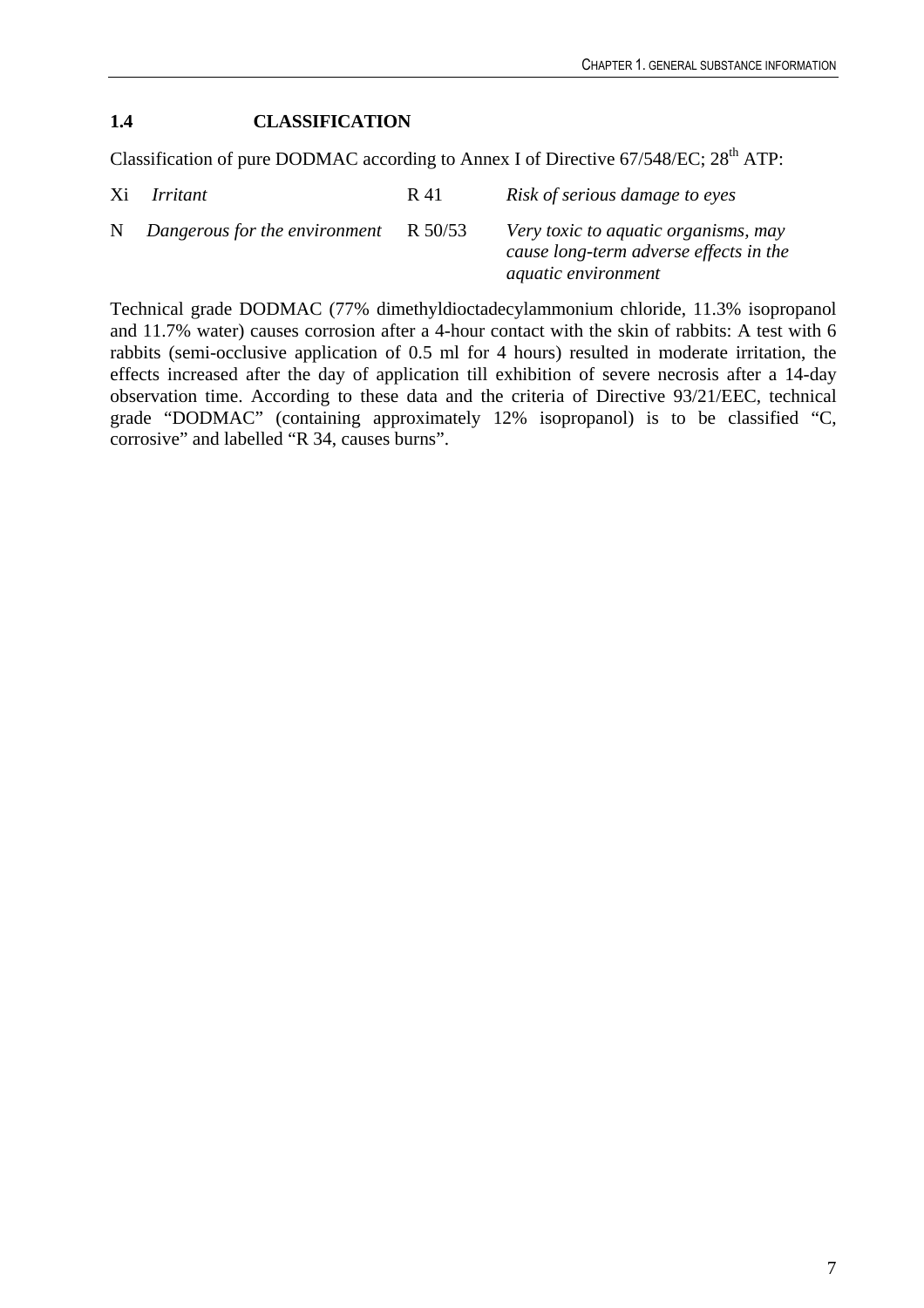# <span id="page-22-0"></span>**2 GENERAL INFORMATION ON EXPOSURE**

Dimethyldioctadecylammonium chloride (DODMAC) as an isolated substance is not produced or used in a commercial range. DODMAC occurs as a major component of the technical product dihydrogenated tallow dimethyl ammonium chloride (DHTDMAC). For production methods cf. Section 3.1.1.1. The alkyl chains of this compound consist of 60-70% C18-chains, so the proportion of DODMAC is about 42% related to the total content of dialkyldimethylammonium compounds. The following exposure assessment is performed for DODMAC in particular. If appropriate, data for DHTDMAC are considered. All figures for DHTDMAC (if not other more stated) are related to the active compound and do not include the solvent content of the technical product.

Six European DHTDMAC producers submitted an IUCLID dataset:

- Akzo Nobel (SWE and UK),
- Atochem-Ceca (FRA),
- Fina (BELG),
- Hoechst AG, (GER),
- Kao Corp. (SPA).

The actual production volume was estimated at 5,004 t in 1996 and 5,651 t in 1997 (CEFIC APAG, 1998).

The use pattern of DHTDMAC in the EU is:

- Fabric softeners. The consumption amount in the EU decreased from about  $65,000$  t/a in 1990 to 24,000 t/a in 1993 (BUA, 1995). The consumption dropped to 591 t in 1996, 677 t in 1997 (CEFIC APAG, 1998) and 408 t in 1998 (CEFIC APAG, 1999). Data about the spatial distribution of the current use are not available.
- Synthesis of organic clays, which are used as drilling muds in oil industry and rheological additives in paints and lacquers (Hoechst, 1995; ECETOC, 1993). In Europe, 4,113 t of the DHTDMAC production were used for organofield bentonites in 1996, 4,605 t in 1997 (CEFIC APAG, 1998) and 4,986 t in 1998 (CEFIC APAG, 1999). In 1997, 4,137 t DHTDMAC were used in solvent-based paints (CEFIC APAG & CEPE, 1998). The total DHTDMAC amount processed by 5 organofield bentonite producers is 5,221 t (year unclear, cf. Section 3.1.2.2.2).
- Other uses. In 1997, 369 t (1998: 276 t) DHTDMAC were used especially for car washing agents and hair conditioners (CEFIC APAG, 1998, 1999).

Further uses are mentioned in the literature:

- Conditioning agent in personal care products: shampoos, hair conditioners, emulsifier in lotions (Hoechst, 1995; ECETOC, 1993).
- Car washing agents, sugar refining (ECETOC, 1993).
- Antistatic agents, corrosion inhibitors, foam depressants, flotation chemicals, asphalt and petroleum additives (Topping & Waters, 1982).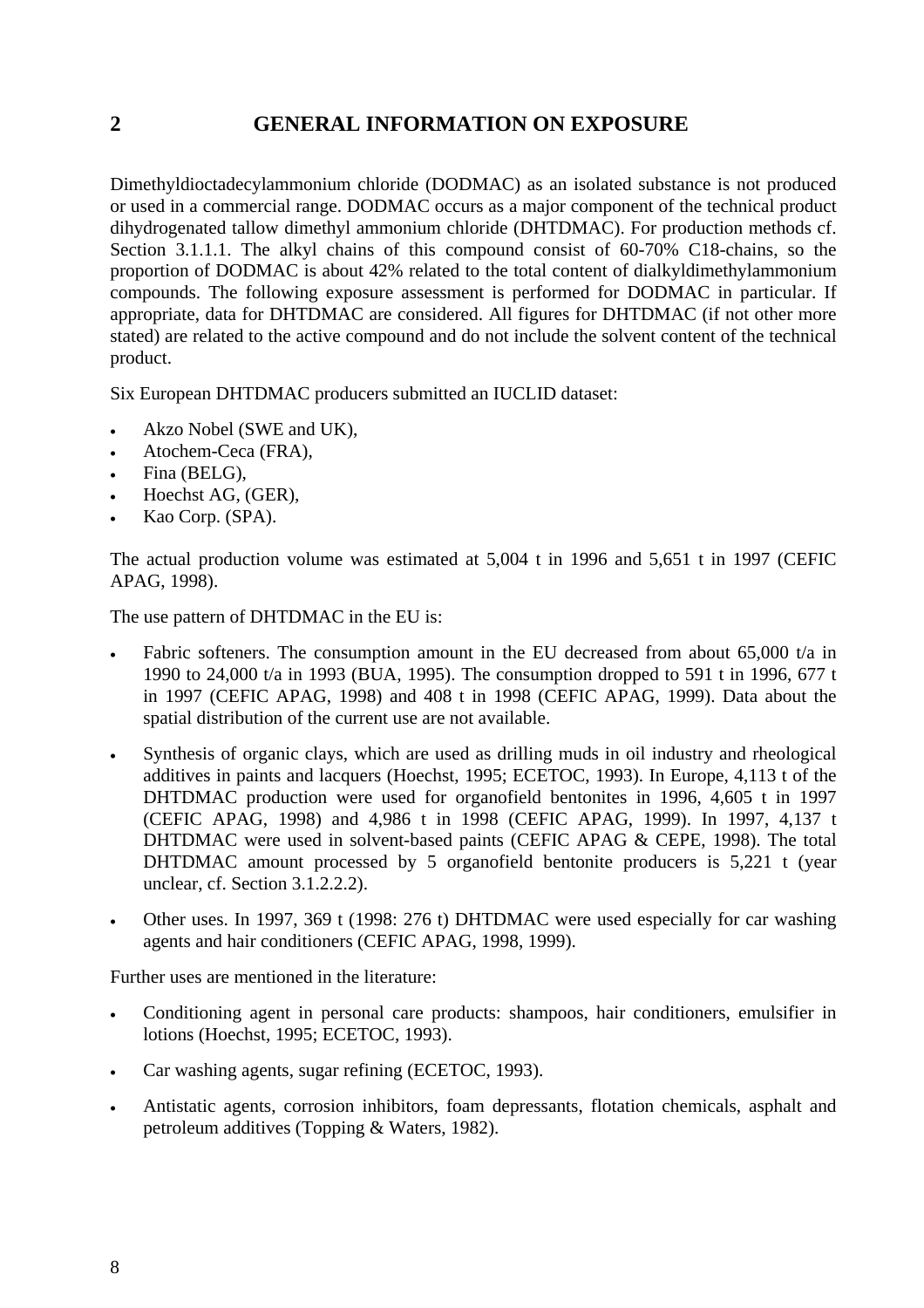For European countries, the consumption figures for DHTDMAC are presented in **Table 2.1**.

| Country            | Year    | Volume<br>$[1/2]$ | <b>Uses</b>                                    | Reference                      |
|--------------------|---------|-------------------|------------------------------------------------|--------------------------------|
| Denmark            | 1995    | 17                | rinsing aids, polishing and<br>cleaning agents | Danish Product Register; 1995  |
| France             | 1989/90 | 9,400             | softener                                       | <b>ECETOC, 1993</b>            |
| Germany            | 1980    | 18,000            | softener                                       | Hellmann, 1982                 |
|                    | 1989/90 | 12,000            | softener                                       | ECETOC, 1993                   |
|                    | 1993    | 110               | softener, cosmetics                            | Hoechst, 1995                  |
|                    | 1993    | 990               | activated bentonites                           | Hoechst, 1995                  |
|                    | 1995    | 605               | softener, car washing, others                  | <b>UBA, 1995</b>               |
| Italy              | 1989/90 | 4,300             | softener                                       | <b>ECETOC, 1993</b>            |
| <b>Netherlands</b> | 1989/90 | 2,000             | softener                                       | ECETOC, 1993                   |
|                    | 1991    | 2,540             | softener                                       | Versteeg et al., 1992          |
| Sweden             | 1992    | 385               | softener, rinsing agents, antistatic<br>agents | Swedish Product Register, 1995 |
| UK                 | 1989/90 | 8,600             | softener                                       | <b>ECETOC, 1993</b>            |

<span id="page-23-0"></span>**Table 2.1** Consumption figures for DHTDMAC

In Germany, 1,520 t DHTDMAC were produced in 1994. The use pattern in Germany was:

- Fabric softeners. There are inconsistent information about the volume: While 60 t/a (1993) are declared by the producer (Hoechst, 1995), 507 t/a (state 1/1995; later data are not available) are notified in the tenside database of the German Federal Environmental Agency (UBA). The difference may be due to imports.
- Car washing agents: 84 t/a are notified in the UBA tenside database.
- Cosmetics: 50 t/a (1993) resp. 26.4 t/a (1995) (Hoechst, 1995, 1996).
- 990 t/a are processed to activated bentonites, from which 330 t/a were used in laquers (especially for automobile industry) for the home market, and 660 t/a for drilling muds in oil industry (the last is exported) (Hoechst, 1995).
- Others: 14 t/a (UBA-tenside database).

The industry association AISE (Association International de la Savonnerie, de la Détergence et des Produits d'Entretien) stated that its member companies have no intention to reintroduce DHTDMAC in household liquid fabric softeners. In this context, AISE will check regularly the consumption of DHTDMAC in softeners (AISE, 1998).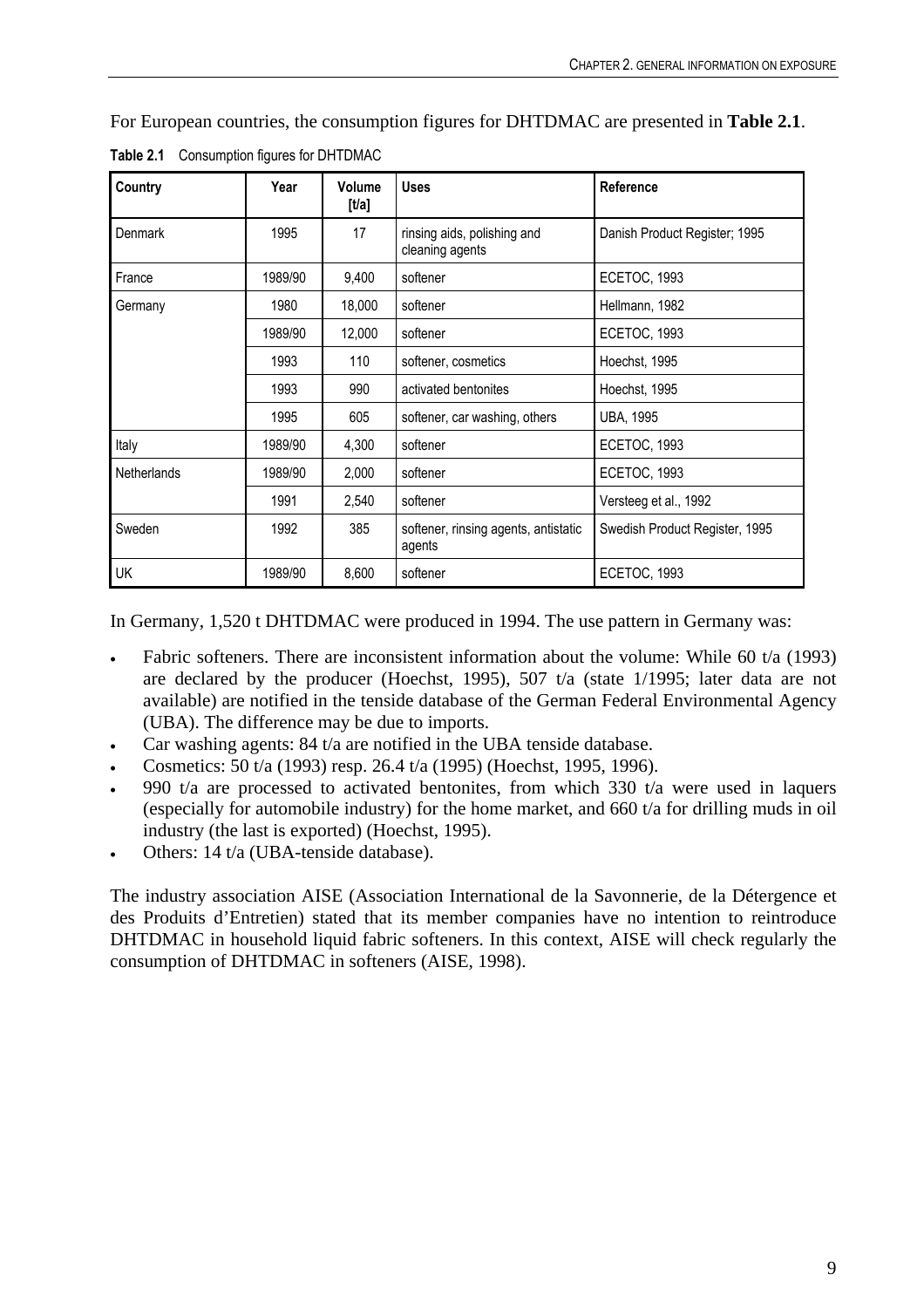# <span id="page-24-0"></span>**3 ENVIRONMENT**

# <span id="page-24-1"></span>**3.1 ENVIRONMENTAL EXPOSURE**

# <span id="page-24-2"></span>**3.1.1 General discussion**

### <span id="page-24-3"></span>**3.1.1.1 Release into the environment**

DHTDMAC is produced from tallow acids by the following synthesis pathway:

tallow  $\rightarrow$  tallowfatty acid  $\rightarrow$  tallowfatty acid nitrile  $\rightarrow$  dihydrogenated tallow amine  $\rightarrow$ dihydrogenated tallow methyl amine  $\rightarrow$  dihydrogenated tallow dimethyl ammonium chloride (DHTDMAC, containing about 42% DODMAC).

There are two different procedures for the last reaction step (BUA, 1995):

- 1. Dihydrogenated tallow amine is converted with an excess of chloromethane in the presence of NaOH or Na<sub>2</sub>CO<sub>3</sub> at 80°C and 500 kPa in isopropanol to DHTDMAC, or
- 2. Dihydrogenated tallow amine is catalytically converted with formaldehyde and hydrogen to dihydrogenated tallow methyl amine, which subsequently reacts with chloromethane in isopropanol.

During cooling down the reaction product solidifies to a paste. Either it is sold in this form (the composition is given in Chapter 1), or it is dried before to a powder containing maximum 4% water and 3% isopropanol (BUA, 1995).

There is different information about releases into the wastewater during production. While some producers state that under regular conditions no emission occurs, another company submitted analytical data. In the literature, high DHTDMAC concentrations in the wastewater of a producer are reported (cf. Section 3.1.2).

During the use of fabric softeners, DHTDMAC is adsorbed nearly quantitatively onto the fibre, but will be removed completely during the next wash. As the substance is chemically stable under washing conditions, the total volume used for softeners will be emitted into the household sewage (Berenbold, 1990). The same release path has to be expected for additives in cosmetics and car washing products.

To activate bentonites, the natural cations are replaced by DHTDMAC to improve the swelling properties. The activated bentonites are used for the formulation of laquers (which are especially applied in the automobile industry), as drilling muds in oil production, in plastics and greases. The application purpose in paints and laquers is to stabilize the colloidal system by preventing pigment settling, reducing separation of liquid components, enhancing application properties and controlling absorption into porous substrates. Due to the thixotropic properties, the paint is enabled to form readily a thin film, which must regain viscosity sufficiently rapid to minimize sagging (Jones, 1983). With analytical measurements in the sewage no DODMAC could be detected. Therefore the release factor must be below 1.1% (cf. Section 3.1.2.2.3).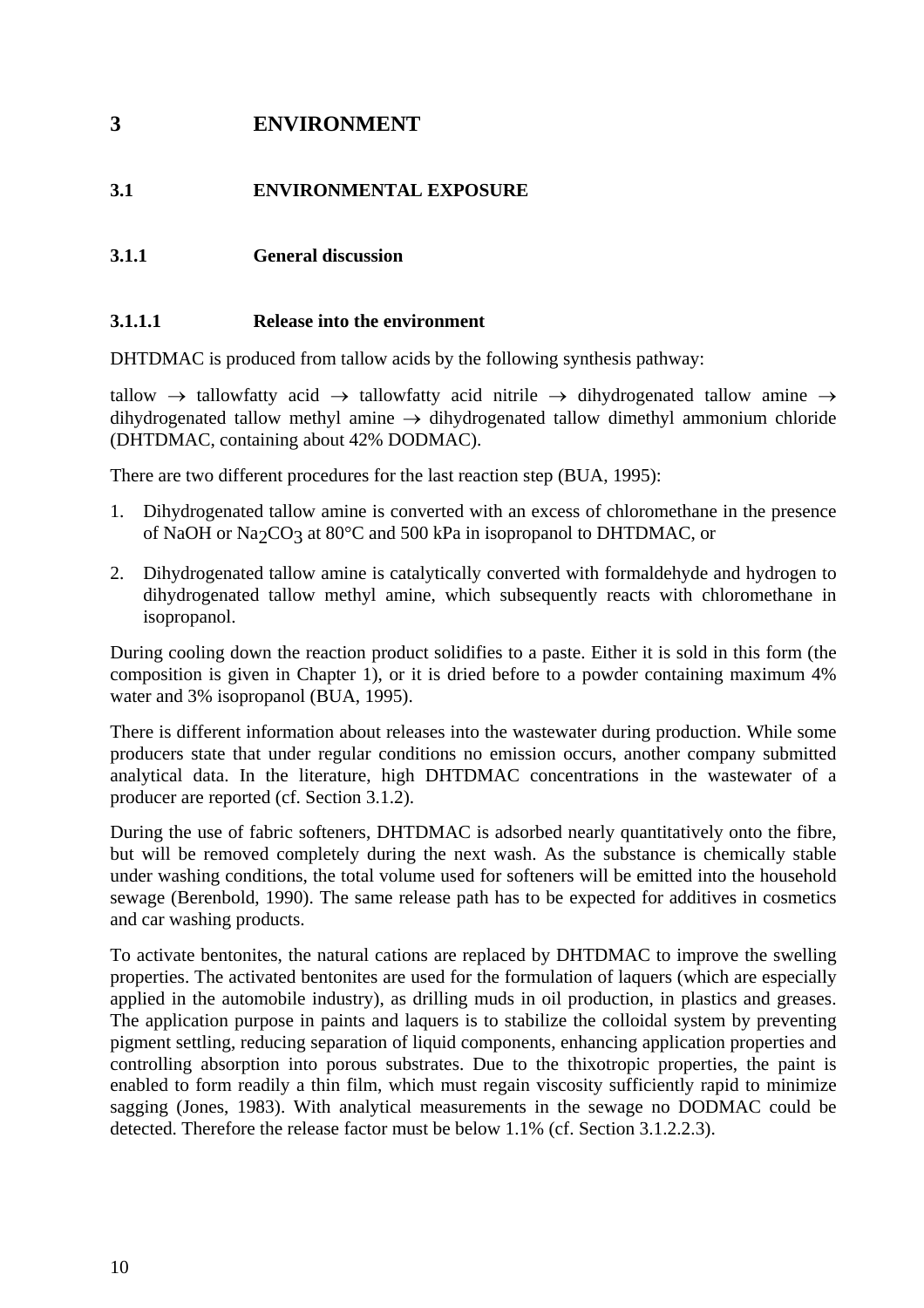# <span id="page-25-0"></span>**3.1.1.2 Degradation**

As there are only few tests on the biological degradation of pure DODMAC and degradation of the technical DHTDMAC seems to be similar also test results with the technical product are referred to in the following. Not every published result for DODMAC/DHTDMAC is cited but they are in a similar range, for a detailed documentation see ECETOC (1993). When the test substance was named DSDMAC in a reference it was not always obvious whether DODMAC or DHTDMAC was meant as this is used as synonym for both.

### Degradation in Wastewater treatment plant (WWTP) and surface water

In two low biomass tests with non-adapted inocula biodegradation of DSDMAC was insignificant (Schöberl et al., 1988). No  $CO<sub>2</sub>$ -production could be observed after 28 days in a Sturm test and the biological oxygen demand was 5% after 30 days in a closed bottle test. The reference gives no information on the test substance concentrations.

Degradation of DODMAC by activated sludge of a domestic wastewater treatment plant was investigated in a closed bottle test (OECD 301D, Van Ginkel & Kolvenbach, 1991). At a substance concentration of 10 mg/l, degradation was  $\langle 20\%$  after 180 days and  $> 65\%$  after 280 days (related to theoretical BOD). The inoculum was preincubated with hexadecyltrimethylammoniumbromide.

A modified closed bottle test was used to compare the biodegradability of DODMAC and DHTDMAC by a mixture of preadapted soil bacteria (Clancy & Tanner, 1991). The degradation of DODMAC was approx. 36% and that of DHTDMAC was approx. 19% of the theoretical BOD after 20 days (1 mg/l test substance, 15 mg/l O<sub>2</sub>-content). When the inoculum was not adapted degradation was only 8% at 1 mg/l DHTDMAC and 35% at 0.4 mg/l.

In a Zahn-Wellens-test (OECD 302B) with industrial activated sewage sludge, DHTDMAC was eliminated to more than 70% after 3 hours. Elimination reached 92 % after 15 days, measured as DOC reduction. A rate of biological degradation could not be determined (Hoechst, 1993a).

An OECD-confirmatory test was conducted with DHTDMAC and activated sludge from a domestic wastewater treatment plant (Hoechst, 1989d). The system was dosed with increasing concentrations of 0.5 -5 mg/l. Based on the concentration of disulfineblue active substance in the effluent of the test system the elimination was higher than 95% after 10 days.

The results of a continuous activated sludge test and a SCAS test are reported in ECETOC (1993). In the SCAS test 80 to 98% of 0.5 mg/l DSDMAC and DHTDMAC were adsorbed to the sludge after 7 days (Hopping, 1975). Production of  ${}^{14}CO_2$  could not be observed. In the CAS test 71.2% of 0.01 mg/l DSDMAC were adsorbed after 5 days (Shimp, 1992). Production of  $CO<sub>2</sub>$ was not monitored.

Results for DODMAC and DHTDMAC degradation in batch activated sludge tests measuring  $14CO<sub>2</sub>$  production are cited in ECETOC 1993 (Brown, 1975). 0.5 mg/l DODMAC alone and addition of two different concentrations of LAS were tested over 240 days (120 days at low LAS conc.) with activated sludge as inoculum. DODMAC alone was degraded to 31.7%, preadaptation resulted in 60.2% degradation. Addition of 5 mg/l LAS showed the best degradation of 67.7% (240 days) and with 0.29 mg/l LAS it was only 10.8% (after 120 days, non adapted inoculum). Degradation of DHTDMAC was better under the respective comparable conditions in every case (up to 89.8%, non-adapted, without LAS). Adaptation had no influence and increasing LAS concentrations had a slightly decreasing tendency.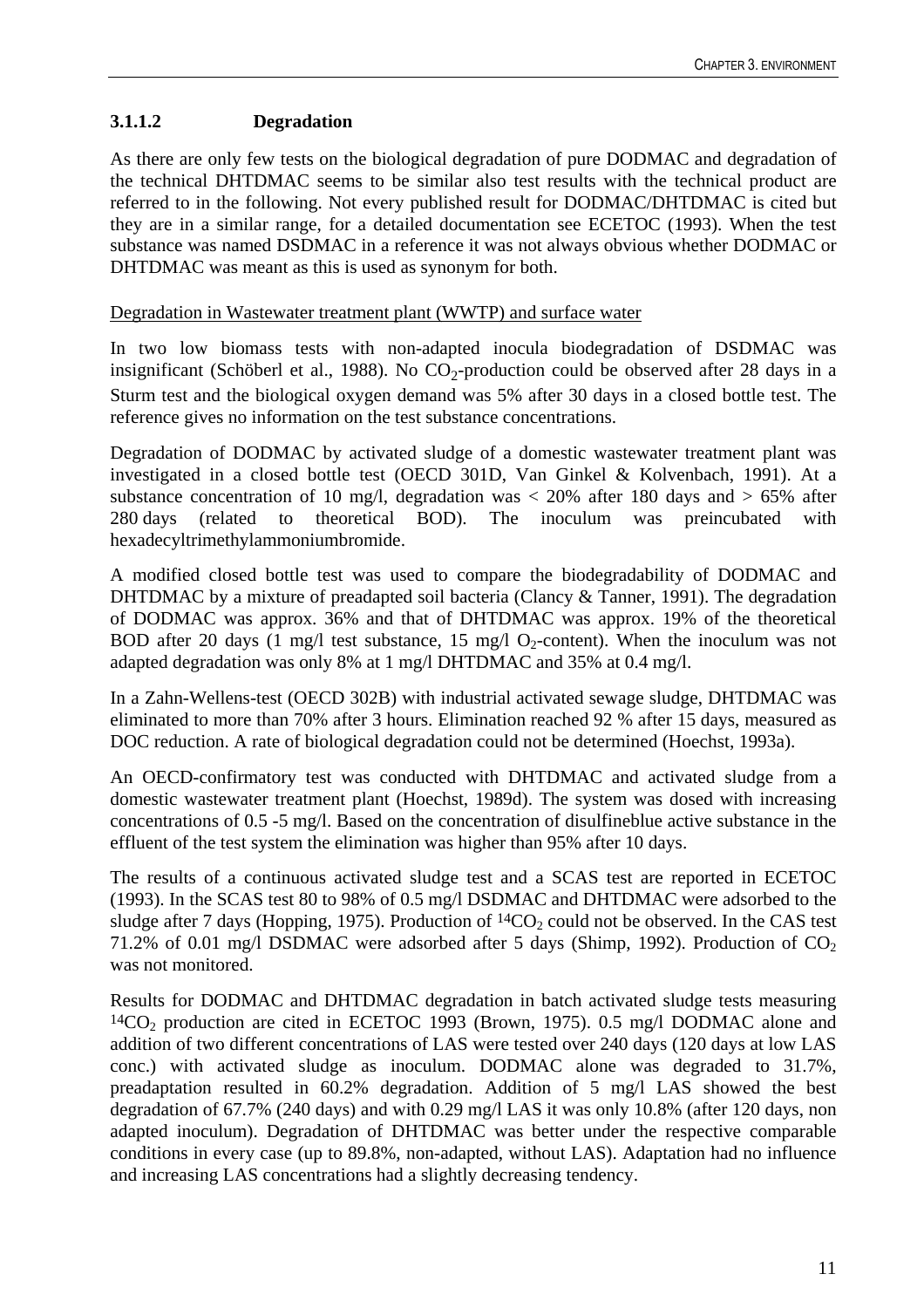Biological degradation of DODMAC in a standard  $CO_2$ -screening test with adapted activated sludge and laboratory test medium was compared with a river water die-away test (flow-through shake flask system) with natural river water and added sediment (Larson, 1983). DODMAC was radiolabeled only in the natural water tests. Unlabeled DODMAC used in the other test system was a commercial mixture with an average alkyl chain length of 17.7. The screening test inoculum had been acclimated before in a SCAS system for a few days. Natural test medium was collected 0.5-1 mile below the discharge of a municipal wastewater treatment plant (Rapid Creek, Ohio, ca. 50 mg/l suspended solids) so that adaptation has to be expected also. Degradation in laboratory water was 3.8% after 32 days at a DODMAC concentration of 20 mg/l. In river water alone 48.4% of 0.5 mg/l DODMAC were degraded after 80 days  $(^{14}CO_{2})$ measurement). Addition of 5 g/l river sediment increased the degradation to 66% after 80 days.

With the same test methods as cited above similar results were obtained for different concentrations of DODMAC (Larson & Vashon, 1983). In laboratory water less than 5% of 10 and 20 mg/l DODMAC were degraded after 28 days by acclimated activated sludge. In river water alone (50 mg/l suspended solids, < 25 mg/l sediment) 8% of 0.05 mg/l DODMAC were degraded to  $14CO_2$  and 19% of 0.5 mg/l in 28 days. After 63 days the degradation results are not much higher (11% and 22% respectively), and the degradation curve ends in a plateau, suggesting that degradation will not continue. When 5 g/l adapted sediment were added to the river water 43% of 0.05 mg/l were degraded after 28 days and 65% after 63 days. The reason for insignificant degradation in the tests with laboratory water could possibly be that too high concentrations of DODMAC were toxic or the adaptation phase was too short.

In another river water die-away test primary degradation of DHTDMAC was assessed (Schneider & Levson, 1987). With an initial concentration of 8.25 mg/l 70% degradation were observed after 40 and 70 days. With a substance concentration of 0.5 mg/l primary degradation was almost the same with 75% after 40 and 55 days. Degradation started after 15 resp. 20 days.

It is shown in several tests that DODMAC/DHTDMAC are not readily biodegradable and there is no standard guideline test from which inherent biodegradability could be concluded. Adaptation seems to be necessary for significant degradation but even then mineralisation is very slow. In river water tests with adapted inocula degradation is occurring with a half-life in the range of several weeks. In two cases degradation discontinued after 63 days reaching approx. 10% at a lower and 20% at a higher DODMAC concentration. In another study a degradation half-life of approx. 80 days could be derived. Based on these results a degradation constant **kbio**water =  $0.0047$  d<sup>-1</sup> can be extrapolated for surface water, which would correspond to inherently biodegradable substances ( $DT_{50} = 150$  days). With this value it is taken into account that the lower DODMAC concentrations in surface waters are degraded slower than in the cited tests probably.  $DT_{50}$ -values of <80 days from river water tests with added adapted sediment reveal situations where the concentration of biodegrading microorganisms is increased over the normal level. Therefore these results can not be used for the derivation of the degradation rate constant in surface waters.

Most of the data referring to the elimination in wastewater treatment plants do not distinguish between biodegradation and adsorption. Therefore no degradation constant can be derived but an elimination of 95% is used in the following calculations based on the monitoring data. It can be estimated that about 55% of the elimination are attributable to adsorption (cf. Section 3.1.2.1).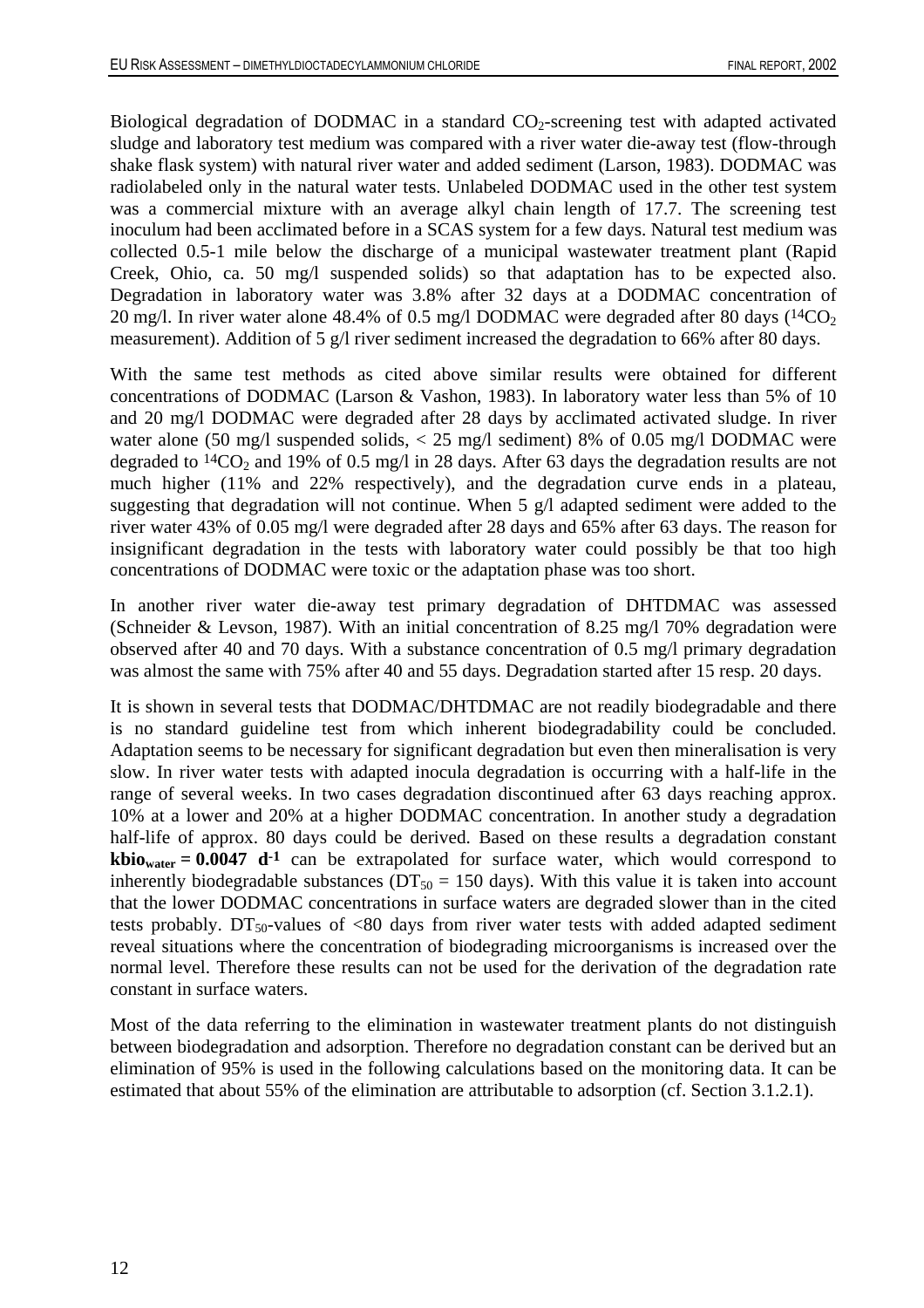# Degradation in soil

Degradation of 14C-DSDMAC in sandy loam and loam mixed with digested sewage sludge was measured with a batch incubated flask method (Fieler, 1975a, cited in ECETOC 1993). The  $14CO<sub>2</sub>$ -production was approximately 48% after 55 weeks in both soils, when 50 mg DSDMAC per kg dry soil were applied. Addition of 30 mg/l LAS reduced the result to 38%. Degradation of 0.5 mg DSDMAC/kg dry soil was measured in a loam amended with or without digested sewage sludge and two other soils. The  ${}^{14}CO_2$ -production after 62 weeks was as follows: ca. 27% in sandy loam and loam with sludge; ca. 18% in loam without sludge and silt loam. At concentrations of 5 and 50 mg/kg DSDMAC degradation increased in all soils with highest results of 50 and 63% in sludge amended soils.

Degradation of DSDMAC in soils over a long period of 116 days was reported also from other tests (Weston, 1987, cited in ECETOC 1993). 0.1 mg DSDMAC/kg dry soil were degraded to 18-27% based on  ${}^{14}CO_2$ -production and at 1.0 mg/kg degradation was 34-38%.

A comparable degradation test with DHTDMAC lasted 120 days (Weston, 1989, cited in ECETOC 1993). In sandy loam with sludge 0.1 mg DHTDMAC/kg dry soil showed 36 and 52%  $14CO<sub>2</sub>$ -production. Corresponding values of 38 and 41% were derived with 1.0 mg/kg under the same conditions.

Procter & Gamble (1992, cited in ECETOC, 1993) performed various studies on the biological degradation of DSDMAC in soils using several types of dispersion of the substance. Aqueous dispersion resulted in about  $35\%$  <sup>14</sup>CO<sub>2</sub>-production after a mean test period of 118 days. The mean degradation of a solution with a solvent was below 15% after a mean test period of 184 days. In these cases the majority of the test results was obtained between 130 and 169 days test duration where the  ${}^{14}CO_2$ -production was less than 10%. Results with lecithin emulsions were in between.

In a 72-day study no degradation of 14C-DHTDMAC could be observed under anaerobic conditions (Fieler, 1975b, cited in ECETOC 1993). About 90-95% of the test substance (20, 200 and 1500 mg/l) were adsorbed to particles. Solids concentration in the digester was 30 g/l. No other study could find any evidence that DHTDMAC undergoes anaerobic degradation.

Biodegradation studies performed in soil indicated that 18-60% mineralisation was observed within 120-430 days. As a first approach, a half-life of 500 days is used for the terrestrial exposure assessment (**kbio**<sub>soil</sub> =  $1.4 \cdot 10^{-3}$  d<sup>-1</sup>).

# Degradation in sediment

For degradation in sediments simulation tests are lacking. Two tests on degradation in river water spiked with sediment (Larson, 1983; Larson & Vashon; cited above) suggest degradation half-lifes in sediment of 80 days or lower. Some experimental details did presumably not represent regular environmental conditions, e.g. sediments were possibly pre-adapted and the concentration of biodegrading microorganisms is regarded to be increased above the normal level.

The available monitoring data reveal that biodegradation in environmental sediments is lower. In Section 3.1.6, it is elaborated that a rapid degradation is not compatible with measured concentrations in sediments. Hellmann (1995; cited in Section 3.1.2.1) found an increase of the DHTDMAC concentration at high river flows. As the causes whirling of sediments and rinsing of agricultural soil during strong rainfalls are stated. These results indicate that DHTDMAC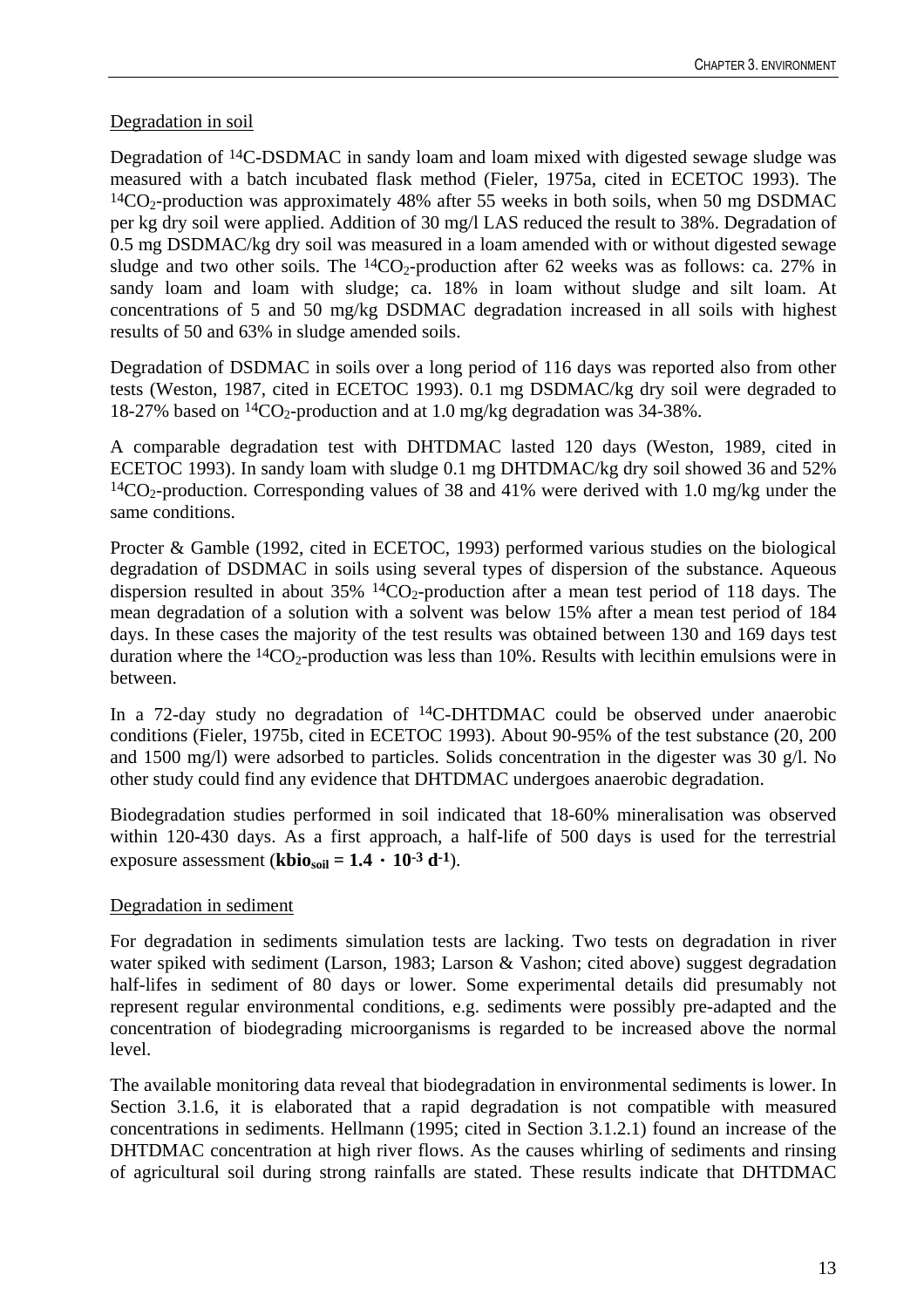adsorbed onto sediments is not or very slowly degraded. A degradation rate cannot be derived from the monitoring data. Therefore, analogously to the degradation in soil, a half-life of 500 d  $(k = 1.4 \cdot 10^{-3} d^{-1})$  for the aerobic sediment layer is used in the exposure assessment.

There is no hint that DODMAC/DHTDMAC can be degraded under anaerobic conditions. According to the TGD biodegradation in total sediments is assumed to be a factor of 10 lower than in soil: **kbio**<sub>sed</sub> =  $1.4 \cdot 10^{-4}$  d<sup>-1</sup>.

### Abiotic degradation

Based on the molecular structure, no abiotic degradation (e.g. hydrolysis, photolysis) under environmental conditions is expected.

## <span id="page-28-0"></span>**3.1.1.3 Distribution**

No data for the vapour pressure are available. Based on the molecular structure, no volatility is expected.

Both DODMAC and DHTDMAC have to be considered as nearly insoluble in water (cf. Section 1). However, the compounds form stable dispersions in water containing unilamellar or multilamellar particles such as vesicles. The size of the dispersed particles depends on temperature and the sheer forces applied when making the dispersion (e.g. by stirring or ultrasonication). Both substances can also form mixed aggregates with other substances, e.g. anionic tensides or humic substances (ECETOC, 1993).

All relevant concentrations in environment, wastewater or toxicity test solutions are far above the water solubility. It is evident that in the hydrosphere DODMAC resp. DHTDMAC is not really dissolved but always adsorbed onto suspended matter or included in vesicles together with other lipophilic organics (e.g. humic acids, tensides). The water solubility is not a limiting factor for emissions into wastewater or pollution of the hydrosphere.

The determination of a Koc from log Pow is not opportune, because the common Koc derivations are not valid for surface active substances like DODMAC. As revealed by the following investigations, DODMAC adsorbs onto both the mineral and the organic fraction of soil and sediments.

In a test with <sup>14</sup>C-DODMAC and 3 different sediments, sediment-water partitioning coefficients from 3,833 to 12,489 l/kg dw were analytically determined. The results indicate that the coefficient is more dependent on the nature of the mineral phase than on the organic carbon content. Kinetic studies indicated that adsorption was rapid, reaching equilibrium values within a few hours (Larson & Vashon, 1983).

During a test on toxic effects on sediment organisms, the 14C-DODMAC concentrations were measured in sediment (organic carbon 4.2%) and in interstitial water. From these results, a distribution coefficient can be calculated. The  $K_{\text{sed-water}}$  values are in the range of 2,150 to 15,000 (related to dry weight and dimensionless). The  $K_{\text{sed-water}}$  values are increasing with rising DODMAC concentrations (Pittinger et al., 1989).

The partitioning of 14C-DODMAC between porewater and the whole sediment (collected from a gravel pit) was studied by Conrad et al. (1999). The equilibrium was reached before the first sampling time (2 days). Sediment and porewater concentrations were measured applying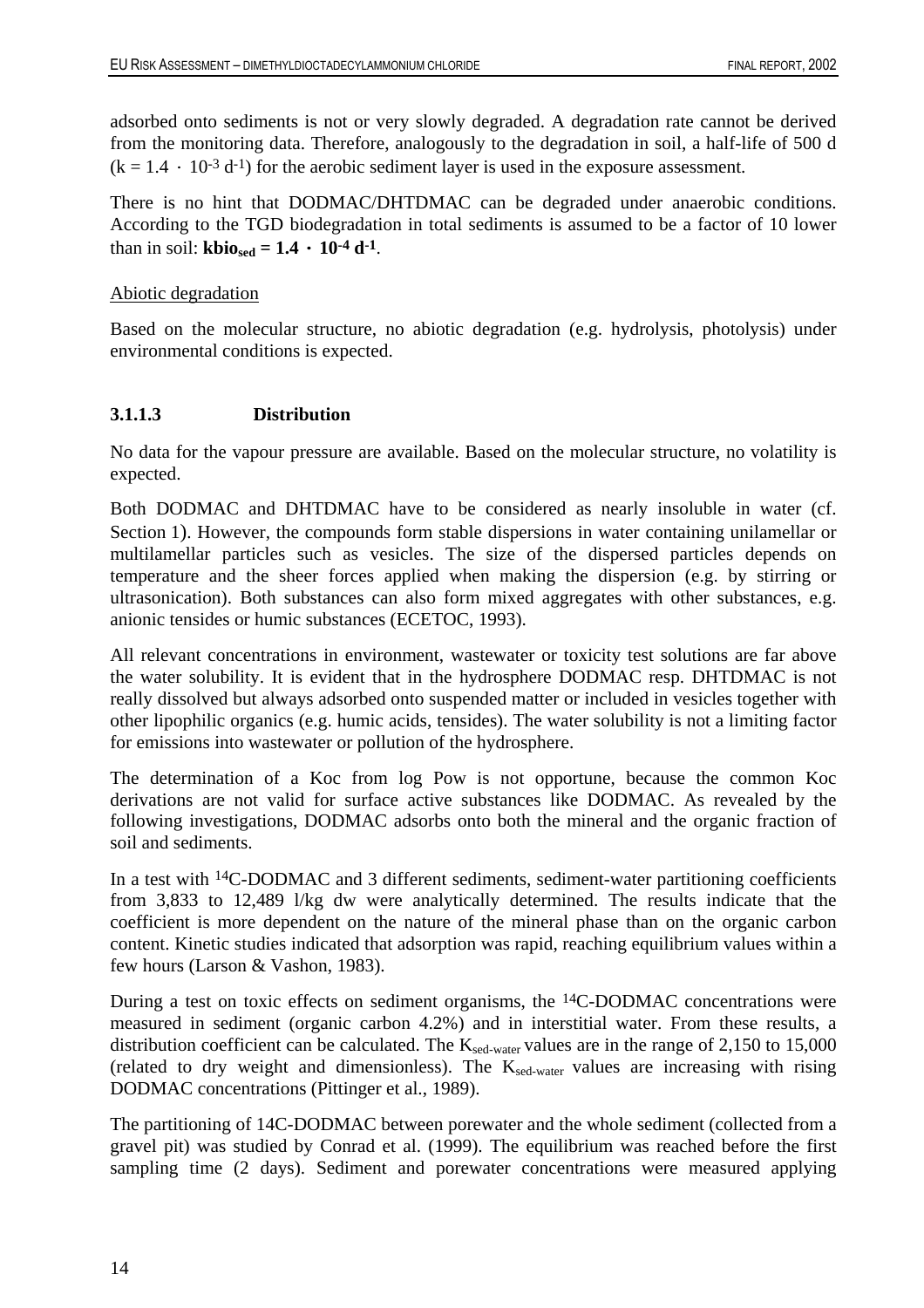different DODMAC amounts, and from the regression slope the partitioning coefficient was determined to 3018 l/kg.

ECETOC (1993) cites a  $Kp_{\text{susp}}$  value of 85,000 l/kg, however it is not clear how it was derived.

Kappeler (1982; cited in Section 3.1.2.1) found that on average 27% of the DHTDMAC in river water is adsorbed onto suspended matter (mean 22 mg/l suspended solids). Assuming that the DODMAC distribution can be set equal to DHTDMAC, the  $Kp_{\text{susp}}$  is calculated to 16,800 l/kg from these values.

Hellmann (1984) examined the remobilisation of DODMAC adsorbed onto bentonite. Activated bentonite (loaded with 34% DODMAC) was treated with water. The substance could not be detected in the water phase. With the detection limit, a distribution coefficient above  $10^5$  l/kg was calculated.

The distribution of DODMAC in a clay-mineral/water-methanol system was determined by Hellmann (1987). Different mixtures between 100% methanol and methanol : water 60 : 40 were used for the adsorption experiment. After equilibrium was reached, DODMAC was measured in the solutions and the distribution coefficients were calculated. The higher the water content, the higher the K value was. Extrapolated to pure water, the value was estimated to  $30·10<sup>6</sup>$  l/kg.

McAvoy et al. (1994) examined the mobility of DHTDMAC in an aquifer containing 78% sand, 5.8% clay, 16.1% silt, and 0.26% organic carbon. The estimated sorption coefficients were relatively low, varying from 25 to 62 l/kg.

These investigations demonstrate that DODMAC can be bound very strongly by some minerals, while in others relatively small distribution constants were estimated. Under environmental conditions, the sorption properties of DODMAC resp. DHTDMAC probably vary in a wide range depending on the nature of the adsorbant. We assume that the sorption properties of DODMAC and DHTDMAC are nearly identical.

In the following exposure assessment, a value of 10,000 l/kg dw is chosen for both Kp<sub>sed</sub> and **Kpsoil**.

With an assumed  $Kp<sub>susp</sub>$  of 10,000 l/kg and a concentration of 15 mg suspended matter per litre river water, about 87% of the DHTDMAC would remain in the water phase. Kappeler (1982; cited in Section 3.1.2.1) found that in river water on average 27% of the DHTDMAC is adsorbed onto suspended matter (average concentration 22 mg/l). From these values, the  $Kp_{susp}$  is calculated to **16,800 l/kg**. As the latter value has a better empirical basis, it is used in the exposure calculation.

# <span id="page-29-0"></span>**3.1.1.4 Accumulation**

*Lepomis macrochirus* was exposed to 14C-DHTDMAC for 49 days in a continuous flow-through system in river water and laboratory water with mean concentrations in the test period of 18 µg/l and 16 µg/l respectively (no solvent carrier, Lewis & Wee, 1983). The river water was sampled at Town River, Massachusetts, and contained 2-84 mg/l suspended solids, 0.04-0.59 mg/l methylene blue active substances - MBAS and 10-15 mg/l disulfine blue active substances - DBAS (pH = 6.4-7.7, total hardness = 14-38 mg/l CaCO<sub>3</sub>). In river water BCFs of 13 l/kg in the whole body and 94 in the inedible tissue (viscera) were estimated based on measured concentrations. When laboratory water was used the respective BCFs were 32 and 256 l/kg. In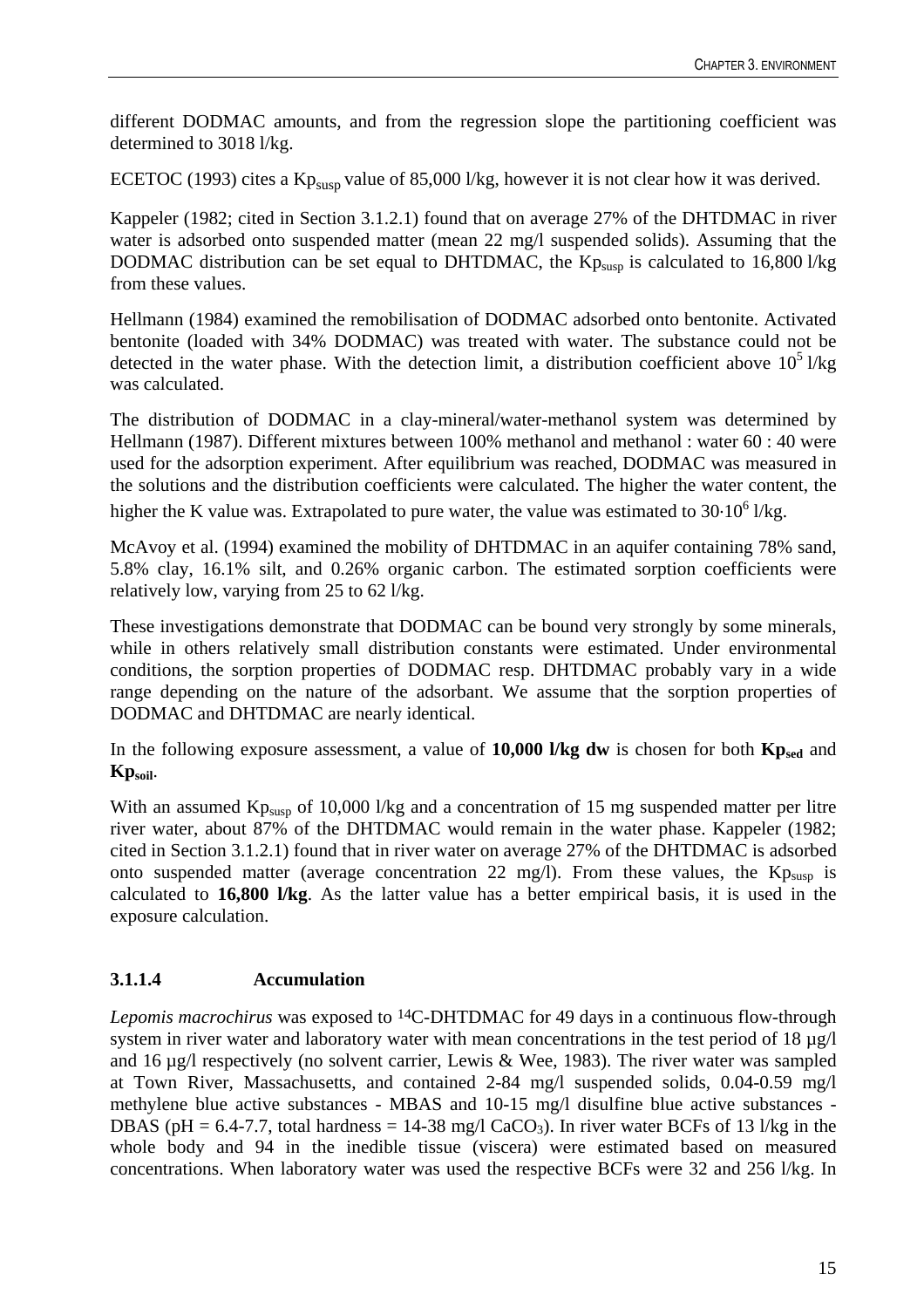both waters DHTDMAC did not concentrate to a significant degree in edible tissue (BCF of the fillets  $<$  5 l/kg). In a depuration phase in well water 93% of the accumulated radioactivity was eliminated from the inedible tissues after 14 days.

The short-term uptake (24h) of DODMAC by juvenile *Pimephales promelas* was assessed in a flow-through system with laboratory water and two different concentrations of humic acids (Versteeg & Shorter, 1992). A depuration phase of 72 hours followed. Compared with the laboratory water controls 6.8 mg/l humic acids decreased the uptake rate by a factor of 20 and increased the depuration rate twofold.

These values indicate the dependence of the BCF-values on the surrounding medium which is also obvious in ecotoxicological testing (see below). Based on test results with laboratory water, a bioaccumulation is indicated, but it is assumed that it is low under environmental conditions. A **BCF** of **13 l/kg** is used in the risk assessment (related to  $PEC_{bulk}$ ), assuming fish to be representative for all aquatic organisms. It should be pointed out, that for the diversity of organisms and environmental conditions the bioaccumulation potential (bioconcentration and biomagnification) is not known. A relatively simple microcosm study might clarify these uncertainties.

Bioaccumulation of 14C-labelled DODMAC by *Lumbriculus variegatus* from a natural sediment was measured over a period of 28 days. The total organic carbon content of the sediment was 1.73 %. Worms were exposed to DODMAC concentrations in the sediment in the range of 150 -5,800 mg/kg dw. After 28 days the DODMAC tissue concentration in the worms was measured by liquid scintillation counting. A biota sediment accumulation factor (BSAF) of 0.28 was derived from the experimental data. As the concentration in the worms was only measured at the end of the 28-day test period it is not clear whether equilibrium was reached (Conrad et al., 1999).

The aim of a second experiment was the identification of the main uptake routes of DODMAC by *Lumbriculus variegatus* from the sediment. For this test feeding and non-feeding worms were exposed to a sediment containing 8.7 mg/kg of DODMAC. A viable non-feeding worm was generated by removing the head of an intact feeding worm. The new worm is unable to ingest sediment for up to 6 - 8 days. The use of non-feeding worms allows the contribution of ingestion as an uptake route to be assessed. A 13-day bioaccumulation study with feeding and non-feeding *Lumbriculus variegatus* showed that the main route of uptake for DODMAC was via sediment ingestion. At day 5, a comparison of tissue concentrations between the feeding and non-feeding worms showed that around 86 % of the body burden in the feeding worms could be attributed to ingestion (Conrad et al., 1999).

Bioaccumulation of 14C-labelled DODMAC by *Tubifex tubifex* from a natural sediment was measured over a period of 28 days. The total organic carbon content of the sediment was 1.73 %. Worms were exposed to DODMAC concentrations in the sediment in the range of 300 – 5,000 mg/kg dw. After 28 days, the DODMAC tissue concentration in the worms was measured by liquid scintillation counting. A biota sediment accumulation factor (BSAF) of 0.78 was derived from the experimental data. As the concentration in the worms was only measured at the end of the 28-day test period it is not clear whether equilibrium was reached (Comber/Conrad, 2000).

To evaluate the uptake of DSDMAC (purity > 98%) by plants, soil experiments were conducted with tomato, bean, cucumber and radish seedlings. DSDMAC was applied to soil adsorbed to activated sludge (2 g/kg) and a concentration of 2 mg DSDMAC/kg soil was achieved. Concentrations of 0.02 to 0.05 mg/kg were found in the shoots of the plant seedlings and the radish roots after 28 to 36 days exposure (Lötzsch et al., 1984).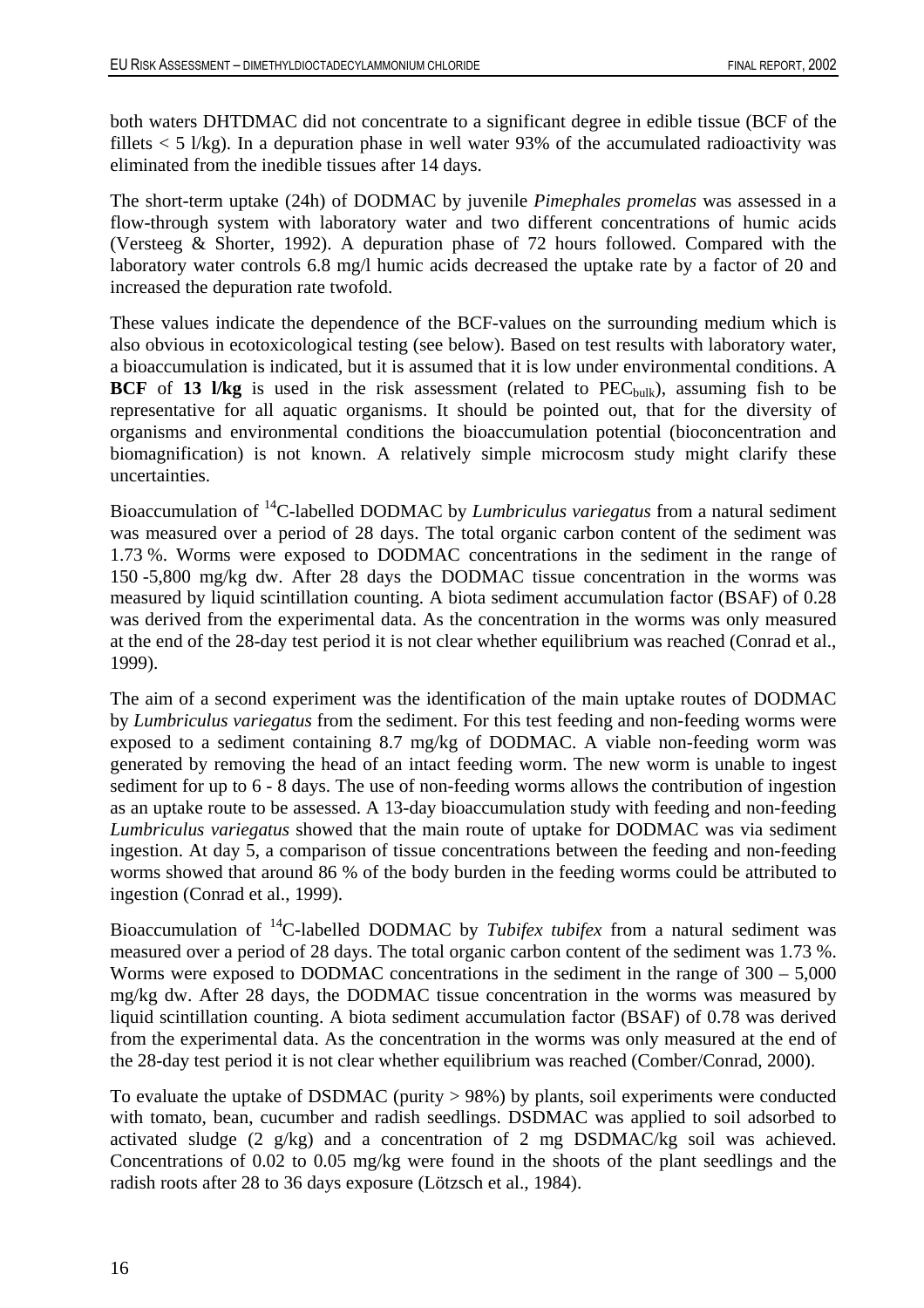# <span id="page-31-0"></span>**3.1.2 Aquatic compartment**

# <span id="page-31-1"></span>**3.1.2.1 Monitoring**

For the interpretation of the following monitoring data, it has to be considered that (if not otherwise noted) the figures stand for total concentrations, i.e. no distinction has been made between the "dissolved" (in reality: included in vesicles) and the adsorbed fractions.

## Wastewater treatment plants (WWTPs)

In 1979 DHTDMAC was analysed in a wwtp in Dülmen (Germany), which receives a high proportion (> 95%) of domestic sewage. An overall removal rate of about 94% was found during primary settlement, aerobic treatment and secondary settlement. The average concentrations were 1.57 mg/l in raw sewage and 0.09 mg/l in the effluent. In activated sludge 8.3 g DHTDMAC/kg dry solid was detected. The river below outfall contained 0.03-0.12 mg/l (0.07 mg/l) (Topping & Waters, 1982).

In a WWTP in Alderly Edge (UK) which also receives mainly municipal sewage, a total removal rate of >95% was found (average concentrations: 1.38 mg/l in raw sewage, 0.04 mg/l in secondary effluent). In activated sludge, 3 g DHTDMAC/kg dry solid was detected. The concentrations are lower than in Dülmen because of the lower use of softeners in UK (Topping & Waters, 1982).

DHTDMAC was measured in the biological treatment plant of Lüdinghausen (Germany) by 5 laboratories in 1987. Generally, the results were in good agreement. The average values are 830  $\mu$ g/l in the raw sewage, 30  $\mu$ g/l in the final effluent (corresponding to 96% removal), and 3.3 g/kg in the wasted sludge. The fraction of municipal and industrial wastewaters are not reported (Gerike et al., 1994).

During several monitoring studies in the USA, the WWTP elimination was calculated from measured influent and effluent concentrations. The removal rates were 19-32% (mean 26%) for 4 primary treatment plants, 44-94% (mean 72%) for 5 trickling filter plants, and 89-98% (mean 94%) for 5 activated sludge plants (Versteeg et al., 1992).

In 1984 and 1985, ditallow dimethyl ammonium chloride (DTDMAC) and its impurity monotallow trimethyl ammonium chloride (MTTMAC) were measured in the production site effluent and in influent and effluent of the public owned treatment work in Lima (Ohio, USA) which receives the producer's sewage (Hopping, 1987). We assume that the detected substance is DHTDMAC in reality. The results are presented in **Table 3.1**.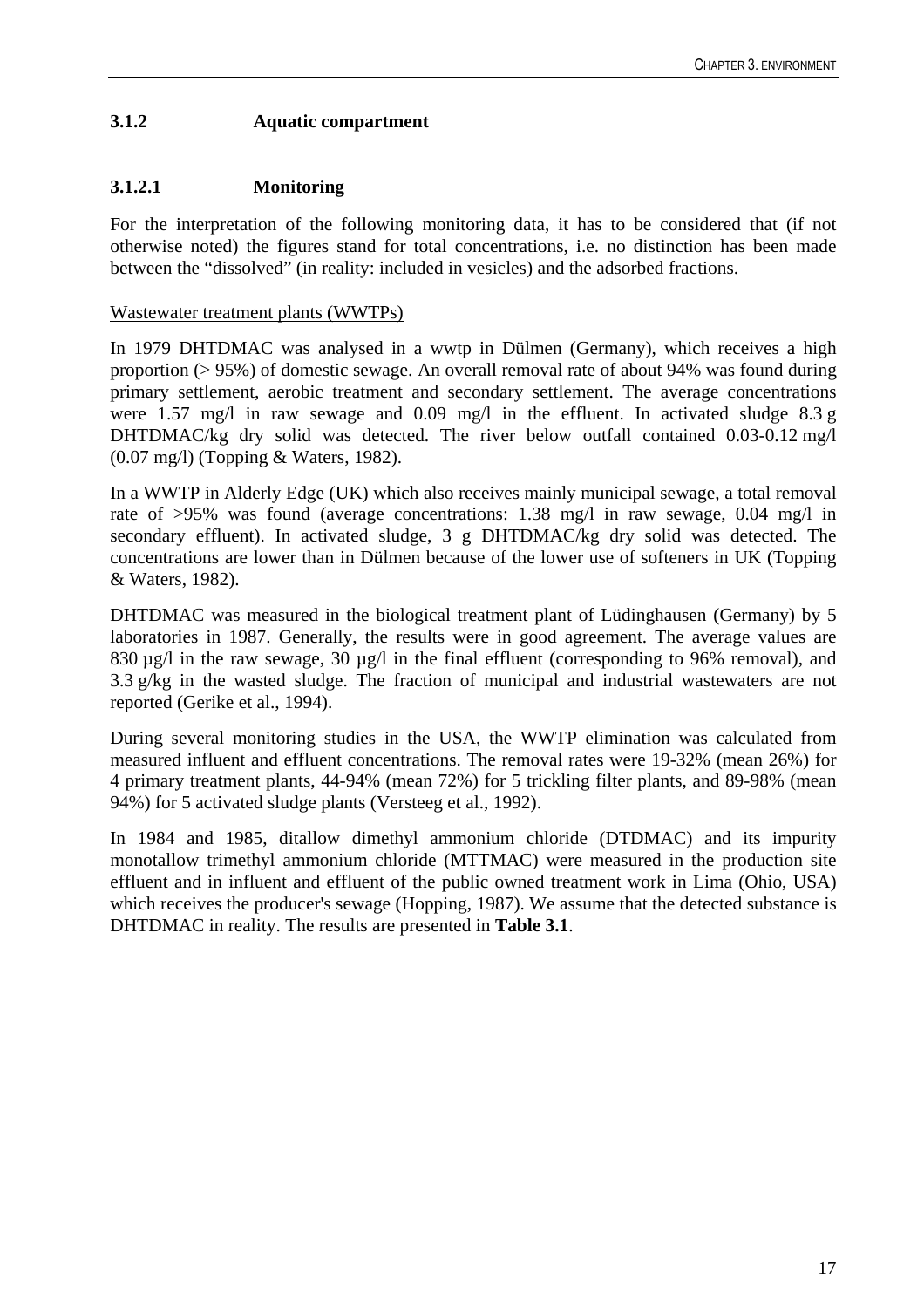| Year | Sample point                | <b>DTDMAC</b>                  | <b>MTTMAC</b>               |
|------|-----------------------------|--------------------------------|-----------------------------|
| 1984 | Plant waste<br>mean 552,000 |                                | mean 51,900                 |
|      | <b>POTW</b> influent        | mean 3,650                     | mean 410                    |
|      | POTW effluent               | mean 63                        | mean $<$ 10                 |
|      | Removal                     | 98%                            | >98%                        |
| 1985 | Plant waste                 | 280,000-520,000 (mean 353,000) | 13,000-33,000 (mean 24,000) |
|      | <b>POTW</b> influent        | 3,000-7,300 (mean 4,430)       | 270-590 (mean 370)          |
|      | <b>POTW</b> effluent        | 62-120 (mean 91)               | <10-33 (mean 20)            |
|      | Removal                     | 98%                            | 95%                         |

<span id="page-32-0"></span>**Table 3.1** Measurements of DTDMAC and MTTMAC concentration [µg/l]

In 1988, DHTDMAC was measured in wasted activated sludge from the treatment plant in Koblenz (Germany). With 14 measurements, concentrations of 8.8-9.2 g/kg were detected (Hellmann, 1989).

From 1991 to 1994, DHTDMAC was repeatedly measured in digested sewage sludge of 5 Swiss municipal treatment plants. In 1991, the concentrations were in the range of 2.57 to 5.87 g/kg dry sludge. Until 1994, they dropped to 0.15 to 0.30 g/kg because of the widely replacement of the substance (Fernandez et al., 1996).

Based on the monitoring studies cited above, an elimination rate of 95% in biological treatment plants is used for the following exposure calculations.

Based on measurements at different sites of treatment plants, ECETOC (1993) estimated the DHTDMAC fractions being adsorbed onto primary sludge to 31% and onto wasted activated sludge to 24%. In the regional exposure assessment, it is assumed that in all 55% of the used substance is adsorbed and reaches agricultural soils during use of sludge as fertilizer.

### Rivers, suspended matter and sediments

In 1981, DHTDMAC was measured at 30 locations at the Rhine and its tributaries. At every location, 2 grab samples were taken: in the first the bulk concentration was measured, while in the second the suspended matter was allowed to settle down during 2 weeks and afterwards the DHTDMAC concentration in the overlying water was measured. The bulk concentrations were found to be in the range between 4-92  $\mu$ g/l with an average of 19  $\mu$ g/l, the average fraction adsorbed onto suspended matter was found to be 27%. The concentration of suspended solids was in the range of 9 to 72 mg/l with an average of 22 mg/l (Kappeler, 1982).

In the river Rhine near Bonn, DHTDMAC was detected in concentrations of 6-12 µg/l (no further data available) (Schneider & Levsen, 1986).

The pollution of suspended particles in the river Rhine was examined by Hellmann, 1995. The DHTDMAC concentrations decreased from about 200 mg/kg in 1982 to 25-50 mg/kg in 1994. In the same period the German DHTDMAC consumption for softeners had dropped by more than 90% (cf. Section 2). It was found that the DHTDMAC concentrations in 1993/94 were not reciprocal to the river flow as it would be expected. Detailed hydrological studies showed that the DHTDMAC loads rise strongly with increasing river flows. As the reason raising of sediments and rinsing of agricultural soil during strong rainfalls are stated. These soils and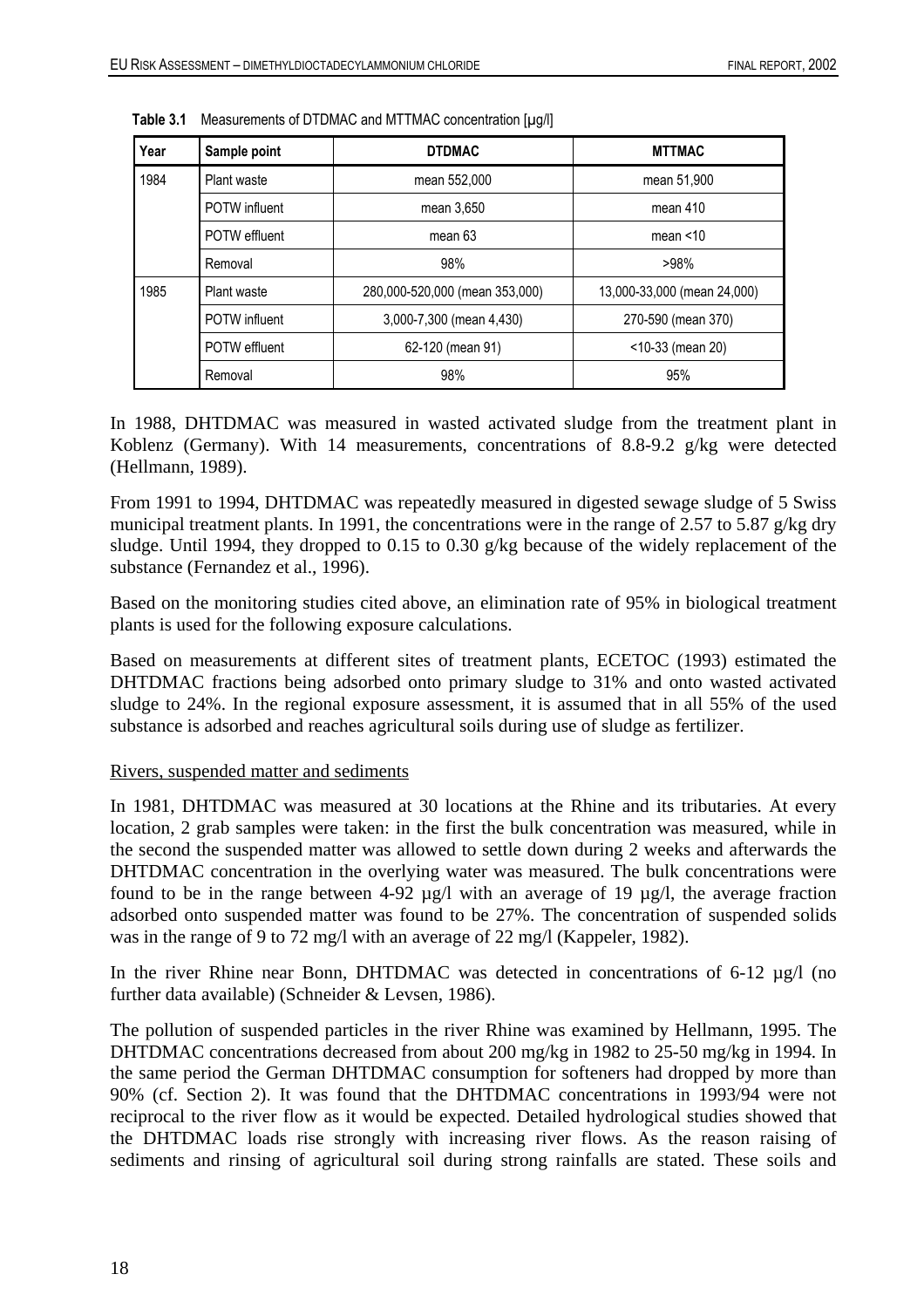sediments are loaded with historical DHTDMAC emissions. The results reveal that DHTDMAC adsorbed onto soil and sediments is not or very slowly degraded.

In a sediment sample from the German river Saar, 220 mg DHTDMAC per kg (unknown if dry or wet weight) were detected in 1988 (Hellmann, 1989).

DHTDMAC was detected in the Spain river Llobregat being highly polluted with wastewater from surfactants and pesticide industries. No concentration is reported (Rivera, 1987).

From March 1990 to June 1991, DTDMAC concentrations between 2 and 34 µg/l were measured in 6 different rivers in the Netherlands (van Leeuwen et al., 1992). We assume that the detected substance is DHTDMAC in reality.

In 1990, the following DHTDMAC concentrations were measured in Dutch rivers: 15-25 (mean 20)  $\mu$ g/l in large rivers, 22-52 (mean 30)  $\mu$ g/l in rivers, 11-48 (mean 27)  $\mu$ g/l in tributaries, 15-116 (mean 43) µg/l in canals and 17-114 (mean 56) µg/l in polders (ECETOC, 1993).

<span id="page-33-1"></span>Furthermore the monitoring data (DHTDMAC) without further information are presented in **Table 3.2**.

| Medium                         | Country | <b>Concentration</b>        | Year      | Reference           |
|--------------------------------|---------|-----------------------------|-----------|---------------------|
| Main - suspended solids        | Germany | 11 - 201<br>(mean 85) mg/kg | 1989 - 90 | Klotz, 1990         |
| Elbe - suspended solids        | Germany | mean 20 mg/kg               | 1990      | Hellmann, 1990      |
| Weser - suspended solids       | Germany | 80-100 mg/kg                | 1990      | Hellmann, 1990      |
| Niederrhein - suspended solids | Germany | 50-150 mg/kg                | 1990      | Hellmann, 1990      |
| 3 rivers (sediments)           | Belgium | 11-67 mg/kg                 | 1987      | <b>ECETOC, 1993</b> |
| Rhein at Iffezheim (sediments) | Germany | 78 mg/kg                    | 1987      | Klotz, 1990         |

**Table 3.2** Monitoring data (DHTDMAC)

# <span id="page-33-0"></span>**3.1.2.2 Model Calculations**

<span id="page-33-2"></span>The substance-specific parameters for DODMAC used in the exposure calculations are listed in **Table 3.3**.

Parameter **Value** Fraction of DHTDMAC in the technical product 75% Fraction of DODMAC in DHTDMAC  $\vert$  42% Fstp<sub>water</sub> 5% kbio<sub>water</sub> 4.7  $4.7 \cdot 10^{-3}$  d<sup>-1</sup> kbio<sub>sediment</sub>  $1.4 \cdot 10^{-4}$  d<sup>-1</sup> Kp<sub>sediment</sub> 10,000 l/kg dw  $Kp_{\text{susp}}$  16,800 l/kg

 **Table 3.3** Substance-specific parameters for DODMAC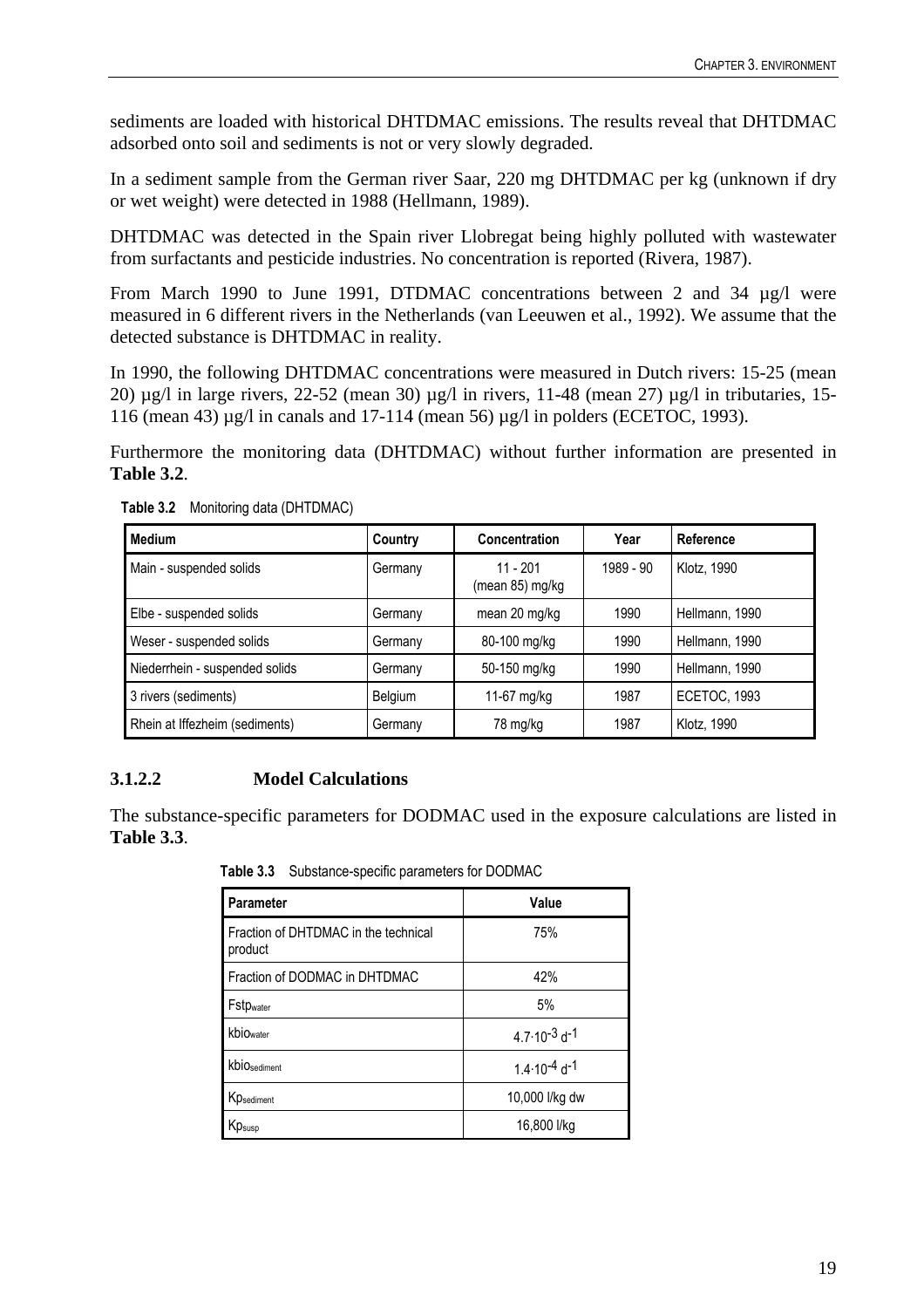It has to be kept in mind that in aqueous phases DODMAC is not really dissolved but always occurs in vesicles together with other lipophilic organics (cf. Section 3.1.1.3). The values for  $C<sub>water</sub>$  and PEC<sub>water</sub> calculated below will include the fraction incorporated in vesicles.

The ecological effects of the substance are strongly dependent on the test medium, differences are caused by adsorption onto suspended matter and complexation with anionics. Therefore the relevant ecotoxicity values are derived from tests in river water (cf. Section 3.2). For the aquatic risk assessment, the  $PEC_{bulk}$  (which includes the fraction adsorbed onto suspended matter) has to be calculated as the PEC being adequate to the river water tests.

## <span id="page-34-0"></span>**3.1.2.2.1 Local exposure / Production**

### Generic model

In the Technical Guidance Document (TGD), a generic exposure scenario for the release during production is proposed. The largest known production volume at one site is yearly 15,000 t of the technical DHTDMAC (1994). With an average content of 75% quarternary amine compounds in the technical product, and from this 42% are DODMAC, yearly 4,725 t DODMAC are produced. Using the TGD defaults, the following concentrations are calculated:

Release factor  $0.3\%$ :  $\Rightarrow$  14 t/a into the sewage Production during 300 d/a:  $\Rightarrow$  47 kg/d into the sewage Sewage flow 2,000 m<sup>3</sup>/d:  $\Rightarrow$  24 mg/l in the raw sewage Elimination in wwtp  $95\%$ :  $\Rightarrow$  **C**<sub>eff</sub> = 1.2 mg/l Dilution 1:10:  $\Rightarrow$  **C**<sub>bulk,local</sub> = 120 µg/l Considering adsorption onto suspended matter:  $\Rightarrow$  **C**<sub>waterlocal</sub> = 96 µg/l Adsorption onto sediment: ⇒ **C**<sub>sed,local</sub> = 1,600 mg/kg dw

In the last years, the production volumes have decreased. However, DHTDMAC is produced in a batch process, and the duration of the production period has decreased simultaneously. Thus the environmental concentrations remain unchanged, although the exposure time is shortened.

The generic scenario is not used in the risk characterisation, as it does not reflect the recent European situation. The risk characterisation is performed on the basis of site-specific information.

#### *Site A*

The maximum daily capacity of this plant is 28.8 t. As a by-product, 2.4 t/d NaCl is formed containing 2.6% DHTDMAC (i.e. 62.4 kg/d) which is discharged into the sewer. The local exposure is calculated as follows:

| Amount DHTDMAC in sewage                   | $62.4 \text{ kg/d}$ |
|--------------------------------------------|---------------------|
| Amount DODMAC in sewage (42%)              | $26.2$ kg/d         |
| Elimination by precipitation with anionics | 98.7%               |
| Amount DODMAC in WWTP influent             | $341$ g/d           |
| Elimination in wwtp                        | 95%                 |
| Amount DODMAC in WWTP effluent             | $17 \text{ g/d}$    |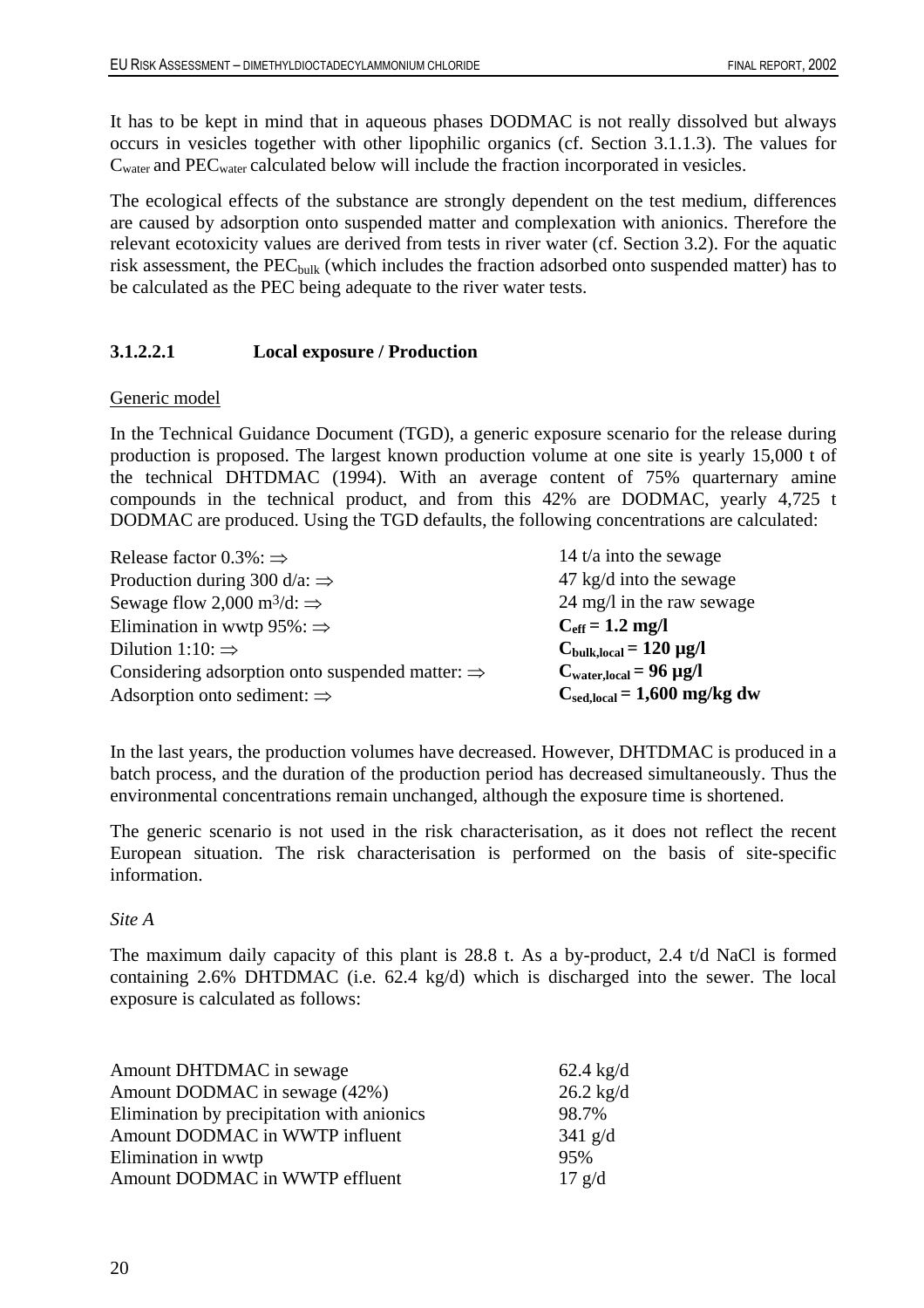| Sewage flow              | 7270 $m^3/d$                |
|--------------------------|-----------------------------|
| Ceff                     | $2.3 \mu g/l$               |
| River flow (90%ile)      | $2.45 \text{ m}^3/\text{s}$ |
| $C_{\text{bulk,local}}$  | $0.080 \mu g/l$             |
| $C_{\text{water,local}}$ | $0.064 \mu g/l$             |
| $C_{\text{sed,local}}$   | 1.1 $mg/kg$ dw              |
| $PEC_{bulk,local}$       | $0.22 \mu g/l$              |
| $PEC_{water,local}$      | $0.17 \mu g/l$              |
| $PEC_{\text{sed,local}}$ | $2.9 \text{ mg/kg}$ dw      |

## *Sites B, C, D and E*

These companies state that generally there are no emissions into the sewage during production, because the equipment is separated from the sewer system.

## *Site F*

At this plant, the content of quartenary amino compounds is measured in the sewage. The local exposure is calculated as follows:

| Concentration of quartenary amines in raw sewage  | $3.2$ g/l              |
|---------------------------------------------------|------------------------|
| Fraction of DHTDMAC (based on production volumes) | 0.38                   |
| Concentration of DHTDMAC in sewage                | $1.2$ g/l              |
| Concentration of DODMAC in sewage (42%)           | $511$ mg/l             |
| Removal in precipitation step                     | 98%                    |
| Concentration of DODMAC after precipitation       | $10.2 \text{ mg}/1$    |
| Dilution in WWTP                                  | 1:10,250               |
| Concentration of DODMAC in WWTP influent          | $1.0 \mu$ g/l          |
| Elimination in WWTP                               | 95%                    |
| $C_{\rm eff}$                                     | $0.05 \mu g/l$         |
| Dilution in the river                             | 6.3                    |
| $C_{\text{bulk,local}}$                           | $0.0079 \,\mu g/l$     |
| $C_{\text{water,local}}$                          | $0.0063 \,\mu g/l$     |
| $C_{\text{sed,local}}$                            | $0.11$ mg/kg dw        |
| $PEC_{bulk,local}$                                | $0.15 \,\mu g/l$       |
| $\mathbf{PEC}_{\text{water,local}}$               | $0.12 \mu g/l$         |
| $PEC_{sed,local}$                                 | $2.0 \text{ mg/kg}$ dw |

# Literature:

High DHTDMAC concentrations (552 and 353 mg/l as yearly averaged values) were measured in the sewage of a producer plant in the USA, the flow is not reported (Hopping, 1987; cited in Section 3.1.2.1). These measurements reveal that high emissions of DODMAC during DHTDMAC production are possible. In this scope the exposure calculations based on default values seem to be not unrealistic.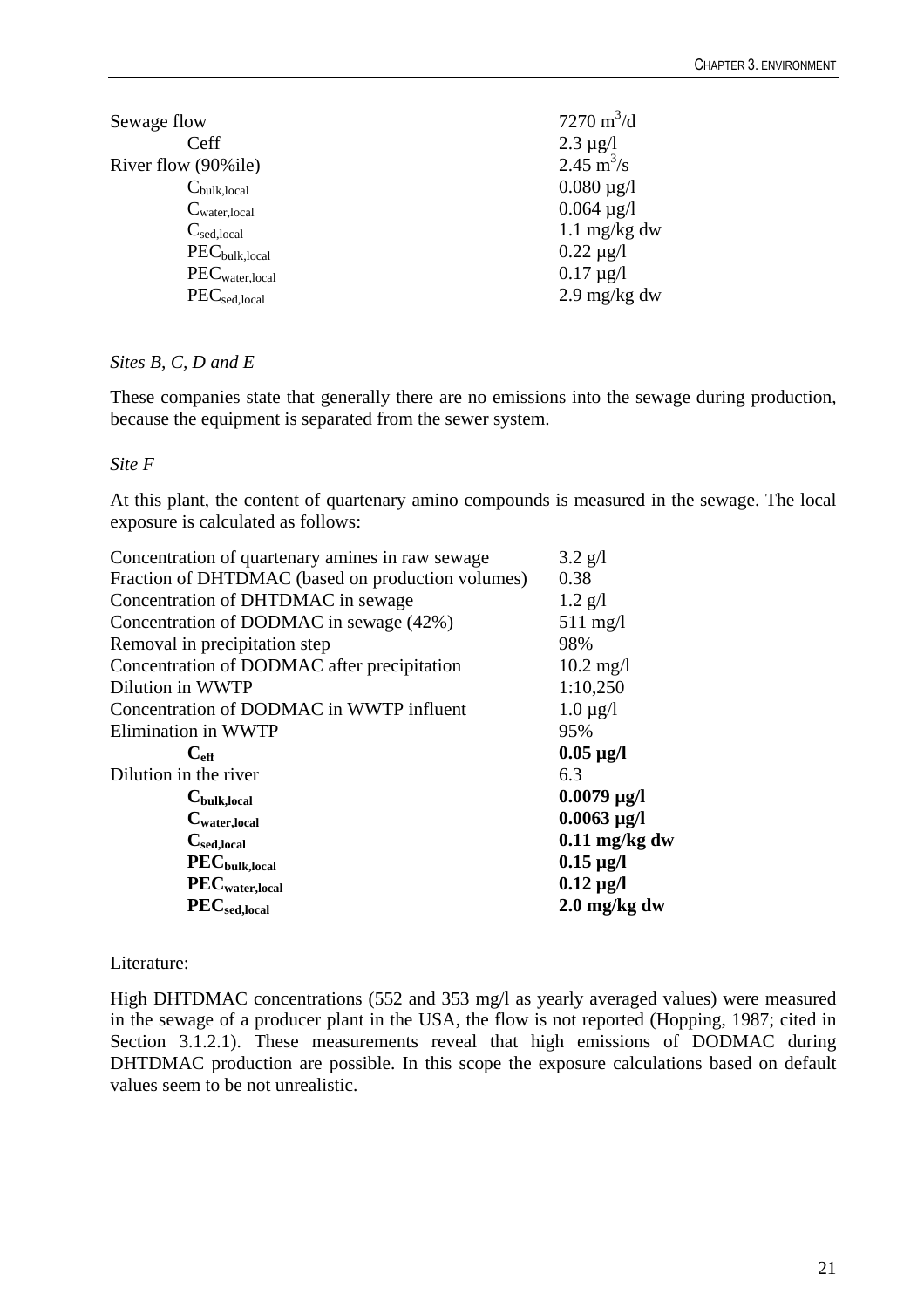### **3.1.2.2.2 Local exposure / Processing to activated bentonites**

In Europe, 5,221 t DHTDMAC (including 2,193 t DODMAC) were used for the production of activated bentonites in 1997 (CEFIC APAG & CEPE, 1998).

### *Site 1*

This site uses yearly 990 t DHTDMAC (i.e. 416 t DODMAC). At this plant, regular monitoring in the wastewater is performed. DHTDMAC is normally not detected (dl = 50  $\mu$ g/l) in the sewage. The sewage (flow = 150 m<sup>3</sup>/d) is released into the receiving stream (1/3 of the mean flow =  $47 \text{ m}^3\text{/s}$ .

| 42% of 50 $\mu$ g/l = 21 $\mu$ g/l     |
|----------------------------------------|
| $10.5 \mu g/l$                         |
| $47 \text{ m}^3/\text{s} = 1 : 27,000$ |
| $0.39$ ng/l                            |
| $0.31$ ng/l                            |
| $5.2 \mu g/kg dw$                      |
| $0.14 \mu g/l$                         |
| $0.11 \mu g/l$                         |
| $1.7 \text{ mg/kg}$ dw                 |
|                                        |

The sludge is dumped into a landfill and not used onto farmland.

*Site 2* 

Processing volume: yearly 750 t DHTDMAC in a "wet process". Analysed content of DHTDMAC in the wastewater:  $\langle 2 \text{ mg/l}$  (i.e. 840 µg DODMAC/l).

| $840 \mu g/l$          |
|------------------------|
| $1.2 \mu g/l$          |
| 59 ng/l                |
|                        |
| 54 ng/l                |
| $43$ ng/l              |
| $720 \mu g/kg dw$      |
| $0.19 \mu g/l$         |
| $0.15 \,\mu g/l$       |
| $2.5 \text{ mg/kg}$ dw |
|                        |

The sludge is dumped into a hazardous waste disposal and not used onto farmland.

The same site uses 399 t/a by a "dry process" for organoclay production. Emissions from this process into surface waters are zero.

### *Site 3*

This site uses 354 t DHTDMAC/a for organoclay production. There is no wastewater, thus emissions into surface waters are considered to be zero.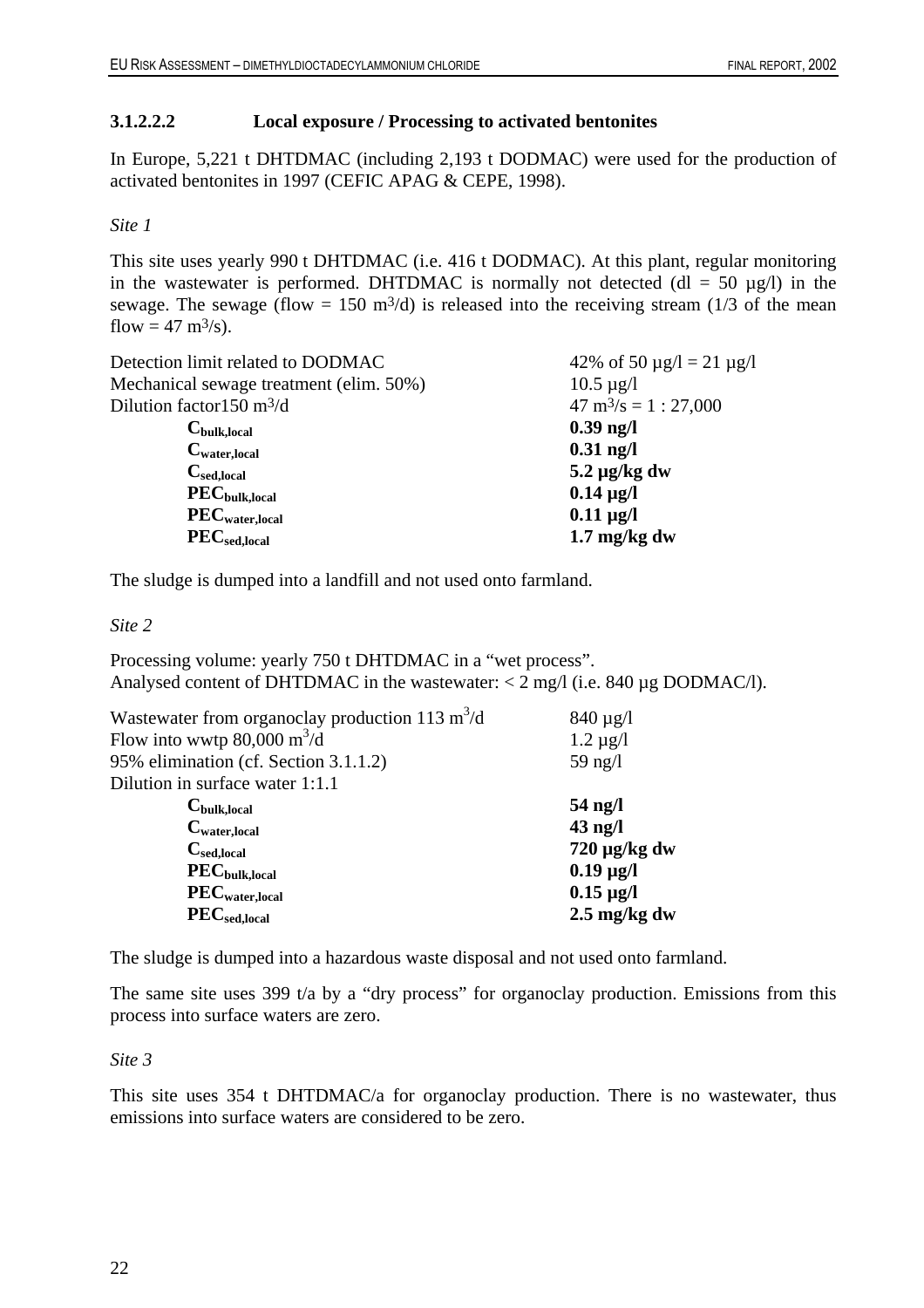*Site 4* 

| Processing volume: 600 t DHTDMAC/a.                                                 |
|-------------------------------------------------------------------------------------|
| Analysed content of DHTDMAC in the wastewater: $< 0.05$ mg/l (i.e. 21 µg DODMAC/l). |

| Dilution of wastewater 1:2                   | $10.5 \mu g/l$         |
|----------------------------------------------|------------------------|
| Industrial treatment plant (95% elimination) | 530 ng/l               |
| Emission into sea (dil. 1:10)                |                        |
| $C_{\text{bulk,local}}$                      | $53$ ng/l              |
| $C_{\text{water,local}}$                     | $42$ ng/l              |
| $C_{\rm sed,local}$                          | $710 \mu g/kg dw$      |
| $PEC_{bulk,local}$                           | $0.19 \mu g/l$         |
| $PEC_{water,local}$                          | $0.15 \,\mu g/l$       |
| $PEC_{\rm sed,local}$                        | $2.5 \text{ mg/kg}$ dw |
|                                              |                        |

The sludge is dumped and not used onto farmland.

# *Site 5*

Processing volume: 2,128 t DHTDMAC/a. Analysed content of DHTDMAC in the wastewater: maximum 1 mg/l (i.e. 420 µg DODMAC/l).

| Dilution factor in WWTP: 30                 | $14 \mu g/l$                 |
|---------------------------------------------|------------------------------|
| Municipal treatment plant (95% elimination) | $0.7 \mu$ g/l                |
| Sewage flow                                 | 5,712 $m^3/d$                |
| River flow $(1/3 \text{ of mean flow})$     | $8,000 \text{ m}^3/\text{d}$ |
| Dilution factor in surface water            | 2.4                          |
| Emission into sea $(dil. 1:10)$             |                              |
| $C_{\text{bulk,local}}$                     | $0.29 \,\mu g/l$             |
| $C_{\text{water,local}}$                    | $0.23 \mu g/l$               |
| $C_{\text{sed,local}}$                      | 3.9 mg/kg dw                 |
| $PEC_{bulk,local}$                          | $0.43 \mu g/l$               |
| PEC <sub>water,local</sub>                  | $0.34 \mu g/l$               |
| $PEC_{sed,local}$                           | $5.7 \text{ mg/kg}$ dw       |
|                                             |                              |

The sludge is dumped and not used onto farmland.

# **3.1.2.2.3 Local exposure / Use of activated bentonites as additive in paint and lacquers**

Laquers with activated bentonites always contain organic solvents. They are normally applied in spray cabins. In the air lacquer smog (overspray) is remaining which is scrubbed with water. The aqueous phase is decanted from the lacquer coagulate sludge and recirculated. There are no data available about the content of organic solvents in the washing water. It can not be excluded that a part of the DHTDMAC is resolved, especially as the washing water is recirculated and both organic solvent and the surfactant may accumulate during this process. After a certain time, the washing water has to be renewed and the wastewater is released into the sewer. For the exposure estimation, we propose the following scenario:

The annual European use volume of DHTDMAC in paints is 4,137 t. The total consumption of solvent borne paints in 1996 was 2,490,000 t. Typical levels of organoclays in solvent-borne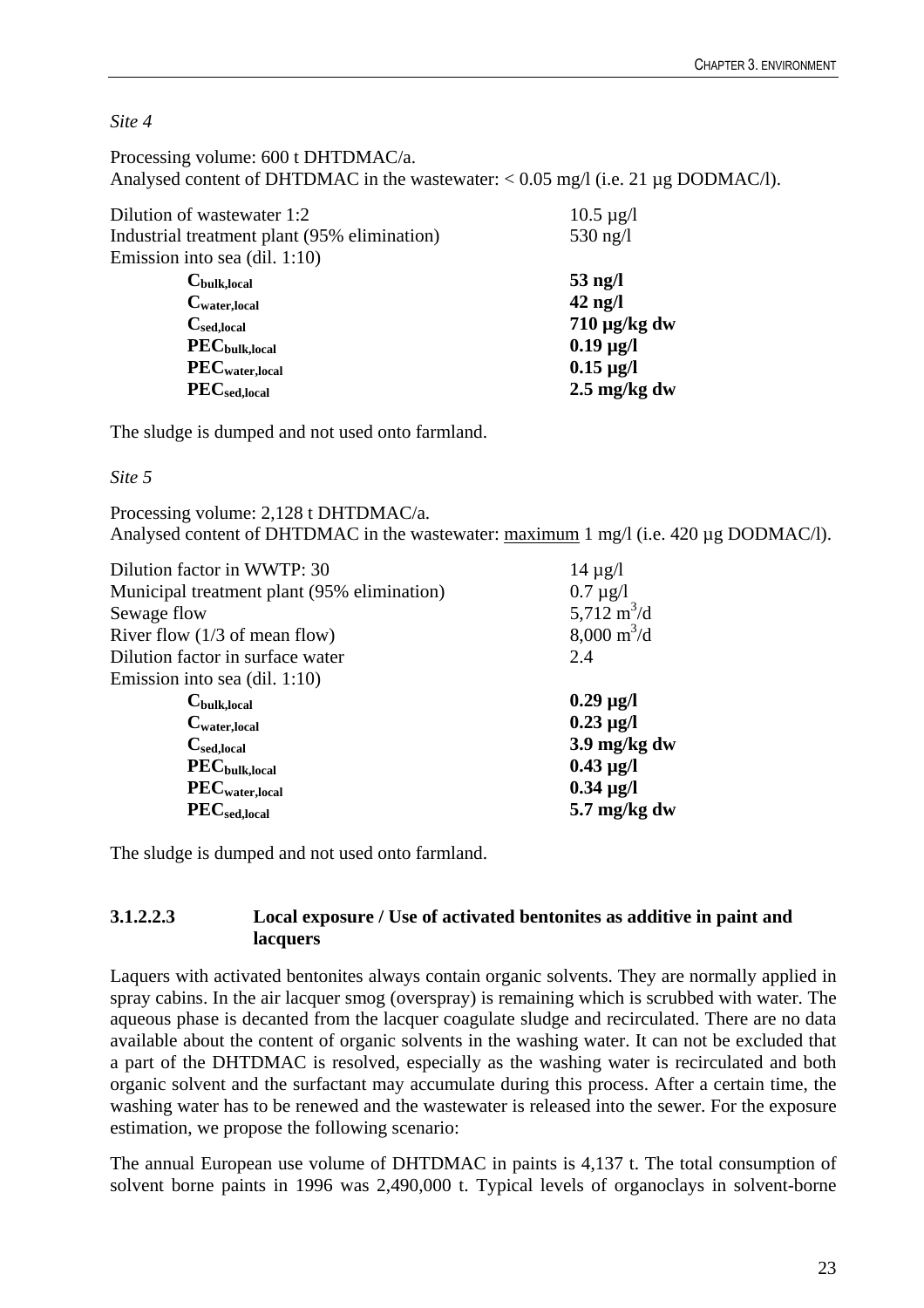paints are in the range from 0.1 to 0.5% (CEFIC APAG & CEPE, 1998). The average content of DHTMAC is calculated to 0.17% (or 0.07% DODMAC).

In the scope of the draft VOC directive, there are 400,000 paint user installations (CEFIC APAG & CEPE, 1998). For the exposure scenario, a medium/large paint user site with a paint consumption of 10 t/month is chosen. The DODMAC content is 7 kg/month or (with 20 working days) 350 g/d.

The transfer efficiency in spray cabins is generally in the range of 50 to 99%. With a worst-case assumption of 50% overspray, daily 175 g DODMAC will reach the washing water.

With analytical measurements in the sewage no DODMAC could be detected. Therefore the release factor must be below 1.1%. Thus daily maximum 1.9 g DODMAC will be emitted into the sewer.

With an elimination of 95% in the treatment plant and a wastewater flow of 2,000  $m^3/d$ , the effluent concentration is 0.048 µg/l.

| $0.0048 \,\mu g/l$     |
|------------------------|
| $0.0039 \,\mu g/l$     |
| $0.065$ mg/kg dw       |
| $0.41 \,\mu g/l$       |
| $0.11 \mu g/l$         |
| $1.7 \text{ mg/kg}$ dw |
|                        |

### **3.1.2.2.4 Local exposure / Emissions via household sewage**

Generally, only actual consumption figures have to be considered for the exposure assessment of a substance. In this special case, we deviate from this principle and calculate two scenarios:

### Scenario 1

The first scenario is based on the DHTDMAC consumption figures in 1998 (CEFIC APAG, 1999): 408 t are used in fabric softeners and 276 t in others (hair conditioners, car washing etc.), totally 684 t DHTDMAC resp. 287 t DODMAC.

With a split of 90:10, 29 t DODMAC are taken as input for the regional and 258 t for the continental model.

According to the TGD, the fraction for the main source of 0.002 is used for the local scenario, leading to an emission of 58 kg/a or 157 g/d into a wwtp. This approach includes the assumption that the substance is not equally emitted within the region. In this case this is justified as the DHTDMAC consumption did not decrease simultaneously in the European countries. No figures about the current spatial consumption pattern are available. Thus the TGD default seems to be a reasonable conservative approach.

### Scenario 2

Additionally, a scenario based on the fabric softener consumption from 1989/90 is calculated, with the following rationale: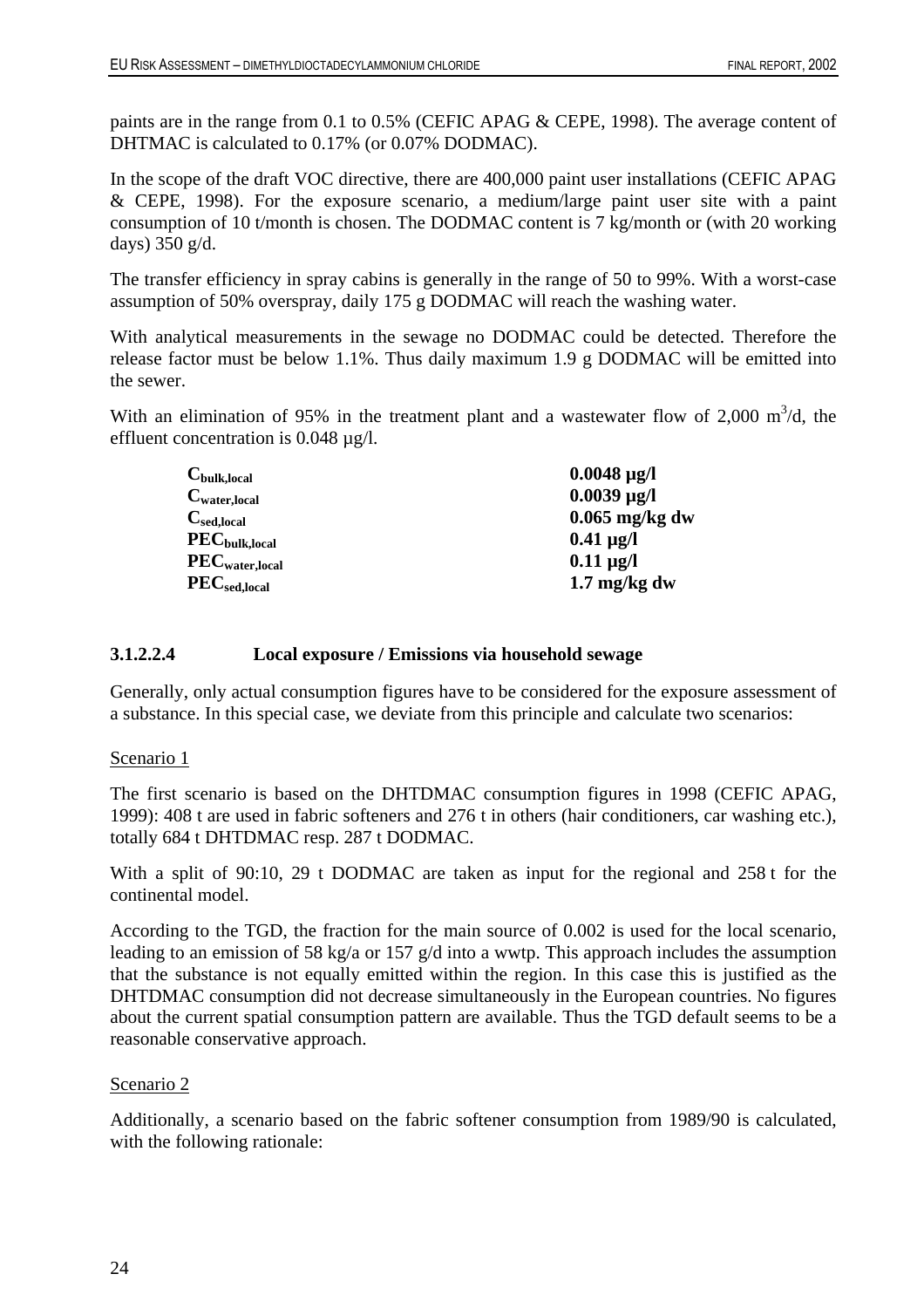The majority of the monitoring investigations were conducted before 1990. A comparison between estimated and measured concentrations (cf. Section 3.1.6), which is necessary to support the parameters of the exposure models resp. model validation, can only be based on the historical figures.

The comparison between the results of both scenarios reflect the decrease of environmental pollution in the last years.

This scenario is not used for the risk characterisation.

An adequate basis for this scenario are country-specific consumption volumes published by ECETOC (1993). In **Table 3.4**, the consumption related to a population of 20 million people is calculated to estimate the releases for both the local and regional exposure model.

| Country      | Tonnage<br><b>DHTDMAC</b> | Population<br>[Mio.] | Cons. per 20 Mio.<br>p [t] |
|--------------|---------------------------|----------------------|----------------------------|
| Germany      | 12,000                    | 61                   | 3,930                      |
| Netherlands  | 2,000                     | 15                   | 2,670                      |
| France       | 9,400                     | 56                   | 3,360                      |
| U.K.         | 8,600                     | 57                   | 3,020                      |
| Italy        | 4,300                     | 58                   | 1,480                      |
| <b>Total</b> | 36,300                    | 247                  | mean 2,940                 |

**Table 3.4** Presentation of the consumption related to the population

The annual regional use is estimated to 2,940 t DHTDMAC (i.e. 1,235 t DODMAC). It is assumed that the consumption of the substance is equally distributed in the region, so the releases into a standard stp (10,000 inhabitants) are 618 kg DODMAC/a (i.e. 1.69 kg/d).

For the continental consumption, the figures from BUA (1990) are used  $(65,000 \text{ t } DHTDMAC =$ 27,300 t DODMAC). Considering the regional use of 1,235 t, for the continental model a release 26,065 t DODMAC/a of is taken.

The local DODMAC concentrations are as shown in **Table 3.5**.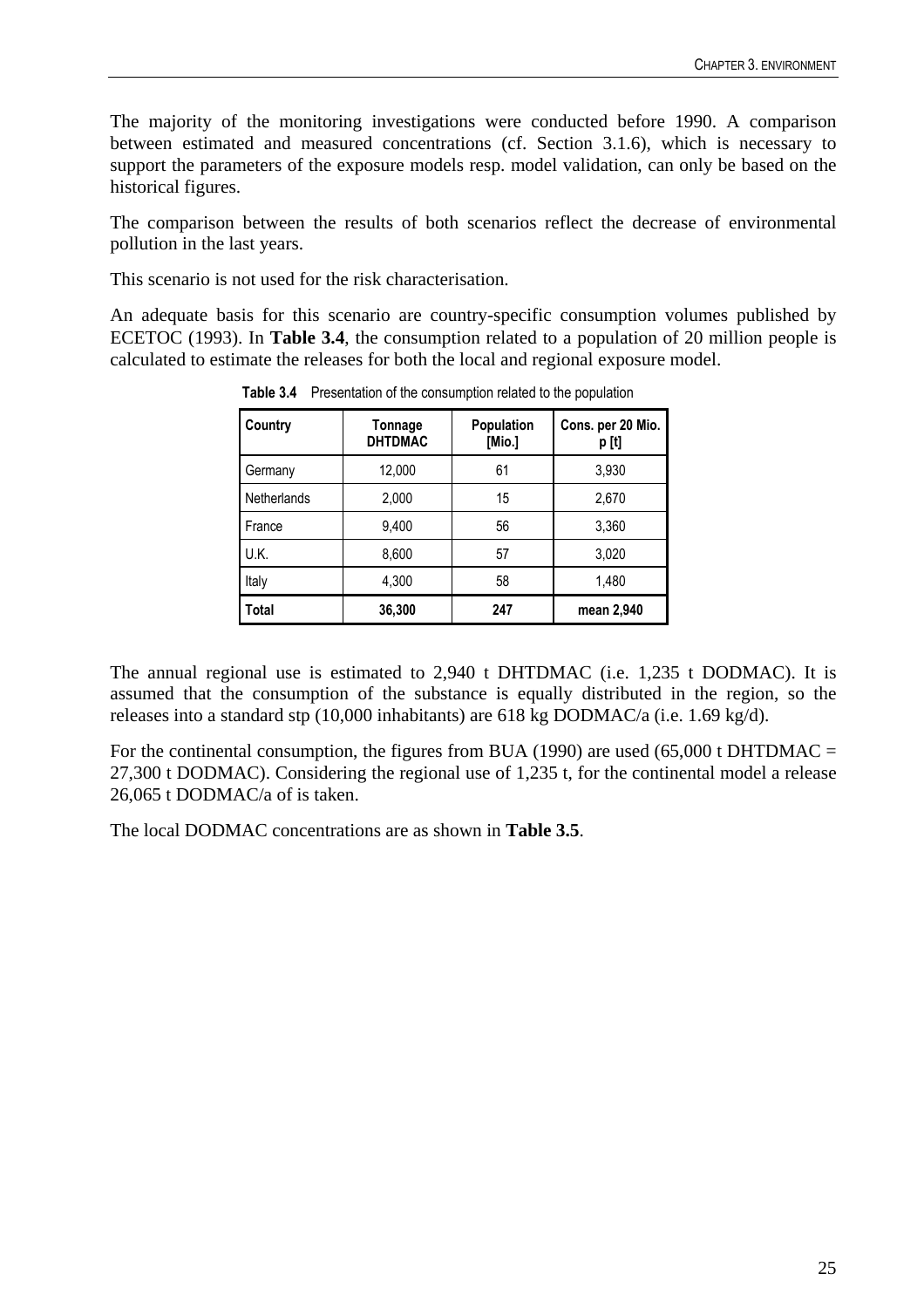| Year                                                         | 1989/90                                           | 1998             |  |
|--------------------------------------------------------------|---------------------------------------------------|------------------|--|
| Consumption                                                  | 1.69 kg/d                                         | $0.16$ kg/d      |  |
| Wastewater flow                                              | 200 I/d/person = $2.10^6$ I/d /10,000 inhabitants |                  |  |
| Influent concentration                                       | 850 µg/l                                          | 79 µg/l          |  |
| C <sub>eff</sub> (WWTP elimination 95%)                      | $42 \mu g/l$                                      | $3.9 \mu g/l$    |  |
| C <sub>bulk, local</sub> (dilution 1:10)                     | $4.2 \mu g/l$                                     | $0.39$ $\mu$ g/l |  |
| $C_{\text{water,local}}$ (K $p_{\text{susp}}$ = 16,800 l/kg) | $3.4 \mu g/l$                                     | $0.31 \mu g/l$   |  |
| $C_{\text{sed,local}}$ (K $p_{\text{susp}}$ = 16,800 l/kg)   | 57 mg/kg dw                                       | 5.3 mg/kg dw     |  |
| Direct release: C <sub>bulk, local</sub>                     | 85 µg/l                                           | $7.9 \mu g/l$    |  |
| Direct release: Cwater, local                                | $68 \mu g/l$                                      | $6.3 \mu g/l$    |  |

#### **Table 3.5** Local concentrations of DODMAC

The scenario for direct releases is calculated to reflect the situation at sites without WWTP purification. The values are not used in the risk characterisation.

As DHTDMAC has been widely replaced since 1989/90, the DODMAC concentrations have substantially been decreased. It has to be mentioned, however, that the actual consumption does not lead to a homogeneous emission, as the remaining use is probably be limited to some countries or regions and not all over Europe. Moreover, remobilisation of the substance from sediments and agricultural soils during rainfalls occurs, as shown by Hellmann, 1995 (cited in Section 3.1.2.1).

The calculated DODMAC concentrations in wastewater for 1989/90 can be compared with the monitoring data cited in Section 3.1.2.1. As the measured values are related to DHTDMAC, they are converted to DODMAC concentrations (42% from DHTDMAC).

| <b>Medium</b> | <b>Calculated</b><br>$\mu$ g/l | <b>Measured</b><br>$[\mu$ g/l | Location / Year     | <b>Source</b>          |
|---------------|--------------------------------|-------------------------------|---------------------|------------------------|
| Raw sewage    | 850                            | 660                           | Duelmen / 1979      | Topping & Waters, 1982 |
|               |                                | 580                           | Alderly Edge / 1979 | Topping & Waters, 1982 |
|               |                                | 350                           | Lüdinghausen / 1987 | Gerike et al., 1994    |
| WWTP effluent | 42                             | 38                            | Duelmen / 1979      | Topping & Waters, 1982 |
|               |                                | 17                            | Alderly Edge / 1979 | Topping & Waters, 1982 |
|               |                                | 13                            | Lüdinghausen / 1987 | Gerike et al., 1994    |

**Table 3.6** Comparison of the calculated DODMAC concentration with monitoring data

The calculated wastewater concentrations are somewhat higher than the monitoring data from Topping & Waters, the reason is not known. The measurements in Lüdinghausen should be regarded with care, as the fraction of household sewage in this plant is not known; possibly there is a significant fraction of industrial wastewaters.

The total release of DODMAC into the hydrosphere has to be estimated for the use in the regional models. In accordance to the TGD, a connection rate of 70% to biological wwtps is assumed. Based on the consumption figures for Western Europe (cf. Chapter 2) and the EU model region, the emission [t/a] is calculated as follows in **Table 3.7**: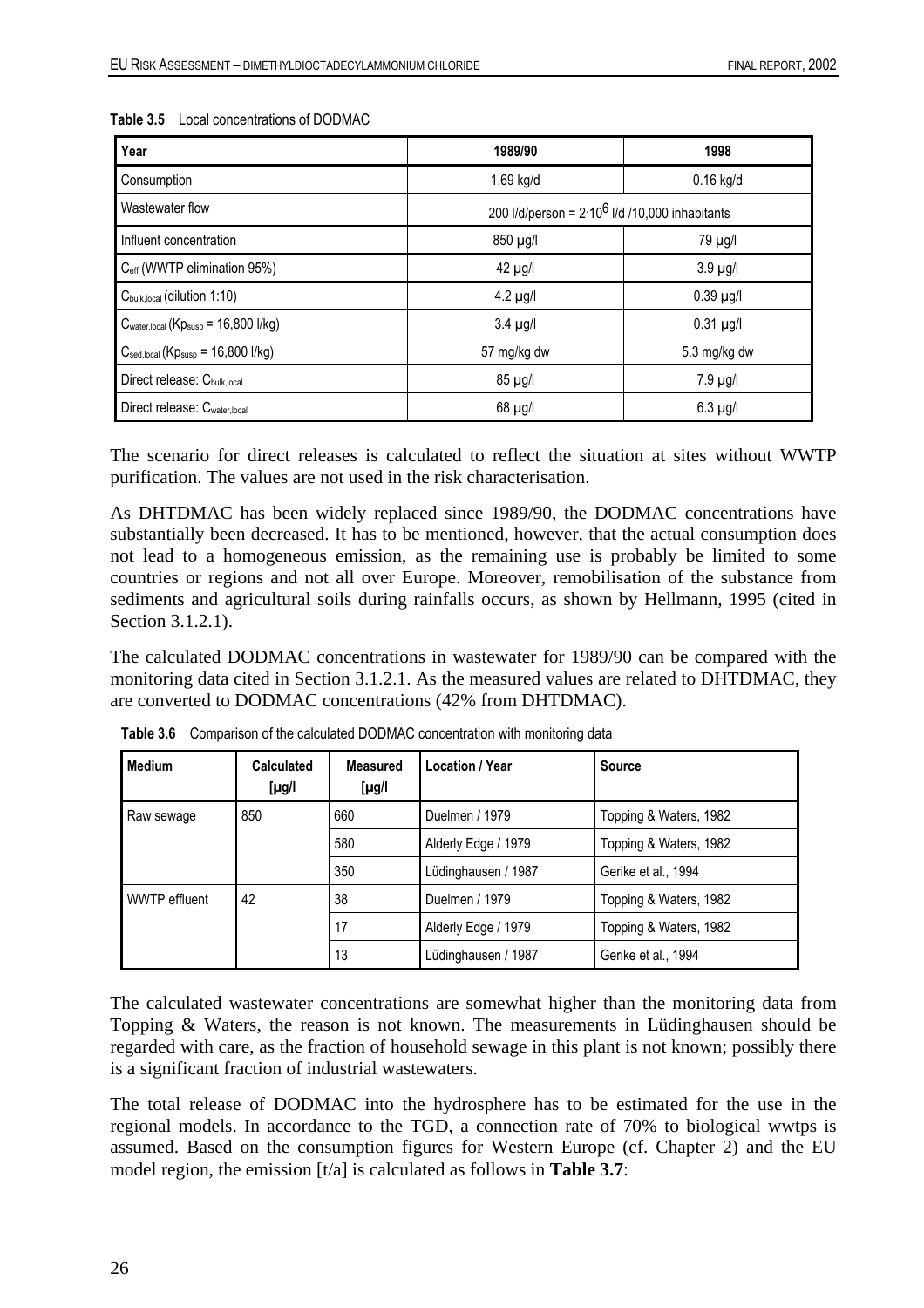|                                |           | 1989/90             | 1998             |                     |
|--------------------------------|-----------|---------------------|------------------|---------------------|
|                                | EU-region | <b>EU-continent</b> | <b>EU-region</b> | <b>EU-continent</b> |
| <b>Consumption DHTDMAC</b>     | 2,940     | 62,060              | 68               | 616                 |
| Fraction DODMAC                | 1,235     | 26,065              | 29               | 258                 |
| 30% direct emission            | 371       | 7,820               | 8.6              | 77                  |
| 70% in WWTP, elim. 95%         | 43        | 910                 | 1.0              | 9.0                 |
| Total release into hydrosphere | 414       | 8,730               | 9.6              | 86                  |

**Table 3.7** Calculation of the emission of DODMAC into the hydrosphere

# **3.1.3 Atmosphere**

Because an extremely low volatility of DODMAC is to be expected, no significant exposure of the atmosphere is assumed.

# **3.1.4 Terrestrial compartment**

The elimination of DHTDMAC resp. DODMAC in wwtps is dependent on adsorption onto sludge to a large extent. During application of sludge as fertilizer, the substance reaches agricultural soils.

# **3.1.4.1 Monitoring**

DHTDMAC was measured in an agricultural soil which had received 9.4 t sludge $\cdot$ acre $^{-1}\cdot$ a $^{-1}$  (i.e. 23 t·ha<sup>-1</sup>·a<sup>-1</sup>) during 7 years. In the sludge the DHTDMAC concentration was 2.8 g/kg dw. The soil was cultivated to a depth of about 6 to 8 inches (15-20 cm) during two years. Soil specifications are not reported. Three core samples were collected, sliced into sections and airdried. The DHTDMAC concentrations [ppm] were as follows in **Table 3.8** (Rapaport, 1987):

| Depth [cm] | Core 1 | Core 2 | Core 3 | Mean Core 1-3 |
|------------|--------|--------|--------|---------------|
| $0 - 7.5$  | 164    | 61     | 32     | 86            |
| $7.5 - 15$ | 201    | 15     | 23     | 82            |
| $15 - 23$  | 25     |        |        | 15            |
| 23-30      | <1     | 8      |        |               |
| 53-61      | <4     |        | 3      | <4            |
| 81-91      |        |        |        |               |

**Table 3.8** Measured concentrations of DHTDMAC in agricultural soil

The mean value in the upper layer of 86 mg DHTDMAC/kg corresponds to 36 mg DODMAC/kg. With a sludge application of 5 t/ha (instead of 23 t/ha), a DODMAC concentration of 7.8 mg/kg would be expected.

Further measurements are reported in ECETOC, 1993 (original literature not available): In 42 fields that received their last sludge application prior to 1987 (the year of sampling), DHTDMAC concentrations from <2 mg/kg to 37 mg/kg (mean 9.5 mg/kg) were detected. 95%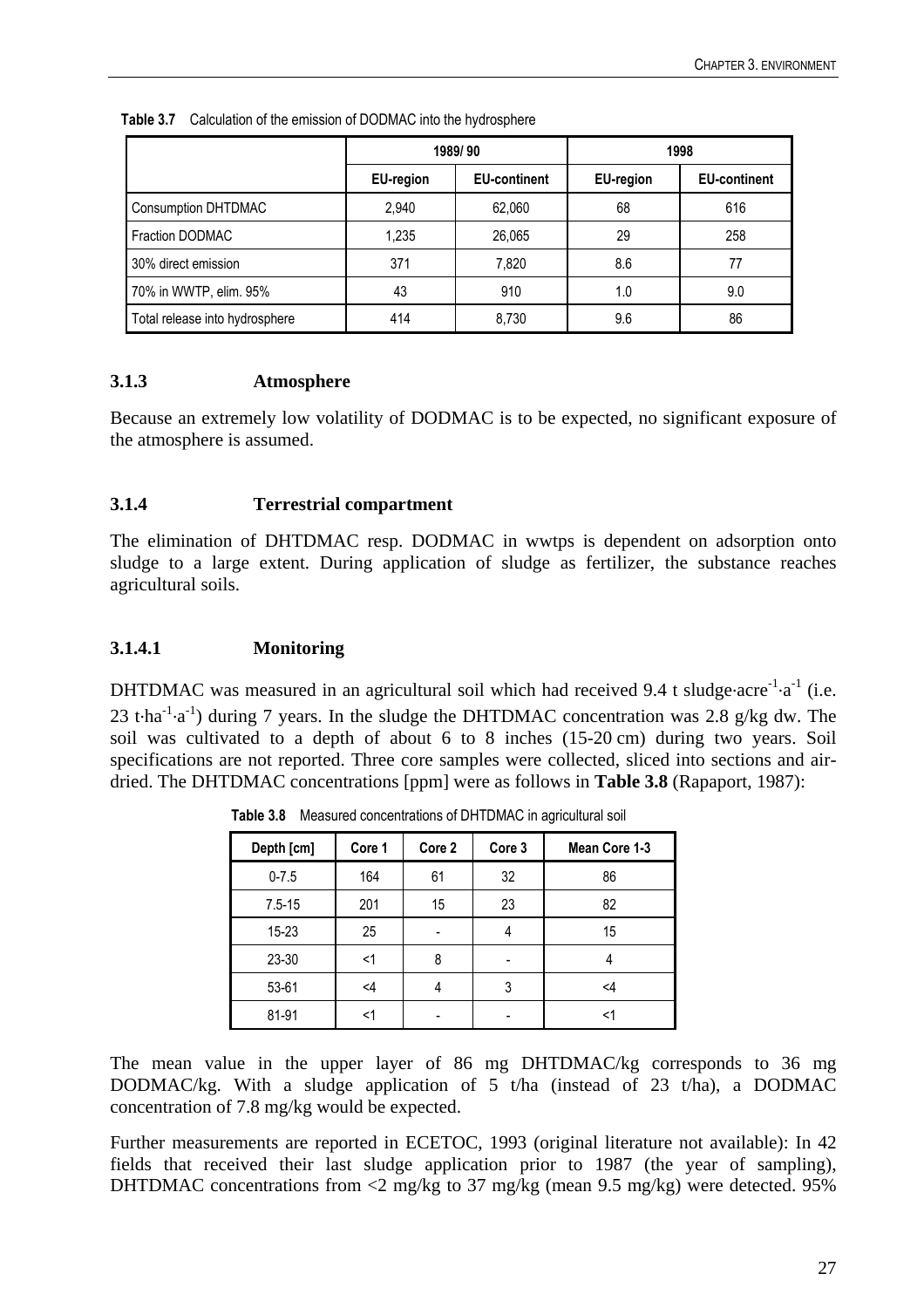of the samples contained less than 20 mg/kg and 62% had less than 10 mg/kg. In 9 fields that received their last application of sludge in the year of sampling, concentrations ranged from 2 mg/kg to 33 mg/kg (mean 3.3 mg/kg). Sludge application rates are not stated.

# **3.1.4.2 Calculation of PEClocalsoil**

The available monitoring data reveal that the elimination of DHTDMAC in treatment plants is primarily due to adsorption onto sewage sludge. Both biodegradation and partitioning properties of DODMAC are assumed to be equal to DHTDMAC. The concentration of DODMAC in sewage sludge is calculated from the emission into the local treatment plant, the sludge adsorption rate of 55% and the sewage sludge production rate of 710 kg/d.

| Year    | Influent [g/d] | Fraction adsorbed [g/d] | Csludge [mg/kg dw] |
|---------|----------------|-------------------------|--------------------|
| 1989/90 | .690           | 930                     | 1.300              |
| 1998    | 160            | 88                      | 120                |

**Table 3.9** Calculated concentration of DODMAC in sewage sludge

The value for 1989/90 (1.3 g DODMAC/kg dw) can be compared with the monitoring data. With a fraction of 42% DODMAC in DHTDMAC, it corresponds to 3.1 g DHTDMAC/kg sludge, which is within the range of measured concentrations (cf. Section 3.1.2.1).

The local concentration in soils is calculated according to the TGD model. The substancespecific input parameters and the resulting PECs are given in **Table 3.10.**

| <b>Parameter</b>               | Value / 1989 / 90                   | 1998            | <b>Remarks</b>                         |
|--------------------------------|-------------------------------------|-----------------|----------------------------------------|
| Kpsoil                         |                                     | 10,000 l/kg dw  | cf. 3.1.1.3                            |
| kbio soil                      | $1.4 \cdot 10^{-3}$ d <sup>-1</sup> |                 | $t_{\frac{1}{2}}$ = 500 d; cf. 3.1.1.2 |
| $C_{sludge}$                   | $1.3$ g/kg dw                       | $0.12$ g/kg dw  |                                        |
| PEClocalsoil                   | $5.3 \,\mathrm{mg/kg}$ dw           | $0.49$ mg/kg dw | endpoint: terrestrial ecosystem        |
| PEClocal <sub>agr.soil</sub>   | 4.8 mg/kg dw                        | $0.44$ mg/kg dw | endpoint: crops for human cons.        |
| PEClocalgrassland              | 1.9 mg/kg dw                        | $0.18$ mg/kg dw | endpoint: grass for cattle             |
| PEClocal <sub>soil,porew</sub> | $0.48$ µg/l                         | $0.044$ µg/l    | endpoint: drinking water               |

**Table 3.10** Substance-specific input parameters and resulting PECs

The calculated PEClocal<sub>agr.soil</sub> for DODMAC [mg/kg] for the period 1989/90 can be compared with the monitoring data:

**Table 3.11** Comparison of PEClocalagr.soil with monitoring data

| <b>PEC DODMAC</b> | measured DHTDMAC              | fraction DODMAC     | Reference           |
|-------------------|-------------------------------|---------------------|---------------------|
| 4.8               | 7.8 (related to 5 t sludge/a) | 3.3                 | Rapaport, 1987      |
|                   | up to 37 (mean 9.5)           | up to 16 (mean 4.0) | <b>ECETOC, 1993</b> |
|                   | up to 33 (mean 3.3)           | up to 14 (mean 1.4) | <b>ECETOC, 1993</b> |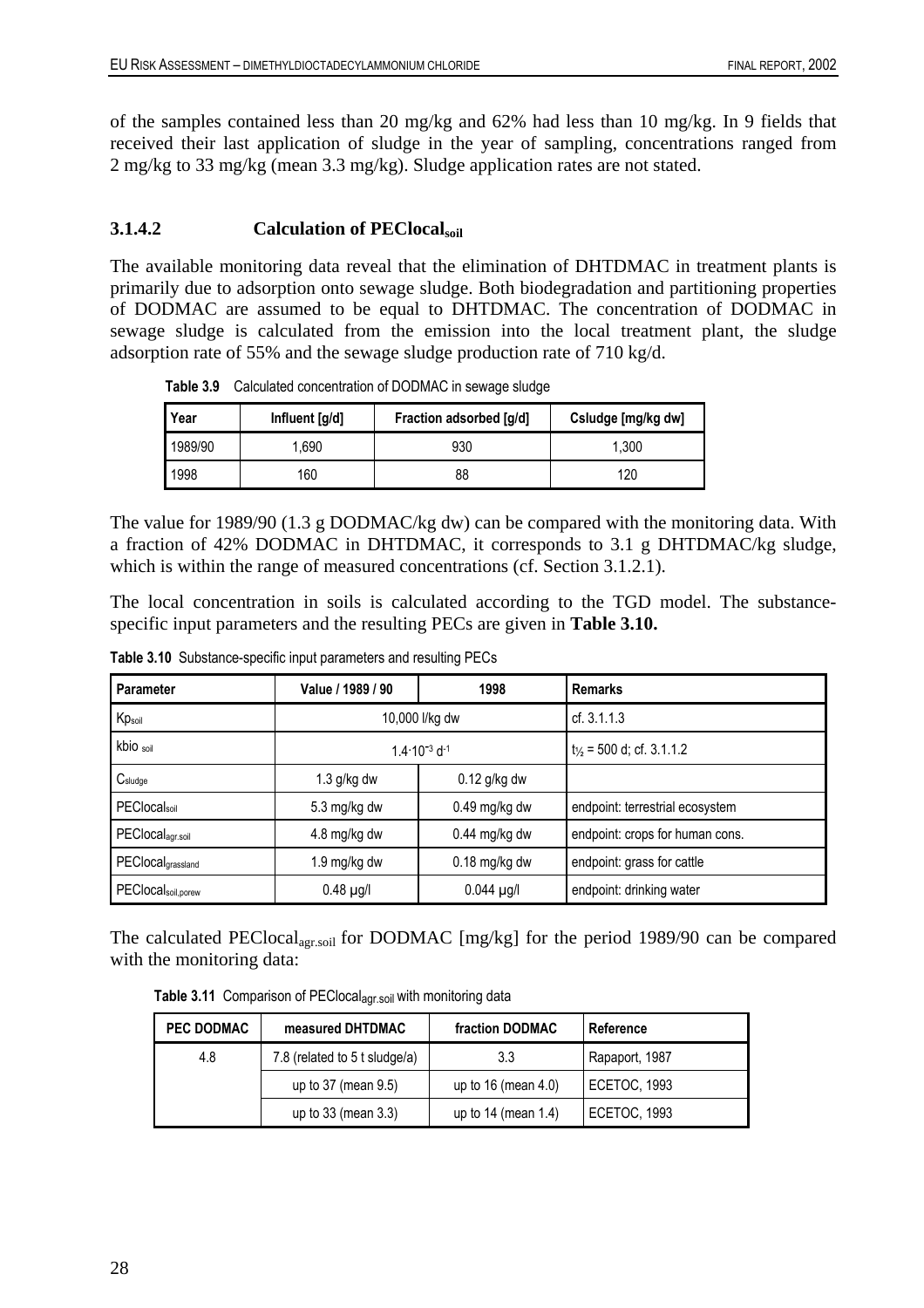The calculated value for PEClocal<sub>agr.soil</sub> is within the range of the DODMAC concentrations based on DHTDMAC measurements. However, the sludge application rates are not reported by ECETOC, thus the PEC cannot be compared.

The total release of DODMAC into the terrestrial compartment has to be estimated for the use in the regional models. As a worst case approach, it is assumed that the sludge from all municipal wwtps is applied as fertilizer on agricultural soils. The emission amount [t/a] is calculated for both emission scenarios as follows (**Table 3.12**):

|                                                      | 1989 / 90        |                     | 1998             |                     |
|------------------------------------------------------|------------------|---------------------|------------------|---------------------|
|                                                      | <b>EU-region</b> | <b>EU-continent</b> | <b>EU-region</b> | <b>EU-continent</b> |
| <b>Consumption DHTDMAC</b>                           | 2,940            | 62.065              | 68.4             | 616                 |
| <b>Fraction DODMAC</b>                               | 1,235            | 26.070              | 29               | 258                 |
| 70% in WWTP                                          | 865              | 18.200              | 20               | 181                 |
| Adsorption onto sludge 55% of influent (cf. 3.1.2.1) | 475              | 10,000              | 11               | 99                  |

**Table 3.12** Calculation of the emission amount into the soil

# **3.1.5 Regional exposure**

For the assessment of regional exposure only the emissions during use as fabric softeners, car washing agents and hair conditioners are considered. The releases during production, processing to activated bentonites and use of the bentonites by lacquers are relatively small and can be neglected. In **Table 3.13**, DODMAC release amounts, degradation rates, distribution constants and the resulting PEC's of EUSES calculations are presented.

**Table 3.13** Presentation of DODMAC release amounts, degradation rates, distribution constants and the resulting PECs of EUSES calculations

|                                    | 1989 / 90           |                     | 1998      |          |
|------------------------------------|---------------------|---------------------|-----------|----------|
| <b>Parameter</b>                   | <b>EU-region</b>    | EU-cont.            | EU-region | EU-cont. |
| Emission hydrosphere [t/a]         | 414                 | 8,730               | 9.6       | 86       |
| Emission soil [t/a]                | 475                 | 10,000              | 11        | 99       |
| kbio <sub>water</sub> [d-1]        |                     | $4.7 \cdot 10^{-3}$ |           |          |
| kbiOsediment [d-1]                 | $1.4 \cdot 10^{-4}$ |                     |           |          |
| kbiosoil [d-1]                     | $1.4 \cdot 10^{-3}$ |                     |           |          |
| Kp <sub>susp-water</sub> [I/kg]    |                     | 16,800              |           |          |
| Kpsed-water [I/kg dw]              |                     | 10,000              |           |          |
| Kpsoil-water [I/kg dw]             |                     | 10,000              |           |          |
| PECwater, bulk [µg/l]              | 6.3                 | 2.4                 | 0.14      | 0.023    |
| PEC <sub>waterphase</sub> [µg/l]   | 5.1                 | 1.7                 | 0.11      | 0.016    |
| PEC <sub>sediment</sub> [mg/kg dw] | 80<br>27<br>1.7     |                     | 0.27      |          |
| PEC <sub>agr.soil</sub> [mg/kg dw] | 0.29                | 0.07                | 0.0067    | 0.0007   |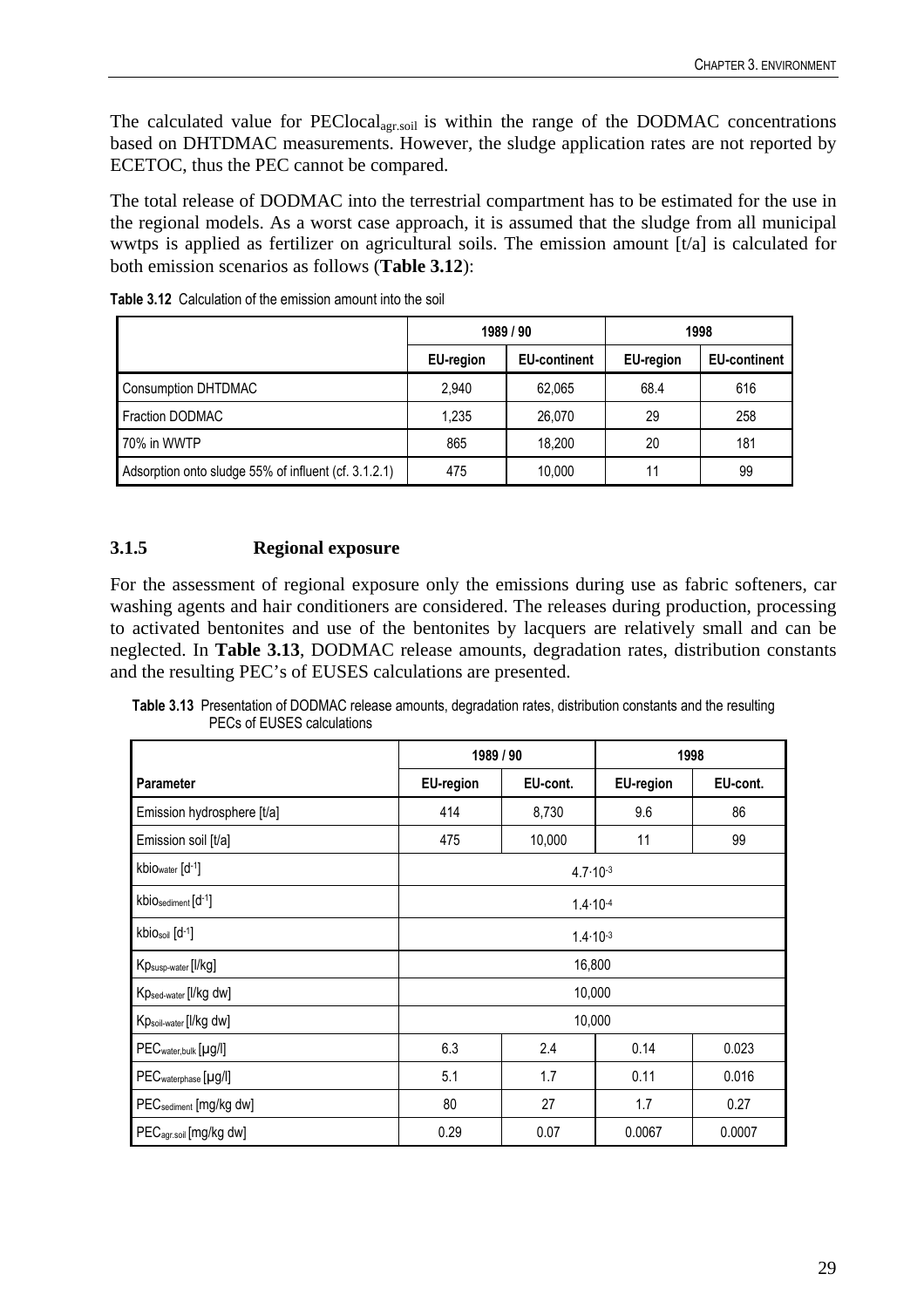### **3.1.6 Calculation of PEC**<sub>local</sub>

According to the TGD, the relevant PECs for the risk assessment are the sum of local and regional concentrations. The DODMAC PECs for the use as fabric softeners, hair conditioners and car washing products are given in **Table 3.14.**

| Sub-compartment           | C <sub>local</sub> | PEC <sub>EU-region</sub> | PEC <sub>local</sub> | Year    |
|---------------------------|--------------------|--------------------------|----------------------|---------|
| bulk (water+susp.) [µg/l] | 4.2                | 6.3                      | 10.5                 |         |
| waterphase [µg/l]         | 3.4                | 5.1                      | 8.4                  | 1989/90 |
| sediment [mg/kg dw]       | 57                 | 80                       | 137                  |         |
| bulk (water+susp.) [µg/l] | 0.40               | 0.14                     | 0.54                 |         |
| waterphase [µg/l]         | 0.31               | 0.11                     | 0.42                 | 1998    |
| sediment [mg/kg dw]       | 5.3                | 1.7                      | 7.0                  |         |

**Table 3.14** PECs for the use as fabric softeners, hair conditioners and car washing products

The calculated PEClocal from the use as fabric softener in the period 1989/90 can be compared with monitoring data cited in Section 3.1.2.1. It has to be kept in mind that the measured values in river water are generally related to the bulk concentration (which includes the fraction adsorbed onto suspended matter). An overview is given in **Table 3.15**.

| Sub-compartment                    | <b>PEC</b> | <b>Measured</b><br><b>DHTDMAC</b> | <b>Fraction</b><br><b>DODMAC</b> | Location                            | Reference                |
|------------------------------------|------------|-----------------------------------|----------------------------------|-------------------------------------|--------------------------|
| $PEC_{bulk}$ [µg/l]                |            | 4-92 (mean 19)                    | 1.7-39 (mean 8)                  | Rhine and tributaries               | Kappeler, 1982           |
| local                              | 10.5       | $6 - 12$                          | $2.5 - 5$                        | Rhine                               | Schneider & Levsen, 1987 |
| regional                           | 6.3        | $2 - 34$                          | $1 - 14$                         | 6 rivers                            | van Leeuwen et al., 1992 |
| continental                        | 2.4        | 15-25 (mean 20)                   | 6-11 (mean 8.4)                  | large rivers                        | <b>ECETOC, 1993</b>      |
|                                    |            | 22-52 (mean 30)                   | 9-22 (mean 13)                   | rivers                              | ECETOC, 1993             |
|                                    |            | 11-48 (mean 27)                   | 5-20 (mean 11)                   | tributaries                         | <b>ECETOC, 1993</b>      |
|                                    |            | 15-116 (mean 43)                  | 6-49 (mean 18)                   | canals                              | ECETOC, 1993             |
|                                    |            | 17-114 (mean 56)                  | 7-48 (mean 24)                   | polders                             | <b>ECETOC, 1993</b>      |
| PEC <sub>sediment</sub> [mg/kg dw] |            | 220                               | 92                               | Saar (sed.)                         | Hellmann, 1989           |
| local                              | 137        | 11-67                             | $4.6 - 28$                       | 3 Belg. rivers (sed.)               | <b>ECETOC, 1993</b>      |
| regional                           | 80         | 78                                | 33                               | Rhein (sed.)                        | Klotz, 1990              |
| continental                        | 27         | 11-201 (mean 85)                  | 4.6-84 (mean 36)                 | Main (susp.)                        | Klotz, 1990              |
|                                    |            | 20-150                            | 8.4-63                           | Elbe, Weser,<br>Niederrhein (susp.) | Hellmann, 1990           |

**Table 3.15** Comparison of the calculated PEClocal from use as fabric softener with monitoring data

From this comparison the following conclusions can be drawn:

- In large rivers like the Rhine, the measured water concentrations are generally lower than the calculated because of the high dilution.
- In medium-sized rivers there is a good match between calculated and measured values for the water concentration.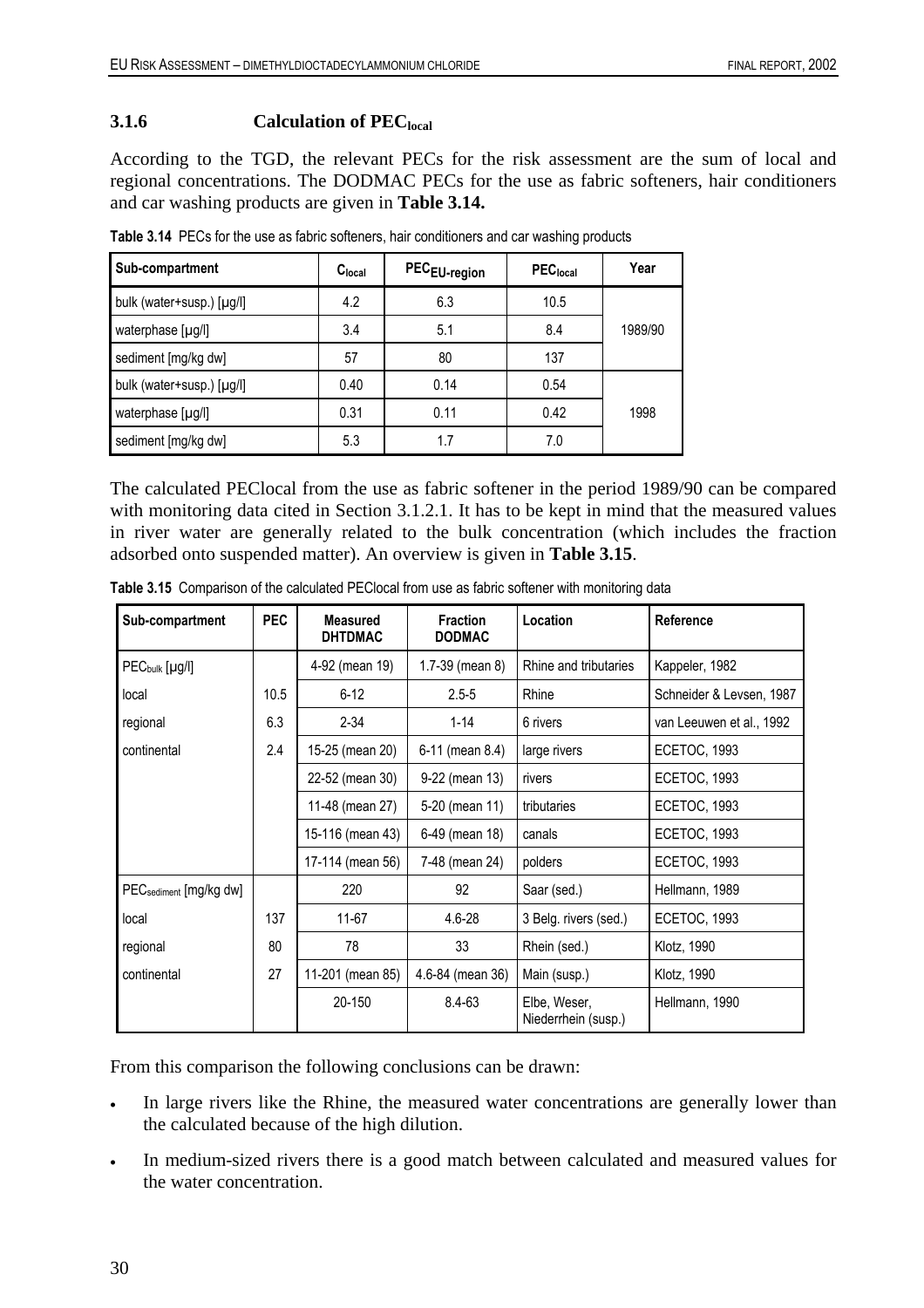- In small surface waters like creeks, canals or polders the calculated water concentrations underestimate the real pollution. A relatively high fraction of untreated wastewater or a small dilution causes the high loads.
- The measured values in sediments and in suspended matter (in which pollution should be in the same range) are lower than the calculated PEC<sub>local,sed</sub>. The reason is that DHTDMAC was measured in large rivers where, because of the high dilution, the concentrations were relatively low.
- A rapid degradation in sediments can be excluded: A recalculation of the EU-regional model (figures from 1989/90) with half-lives of 1 year and 80 d results in sediment concentrations of 22 and 5.9 mg/kg (instead of 80 mg/kg with a half-life of 5,000 d). Many of the measured concentrations are above these values.

# **3.1.7 Secondary poisoning**

Because bioconcentration of DODMAC in fish is only low (cf. Section 3.1.1.4), a biomagnification via this route is not expected. In addition, bioaccumulation tests with the endobenthic species *Lumbriculus variegatus* and *Tubifex tubifex* also show a low bioaccumulation potential. Therefore, bioaccumulation via the food chain is not to be expected for DODMAC.

# **3.2 EFFECTS ASSESSMENT: HAZARD IDENTIFICATION AND DOSE (CONCENTRATION) - RESPONSE (EFFECT) ASSESSMENT**

The toxicity of DODMAC is influenced by adsorption onto surfaces, complexation, water quality, usage of solvents and concentration of by-products. Because the databasis for the pure DODMAC ( $> 95\%$  purity, C<sub>18</sub>-chain length) would be too small to reveal all these parameters, it is necessary to use ecotoxicological test results for the commercial product DHTDMAC  $(71-78\%$  active ingredient = quarternary ammonia, different chain lengths) for the effects assessment as well. Another reason for this approach is that not in all references the identity of the test substance is quite obvious, as not all give a detailed characterization of the substance used and it is not clear whether DODMAC or DHTDMAC was used. This is also the case when the test substance was named DSDMAC which can be used as synonym for both. With the DHTDMAC tests it has to be born in mind that different concentrations of monoalkyl impurities (MTTMAC) may occur which possibly might contribute to the toxicity of DHTDMAC.

# **3.2.1 Aquatic compartment**

Tests concerning the toxicity of DODMAC/DHTDMAC for aquatic organisms are listed in **Table 3.16**. For DHTDMAC only those are chosen which are relevant for the risk assessment but many more are cited in ECETOC, 1993. As an example for marine organisms only the most sensitive species is mentioned in the table as there are no great differences in the range of toxicity between marine/estuarine and limnic species.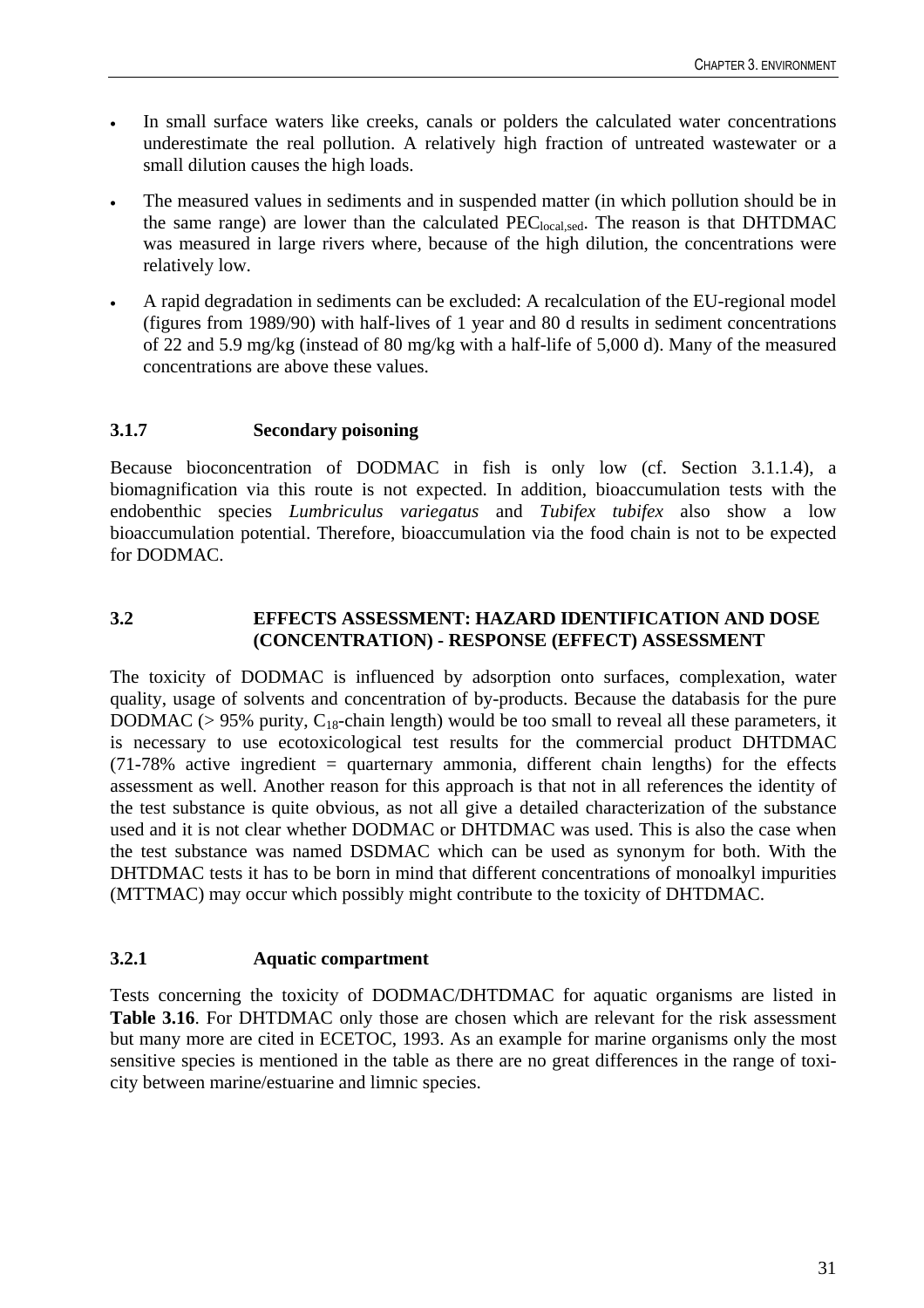| <b>Species</b>            | Endpoint                                                               | <b>Effect Conc.</b>                                                                         | <b>Substance</b>                                                                                                        | <b>Water quality</b>                                                         | Reference                                |
|---------------------------|------------------------------------------------------------------------|---------------------------------------------------------------------------------------------|-------------------------------------------------------------------------------------------------------------------------|------------------------------------------------------------------------------|------------------------------------------|
| Lepomis<br>macrochirus    | 96h LC <sub>50</sub>                                                   | 1.04 mg/l<br>$0.62 - 3.0$ mg/l<br>$10.1 - 24$ mg/l<br>9.4 mg/l<br>186 mg/l<br>nominal conc. | <b>DODMAC</b><br><b>DHTDMAC</b><br><b>DHTDMAC</b><br>DHTDMAC/C <sub>12</sub> LAS 2:1<br>DHTDMAC/C <sub>12</sub> LAS 1:2 | well water<br>laboratory w.<br>river water<br>laboratory w.<br>laboratory w. | Lewis & Wee, 1983                        |
| Pimephales<br>promelas    | 96h LC <sub>50</sub>                                                   | 3.55 mg/l<br>$6.3 - 13.8$ mg/l<br>21.3/36.2 mg/l<br>nominal conc.                           | <b>DODMAC</b><br><b>DODMAC</b><br><b>DODMAC</b>                                                                         | well water<br>well water + humic acids<br>river water                        | Versteeg & Shorter, 1992                 |
| Pimephales<br>promelas    | 96h LC <sub>50</sub>                                                   | 0.29-0.558 mg/l<br>nominal conc.                                                            | <b>DHTDMAC</b>                                                                                                          | laboratory water                                                             | Versteeg, 1989, cited in<br>ECETOC, 1993 |
| Pimephales<br>promelas    | 34d NOEC<br>33d NOEC                                                   | $0.053$ mg/l<br>$0.23$ mg/l<br>measured conc.                                               | <b>DHTDMAC</b><br><b>DHTDMAC</b>                                                                                        | well water<br>river water                                                    | EG & G Bionomics, 1982                   |
| Pimephales<br>promelas    | 7d NOEC                                                                | $> 12.7$ mg/l<br>measured conc.                                                             | <b>DODMAC</b>                                                                                                           | river water                                                                  | Versteeg & Shorter, 1993                 |
| Gasterosteus<br>aculeatus | 96h LC <sub>50</sub><br>28d NOEC<br>abnormal<br>behaviour<br>of larvae | $3.5$ mg/l<br>$0.58$ mg/l<br>nominal conc.                                                  | <b>DHTDMAC</b><br>with 1.7% MTTMAC                                                                                      | lake water<br>1-4 mg/l suspended<br>solids                                   | Roghair et al., 1992                     |
| Daphnia magna             | 48h LC <sub>50</sub><br>48h LC <sub>50</sub>                           | $3.1$ mg/l<br>$0.16$ mg/l<br>measured conc.                                                 | <b>DODMAC</b><br><b>DODMAC</b>                                                                                          | river water<br>laboratory w.                                                 | Lewis & Wee, 1983                        |
| Daphnia magna             | 48h LC <sub>50</sub><br>48h LC <sub>50</sub>                           | 0.19/0.48 mg/l<br>1.06 mg/l<br>nominal conc.                                                | <b>DHTDMAC</b><br><b>DHTDMAC</b>                                                                                        | laboratory w.<br>well water                                                  | Lewis & Wee, 1983                        |
| Daphnia magna             | 21d NOEC                                                               | $0.38$ mg/l<br>measured conc.                                                               | <b>DODMAC</b>                                                                                                           | river water                                                                  | Lewis & Wee, 1983                        |
| Daphnia magna             | 21d NOEC                                                               | $0.18$ mg/l<br>nominal conc.                                                                | <b>DHTDMAC</b>                                                                                                          | ground water                                                                 | Akzo, 1991a                              |
| Daphnia magna             | 21d NOEC                                                               | $0.18$ mg/l<br>$0.32$ mg/l<br>$0.32$ mg/l<br>$0.18$ mg/l<br>nominal conc.                   | DHTDMAC +<br>0%MTTMAC<br>1%MTTMAC<br>2%MTTMAC<br>3%MTTMAC                                                               | Laborat. water                                                               | Akzo, 1991b, cited in<br>ECETOC 1993     |
| Ceriodaphnia<br>dubia     | 7d EC <sub>20</sub><br>7d EC <sub>50</sub>                             | $0.26$ mg/l<br>$0.70$ mg/l<br>measured conc.                                                | <b>DODMAC</b><br><b>DODMAC</b>                                                                                          | river water<br>river water                                                   | Versteeg & Shorter, 1993                 |
| Ceriodaphnia<br>dubia     | 7d EC <sub>20</sub><br>7d EC <sub>50</sub>                             | $0.20$ mg/l<br>$0.78$ mg/l<br>measured conc                                                 | <b>DHTDMAC</b><br><b>DHTDMAC</b>                                                                                        | river water<br>river water                                                   | Taylor, 1984, cited in<br>ECETOC, 1993   |

|  | Table 3.16 Toxicity of DODMAC/DHTDMAC to aquatic organisms |
|--|------------------------------------------------------------|
|--|------------------------------------------------------------|

Table 3.16 continued overleaf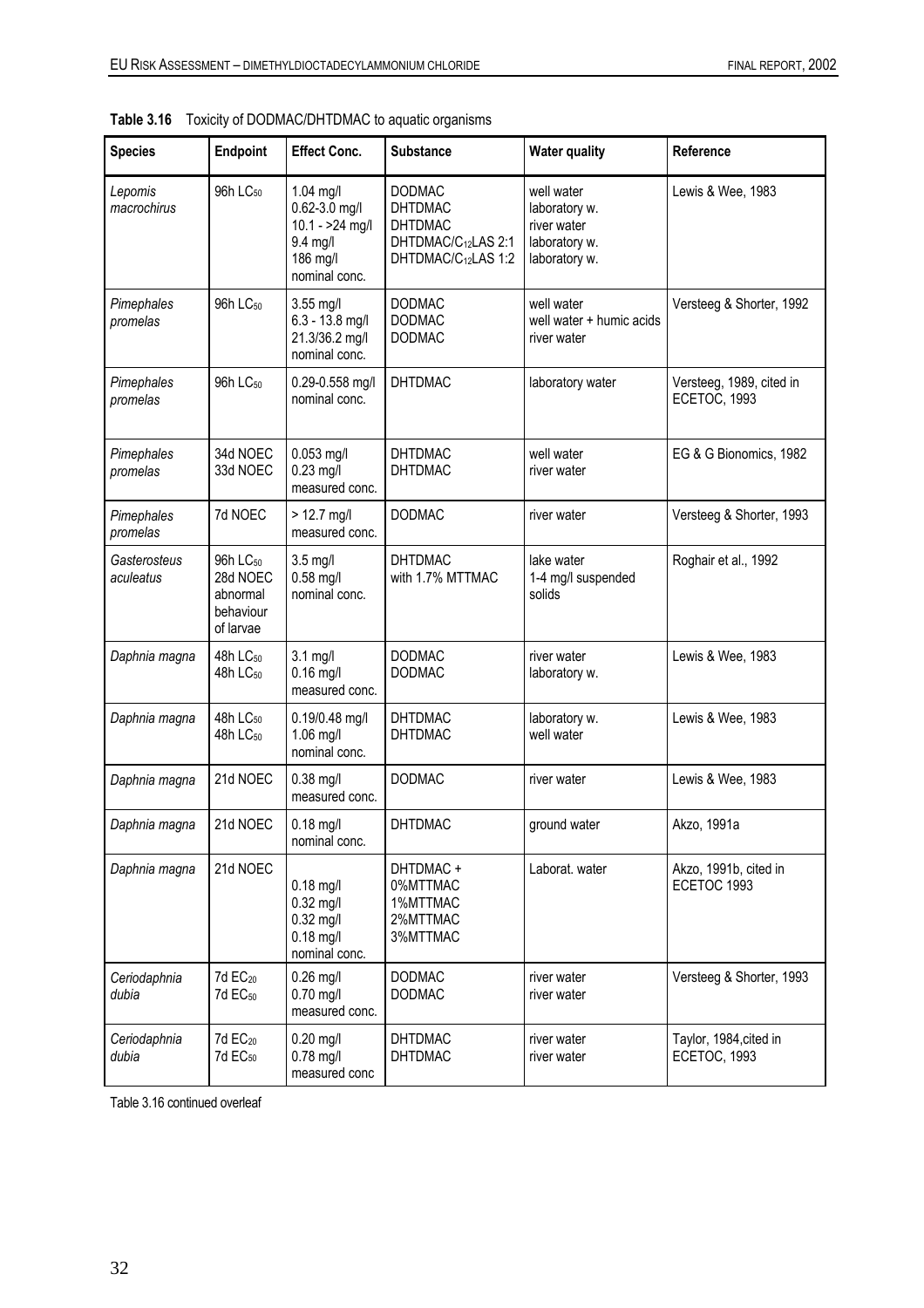### **Table 3.16** continued

| <b>Species</b>               | <b>Endpoint</b>                                                                              | <b>Effect Conc.</b>                                                           | <b>Substance</b>                                          | <b>Water quality</b>           | Reference                                                 |
|------------------------------|----------------------------------------------------------------------------------------------|-------------------------------------------------------------------------------|-----------------------------------------------------------|--------------------------------|-----------------------------------------------------------|
| Ceriodaphnia<br>dubia        | 7d MATC                                                                                      | $0.1 - 3.75$ mg/l<br>measured conc                                            | <b>DHTDMAC</b>                                            | river water<br>+ wwtp effluent | Versteeg 1987                                             |
| Mysidopsis bahia             | 96h LC <sub>50</sub>                                                                         | 0.22/0.42 mg/l<br>nominal conc.                                               | <b>DHTDMAC</b>                                            | filtered nat. sea water        | EG & G Bionomics, 1981a                                   |
|                              | 28d NOEC<br>life cycle,<br>parent<br>mortality                                               | 0.075 mg/l<br>measured conc.                                                  | <b>DHTDMAC</b>                                            | filtered nat. sea water        | EG & G Bionomics, 1983                                    |
| Selenastrum<br>capricornutum | 96h EC <sub>50</sub>                                                                         | $0.06$ mg/l                                                                   | <b>DODMAC</b>                                             | laboratory water               | Lewis & Hamm 1986                                         |
| Microcystis<br>aeruginosa    | 96h EC <sub>50</sub>                                                                         | $0.05$ mg/l<br>nominal conc.                                                  | <b>DODMAC</b>                                             | laboratory water               |                                                           |
| Selenastrum<br>capricornutum | 96h EC <sub>50</sub><br>96h EC <sub>100</sub>                                                | 1.12 mg/l<br>$> 16.4$ mg/l<br>measured conc.                                  | <b>DODMAC</b><br><b>DODMAC</b>                            | river water<br>river water     | Versteeg & Shorter, 1993                                  |
| Selenastrum<br>capricornutum | 96h EC <sub>50</sub><br>96h NOEC                                                             | $1.17$ mg/l<br>$0.6$ mg/l                                                     | <b>DODMAC</b>                                             | river water                    | Akzo, 1990a,b, cited in<br>ECETOC, 1993                   |
|                              | 96h EC <sub>50</sub><br>96h NOEC                                                             | $0.46$ mg/l<br>$0.16$ mg/l<br>nominal                                         | <b>DODMAC</b>                                             | laboratory water               |                                                           |
| Selenastrum<br>capricornutum | 96h E <sub>b</sub> C <sub>50</sub><br>96h NOEC<br>96h EC <sub>50</sub>                       | $0.026$ mg/l<br>$0.006$ mg/l<br>0.074 mg/l<br>nominal conc.                   | <b>DHTDMAC</b><br>II.                                     | laboratory water<br>Ħ          | Akzo, 1991c                                               |
| Selenastrum<br>capricornutum | 96h EC <sub>50</sub><br>96h EC <sub>50</sub><br>96h EC <sub>50</sub><br>96h EC <sub>50</sub> | $0.014$ mg/l<br>$0.021$ mg/l<br>$0.017$ mg/l<br>$0.026$ mg/l<br>nominal conc. | DHTDMAC +<br>0%MTTMAC<br>1%MTTMAC<br>2%MTTMAC<br>4%MTTMAC | laboratory water               | Akzo, 1990a,b, cited in<br>ECETOC 1993                    |
| Selenastrum<br>capricornutum | 5d NOEC<br>5d EC <sub>100</sub>                                                              | $0.078$ mg/l<br>0.228 mg/l                                                    | <b>DHTDMAC</b>                                            | laboratory water               | EG & G Bionomics, 1981<br>b,c,d                           |
|                              | 5d NOEC<br>5d EC <sub>100</sub>                                                              | 0.062 mg/l<br>0.708 mg/l<br>nominal conc.                                     | <b>DHTDMAC</b>                                            | river water<br>$\blacksquare$  |                                                           |
| Selenastrum<br>capricornutum | 5d NOEC<br>5d EC <sub>100</sub>                                                              | $0.075$ mg/l<br>$0.13$ mg/l<br>nominal conc.                                  | DHTDMAC, 4.6%<br><b>MTTMAC</b>                            | laboratory water               | Procter & Gamble, 1974 -<br>1986, cited in ECETOC<br>1993 |
| Selenastrum<br>capricornutum | 5d EC <sub>100</sub>                                                                         | 2.58/35.7 mg/l<br>nominal conc.                                               | <b>DHTDMAC</b>                                            | river water                    | EG & G Bionomics, 1981<br>b,c,d                           |
| Microcystis<br>aeruginosa    | 5d NOEC<br>5d EC <sub>100</sub>                                                              | $0.13$ mg/l<br>$0.32$ mg/l                                                    | <b>DHTDMAC</b>                                            | laboratory water               | EG & G Bionomics, 1981<br>b,c,d                           |
|                              | 5d NOEC<br>5d EC <sub>100</sub>                                                              | $0.078$ mg/l<br>$0.21$ mg/l<br>nominal conc.                                  | <b>DHTDMAC</b>                                            | river water                    |                                                           |
| Microcystis<br>aeruginosa    | 5d NOEC<br>5d EC <sub>100</sub>                                                              | 0.075 mg/l<br>$0.12$ mg/l<br>nominal conc.                                    | DHTDMAC, 4.6%<br><b>MTTMAC</b>                            | laboratory water               | Procter & Gamble, 1974 -<br>1986, cited in ECETOC<br>1993 |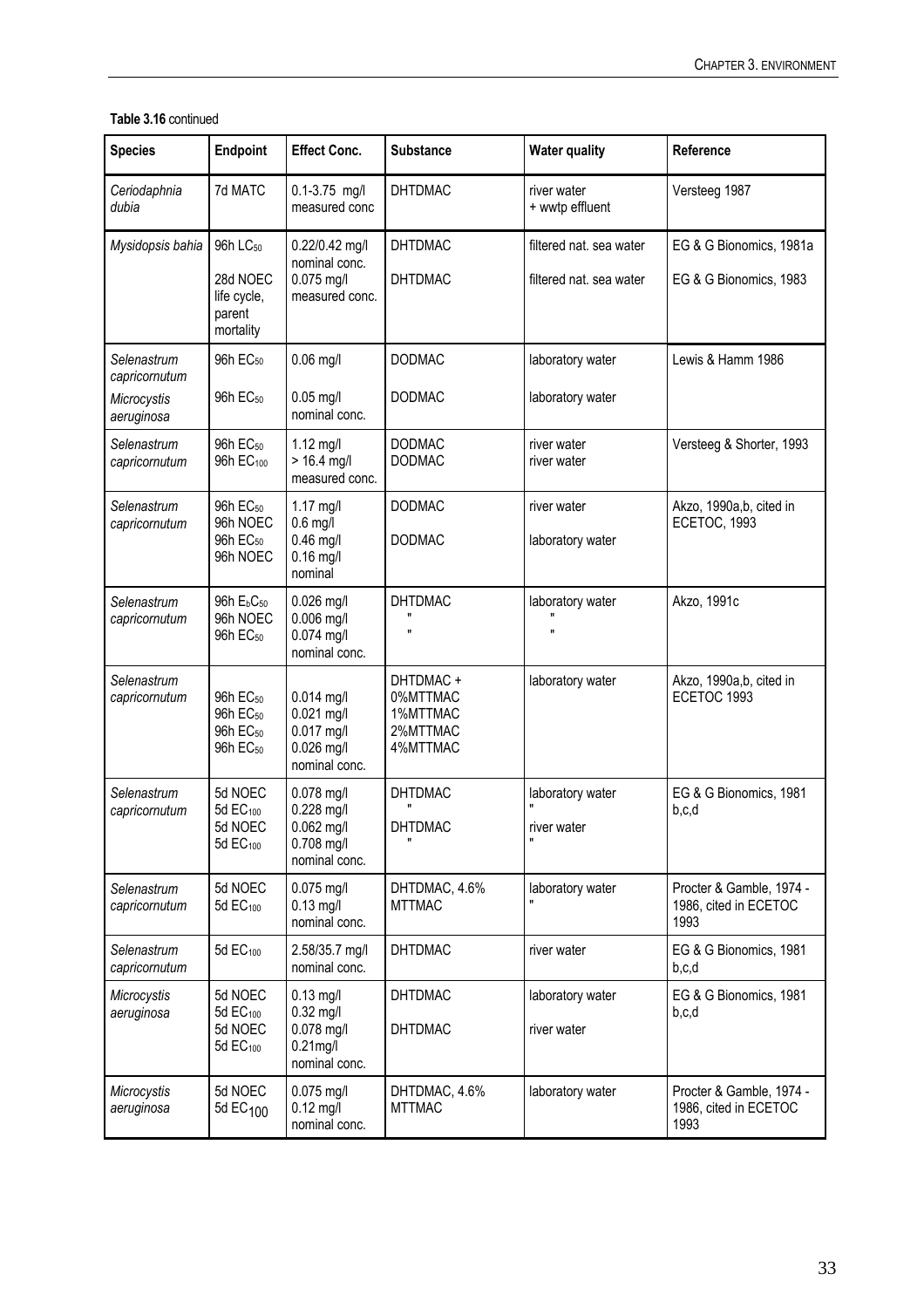# Fish

The acute toxicity of DODMAC for fish was investigated in a study by Lewis & Wee (1983). A static 96h US EPA test was used with well water and *Lepomis macrochirus* (pH = 7.1 - 7.9, total hardness = 315 - 348 mg/l CaCO<sub>3</sub>). A LC<sub>50</sub> of 1.04 mg/l was derived (nominal concentration of active ingredient). When the same test method was used for DHTDMAC and reconstituted laboratory waters the  $LC_{50}$ -values ranged from 0.62 to 3.0 mg/l. In these cases it is not known whether different water qualities might have been used or which other test parameters were varied. These results demonstrate similar toxicities for DODMAC and DHTDMAC for *Lepomis macrochirus*.

Compared with the results described above the toxicity of DHTDMAC for *Lepomis macrochirus*  was reduced in natural surface water which received municipal wastewater effluent (Town River, Massachusetts: pH =  $6.4 - 7.7$ , total hardness = 14 -38 mg/l CaCO<sub>3</sub>, 2-84 mg/l suspended solids, 0.04 - 0.59 mg/l methylene blue active substances - MBAS, 10-15 µg/l disulfine blue active substances - DBAS). 96h LC<sub>50</sub>-values of 10.1 to > 24.0 mg/l were derived (Lewis & Wee, 1983). A combination with  $C_{12}LAS$  reduced the adverse effects of DHTDMAC in laboratory water tests. The 96h LC<sub>50</sub>-values at molar ratios of DHTDMAC/ C<sub>12</sub>LAS ranging from 2:1 to 1:2 varied from 9.4 to 186 mg/l (nominal concentrations of active ingredient). In these tests of Lewis & Wee (1983), no information is given on the purity of the test substance but isopropanol or methanol were added as carrier solvent.

In ECETOC (1993) for different molar ratios of DHTDMAC/C<sub>12</sub>LAS the following 96h LC50-values for *Lepomis macrochirus* are cited: 7.1 mg/l at 2:1; 17.6 mg/l at 1:2; 7.9-171 mg/l at 1:1 (no more details on test procedure, Procter & Gamble, 1974 - 1986).

The acute toxicity of DODMAC (97% purity, containing no MTTMAC) for *Pimephales promelas* was also investigated in different filtered natural river waters and well water enriched with different contents of humic acids (Versteeg & Shorter, 1992). Fish were exposed for 96 hours under static renewal conditions. In well water alone a  $LC_{50}$  of 3.55 mg/l (nominal) was derived (< 1 mg/l total organic carbon). In well water to which different amounts of dissolved humic acids extracted from natural rivers were added  $(1.6 - 2.2 \text{ mg/l}$  total organic carbon) the corresponding  $LC_{50}$ -values were 6.3 to 13.8 mg/l. In river water with a total organic carbon content of 4.6 mg/l (Dry Fork Creek, Ohio; pH =  $8.4 - 8.6$ , hardness = 173 mg/l CaCO<sub>3</sub>) the LC<sub>50</sub> was 21.3 mg/l. In another river with a total organic carbon content of 6.2 mg/l the  $LC_{50}$  was 36.2 mg/l (Little Miami River, Ohio;  $pH = 7.5 - 8.5$ , hardness = 175 mg/l CaCO<sub>3</sub>). In these tests the toxicity of DODMAC was positively correlated with the humic acid concentration and the total organic carbon content.

To assess the long-term toxicity of DHTDMAC (71.4% active ingredient, 8% MTTMAC) embryo larval tests were conducted with *Pimephales promelas* in filtered well water and natural river water (EG & G Bionomics, 1982; Lewis & Wee, 1983). Exposure was initiated within 48 hours after fertilization and continued through 30 days post hatch in a flow-through system. In well water the most sensitive parameters were mean percent survival, length and weight of larvae. The NOEC was 0.053 mg/l (measured concentration) after 34 days test duration. In river water the NOEC for the most sensitive parameters hatchability and mean weight of larvae was 0.23 mg/l after 33 days test duration. The river water (Town River) had the following characteristics: pH =  $6.4$  -  $6.9$ , total hardness =  $62 \text{ mg/l}$  CaCO<sub>3</sub>, 9.4 mg/l suspended solids, 0.59 mg/l MBAS and triethyleneglycol was used as carrier solvent. The well water had a hardness of 28 -31 mg/l CaCO<sub>3</sub>, pH = 6.8-7.6 and isopropanol was used as carrier solvent. In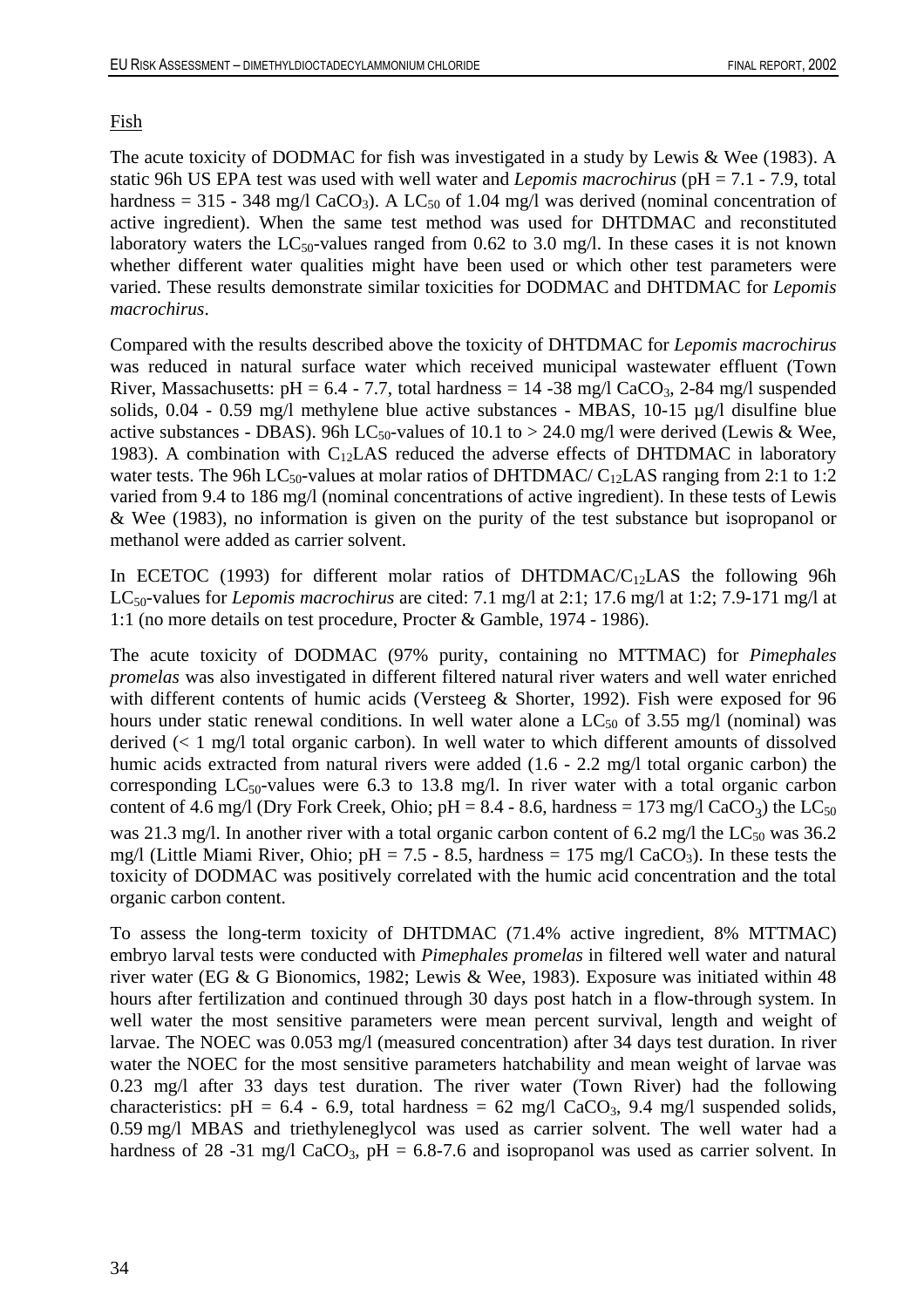well water the measured concentrations were equal to the nominal concentrations whereas in river water measured concentrations averaged 45-67% of the nominal concentrations.

In a study with natural water from Little Miami River, Ohio, newly hatched larvae of *Pimephales promelas* were exposed to DODMAC for 7 days (Versteeg & Shorter 1993). Measured concentrations up to 12.7 mg/l did not cause toxicity. However, the carrier solvent acidic methanol reduced the dry weight of the larval fish in a dose-dependent manner relative to control fish so that the authors concluded that it would be better to test the substance in the absence of a carrier solvent. (river water quality, filtered: 5.4 mg/l total organic carbon,  $pH = 8.1 - 8.4$ , hardness = 171 mg/l CaCO<sub>3</sub>.) That this NOEC is higher than that derived by EG & G Bionomics possibly is caused by exposure in different periods in the life cycle and does not necessarily show that DHTDMAC is more toxic than DODMAC. (DODMAC was synthesized by a special route which ensures no MTTMAC.)

### Invertebrates

The influence of the test medium on the acute toxicity of DODMAC to *Daphnia magna* was investigated by Lewis & Wee, 1983. Surface water was collected from a North American river which received municipal wastewater effluent (White River, Indiana). The quality of the river water was:  $pH = 8.4 - 8.6$ , total hardness = 345 - 363 mg/l CaCO<sub>3</sub>, 3-5 mg/l suspended solids,  $<$  25 µg/l MBAS, 2 µg/l DBAS. As reference laboratory reconstituted water was used: pH = 6.6 -7.9, total hardness = 131 -163 mg/l CaCO<sub>3</sub>, no suspended solids,  $\langle$  25 µg/l MBAS,  $\langle$  1 µg/l DBAS. In semistatic tests the  $LC_{50}$ -values were 3.1 mg/l in river water and 0.16 mg/l in laboratory water after 48 hours (measured conc.).

*Daphnia magna* was also tested in a 21d-static renewal test with the same river water as qualified above (Lewis & Wee, 1983). Referring to the reproduction rate and mean length of the daphnids a NOEC of 0.38 mg/l DODMAC was derived (measured conc.). Parent mortality was not significantly affected up to 0.76 mg/l.

The acute toxicity of DHTDMAC (no information on purity) to *Daphnia magna* was assessed for different reconstituted waters and well water with the same US EPA test method as above (Lewis & Wee, 1983). After 48 hours, LC<sub>50</sub>-values of 0.19 and 0.48 mg/l were derived for the reconstituted waters and the  $LC_{50}$  for well water was 1.06 mg/l (nominal levels of the active ingredient). From the available reference it is not possible to relate the  $LC_{50}$ -values to the different qualities of the reconstituted waters, which were given as follows. One water had a pH of 6.5 to 7.3 and a total hardness of 131 - 163 mg/l CaCO3. The other water had a pH of 7.0 to 7.6 and a total hardness of 34 - 40 mg/l CaCO<sub>3</sub>. (Well water: pH = 7.1 - 7.9, total hardness =  $315 - 348$  mg/l CaCO<sub>3</sub>.) All waters contained no solids and the surfactants concentrations were below the detection limit.

In a semistatic 21d-study (OECD 202) with *Daphnia magna* DHTDMAC (76.6% active ingredient) was emulsified in reconstituted groundwater by treatment for 30 minutes in an ultrasonic vibration bath (Akzo, 1991a). All test vessels were conditioned with the test solutions 24 hours before the start of the test. The most sensitive endpoint was the reproduction rate with a NOEC of 0.18 mg/l (nominal concentration of active ingredient). The NOEC for adult mortality was 0.56 mg/l. Test substance was analyzed at the end of the test only for concentrations of 0.56 mg/l and higher showing that they had not decreased in the course of the test. Analytical determination of all test concentrations at the start of the test revealed higher measured concentrations than nominal concentrations in tests up to 0.10 mg/l.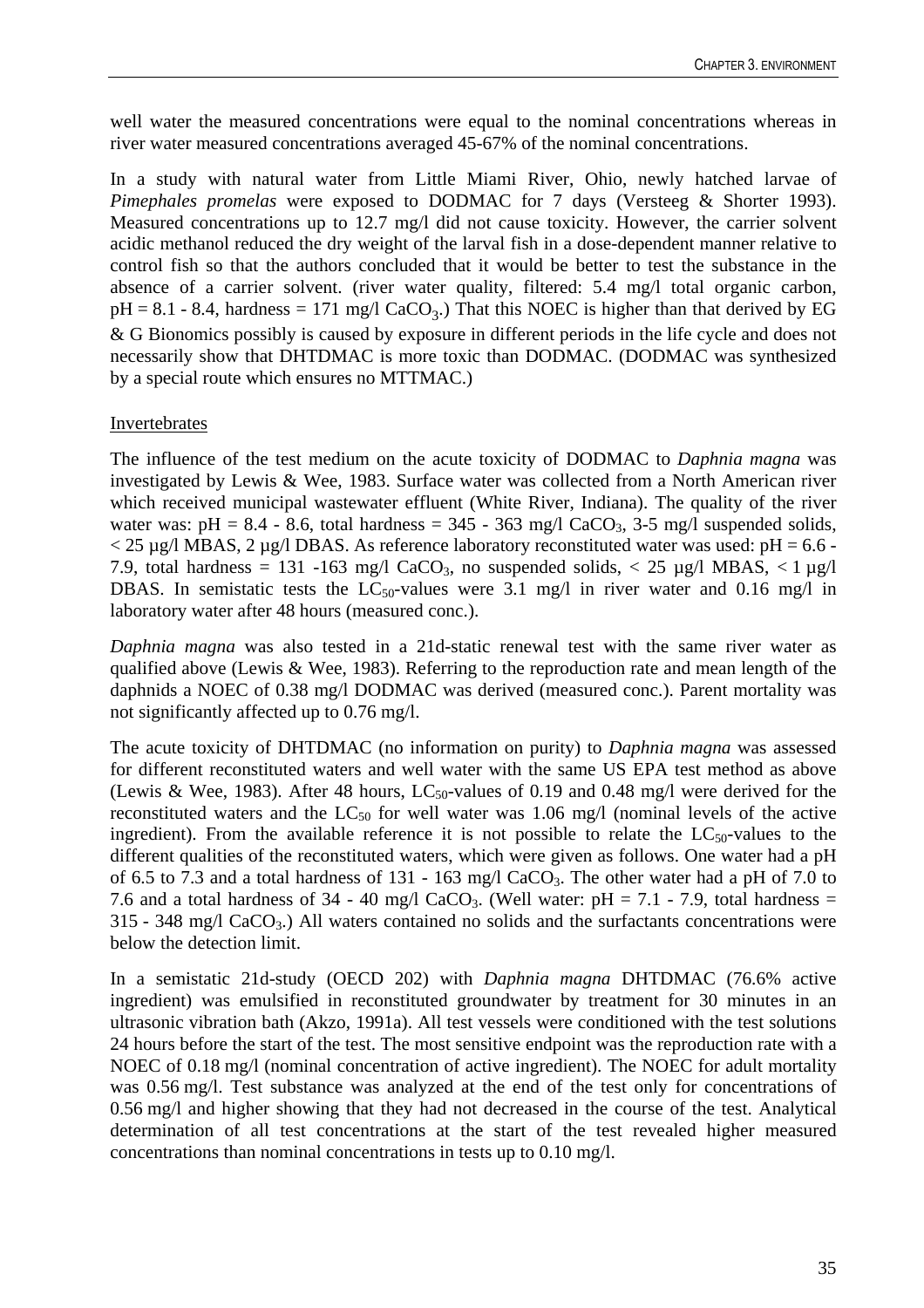The toxicity of DODMAC to *Ceriodaphnia dubia* was investigated in a 7-day static renewal test (Versteeg & Shorter, 1993). As test medium filtered water from the Little Miami River, Ohio, was used (5.4 mg/l total organic carbon,  $pH = 8.1 - 8.4$ , hardness = 171 mg/l CaCO<sub>3</sub>). Based on reproduction the  $EC_{20}$  was 0.26 mg/l and the  $EC_{50}$  was 0.70 mg/l (measured concentrations). Survival was affected from 0.41 mg/l upwards. These results have to be treated with care as the reproduction was decreased by exposure to the carrier solvent acidic methanol alone. Results from Taylor, 1984 (cited in ECETOC, 1993) were similar for DHTDMAC tested in Ohio River water. A 7 d EC<sub>50</sub> of 0.78 mg/l and an EC<sub>20</sub> for reproduction of 0.20 mg/l were reported (nominal conc.). (DODMAC was synthesized by a special route which ensures no MTTMAC.)

In tests reported by Versteeg (1987) DTDMAC (this is assumed to be DHTDMAC) concentrations were produced by treatment of surfactant containing influents of two municipal wwtps in a laboratory scale continuous activated sludge system (CAS). The influent was supplemented with different amounts of 0, 1 and 3% untreated industrial plant wastewater. This resulted in different DTDMAC concentrations in the effluent matrix which were diluted with Little Miami River water. (The system was preacclimatized for 32 days.) Toxicity to *Ceriodaphnia dubia* was measured in a 7-day reproduction test with the effluents diluted with river water. MATC-values were lowest in the CAS effluents where no industrial wastewater was added additionally with 99 and 267 µg/l DTDMAC, which is similar to studies with river water. In the CAS effluents where industrial wastewater was added toxicity was reduced to between 1.0 and 3.75 mg/l, demonstrating the high influence of the effluent matrix. The concentrations of total suspended solids in the first case were 3.8 and 6.6 mg/l and in the second case 13 to 33 mg/l which might be one possibility of explanation for the different toxicities. The concentration of MTTMAC increased with decreasing toxicity.

The acute data for *Daphnia magna* show that the toxicity of DODMAC is very similar to that of DHTDMAC. This conclusion can be supported by the long-term data for *Ceriodaphnia dubia*.

# Algae

The toxicity of DODMAC for *Selenastrum capricornutum* and *Microcystis aeruginosa* in laboratory water was investigated according to an ASTM method (Lewis & Hamm, 1986). For growth reduction after 96h the EC<sub>50</sub> was 0.06 mg/l for *Selenastrum capricornutum* and 0.05 mg/l for *Microcystis aeruginosa* (nominal concentrations; pH = 6.8 - 7.2, hardness = 131 - 146 mg/l  $CaCO<sub>3</sub>$ ).

An algae study with DODMAC in filtered natural water of the Little Miami River, OH (5.4 mg/l total organic carbon, pH = 8.1 - 8.4, hardness = 171 mg/l CaCO<sub>3</sub>) was conducted by Versteeg  $\&$ Shorter, 1993. For *Selenastrum capricornutum* a 96h EC<sub>50</sub> of 1.12 mg/l was derived for growth reduction (measured concentration) and the algistatic concentration was above 16.4 mg/l. In this study acidic methanol was used as carrier solvent, which had a growth stimulating effect on the algae. (DODMAC was synthesized by a special route which ensures no MTTMAC.)

Another study with DODMAC is cited in ECETOC, 1993, but no test protocol is available (Akzo, 1990a). *Selenastrum capricornutum* was tested in laboratory and river water but water qualities are not characterized. In laboratory water the  $EC_{50}$  was 1.17 mg/l, in river water an  $EC_{50}$  of 0.46 mg/l was measured after 96 hours (nominal conc.).

*Selenastrum capricornutum* was also tested with DHTDMAC (no information on purity) in laboratory water according to OECD guideline 201 (Akzo, 1991c). Although the study was initiated by the same sponsor as above it is not clear whether the same test method was used with DODMAC. DHTDMAC was emulsified in the stock solution by a 60-minute ultrasonic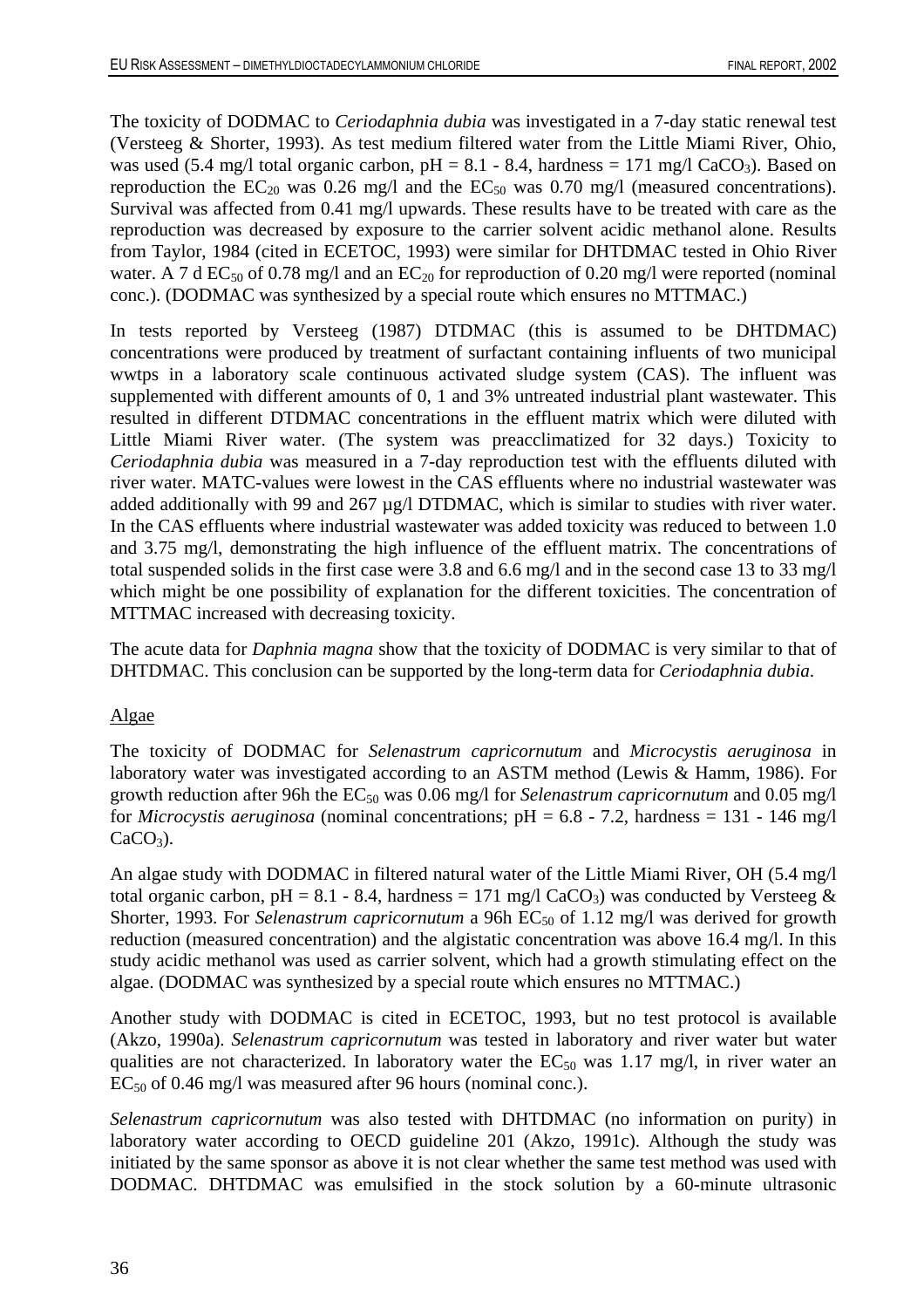treatment. The test flasks were conditioned by incubation with the test solutions prior to the test. For biomass reduction a 96h NOEC of 0.006 mg/l, an  $EC_{10}$  of 0.013 mg/l and an  $EC_{50}$  of 0.026 mg/l were derived. For effects on the growth rate an  $EC_{50}$  of 0.074 mg/l resulted. The effect values were based on nominal concentrations of the active ingredient although in a preliminary range finding test DHTDMAC concentrations had decreased below the detection limit of 20  $\mu$ g/l in flasks which were not incubated with algae. A shorter sonication of  $<$  10 minutes resulted in a higher 96h EC<sub>50</sub>- and NOEC-value of 0.21 mg/l and 0.12 mg/l (no details on test conditions; Akzo, 1991d, cited in ECETOC, 1993).

The influence of different test media on the sensitivity of *Selenastrum capricornutum* towards DHTDMAC (71.4% active ingredient) was investigated by EG & G Bionomics, 1981 b,c,d. Laboratory water with a hardness of 20 mg/l  $CaCO<sub>3</sub>$  (no further characterization) and algae nutrient enriched White River water (Indiana) of the following quality prior to autoclaving were used:  $pH = 7.3$ , total hardness = 299 mg/l CaCO<sub>3</sub>, 68 mg/l suspended solids, 0.2 µg/l MBAS). In laboratory water a NOEC of 0.078 mg/l and an algistatic concentration of 0.228 mg/l were derived for the reduction of cell number after 5 days (nominal concentrations of active ingredient). The corresponding values for the river water were: NOEC =  $0.062 \text{ mg/l}$  and algistatic concentration = 0.708 mg/l. The table above shows that results for *Microcystis aeruginosa* are similar (EG & G Bionomics, 1981 b,c,d).

In ECETOC (1993), also the toxicity of DHTDMAC containing 4.6% MTTMAC to *Selenastrum capricornutum* and *Microcystis aeruginosa* in laboratory water is cited (no details on test conditions, Procter & Gamble, 1974 - 1986). The 5 d  $EC_{50}$ -values were 0.13 and 0.12 mg/l and the NOECs for both species were 0.075 mg/l, which are a factor of 2-3 lower than the effect values for DHTDMAC containing 8% MTTMAC derived in EG & G Bionomics, 1981 b,c,d.

In tests with two other river waters, for which the water quality was not characterized in the test protocol, the 5-day algistatic concentrations were 2.58 mg/l and 35.7 mg/l (nominal concentrations of active ingredient, EG & G Bionomics, 1981 b,c). From the reference Lewis and Wee, 1983, it could be concluded possibly that it might be autoclaved Rapid Creek water in one case and in the other the same water enriched after filtration with 131 mg/l sediment. (Rapid Creek, South Dakota: pH =  $6.6 - 7.3$ , total hardness =  $388 - 442$  mg/l CaCO<sub>3</sub>, 131 mg/l suspended solids,  $\langle 20 \mu g / \text{DBAS} \rangle$ . In the tests EG & G Bionomics, 1981 b,c,d isopropanol was used as carrier solvent and DHTDMAC contained 8% MTTMAC.

The toxicity of DTDMAC (this is assumed to be DHTDMAC) incorporated in wwtp effluent to *Selenastrum capricornutum* was reported by Versteeg (1987). Test solutions were prepared from laboratory scale CAS-units as described above for *Ceriodaphnia dubia*. After 96 hours the  $EC_{20}$ values for growth reduction were in the range of 0.047 and 2.91 mg/l. The toxicity decreased with increasing amounts of added industrial wastewater. In a comparable study from Versteeg & Woltering (1990) DTDMAC concentrations in CAS-unit effluents up to 20.3 mg/l had no effect on *Selenastrum capricornutum*. The test concentrations were produced by treatment of surfactant containing influents of two municipal wwtps in a laboratory scale continuous activated sludge system (CAS). The influent was supplemented with different concentrations of untreated industrial plant wastewater. This resulted in different DTDMAC concentrations in the effluent matrix. The system was preacclimatized for 32 days. Toxicity to Ceriodaphnia dubia was measured in a 7-day reproduction test with the effluents diluted with river water. MATC-values were lowest in the CAS effluents where no industrial wastewater was added additionally with 99 and 267 µg/l DTDMAC, which is similar to studies with river water. In the CAS effluents where industrial wastewater was added toxicity was reduced to between 1.0 and 3.75 mg/l, demonstrating the high influence of the effluent matrix. The concentrations of total suspended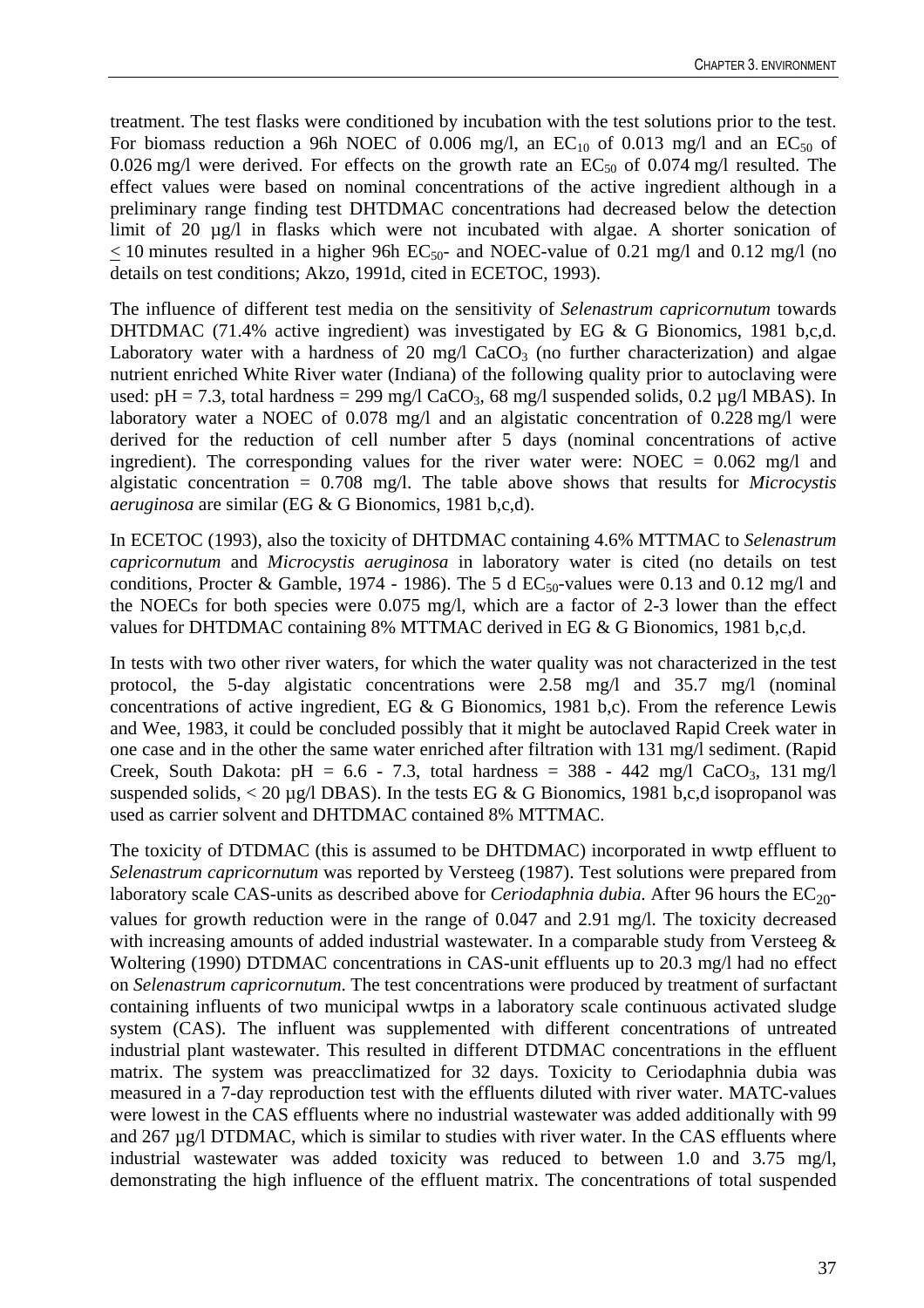solids in the first case were 19 and 21 mg/l and in the second case 38 to 111 mg/l might be one possibility of explanation for the different toxicities. The concentration of MTTMAC increased with decreasing toxicity.

### PNEC derivation:

The algae data demonstrate that the difference in the  $EC_{50}$ -values of DODMAC and DHTDMAC for laboratory and river water is lower (factor 3 at maximum) than for fish and daphnids. Whereas the toxicity of DODMAC and DHTDMAC seems to be similar for fish and daphnids the sensitivity of algae might be higher for DHTDMAC. However the results for algae described above are not comparable directly as in no reference both substances were tested in parallel under the same conditions. Contradicting results are reported in ECETOC, 1993, for *Selenastrum capricornutum* in laboratory water, where MTTMAC concentrations increasing from 0% to 4% (added to DHTDMAC) resulted in very similar  $EC_{50}$ -values although MTTMAC is reported to be more toxic than DODMAC for algae (Akzo, 1990a,b). Also the chronic toxicity of DHTDMAC in laboratory water for *Daphnia magna* does not increase with increasing concentrations of the more toxic MTTMAC (Akzo, 1991b; cited in ECETOC, 1993). Another point is that MTTMAC adsorbs stronger onto solids than DODMAC<sup>5</sup> so that the bioavailability is relatively lower. Because of the discrepancy of the test results it can only be concluded that the data currently available do not allow firm conclusions to be drawn upon possible different toxicities of DODMAC and DHTDMAC but point to the extreme caution needed for the interpretation of toxicity test results on DHTDMAC. However, when all facts are considered the influence of the water quality seems to be more important than that of MTTMAC.

The above cited test results have a high variability and the interpretation is complicated as the test reports do not always provide all details which would be needed. The difference in different water qualities was most probably caused by adsorption losses and complexation with dissolved colloidal anionic surfactants and humic substances which may reduce bioavailability and thus the effective doses. Although the adsorption onto suspended matter can be modelized for the PEC-calculation (cf. Section 3.1.1.3), the complexation with anionics can not be calculated. The tests in river water probably reflect both properties (cf. Section 3.2.1), so that the substance should be assessed with these respective results, having in mind that these results may be due to the special local properties of the water and that it is not possible to simulate the most realistic exposure conditions. The water qualities of the river water tests reflect the range of variability in natural surface waters. Toxicity tests with effluent from a wwtp are not more useful because this matrix increases the complexicity of the problem. It is much more difficult to take such results which are dependent on a combination of two matrices as representative for other environmental situations.

Not the lowest aquatic NOEC in tests with laboratory water of 6 µg/l for *Selenastrum capricornutum,* but the lowest NOEC from river water tests (62 µg DHTDMAC/l, *Selenastrum capricornutum*) is taken into account in order to calculate the predicted no effect concentration (PNEC). This value is supported by other long-term test results with DHTDMAC with *Microcystis aeruginosa* and *Mysidopsis bahia* for which almost the same values are reported.

According to the EU TGD, the value of the assessment factor F is to be determined to 10 for the aquatic compartment, as data from long-term toxicity tests of 3 trophic levels are available and a PNEC is calculated as follows:

 $\overline{a}$ 

<sup>5</sup> Larson & Vashon (1983) estimated the adsorption coefficient for dodecyl trimethyl ammonium chloride onto sediments to 65,724 resp. 225,677 l/kg (DODMAC 3,833 - 12,489 l/kg).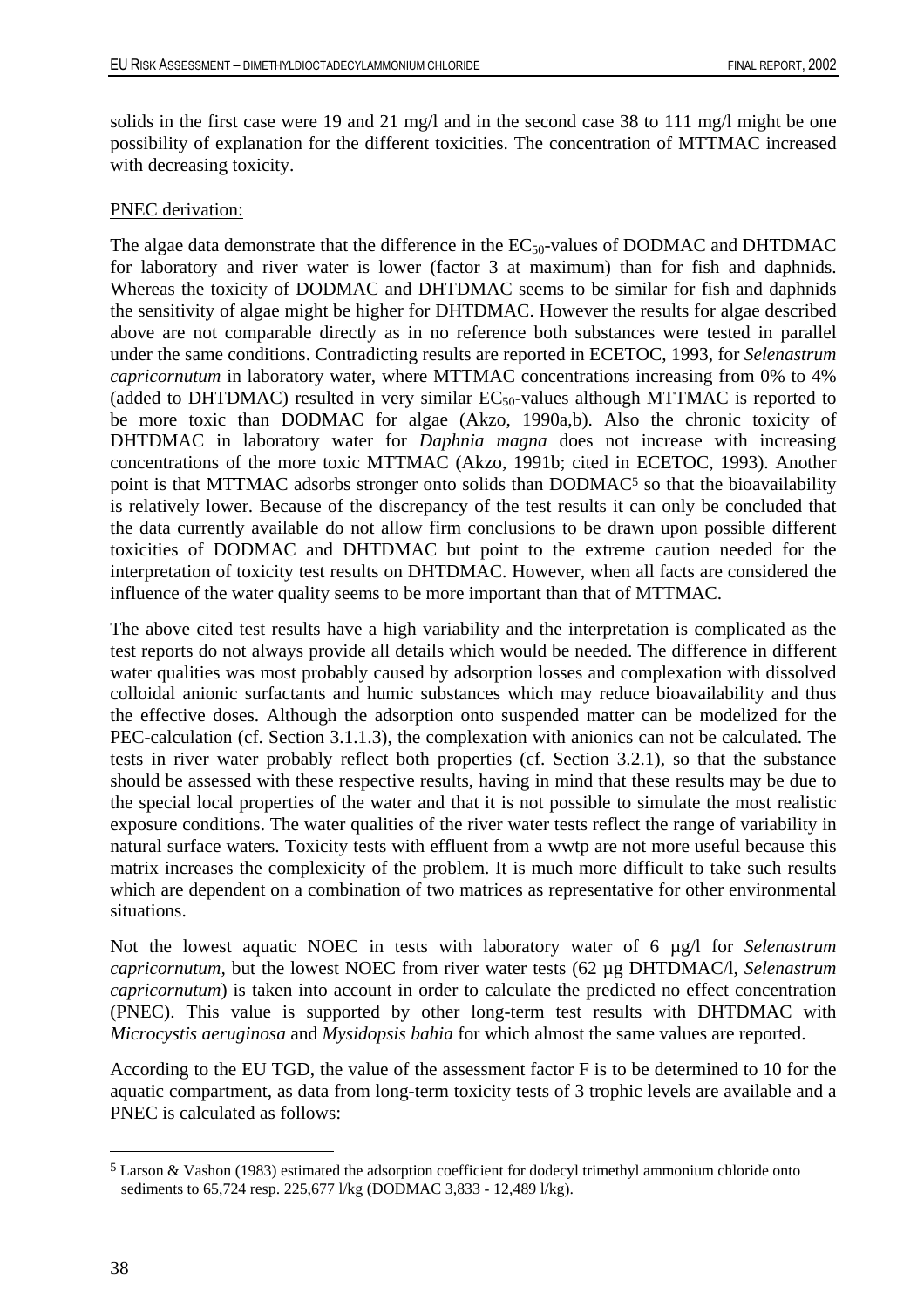# **PNEC**<sub>river water =  $62 \mu g/l / 10 = 6.2 \mu g/l$ </sub>

Also other PNEC derivations are possible: In case it would be proven that toxicity of DODMAC for algae is lower than that of DHTDMAC the lowest river water NOEC would be 0.26 mg/l DODMAC for *Ceriodaphnia dubia* (PNEC = 26 µg/l). Relevant for the risk assessment are also DHTDMAC test results with wwpt effluent diluted with river water where the lowest  $EC_{20}$ values were 0.047 and 2.91 mg/l for *Selenastrum capricornutum*. Similar MATC-values of 0.1 and 3.7 mg/l were obtained for *Ceriodaphnia dubia*. No comparable test was conducted with fish.

A statistical PNEC extrapolation is proposed by van Leeuwen et al., 1992, which gives a maximum tolerable risk level of 50 µg/l based on river water NOECs. However, it is questionable, whether the necessary assumptions for this approach are justified.

# Sediment organisms

Concerning toxicity of DODMAC (> 96% pure) to sediment organisms there is one test with natural stream sediment (Pittinger et al., 1989). Sediment originated from Rapid Creek, South Dakota, with an organic carbon content of 4.2% prior to testing (71% clay, 19% fine silt, 4% medium and 6% fine sands). 72-h old larvae of *Chironomus riparius* were exposed for 24 days to prespiked sediment (stirred overnight) in a flow-through system. A single subchronic DODMAC concentration was replenished to the overlying laboratory water in all tests. A significant reduction in midge emergence was observed at 2.7 g/kg sed. dry weight (measured concentration), the NOEC was 876 mg/kg sed. dry weight. The concentration in the overlaying water was 0.29 mg/l and in the interstitial water 0.06 mg/l. In an experiment with water only a 24-day NOEC of 0.45 mg/l was derived related to midge emergence (measured conc.).

In the absence of sediments the effects of DODMAC on egg hatchability of *Chironomus riparius* were assessed in a static renewal test with laboratory water without sediment (Pittinger et al., 1989). The highest concentration of 21.5 mg/l had no effect on the egg hatching success. The survival of the hatched larvae was more sensitive and the  $LC_{50}$  after 72 hours was 11.3 mg/l (measured concentration).

The toxicity of DODMAC to the oligochaete Lumbriculus variegatus was examined in a 28d test using natural sediment (organic carbon content: 1.73 %). 10 intact worms per vessel were exposed to nominal DODMAC sediment concentrations between 150 and 5,800 mg/kg dw. for 28 days. A mixture of radio-labelled and non-labelled DODMAC was used for the experiment and the analytical determinations were made using the radio-labelled DODMAC. The endpoints of this test were survival, reproduction and growth. Survival and reproduction were treated as single endpoint, that is, the total number of worms per vessel at the end of the test.

At the highest tested concentration no significant decline in worm number or biomass compared to the control was found. Observations throughout the test period showed that the worms did not even avoid the sediment at this concentration. Analytical monitoring showed that the concentration of DODMAC in the sediment did not decline significantly. For the highest tested concentration an average value of  $4,830 \pm 550$  mg/kg was measured after 28 days. Therefore, from this test a NOEC of about 5,000 mg/kg dw can be derived (Conrad et al., 1999).

The toxicity of DODMAC to the oligochaete *Tubifex tubifex* was assessed using a 28d sediment bioassay (Comber/Conrad, 2000). The same sediment as in the test with *Lumbriculus* was used. A mixture of radio-labelled and non-labelled DODMAC was used for the experiment and the analytical determinations were made using the radio-labelled DODMAC. 4 adult worms per test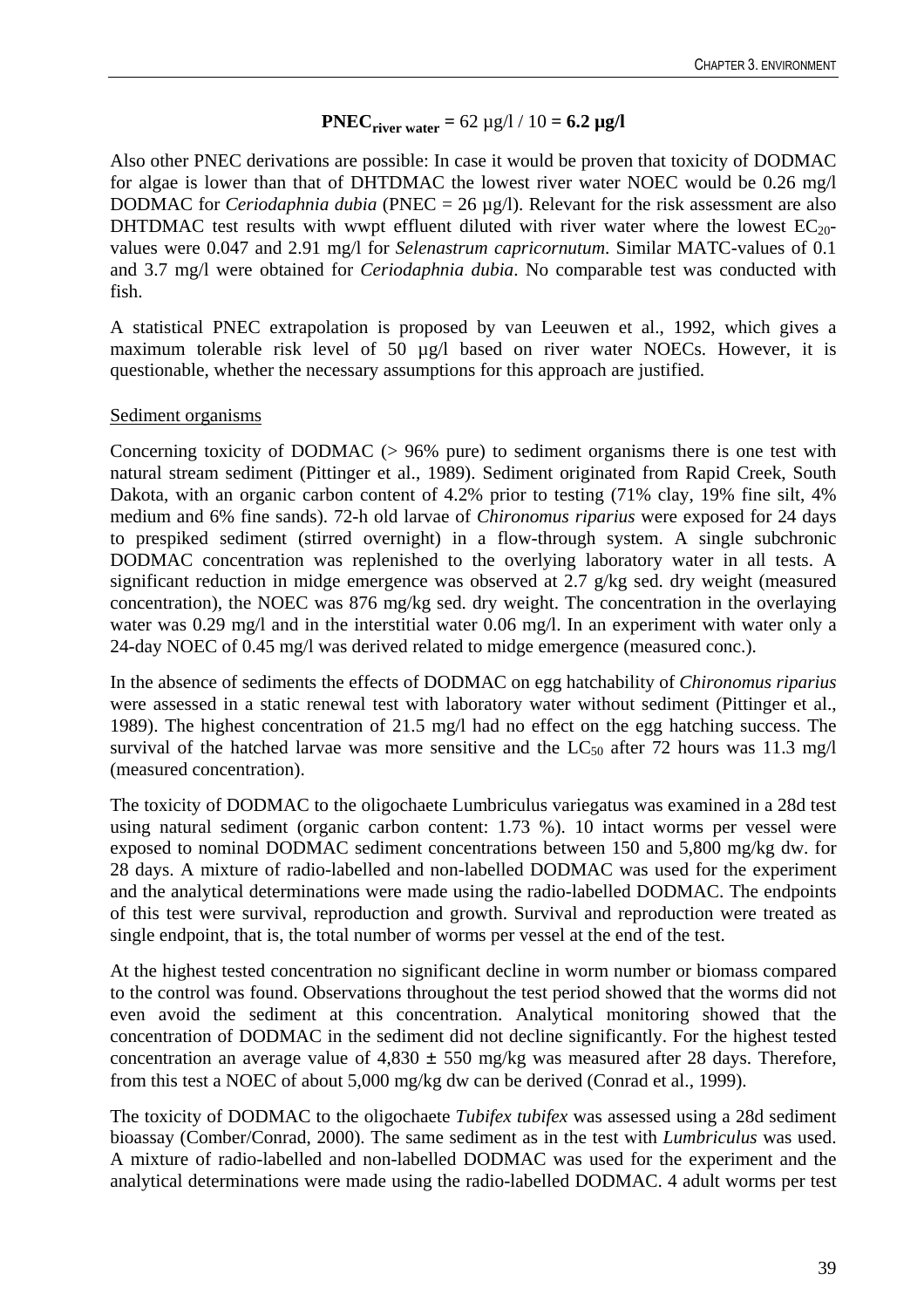vessel (6 vessels per concentration) were exposed to the spiked sediment containing nominal DODMAC concentrations between 0 and 5,000 mg/kg dw. The examined endpoints were survival of the worms, number of juveniles and body weight. At the end of the test samples of overlying water and sediment were taken for analysis. The measured sediment concentrations ranged between 224 mg/kg dw and 3,600 mg/kg dw. All effect values were related to the measured concentrations.

Up to the highest test concentration no effects on the survival of *Tubifex* were observed. Also in the dry weight of the adult worms no statistically significant difference was found between the control and the worms exposed to DODMAC. However, for the endpoint number of juveniles, a concentration effect was observed. A NOEC of 1,515 mg/kg dw and a LOEC of 2,484 mg/kg dw was found. Using a linear interpolation method, a mean  $EC_{10}$  of 550 mg/kg dw and an  $EC_{50}$  of 3,022 mg/kg dw was calculated.

A further sediment test with *Caenorhabditis elegans*, a bacterivorous nematode that is primary found in terrestrial soils but also in aquatic sediments, was recently performed with DHTDMAC (BSB, 2000). An artificial sediment with an organic content of 2 % was used. Test endpoints were growth, egg production and fertility. Before the start of the test, 0.25 ml of a bacterial suspension (E. coli in M9-medium) was added to each test vessel as food for the nematodes. Afterwards, 10 juvenile nematodes of the first stage were added to the vessels, containing 0.5 g sediment, 0.5 ml test solution and 0.25 ml bacterial suspension. The vessels were incubated for 72 h at 20  $\degree$ C on a shaker. At the end of the test, the nematodes were heat killed and stained with "Rose Bengal". After extracting the nematodes from the sediment, body length and number of eggs inside the body were determined. A NOEC of 1,350 mg/kg dw and a LOEC of 2,030 mg/kg dw related to nominal concentrations was found.

DHTDMAC (77% active ingredient, 1.7% MTTMAC) was applied in a partial life cycle test with *Chironomus riparius* in natural lake water (Roghair, 1992). The water of the Lake Veluwe (Netherlands) contained 1-4 mg/l suspended solids and 7.1 - 9.3 mg/l DOC (pH = 8.5, 320 mg/l)  $CaCO<sub>3</sub>$ ). Eggs not older than 24 hours were exposed in a static renewal system for 28 days. In one experiment larval weight, mortality, behaviour and appearance were affected with similar sensitivity and the NOEC for all was 0.8 mg/l (nominal concentration of active ingredient). In a second experiment the most sensitive endpoint was retardation in development with a NOEC of 1.4 mg/l. Besides a 96h LC<sub>50</sub> of 7.1 mg/l was given by the authors for the second instar larvae.

The effects of natural sediment and river water containing DHTDMAC on *Paratanytarsus parthenogenica* were assessed in a static test system over 20 days (Lewis & Wee, 1983). Samples collected from different points along the Rapid Creek, South Dakota, contained 2 to 67 mg/kg DHTDMAC in the sediment and 0.008 to 0.092 mg/l in the water. Midge eggs exposed to these concentrations showed no significant difference in larval survival and adult emergence relative to the control with laboratory water.

Roghair et al. (1992) determined the acute effect of the technical product (77 % DHTDMAC, 1.7 % MTTMAC) on the pond snail *Lymnea stagnalis* in pond water without sediment. A 96h- $LC_{50}$  of 18 mg/l and a 96h- $EC_{50}$  of 7.5 mg/l (reduced movements and withdrawal into the shell) was found. In 2 additional tests over a period of several weeks (29 resp. 26 days) the authors studied the effect of the test substance on snail mortality and reproduction. At the lowest nonlethal concentration of 1 mg/l the following sublethal effects were observed: retracted and curled antennae, depressed locomotory activity, withdrawal into the shell and decreased food intake. A NOEC of 320  $\mu$ g/l was obtained.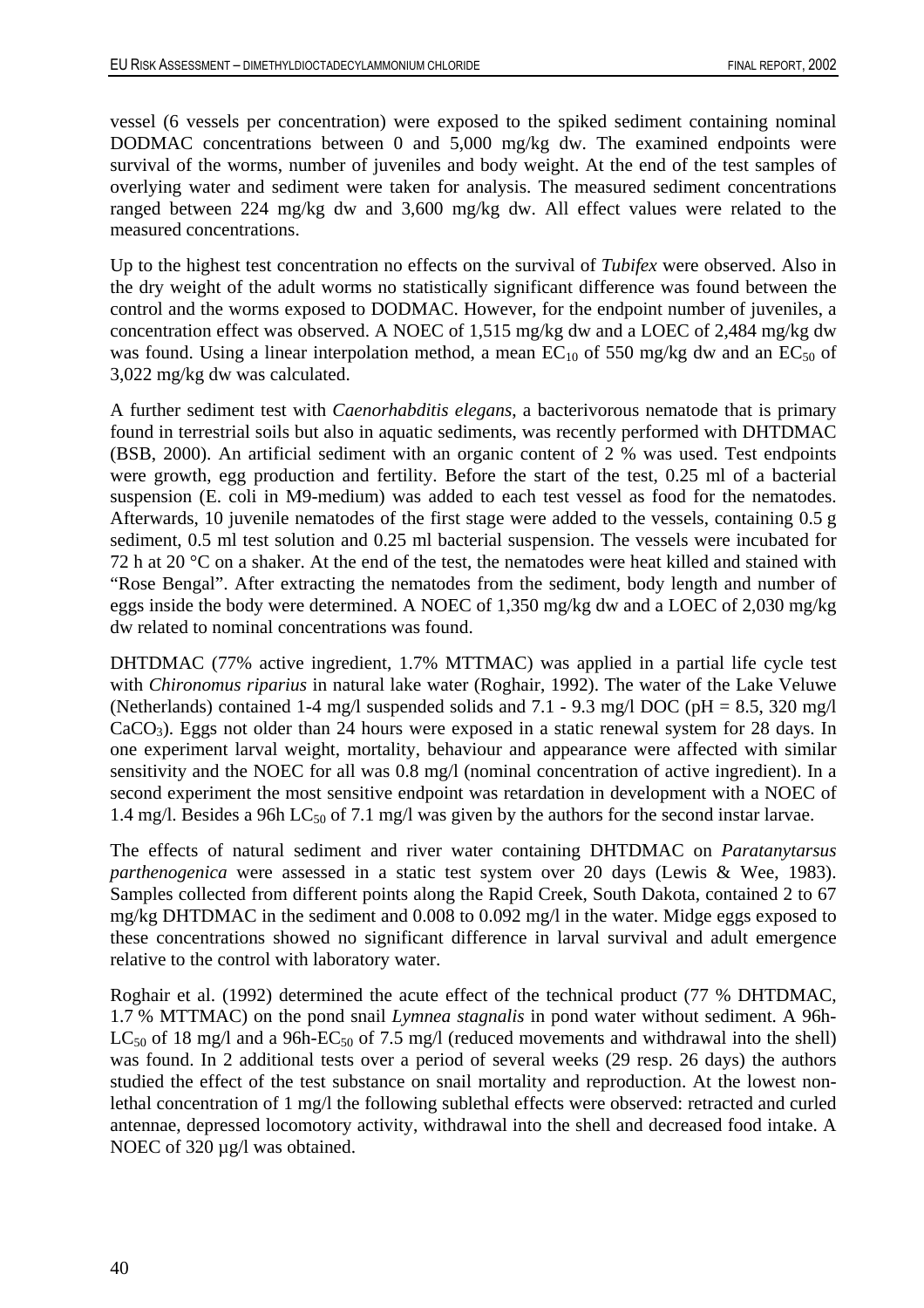For the derivation of the PNEC<sub>sed</sub> only such tests can be used in which the test organisms were exposed to whole sediment spiked with the test substance. Among the above cited tests with sediment organisms four tests are appropriate for the effects assessment of sediment: the studies by Pittinger et al., Conrad et al., Comber/Conrad and BSB. For *Chironomus riparius* a NOEC of 876 mg/kg dw was found. *Lumbriculus variegatus* was less sensitive to adsorbed DODMAC. A NOEC of about 5,000 mg/kg dw was found for this sediment ingesting worm. For the nematode *Caenorhabditis elegans* a NOEC of 1,350 mg/kg dw was derived. The NOEC found for the oligochaete *Tubifex tubifex* was with 1,515 mg/kg dw in the same range with the NOECs from the other tests. However, a  $EC_{10}$ -value of 550 mg/kg dw could be calculated that is used a basic value for the PNEC derivation.

The other available tests with sediment organisms were conducted in the absence of sediment. As sediment was missing, the bioavailability and toxicity of DODMAC cannot be assessed with these tests. Sediment bioassays have to address all possible routes of exposure (uptake via body surfaces to substances dissolved in the overlying water and in the pore water and to adsorbed substances by direct contact or via ingestion of contaminated sediment particles) However, exposure to bound substance is not considered in tests being conducted in water only.

For the derivation of the PNECsed an assessment factor of 10 is applied to the  $EC_{10}$  of 550 mg/kg dw obtained for *Tubifex tubifex*, as long-term tests with species representing three different living and feeding conditions and therefore different exposure pathways are available.

# Therefore:  $PNEC_{sed} = 550$  mg/kgdw /  $10 = 55$  mg/kgdw

In accordance to the TGD, the  $\text{PNEC}_{\text{sed}}$  can be estimated approximately from the  $\text{PNEC}_{\text{water}}$  with the equilibrium partitioning method. With a PNEC<sub>river</sub> water of 6.2  $\mu$ g/l and a partitioning coefficient of 10,000 l/kg (related to dw), the  $PNEC_{sed}$  would be estimated to 62 mg/kg dw. However, as DODMAC strongly adsorbs to sediments, according to the TGD an additional factor of 10 was applied to take uptake via ingestion of sediment into account. Therefore the PNEC<sub>sed</sub> has to be reduced to 6.2 mg/kg dw. However, the PNEC<sub>sed</sub> derived from sediment tests has a higher priority and is therefore used for the risk assessment.

### Microorganisms

There are several tests concerning toxicity of DHTDMAC to bacteria which can be used for the derivation of a PNEC<sub>WWTP</sub>, but no test was conducted with DODMAC. In each case laboratory water was used.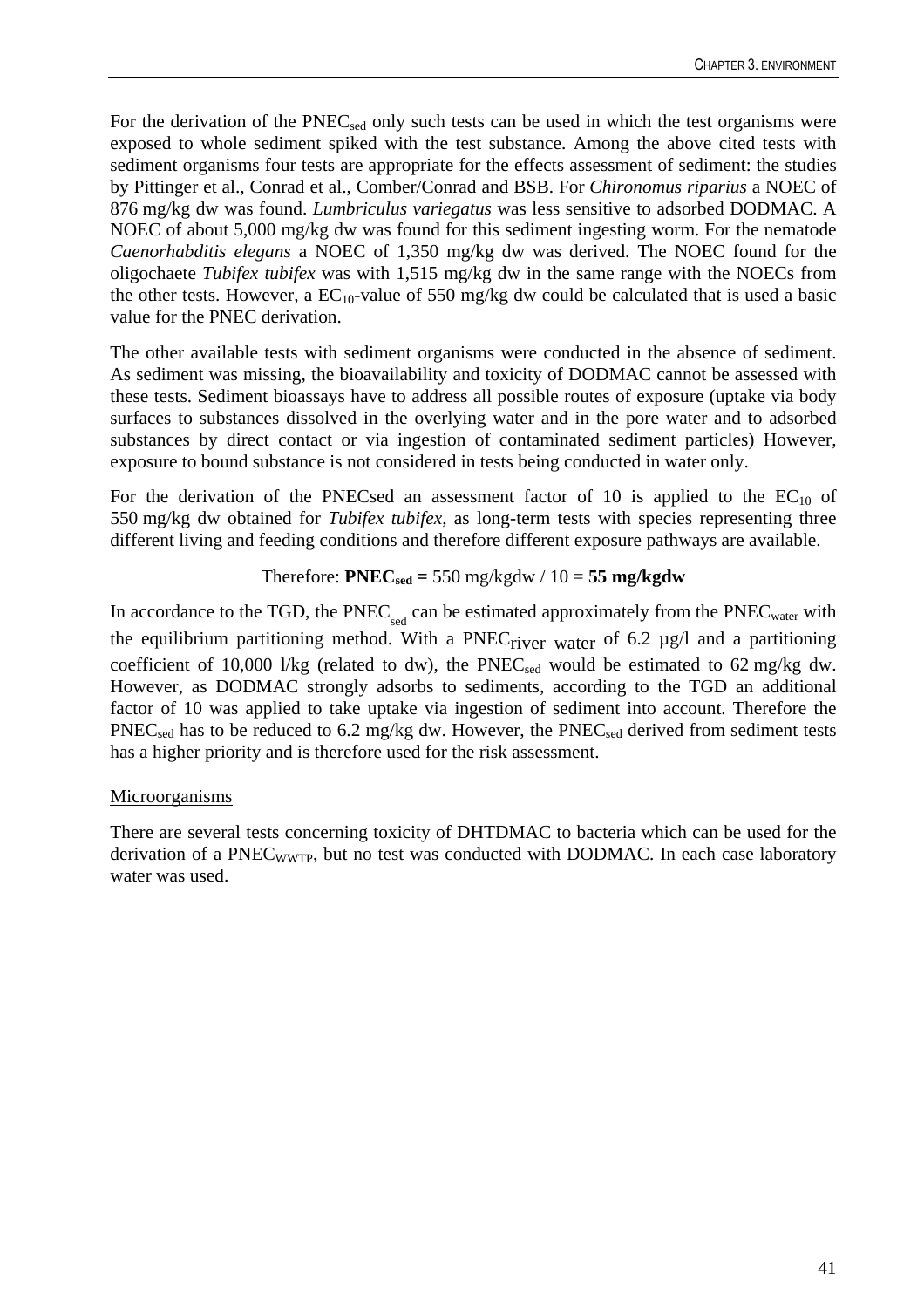| Inoculum            | <b>Endpoint</b>                                                          | <b>Effect Conc.</b>                       | <b>Substance</b> | Reference             |
|---------------------|--------------------------------------------------------------------------|-------------------------------------------|------------------|-----------------------|
| Pseudomonas putida  | 18h $EC_{50}$                                                            | 48 / 58 mg/l                              | <b>DHTDMAC</b>   | <b>UBA, 1992</b>      |
| Secondary effluent  | 5d $EC_{50}$                                                             | $2.0 / 6.5$ mg/l                          | <b>DHTDMAC</b>   | <b>UBA, 1992</b>      |
| Activated sludge    | 3h $EC_{50}$                                                             | 520 mg/l                                  | <b>DHTDMAC</b>   | <b>UBA, 1992</b>      |
| Nitrifying bacteria | $>119h$ IC <sub>50</sub>                                                 | $2.1 \text{ mq/l}$                        | <b>DHTDMAC</b>   | Wagner & Kayser, 1990 |
| Anaerobic bacteria  | $3h$ EC <sub>10</sub><br>$3h$ EC <sub>50</sub><br>$3h$ EC <sub>100</sub> | $80 \text{ mq/l}$<br>220 mg/l<br>420 mg/l | <b>DHTDMAC</b>   | Hoechst, 1989         |

|  |  | Table 3.17 Toxicity of DHTDMAC to bacteria |
|--|--|--------------------------------------------|
|--|--|--------------------------------------------|

The toxicity of DHTDMAC to *Pseudomonas putida* was investigated in a growth inhibition test according to a German DIN-guideline (Bringmann & Kühn method; UBA, 1992). In two tests  $EC_{50}$ -values of 48 and 58 mg/l were derived after 18 hours (nominal values, graphically extrapolated).

Secondary effluent of a domestic wastewater treatment plant was used as inoculum in a closedbottle inhibition test (OECD 301D, UBA, 1992). The graphically extrapolated  $EC_{50}$ -values of two tests were 2.0 and 6.5 mg/l (nominal concentrations) after a test duration of 5 days.

In an activated sludge respiration inhibition test (OECD 209) inoculum from a predominantly domestic wastewater treatment plant was used (UBA, 1992). A 3h  $EC_{50}$  of 520 mg/l was derived graphically from the dose response curve. The corresponding statistically derived value was 267 mg/l (nominal concentrations).

The toxicity of DHTDMAC to nitrifying bacteria enriched in a laboratory wastewater treatment plant (domestic sludge originally) was investigated in a manometric respirometer test (Wagner & Kayser, 1990). The test duration in the reference was referred to between 119 and 254 hours for different substances and was stopped when the nitrification of the controls was completed. The  $IC_{50}$  for inhibition of respiration was 2.1 mg/l active ingredient of DHTDMAC (a carrier solvent was used).

Anaerobic bacteria from a domestic wastewater treatment plant were exposed to DHTDMAC in an OECD 209 test (Hoechst, 1989). The inhibition of respiration was measured after 3 hours and the  $EC_{10}$  was 80 mg/l, the  $EC_{50} = 220$  mg/l.

Using different safety factors according to the sensitivities of the test systems and the mean effect values the lowest PNEC-values are as follows:

| Pseudomonas putida  | $EC_{50} = 53$ mg/l, $SF = 100$  | $PNEC = 0.53$ mg/l  |
|---------------------|----------------------------------|---------------------|
| Nitrifying bacteria | $EC_{50} = 2.1$ mg/l, $SF = 10$  | $PNEC = 0.21$ mg/l  |
| Secondary effluent  | $EC_{50} = 4.3$ mg/l, $SF = 100$ | $PNEC = 0.043$ mg/l |

With all these PNECs it has to be considered that the microorganism toxicity derived in laboratory water tests has to be handled with care as a high influence of the composition of the wastewater (e.g. suspended particles, complexing agents) can be assumed, which is the same phenomenon as in surface water tests. Moreover the lowest PNECmicroorganisms of 0.043 mg/l seems to be unrealistic as it is reported that wastewater treatment plants operate at DHTDMAC concentrations of 3 to 8 mg/l (Section 3.1.2.1). However, it is not documented whether the treatment process would be more effective without this DHTDMAC load in the influent and how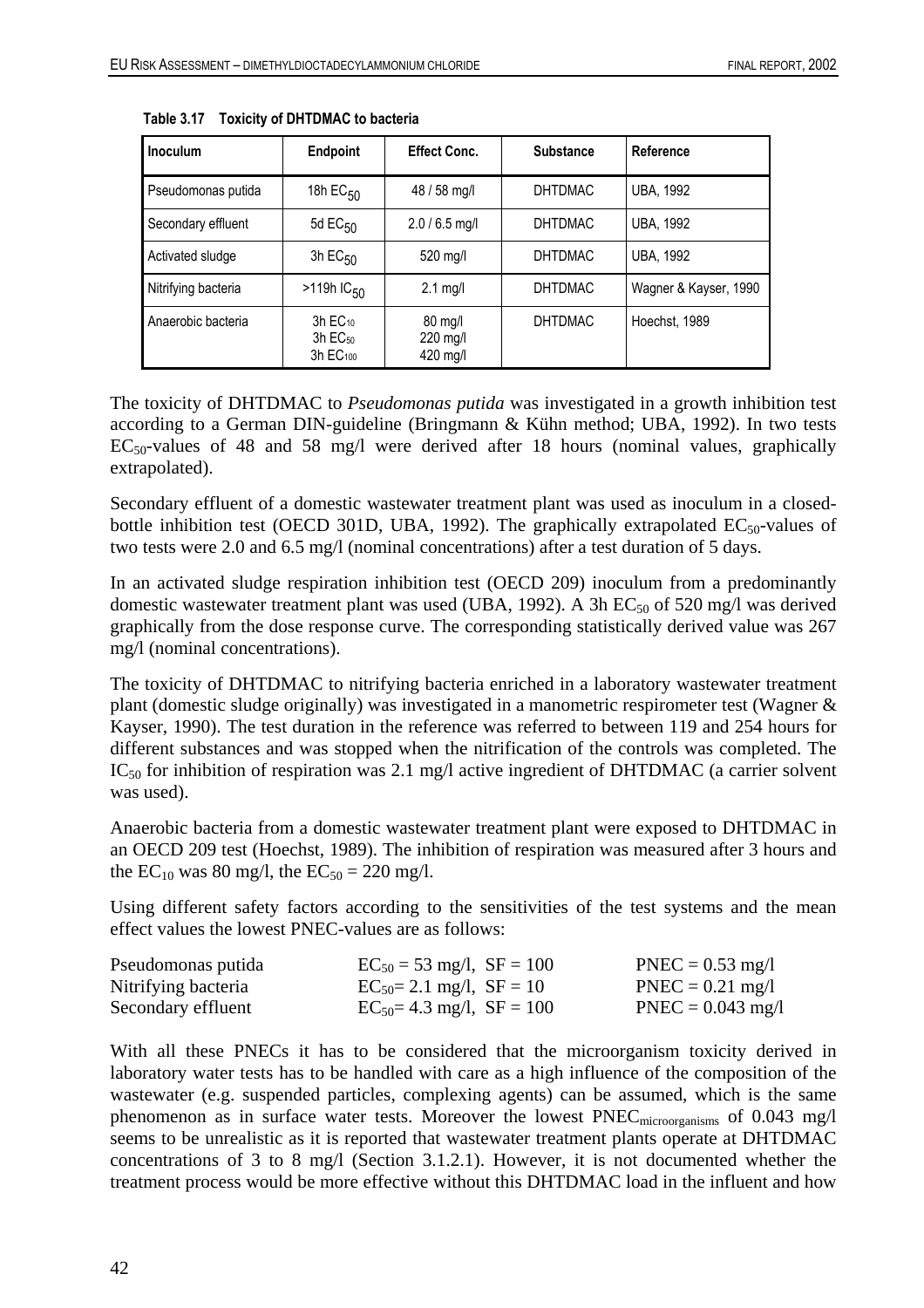less adapted plants might react. Nitrifying bacteria were found to be the most sensitive microorganisms with the lowest  $EC_{50}$  of 2.1 mg/l on which the risk assessment should be based (**PNECmicroorganism = 0.21 mg/l**) to ensure that the most sensitive treatment process can take place.

# **3.2.2 Atmosphere**

There are no effect data available.

### **3.2.3 Terrestrial compartment**

As there is no terrestrial test with DODMAC results with DHTDMAC are cited below, because so far there is no proof that the toxicity of both substances varies significantly. The effect values are all nominal values and are not converted to a standard soil of a defined organic carbon content, because this does not seem to be adequate as the bioavailability of DODMAC/DHTDMAC is not determined by the organic matter content alone but also by other soil parameters e.g. ionic binding. The different test concentrations were prepared at maximum one day before the start of the test and adsorption was rapid.

| <b>Species</b>                                           | <b>Endpoint</b>                                                                 | <b>Effect Conc.</b>                                         | <b>Substance</b>                 | Reference                                     |
|----------------------------------------------------------|---------------------------------------------------------------------------------|-------------------------------------------------------------|----------------------------------|-----------------------------------------------|
| Sinapis alba<br>Triticum aestivum<br>Linum utisatissimum | 14d $EC5$<br>14d EC <sub>50</sub><br>14d EC <sub>5</sub><br>14d EC <sub>5</sub> | 1,400 mg/kg<br>3,540 mg/kg<br>> 1,000 mg/kg<br>> 1000 mg/kg | <b>DHTDMAC</b>                   | Pestemer et al., 1991                         |
| Sorghum bicolor<br>Helianthus annuus                     | $28d$ EC <sub>50</sub><br><b>NOEC</b><br>28d EC <sub>50</sub><br><b>NOEC</b>    | 2,530 mg/kg<br>1,000 mg/kg<br>2,930 mg/kg<br>1,000 mg/kg    | <b>DHTDMAC</b>                   | Windeatt, 1987                                |
| Avena sativa<br>Brassica rapa                            | 14d NOEC<br>14d NOEC                                                            | $\geq$ 1,000 mg/kg<br>$\geq$ 1,000 mg/kg                    | <b>DHTDMAC</b>                   | Stanley & Tapp, 1982                          |
| Eisenia fetida                                           | 14d NOEC                                                                        | $> 1,000$ mg/kg                                             | <b>DHTDMAC</b>                   | Coulson et al., 1989                          |
| Lycopersicum escul.<br>Lactuca sativa<br>Hordeum vulgare | <b>NOEC</b><br>(growth)                                                         | $\geq$ 40 g/kg (dw)                                         | <b>DHTDMAC</b>                   | Topping & Waters, cited in<br>ECETOC 1993     |
| soil microorganisms                                      | 14w NOEC<br>28d NOEC                                                            | > 400 mg/kg<br>$>$ 365 mg/kg                                | <b>DHTDMAC</b><br><b>DHTDMAC</b> | Procter & Gamble, 1992<br>Täuber et al., 1986 |

|  | Table 3.18 Toxicity of DHTDMAC to terrestrial organisms |  |
|--|---------------------------------------------------------|--|
|  |                                                         |  |

The toxicity of DHTDMAC (75% purity; named DSDMAC in the reference) to plant seedlings was tested by Pestemer et al. (1991) in a loamy sandy soil (1.3% organic carbon, 9.9% clay, 54.3 sand, 35.7 silt). Seedlings with developed cotyledons were exposed for 14 days. Related to fresh weight reduction the most sensitive species was *Sinapis alba* with an EC<sub>5</sub> of 1,400 mg/kg dry weight and an EC50 of 3,540 mg/kg dry weight. For *Triticum aestivum* and *Linum utisatissimum* the  $EC_5$ -values were above 1,000 mg/kg dw. In a germination test DHTDMAC concentrations up to 3.2 g/l had no inhibiting effect on *Lepidium sativum* (Pestemer et al. 1991).

In another study (Windeatt, 1987) the influence of DHTDMAC (76.1% active ingredient  $=$ quartenary ammonium) on the emergence of plant seedlings and the early growth stages of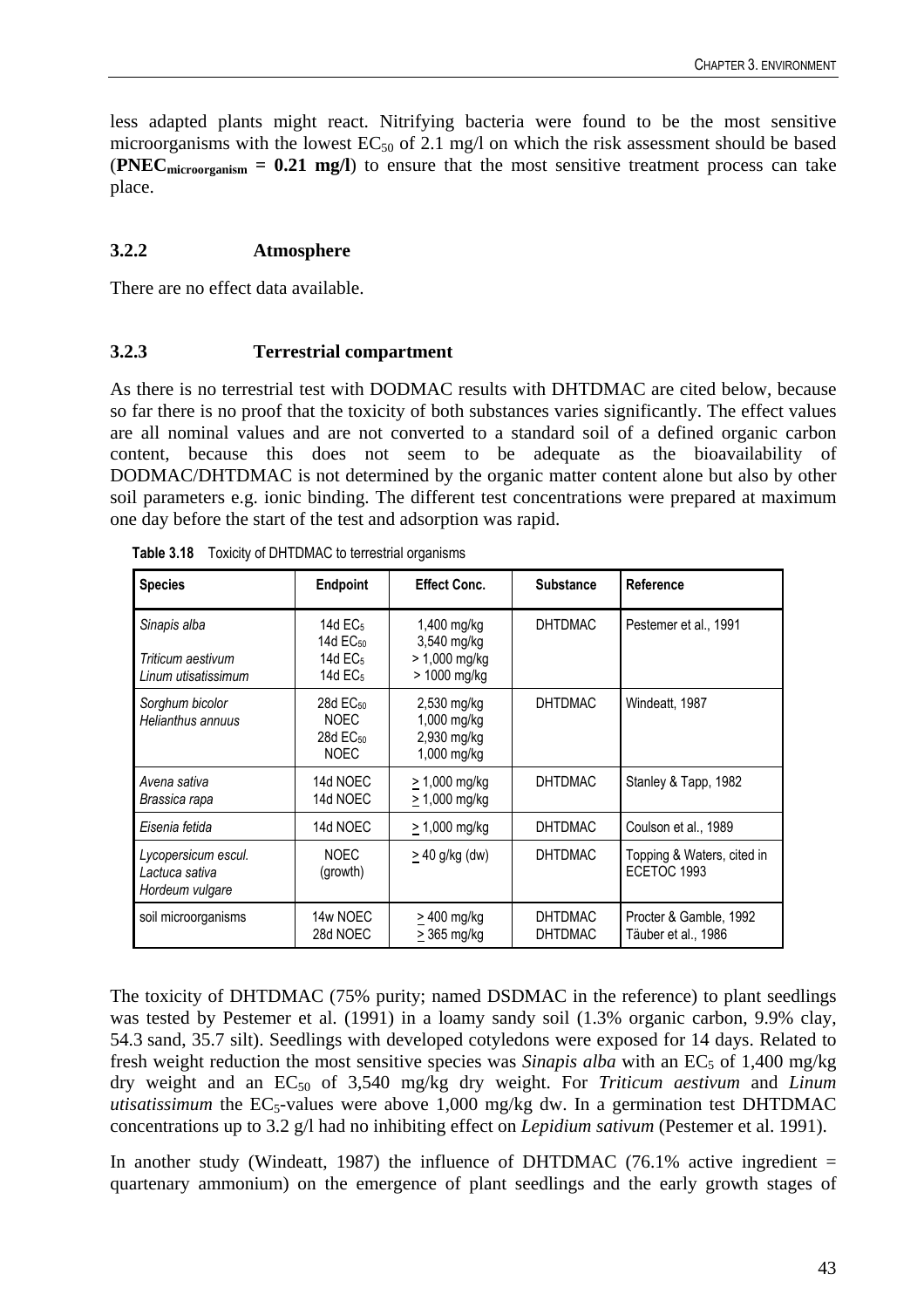*Sorghum bicolor* and *Helianthus annuus* were investigated. Potting compost with about 80% sand/gravel and 20% silt/clay including 4% organic matter was used as substrate. The highest test concentration of 10 g active ingredient of DHTDMAC per kg dry soil had no significant effect on the emergence of seeds after 7 days. After further 21 days the  $EC_{50}$  for fresh weight reduction of the seedlings was 2530 mg/kg for *Sorghum bicolor* and 2,930 mg/kg for *Helianthus annuus* (active ingredient in dry soil). 1,000 mg/kg was the highest test concentration with no growth effect. For *Phaseolus aureus* the 28 d  $EC_{50}$  was  $> 10$  g/kg.

Similar results were reported for *Avena sativa* and *Brassica rapa* (Stanley & Tapp, 1982, cited in ECETOC, 1993). Plant seedlings exposed after germination for 14 days showed no reduction of growth at 1,000 mg DHTDMAC/kg dry soil (OECD draft guideline, 1981, no further details available).

*Eisenia fetida* was exposed to DHTDMAC (solved in methanol, 76.1% active ingredient) incorporated into artificial soil consisting of 9.4% organic matter, 70% fine sand and 20% kaolinite clay (Coulson et al., 1989). At the only concentration of the definitive test with 1,000 mg active ingredient/kg dry soil no mortality, no significant reduction in body weight nor any behavioral effects were observed after 14 days.

Concerning the toxicity of DHTDMAC to soil microorganisms two studies are cited in the ECETOC report (1993) for which no test protocols are availble. However, they can give a rough indication on possible effects. Soil respiration was measured with soil samples amended with 12.3 g activated sludge and 365 mg DHTDMAC per kg standard soil (Täuber et al, 1986). After 28 days no depression of oxygen uptake could be measured. In a study of Procter & Gamble (1992) two different soils containing 400 mg DHTDMAC/kg produced 96 and 119% carbon dioxide compared to the controls over 14 weeks.

Assuming that two trophic levels are covered with long-term data for plants (Windeatt, 1987) and micro-organisms, an assessment factor of 50 could be applied and the following PNEC is calculated:

# **PNECsoil** >/= 1,000 mg/kg / 50 >/= **20 mg/kg**

With this approach it was accepted that not every test could be validated, but if the terrestrial data are evaluated as a whole this seems to be acceptable in this special case. In case it would turn out that DHTDMAC might be more toxic than DODMAC the PEC/PNEC-ratio for DODMAC should be even saver.

# **3.2.4 Secondary poisoning**

The bioconcentration of DODMAC in fish is only low (cf. Section 3.1.1.4). Thus biomagnification via the route fish  $\rightarrow$  fish-eating mammal or bird can be excluded.

In addition, bioaccumulation tests with the endobenthic species *Lumbriculus variegatus* and *Tubifex tubifex* also show a low bioaccumulation potential.Therefore, bioaccumulation via the food chain is not to be expected for DODMAC.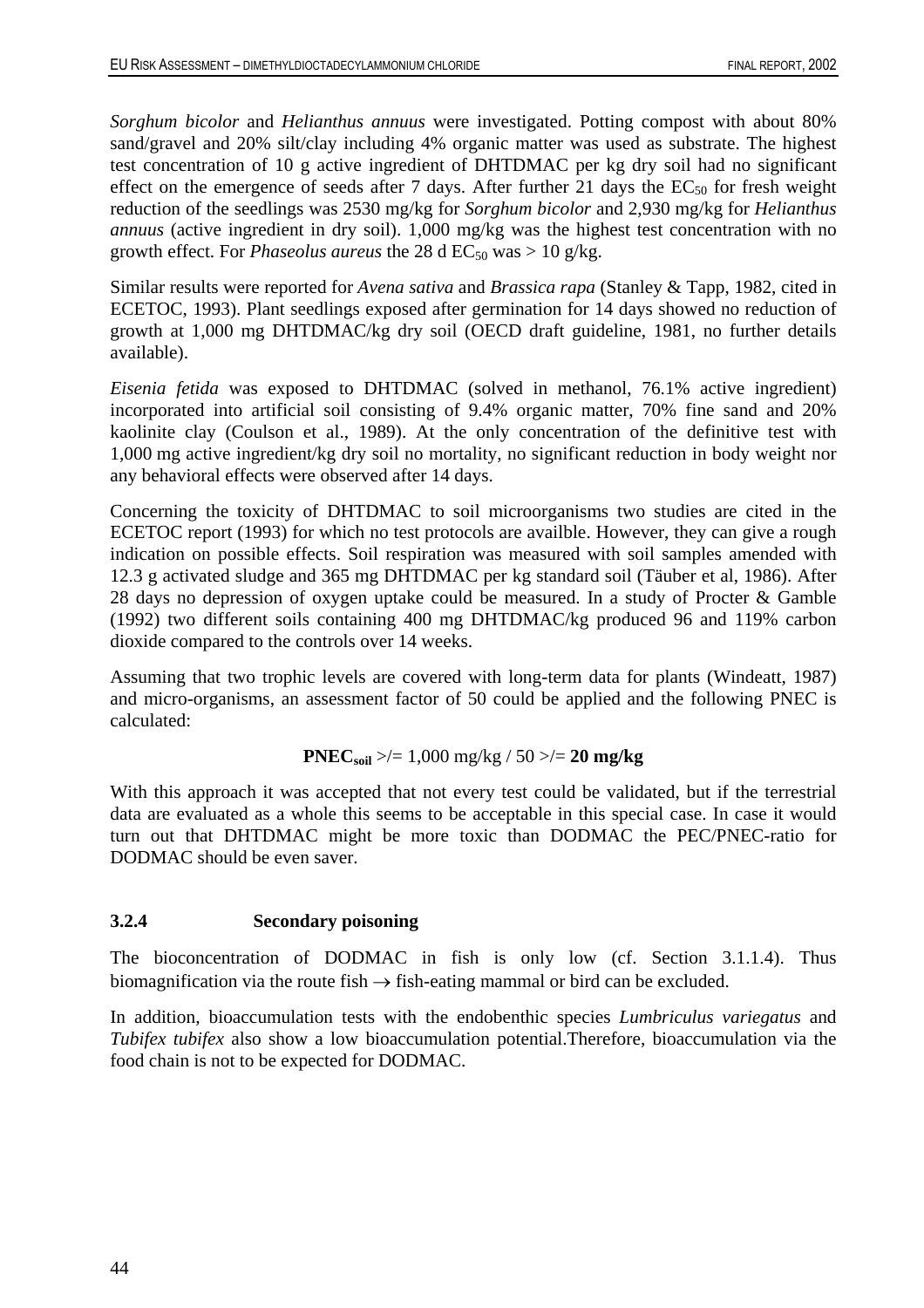# **3.3 RISK CHARACTERISATION**

Interpreting the following results it has to be kept in mind that the exposure calculation is only based on DODMAC which is the major component of DHTDMAC. As all emissions into the environment are DHTDMAC emissions, and the toxicity of the other components is similar, the risk caused by the technical product is underestimated.

# **3.3.1 Aquatic compartment**

# **3.3.1.1 Production**

*Site A* 

| $PEC_{local,bulk}/PNEC_{river water}$ | $= 0.22 / 6.2 = 0.035$ |
|---------------------------------------|------------------------|
| $C_{\text{eff}}$ /PNEC wwtp           | $= 2.3 / 210 = 0.011$  |
| $PEClocal, sed/PNECsed$               | $= 2.9 / 55 = 0.05$    |

### *Sites B, C, D and E*

Generally no emissions into the hydrosphere occur.

*Site F* 

| $PEC_{local,bulk}/PNEC_{river water}$ | $= 0.15 / 6.2 = 0.024$  |
|---------------------------------------|-------------------------|
| $C_{\text{eff}}$ /PNEC wwtp           | $= 0.05 / 210 = 0.0002$ |
| $PEClocal, sed/PNECsed$               | $= 2.0 / 55 = 0.036$    |

**Conclusion (ii)** There is at present no need for further information and/or testing and for risk reduction measures beyond those which are being applied already.

### **3.3.1.2 Processing to activated bentonites**

*Site 1* 

The results are:

| $PEC_{local,bulk}/PNEC_{river water}$ | $= 0.14 / 6.2 = 0.023$ |
|---------------------------------------|------------------------|
| $PEClocal, sed/PNECsed$               | $= 1.7/55 = 0.03$      |

The risk assessment indicates that a risk to the environment is not to be expected.

*Site 2* 

| $PEC_{local,bulk}/PNEC_{river water}$ | $= 0.19 / 6.2 = 0.031$ |
|---------------------------------------|------------------------|
| $PEC_{local, sed}/PNEC_{sed}$         | $= 2.5 / 55 = 0.045$   |

The risk assessment indicates that a risk to the environment is not to be expected.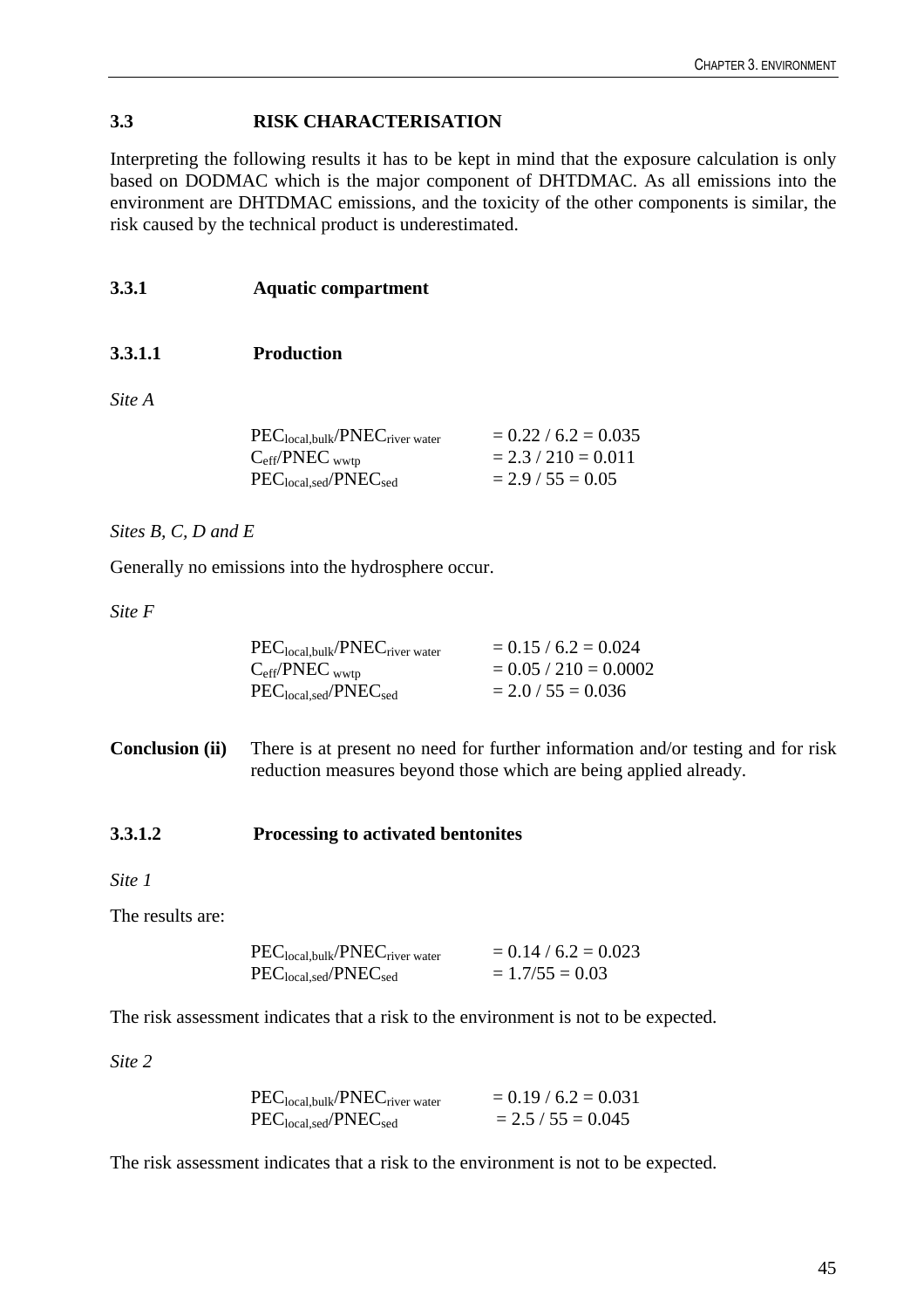### *Site 3*

There are no emissions into the hydrosphere.

### *Site 4*

| $PEC_{local,bulk}/PNEC_{river water}$ | $= 0.19 / 6.2 = 0.031$ |
|---------------------------------------|------------------------|
| $PEClocal, sed/PNECsed$               | $= 2.5 / 55 = 0.045$   |

The risk assessment indicates that a risk to the environment is not to be expected.

*Site 5* 

| $PEC_{local,bulk}/PNEC_{river water}$ | $= 0.43 / 6.2 = 0.069$ |
|---------------------------------------|------------------------|
| $PEClocal, sed/PNECsed$               | $= 5.7 / 55 = 0.1$     |

The initial risk assessment indicates that a risk to the environment is not to be expected..

**Conclusion (ii)** There is at present no need for further information and/or testing and for risk reduction measures beyond those which are being applied already.

# **3.3.1.3 Use of activated bentonites as lacquer additive**

| $\mathrm{PEC}_{\mathrm{local,bulk}}/\mathrm{PNEC}_{\mathrm{river\ water}}$ | $= 0.14 / 6.2 = 0.023$ |
|----------------------------------------------------------------------------|------------------------|
| $PEClocal, sed/PNECsed$                                                    | $= 1.7 / 55 = 0.03$    |

**Conclusion (ii)** There is at present no need for further information and/or testing and for risk reduction measures beyond those which are being applied already.

### **3.3.1.4 Emissions via household sewage**

The PEC/PNEC (both based on river water, cf. Sections 3.1.6 and 3.2.1) ratios for the use of fabric softeners, car washing agents and hair conditioners are (all figures related to DODMAC):

|                                   | 1989/90          | 1998                |
|-----------------------------------|------------------|---------------------|
| PEClocal, bulk/PNECriver water    | $10.5/6.2 = 1.7$ | $0.54/6.2 = 0.087$  |
| $C_{\rm eff}$ /PNE $C_{\rm wwtp}$ | $42/210 = 0.2$   | $4.0 / 210 = 0.019$ |
| $PEC_{local,sed}/PNEC_{sed}$      | $137/55 = 2.5$   | $7.0 / 55 = 0.12$   |

**Table 3.19** PEC/PNEC ratios for use of fabric softeners, car washing agents and hair conditioners

The risk assessment based on consumption figures for the former use (period 1989/90) indicates that even if the household sewage is purified in a municipal wwtp, a risk to both aquatic and benthic organisms is expected. For the aquatic compartment an improvement of effect data is not possible as there are data from 3 trophic levels already available. Also the exposure data can not be improved to lead to a PEC/PNEC ratio of  $< 1$ . It has to be concluded that the former use of DHTDMAC as fabric softener led to a risk for the aquatic environment. However, the risk assessment is performed on the basis of recent emission data, and no conclusion is drawn from this scenario.The risk assessment based on the consumption figures from 1998 (uses as fabric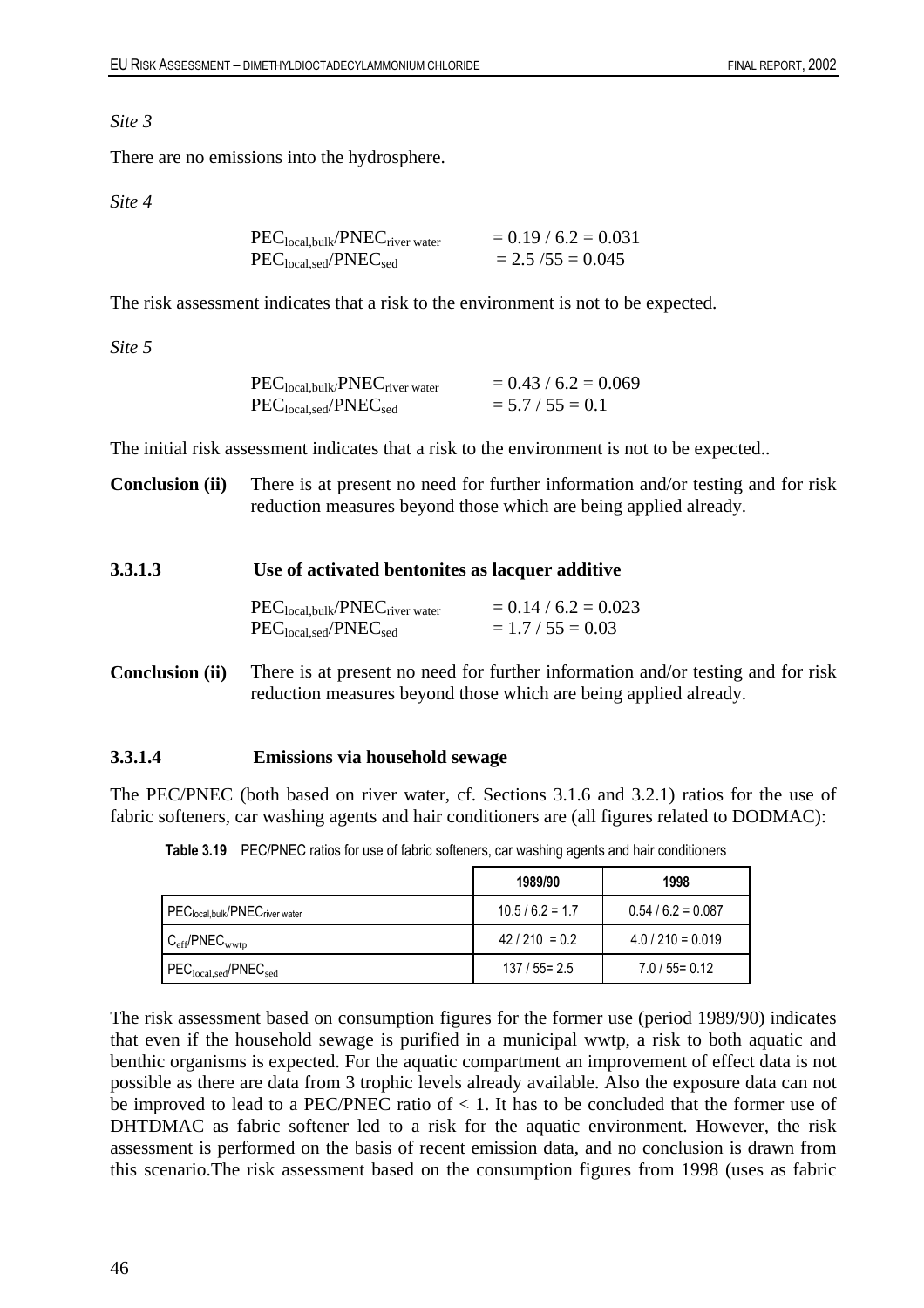softener, car washing agents, hair conditioners) doesn't indicate a risk for aquatic and sediment organisms.

However, it should be considered that the present risk assessment is based on DODMAC only which is the major component of the technical product DHTDMAC. A risk assessment of DHTDMAC would lead to PECs which are higher by a factor of 2.4, while the PNECs are identical (as the toxicity of both substances is equal, cf. Section 3.2).

The DHTDMAC emissions via household sewage decreased substantially in the last decade, since the substance was largely replaced in fabric softeners. The consumption figures for the period 1996 to 1998 (cf. Section 2) show no clear tendency. It has to be ensured that the use of DHTDMAC in fabric softeners, car washing agents and hair conditioners should not increase in the future.

**Conclusion (ii)** There is at present no need for further information and/or testing and for risk reduction measures beyond those which are being applied already.

# **3.3.2 Atmosphere**

Because an extremely low volatility of DODMAC is to be expected, no significant exposure of the atmosphere is assumed.

### **3.3.3 Terrestrial compartment**

The  $PEC<sub>local soil</sub>/PNEC<sub>soil</sub>$  ratio due to the emissions via household sewage is

for 1989/90: PEC/PNEC =  $5.3 / 20 = 0.27$ for 1998: PEC/PNEC =  $0.49 / 20 = 0.025$ 

The risk assessment indicates that a risk to soil organisms due to the current uses of DHTDMAC in fabric softeners, car washing agents and hair conditioners is not to be expected.

**Conclusion (ii)** There is at present no need for further information and/or testing and for risk reduction measures beyond those which are being applied already.

### **3.3.4 Secondary poisoning**

The bioconcentration of DODMAC in fish is only low (cf. Section 3.1.1.4). Thus biomagnification via the route fish  $\rightarrow$  fish-eating mammal or bird can be excluded.

In addition, bioaccumulation tests with the endobenthic species *Lumbriculus variegatus* and *Tubifex tubifex* also show a low bioaccumulation potential.Therefore, bioaccumulation via the food chain is not to be expected for DODMAC.

**Conclusion (ii)** There is at present no need for further information and/or testing and for risk reduction measures beyond those which are being applied already.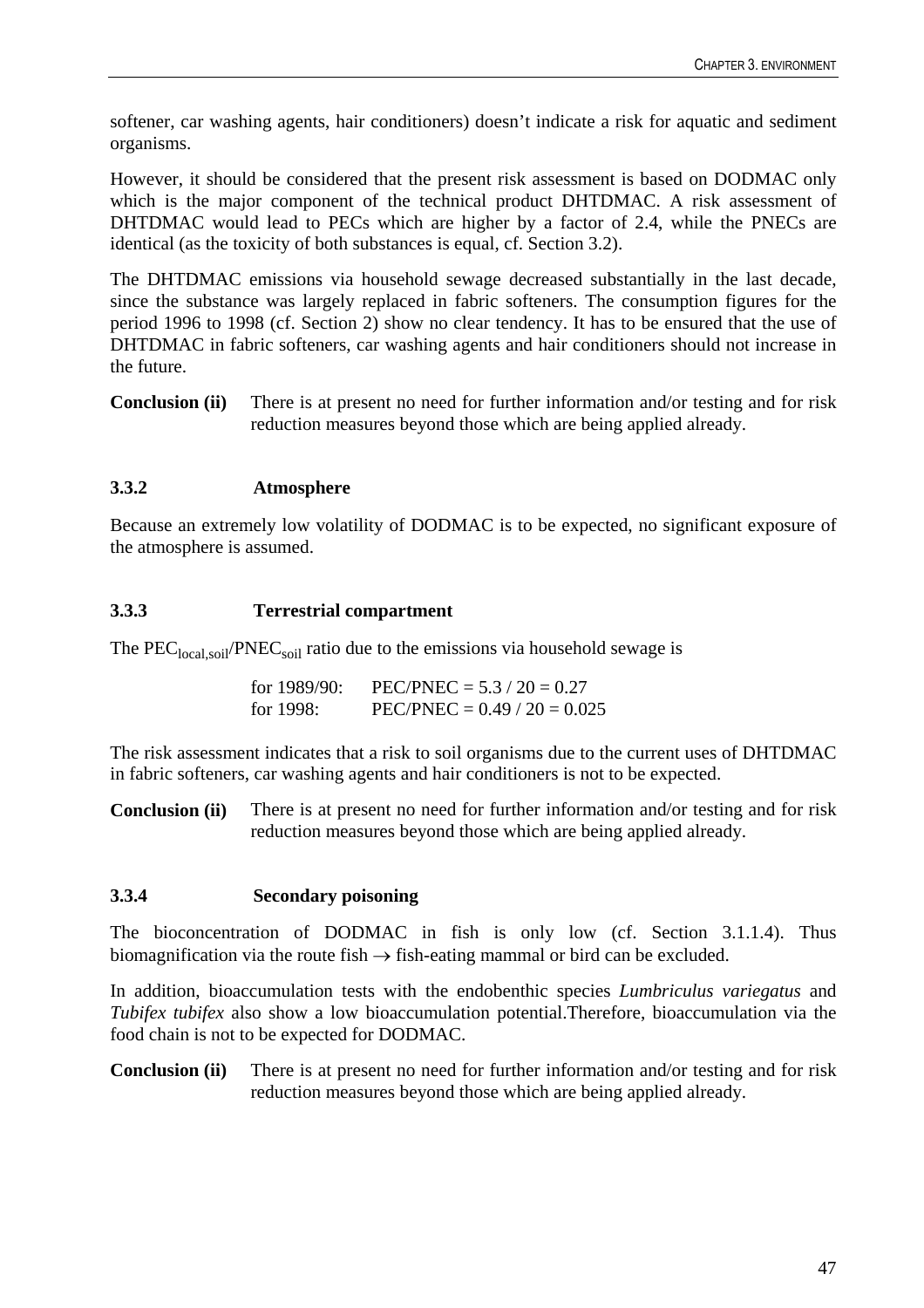# **4 HUMAN HEALTH**

# **4.1 HUMAN HEALTH (TOXICITY)**

# **4.1.1 Exposure assessment**

# **4.1.1.1 General discussion**

DODMAC is not produced or used as an isolated product but is applied exclusively as the main component in DHTDMAC (42 % DODMAC). Therefore the occupational exposure is described for the manufacture and use of DHTDMAC. The exposure assessment is performed for the component DODMAC (see Sections 4.1.1.2.3 and 4.1.1.2.4).

DHTDMAC is marketed in three forms:

- paste-like preparation containing app. 75 % DHTDMAC (32 % DODMAC)
- aqueous emulsion containing app. 16 % DHTDMAC (7 % DODMAC)
- powder containing app. 95 % DHTDMAC (40 % DODMAC)

As a chemical intermediate DHTDMAC is used for the production of organic clays. The substance is mainly applied in diluted preparations (2 - 8 %), no direct uses of DHTDMAC are known for this application. DHTDMAC is used in the laundry / cleaning products industry (fabric softeners, car cleaning products) as well as in the chemico-technical and the cosmetic industries (e. g. hair cosmetics).

The produced quantities of DHDTMAC have declined during the last years from 35 040 t in 1993 to 5 651 t in 1998 (actual information on the quantity imported into the EU are not available). This decrease is caused by replacing DHTDMAC by other substances, especially in the case of fabric softeners (see Chapter 2). No actual pattern concerning the quantities used in the different industrial areas is known and detailed information on the quantities used in car cleaning agents is not available. It cannot be excluded, that at present significant quantities of the substance are still processed further to preparations which are used in the mentioned sectors within the EU. Therefore the assessment of occupational exposure includes uses of DHTDMAC in fabric softeners, in personal care products and in car cleaning products.

Additional uses of DHTDMAC are mentioned in the literature: the refining of cane sugar, use as antistatic agents, corrosion inhibitors and disinfection agents. These uses are regarded to be not relevant.

On account of the physico-chemical properties of the substance (ionic substance, vapour pressure estimated by EPI program to  $10^{-15}$  Pa, EPA 1996) inhalative exposure to vapours is assumed to be negligible and exposure to dusts at the workplace during the handling of the powdery substance must be taken into consideration. Taking into account the corrosive effect of the paste-like preparation containing 75 % DHTDMAC (32 % DODMAC), it is expected that repeated daily dermal contact is avoided. Dermal exposure is to be considered when the powdered substance or diluted preparations are handled.

Consumers are exposed to DHTDMAC (DODMAC) contained in linen softeners and hair cosmetics.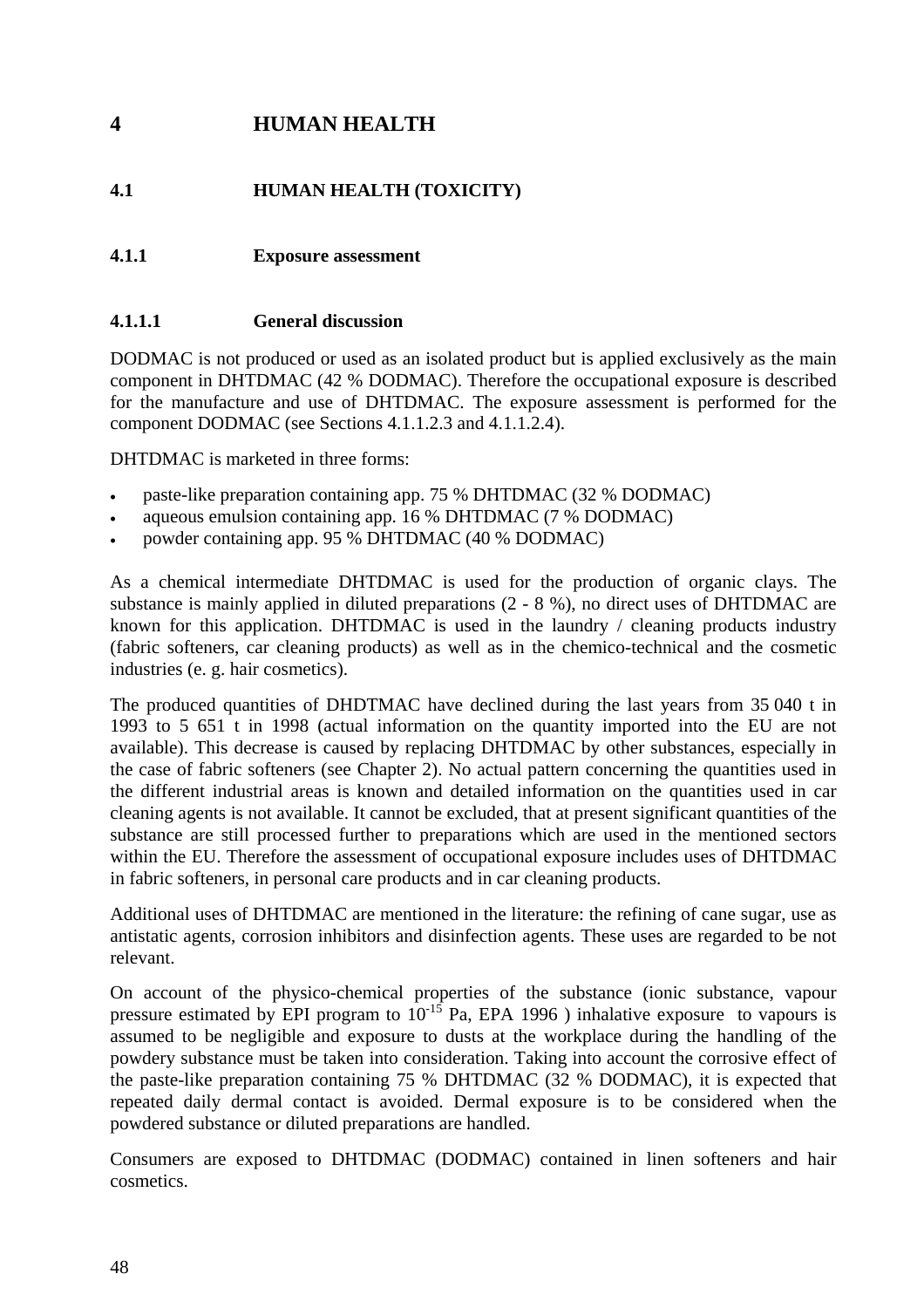# **4.1.1.2 Occupational exposure**

Occupational exposure limit values for DODMAC are not known.

# **4.1.1.2.1 Production and further processing in the chemical industry and further processing in the cosmetic industry**

# Production

DHTDMAC is batch-wise manufactured in closed systems at elevated temperature and pressure during app. 10 hours. The primary product is a paste-like preparation containing 75 % DHTDMAC (32 % DODMAC) in a water/isopropanol mixture being further processed to a powder containing 95 % DHTDMAC (40 % DODMAC) or to an aqueous preparation containing 16 % DHTDMAC (7 % DODMAC). The powder is obtained by subsequent spray drying and the aqueous emulsion is manufactured by mixing the liquefied paste-like preparation with water (BUA, 1995).

Three manufacturers provide information about the production process: Two of them produce the paste-like preparation throughout the year. The third provides information about the production of the powdery substance (95 % DHTDMAC, 1994: 150 t), produced only by one company at one production site. The substance is produced campaign wise (5-6 times/year) with a duration of approximately 2-10 days, resulting in max 60 days/year. During production six workers over three shifts/working day (2 workers over 8 hours/shift) are employed. During bagging respiratory equipment is worn (Hoechst Marion Roussel, 1998). The collective of exposed people amounts to 20 worker per plant when the paste-like preparation is produced. According to information provided by the manufacturer, only 3 workers are involved in the production of the powder. The workers wear gloves and safety goggles.

On account of the physico-chemical properties of the substance (ionic substance, vapour pressure estimated to  $10^{-15}$  Pa, EPA 1996) inhalative exposure to dusts at the workplaces during the handling of the powdery substance must be taken into consideration. On account of the corrosive effect of the paste-like primary product (75 % DHTDMAC, 32 % DODMAC), which is also assumed for the 16 % aqueous solution, it is assumed that during the production of DHTDMAC daily repeated skin contact is avoided to a large extent by using personal protective equipment. In this case dermal exposure is assessed to be low. During activities like filling, transfer, cleaning, maintenance and repair work, potential exposure is assumed only by single contacts. The corresponding exposure level is assessed applying the EASE model (see Section 4.1.1.2.3).

For the handling of powders the low permeation properties of powders in general and the highly accepted use of gloves in the base chemical industry leads to the assessment of low dermal exposure, independent of the suitability of the material of the gloves.

### Production of personal care products

According to the information provided by one manufacturer, the powdery form of DHTDMAC (containing 95 % DHTDMAC, 40 % DODMAC) is used in the cosmetic industry (e. g. hair-care products). The content of DHTDMAC in personal care products amounts to app. 2 % (0.8 % DODMAC). These products are produced under sanitary conditions. It is assumed that, in view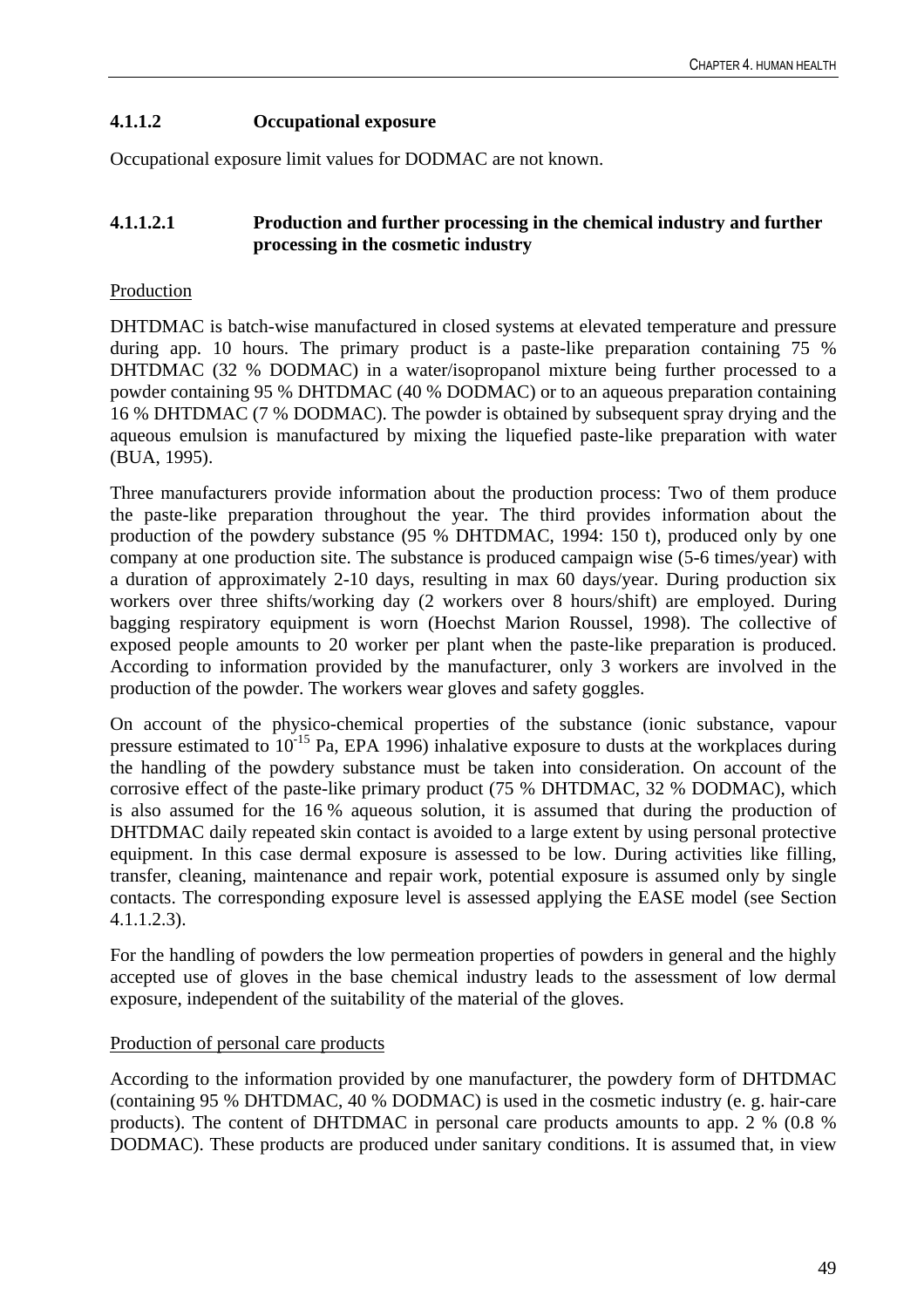of the very high sanitary requirements, the plants or workplaces (e. g. workplaces for filling operations) are equipped with suitable exhaust ventilation systems.

In general inhalative and dermal exposure in the cosmetic industry are assumed to occur during sampling, filling, transfer, cleaning, maintenance and repair work. On account of the physicochemical properties of the substance (ionic substance, vapour pressure estimated to  $10^{-15}$  Pa, EPA, 1996) inhalative exposure to vapours is negligible and exposure to dusts at the workplaces during the handling of the powdery substance must be taken into consideration. The manufacture of cosmetics requires facilities that maintain high standards of quality and cleanliness (good manufacture practices). Therefore it can be assumed that, as a rule, immediate skin contact is avoided to a large extent and that the use of gloves is highly accepted within the cosmetic industry.

Because of the low permeation properties of powders in general and the highly accepted use of gloves dermal exposure is assessed to be low independent of the suitability of the material of the gloves.

### Workplace measurements

One single measurement result of total dust (calculated from two unknown results of filter samples over one hour), measured during bagging of the powdery substance, was submitted by the producer (Hoechst Marion Roussel, 1998). It amounts to 0.95 mg/m<sup>3</sup> and of app. 0.4 mg/m<sup>3</sup> (with respect to the concentration of app. 40 % DODMAC in DHTDMAC). The bagging process and the tasks of the workers are not described in detail. Therefore the representativity of this single measurement result is not clear.

# **4.1.1.2.2 Occupational exposure in fields of use in the further processing industry, outside the chemical industry**

### Further processing

DHTDMAC is used in the laundry/cleaning products industry (fabric softeners, car cleaning products), for the manufacture of organophilic bentonites as well as in the chemico-technical and the cosmetic industries (see above). It is assumed that the further processing is performed within the chemical industry as well as in (smaller) formulation companies. Within the chemical industry, it is assumed that open systems are equipped with suitable local exhaust ventilation. In principle it cannot be excluded that open systems without suitable technical ventilation equipment are also employed and that no personal protective equipment is worn, e. g. in chemical small and medium sized enterprises (Voullaire, Kliemt, 1995).

### *Production of fabric softeners*

Fabric softeners are produced by mixing the liquefied paste-like preparation containing 75 % DHTDMAC (32 % DODMAC) with water. According to information provided by one producer, the DHTDMAC content in the final products amounts to 4 - 8 % (1.7 % - 3.4 % DODMAC). Taking into account the corrosive effect of the paste-like preparation, daily repeated skin contact is avoided to a large extent by using personal protective equipment. In this case dermal exposure is assessed to be low. During activities like filling, transfer, cleaning, maintenance and repair work, potential exposure is assumed only by single contacts. The corresponding exposure level is assessed applying the EASE model (see Section 4.1.1.2.3).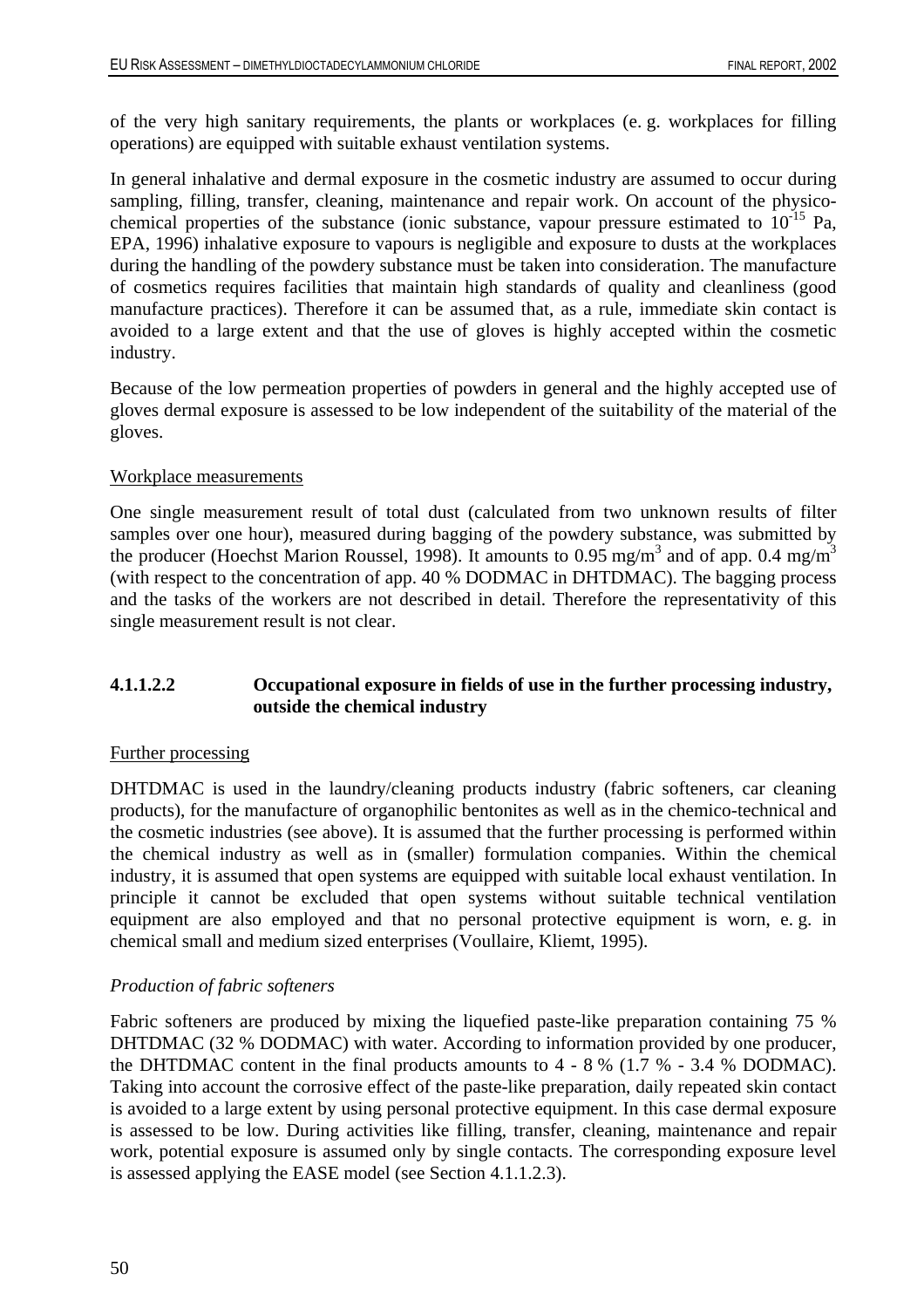# *Production of car cleaning agents*

DHTDMAC is an ingredient (4 %, 1.7 % DODMAC, see Chapter 4.1.1.2) of car cleaning products and of car polishing products. There is only little information about the production of cleansers. In a NIOSH walk-through survey (1980) through a plant which was engaged in the packaging of commercial aerosols and lotions, the compounding and packaging of a spot remover is described (Orris, Daniels, 1980). Some of the ingredients were hand charged into mixers, which were closed afterwards.

There is a lack of information concerning the quantity as well as the form (powder, preparation) of DHTDMAC being further processed to car cleaning products. Unless other information will be provided, it is assumed that car cleaning products are produced comparably to fabric softeners on the basis of the paste-like preparation containing 75 % DHTDMAC. Taking into account the corrosive effect of the paste-like preparation, daily repeated skin contact is avoided to a large extent by using personal protective equipment. In this case dermal exposure is assessed to be low. During activities like filling, transfer, cleaning, maintenance and repair work, potential exposure is assumed only by single contacts. The corresponding exposure level is assessed applying the EASE model (see Section 4.1.1.2.3).

# *Production of organic clays*

Organic clays (organophilic bentonites) are produced by mixing and kneading a suspension of bentonite with the aqueous emulsion containing 16 % DHTDMAC (7 % DODMAC). This procedure intensifies the ion-exchange reaction of the ions bound to the clay and the DHTDMA<sup>+</sup>-ions (Winnacker, Küchler, 1983). It is assumed that the DHTDMA<sup>+</sup>-ions are almost irreversible bound to the clay. Because it is not clear whether the diluted emulsion is corrosive and because of the lack of information about the suitability of the materials of the gloves, which are recommended by the producers, dermal exposure to the substance must be taken into account. The estimation of the dermal exposure levels according to the EASE model is used (see Section 4.1.1.2.3).

### *Use of organic clays within the oil industry and the automotive industry*

App. 70 % of the produced organic clays are applied in drilling muds applied in the oil industry. The remaining 30 % are used for the formulation of lacquers which are applied in the automobile industry. In the oil industry, drilling muds are mainly handled in circuits. Since the concentration of organic clay in drilling muds amounts to 2 % (Kirk-Othmer, 1996) the DHTDMACconcentration is  $\langle 1, 9 \rangle$  ( $\langle 0.42, 9 \rangle$  DODMAC). Unless further information is provided, on account of the low concentration of DHTDMAC (DODMAC), dermal exposure is assumed to be not critical.

Lacquers containing organic clays are applied in the automotive industry. These lacquers are normally applied in spray booths, which operate automatically. Because of the automatic process, inhalative exposure to aerosols are largely avoided. The content of DHTDMAC is not known. For a rough estimation a concentration of 5 % DHTDMAC (2.1 % DODMAC) is assumed and a solid concentration in the aerosol of app. 50 % is considered. On account of the low concentration of DODMAC in the aerosol and the automatic lacquering process, inhalative and dermal exposure are assumed to be not critical. Additionally, the strong ionic bond formed between the clay and the DHTDMAC makes direct contact of worker with the substance DHTDMAC more unlikely.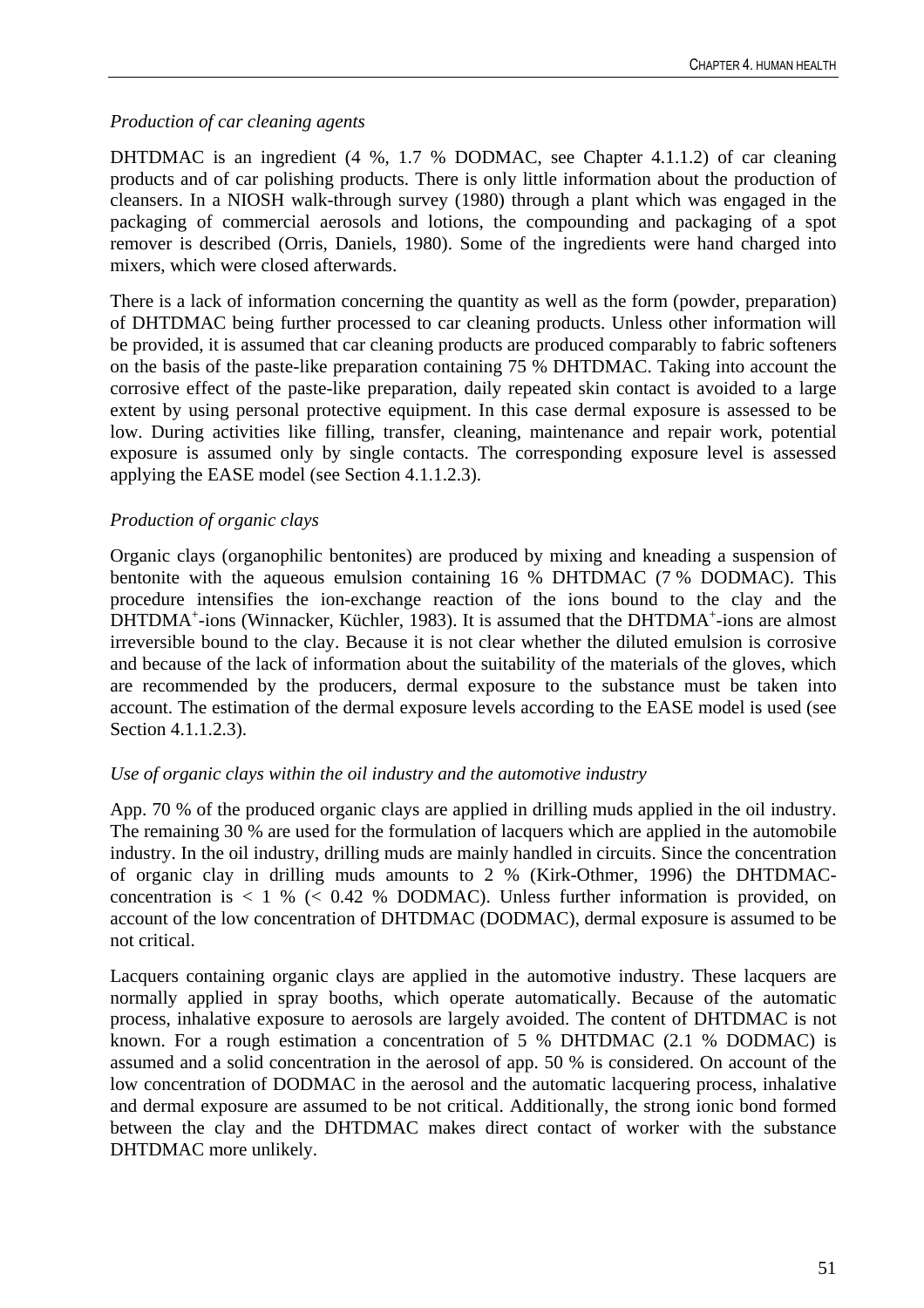### Skilled trade sector

With regard to the use of final products which contain DHTDMAC, such as fabric softeners, car cleaning products and hair-care products, special attention must be paid to dermal exposure to hair-care products in the hairdressing trade and to the use of car cleaning products. If no personal protective equipment (gloves) is used, regular, frequent skin contact with the substance is to be assumed in these areas.

It cannot be excluded that car washing agents containing 4 % DHTDMAC (1.7 % DODMAC) are used for high pressure cleaning of cars. For this case, exposure to aerosols has to be taken into consideration.

### **4.1.1.2.3 Inhalation and dermal exposure estimation according to the EASE model**

See Appendix 1.

The exposure levels are estimated for DHTDMAC. From these values the exposure to DODMAC is calculated.

### Inhalative exposure

*Exposure to dusts when the powdery substance is handled in the chemical and cosmetic industry*

| Input parameters:         | non-dispersive use                      |
|---------------------------|-----------------------------------------|
|                           | dry manipulation                        |
|                           | exposure-type is dust                   |
|                           | LEV (local exhaust ventilation) present |
| Estimated exposure level: | $2 - 5$ mg/m <sup>3</sup> DHTDMAC       |

Production of the powdery substance: Considering a purity of 95 % DHTDMAC, a content of 42 % DODMAC in DHTDMAC, the exposure level amounts to

0.8 - 2.0 mg/m³ DODMAC

Further processing of the powdery substance in the cosmetic industry: Considering a purity of 95 % DHTDMAC in the powder, a content of 42 % DODMAC in DHTDMAC and assuming a duration and frequency of exposure of app. 2 hours / day the exposure level amounts to

0.2 - 0.5 mg/m³ DODMAC

### Dermal exposure

*Production and use of the corrosive paste-like preparation and of the aqueous emulsion also assumed to be corrosive; potential dermal exposure during drumming, cleaning, maintenance and repair works* 

| Input parameters: |
|-------------------|
|-------------------|

 $T = 20^{\circ}$ C non dispersive use direct handling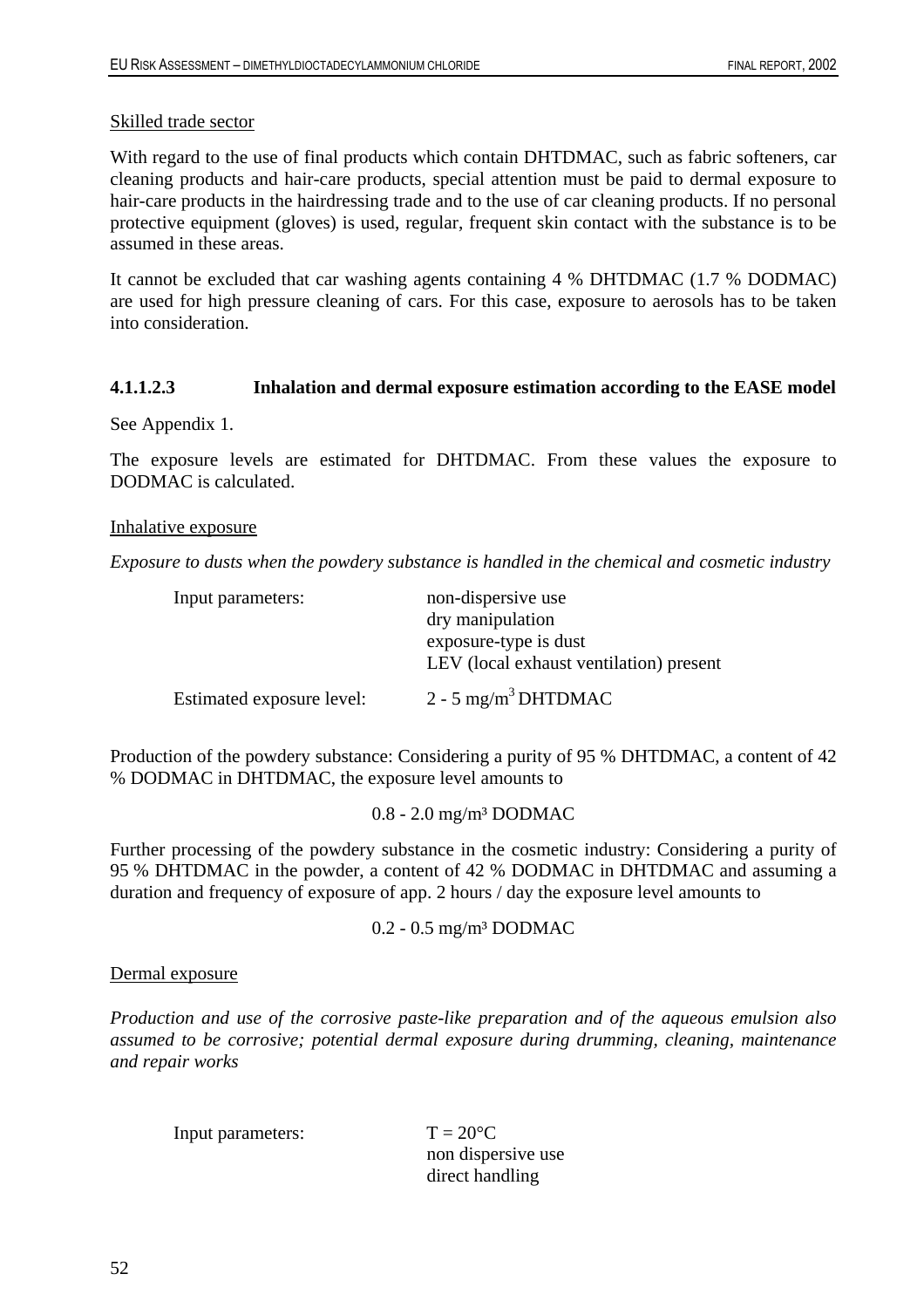incidental

Estimated exposure level:  $0 - 0.01$  mg /cm<sup>2</sup>/day DHTDMAC

Production of the 75 % paste-like preparation, further processing to the aqueous preparation (16 % DHTDMAC), to fabric softeners and car cleaning agents: Considering an amount of 75 % DHTDMAC in the preparation and a content of 42 % DODMAC in DHTDMAC, the exposure level is estimated to

 $0 - 0.03$  mg/cm<sup>2</sup>/day DODMAC

Production of the 16 % aqueous emulsion, further processing to organic clays: Considering an amount of 16 % DHTDMAC in the preparation and a content of 42 % DODMAC in DHTDMAC, the exposure level is estimated to

 $0 - 0.007$  mg/cm<sup>2</sup>/day DODMAC

*Production and use of the powdery substance in the cosmetic industries, dermal exposure during sampling, filling, transfer, cleaning, maintenance* 

| Input parameters:         | $T = 20 °C$                               |
|---------------------------|-------------------------------------------|
|                           | non dispersive use                        |
|                           | direct handling                           |
|                           | intermittent                              |
| Estimated exposure level: | $0.1 - 1$ mg/cm <sup>2</sup> /day DHTDMAC |

Production of the powder and uses in industrial areas and in the cosmetic industry: Considering a purity of content of 95 % DHTDMAC in the powder and a content of 42 % DODMAC in DHTDMAC, the exposure level amounts to

 $0.04 - 0.4$  mg/cm<sup>2</sup>/day DODMAC

*Use of hair-care products in the skilled trade sector* 

| Input parameters:         | $T = 20 °C$                            |
|---------------------------|----------------------------------------|
|                           | wide-dispersive use                    |
|                           | direct handling                        |
|                           | extensive                              |
| Estimated exposure level: | 5 - 15 mg/cm <sup>2</sup> /day DHTDMAC |

Considering an amount of 2 % DHTDMAC in the product and a content of 42 % DODMAC in DHTDMAC, the exposure level amounts to

 $0.04 - 0.13$  mg/cm<sup>2</sup>/day DODMAC

*Use of car cleaning products in the skilled trade sector* 

Input parameters:  $T = 20 °C$ wide-dispersive use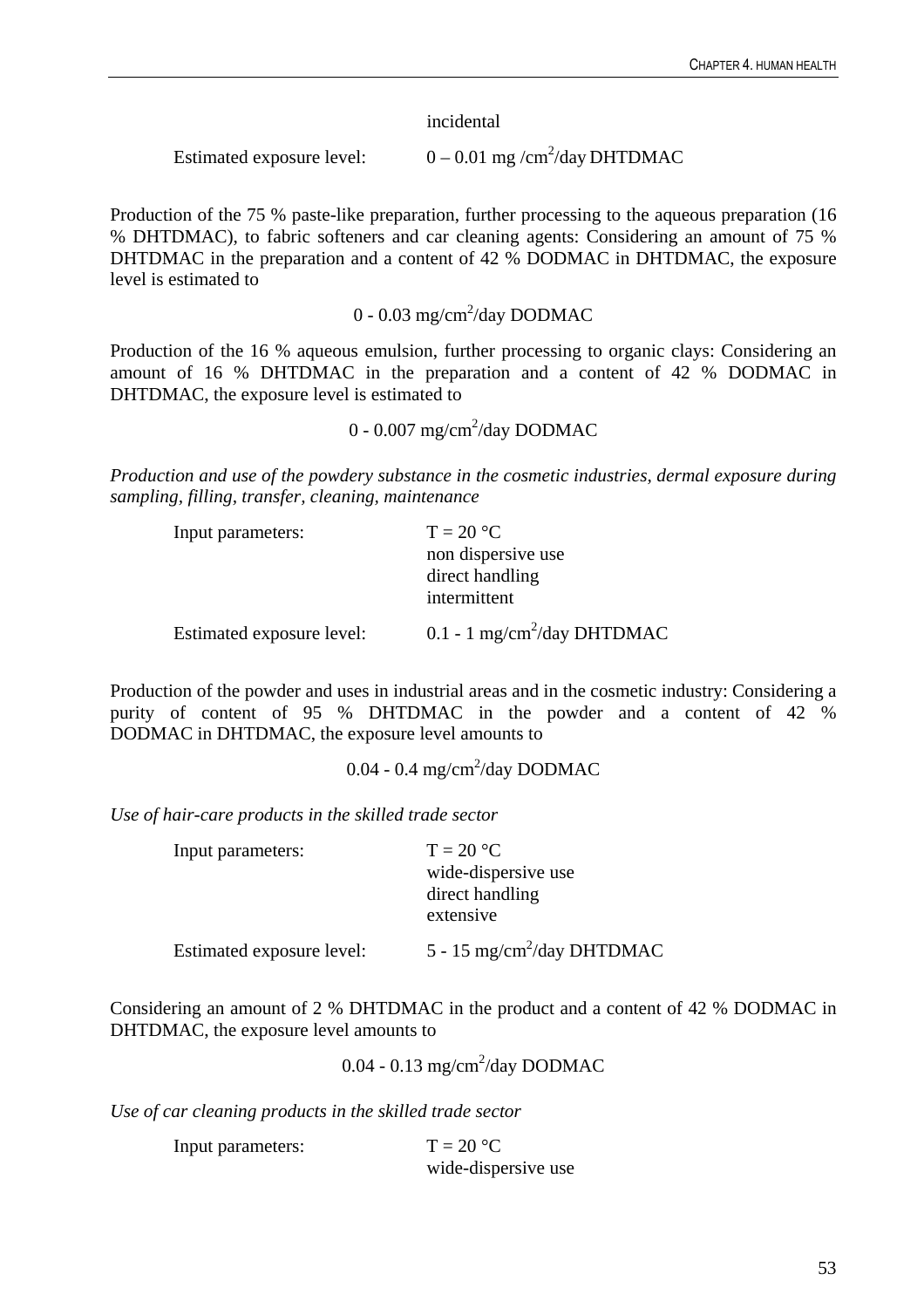# direct handling intermittent

Estimated exposure level:  $1 - 5$  mg/cm<sup>2</sup>/day DHTDMAC

Considering an amount of 4 % DHTDMAC in the product and a content of 42 % DODMAC in DHTDMAC, the exposure level amounts to

0.02 - 0.08 mg/cm $^2$ /day DODMAC

# **4.1.1.2.4 Integrated assessment**

General

In the following, all exposure levels refer to exposure to DODMAC, which is the main component of DHTDMAC. The concentration of DODMAC in DHTDMAC amounts to 42 %. Measured data on the level, duration and frequency of exposure are not available. Therefore the exposure is assessed applying the EASE model. On account of the physico-chemical properties of the substance (ionic substance, vapour pressure estimated by EPI program to  $10^{-15}$  Pa, EPA 1996 ) inhalative exposure to vapours during production, further processing and use is assumed to be negligible. If the powdery substance is handled, exposure to dusts has to be taken into consideration.

DHTDMAC is marketed in the form of a paste-like preparation containing 75 % DHTDMAC (32 % DODMAC). In addition, an aqueous emulsion containing 16 % DHTDMAC (7 % DODMAC) as well as a powdery form of DHTDMAC (purity 95 %, 40 % DODMAC) are placed on the market. DHTDMAC is used in the laundry/cleaning products industry (fabric softeners, car cleaning products), in the manufacture of organophilic bentonites as well as in the chemico-technical and the cosmetic industries (e.g. hair cosmetics). Although some applications of DHTDMAC, e. g. as a softener, are largely reduced during the last years, it cannot be excluded, that at the moment significant quantities of the substance are still being produced in the EU and that preparations containing DHTDMAC are still used outside the chemical industry.

3 of 6 manufacturers provided information on the production and further processing of DHTDMAC, but not all of them described the workplaces and activities, the duration and frequency of exposure to a sufficient extent.

Production and further processing within the chemical industry and further processing in the cosmetic industry

### *Production and further processing*

DHTDMAC is batch-wise manufactured in closed systems. The primary product is a paste-like preparation containing 75 % DHTDMAC (content of DODMAC 32 %) in a water/isopropanol mixture. Therefrom powdery DHTDMAC (purity: 95 %, containing 40 % DODMAC) is manufactured by subsequent spray drying. An aqueous emulsion (containing 16 % DHTDMAC, 7 % DODMAC) is obtained when the liquefied paste-like preparation is mixed with water. According to the information provided by 2 producers the paste-like preparation (containing 75 % DHTDMAC, 32 % DODMAC) is produced throughout the year. The collective of exposed people amounts to 15 - 20 workers per production site.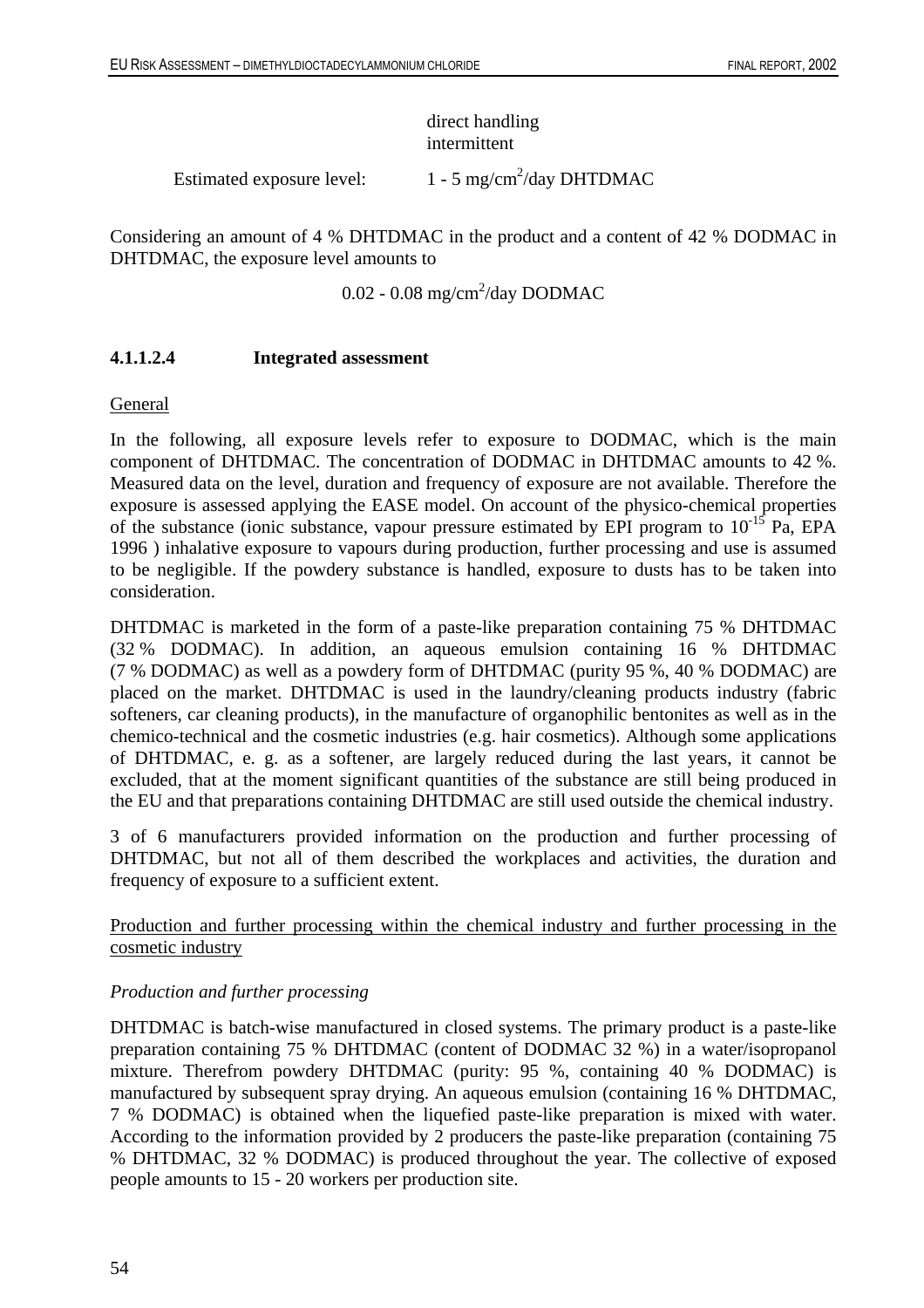On account of the corrosivity of the paste-like preparation which is also assumed for the 16 % aqueous emulsion, in general, gloves and eye protection are worn to avoid skin contact and daily repeated dermal exposure is assessed to be low. During activities like filling, transfer, cleaning, maintenance and repair work, potential exposure is assumed only by single contacts. The estimation of a potential dermal exposure by single contacts according to the EASE model amounts to 0 - 0.03 mg/cm<sup>2</sup>/day and 0 - 0.007 mg/cm<sup>2</sup>/day DODMAC, respectively. Considering an exposed area of  $420 \text{ cm}^2$  (palms of two hands), the potential dermal exposure is assessed to 0 - 13 mg/person/day and to 0 - 3 mg/person/day, respectively.

When the powdery substance is produced, inhalative exposure to dusts at the workplace during filling, sampling and maintenance work has to be taken into consideration. According to the information of the company DHDTMAC is produced campaign wise with an exposure duration and frequency of 8 hours/shift and max. 60 days/year. The single measurement result of app. 0.4  $mg/m<sup>3</sup>$  (see Chapter 4.1.1.2.1. workplace measurements) is in good agreement with the EASE estimate (see Chapter 4.1.1.2.3.) of about  $0.8 - 2$  mg/m<sup>3</sup> DODMAC, because the representativity of this single measurement result is not clear, the EASE estimate is taken for assessing the risks.

Taking into account the low permeation properties of powder and the high acceptance of using gloves within the chemical industry, daily dermal exposure to dusts is assessed to be low, even if unsuitable material is worn. If no gloves are used, dermal contact may occur during filling, transfer, cleaning, maintenance and repair. The corresponding exposure level is estimated according to the EASE model to  $0.04 - 0.4$  mg/cm<sup>2</sup>/day DODMAC. Considering an exposed area of 420  $\text{cm}^2$  (palms of two hands) the exposure level amounts to level of 17 - 170 mg/person/day. It should be noticed, that because of the high acceptance of using gloves, in general, dermal exposure is assessed as low.

# *Production of personal care products*

According to the information provided by one manufacturer, the powdery form of DHTDMAC is used in the cosmetic industry. Therefore inhalative exposure to dusts at the workplace during filling, weighing, cleaning, maintenance and repair works must be taken into consideration. In the cosmetic industry, closed systems can be assumed in most cases, where either continuous production or batch processing are employed. It is to be assumed that, in view of the very high sanitary requirements, the plants or workplaces (e. g. workplaces for filling operations) are equipped with suitable exhaust ventilation systems. The estimation of the exposure to dusts is performed in application of the EASE model. Assuming a duration of exposure of 2 hours per day, the inhalative exposure to dusts results to  $0.2 - 0.5$  mg/m<sup>3</sup> DODMAC. The manufacture of cosmetics requires facilities that maintain high standards of quality and cleanliness (good manufacturing practices). Therefore it can be assumed that, as a rule, the use of gloves is highly accepted. Taking also into account that the permeation properties of powders are low, in general, dermal exposure is assessed to be low, independent of the suitability of the material of the gloves. If no gloves are used, dermal contact may occur during filling, transfer, cleaning, maintenance and repair. The corresponding exposure level is estimated according to the EASE model to 0.04 - 0.4 mg/cm<sup>2</sup>/day DODMAC. Considering an exposed area of 420 cm<sup>2</sup> (palms of two hands) the exposure level amounts to 17 - 170 mg/person/day. It should be noticed, that because of the high acceptance of using gloves, in general, dermal exposure is assessed as low.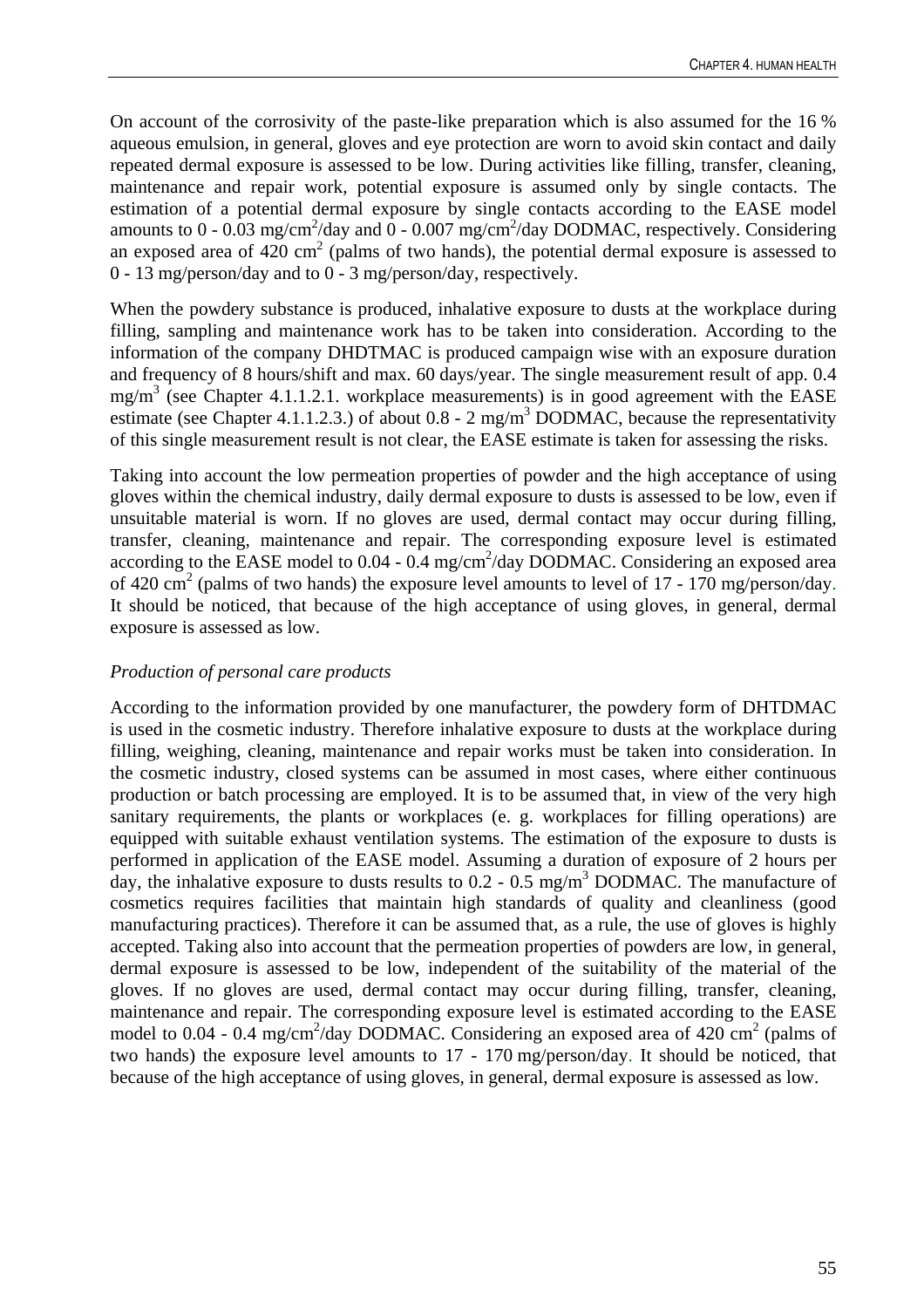# Occupational exposure in fields of use in the further processing industry, outside the chemical industry

It is assumed that the preparations are manufactured within the chemical industry as well as in (smaller) formulation companies. Within the chemical industry, it is to be assumed that open systems are equipped with suitable local exhaust ventilation. In principle it cannot be excluded that open systems without suitable technical ventilation equipment are also employed and that no personal protective equipment is worn, e.g. in chemical small and medium sized enterprises (Voullaire, Kliemt, 1995).

# *Production of fabric softeners*

Fabric softeners are produced by mixing the liquefied paste-like preparation containing 75 % DHTDMAC (content of DODMAC: 32 %) with water. On account of the corrosivity of the paste-like preparation, in general, gloves and eye protection are worn to avoid skin contact and daily repeated dermal exposure is assessed to be low. During activities like filling, transfer, cleaning, maintenance and repair work, potential exposure is assumed only by single contacts. The potential dermal exposure by single contacts is assessed according to the EASE model with regard to the concentration of 75 % DHTDMAC (32 % DODMAC) in the preparation to  $0 - 0.03$  mg/cm<sup>2</sup>/day. Considering an exposed area of 420 cm<sup>2</sup> (palms of two hands) it estimated to 0 - 13 mg/person/day DODMAC.

# *Production of car cleaning agents*

There is a lack of information concerning the quantity as well as the form (powder, preparation) of DHTDMAC being further processed to car cleaning products. Unless other information will be provided, it is assumed that car cleaning products are produced comparably to fabric softeners on the basis of the paste-like preparation containing 75 % DHTDMAC (32 % DODMAC). On account of the corrosivity of the paste-like preparation the assessment of the dermal exposure will be the same than for the production of fabric softeners.

# *Production and use of organic clays*

Organic clays (organophilic bentonites) are produced by mixing and kneading a suspension of bentonite with an aqueous emulsion containing 16 % DHTDMAC (content of DODMAC: 7 %). On account of the corrosivity of the 16 % aqueous emulsion, in general, gloves and eye protection are worn to avoid skin contact and daily repeated dermal exposure is assessed to be low. During activities like filling, transfer, cleaning, maintenance and repair work, potential exposure is assumed only by single contacts. The potential dermal exposure by single contacts is assessed according to the EASE model with regard to the concentration of 16 % DHTDMAC (7 % DODMAC) in the preparation to  $0 - 0.007$  mg/cm<sup>2</sup>/day. Considering an exposed area of  $420 \text{ cm}^2$  (palms of two hands) it is estimated to 0 - 3 mg/person/day DODMAC.

Organic clays are used in lacquers which are applied within the automotive industry and in drilling fluids applied in the oil industry. Unless other information is obtained, inhalative exposure to aerosols and dermal exposure are assumed to be not critical (see Chapter 4.1.1.2.2).

# Occupational exposure within the skilled trade sector

Special attention must be paid to dermal exposure to hair-care products in the hairdressing trade and to the use of car cleaning and polishing. It is to be assumed, that gloves are not worn.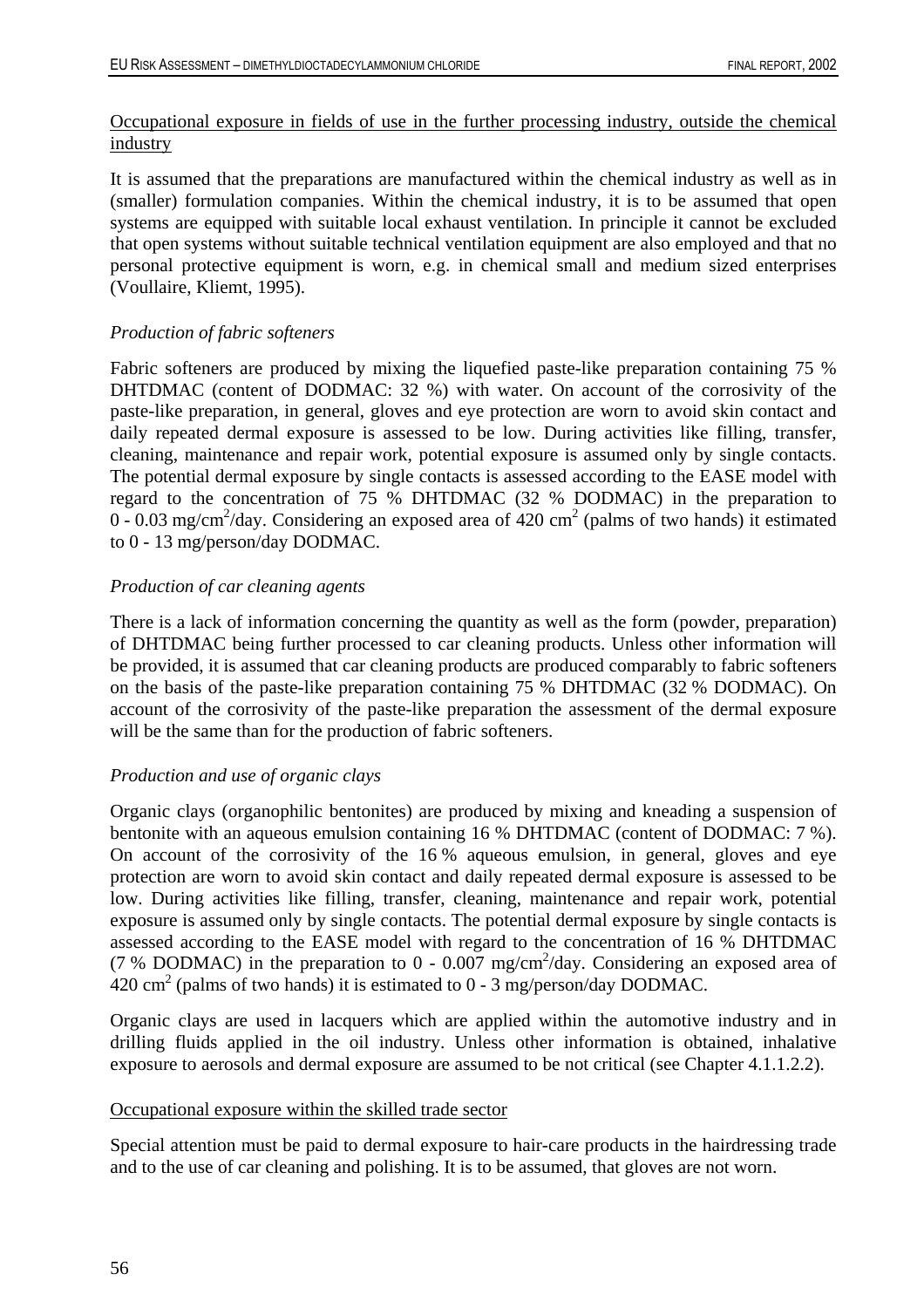For the use of hair-care products the exposure level is assessed assuming daily extensive dermal contact e.g. during shampooing. The estimation of exposure according to the EASE model considering a concentration of 2 % DHTDMAC (0.8 % DODMAC), a duration of exposure of 5 hours per day and an exposed area of 840 cm<sup>2</sup> (hands) amounts to 34 - 110 mg/person/day DODMAC.

During the use of car cleaning and car polishing products immediate dermal contact may occur when cleaning and laying on activities are performed. It is to be assumed, that car polishing agents are applied without dilution with water. The dermal exposure is estimated according to the EASE model. Considering a concentration of DHTDMAC of 4 % (1.7 % DODMAC) and an exposed area of  $1,300 \text{ cm}^2$  (hands and parts of the forearms) the daily dermal exposure amounts to 26 - 105 mg/person/day DODMAC. It may be that car cleaning agents are further diluted.

The inhalative exposure to aerosols during cleaning using high pressure equipment cannot be estimated yet, because there is a lack of data and information. On account of the low concentration of DHTDMAC (4 % DHTDMAC, 1,7 % DODMAC) and the further dilution of the cleaning agents for cleaning purposes (app. 10 %), the inhalative exposure to aerosols is assumed to be not critical.

The following table shows the exposure data of DODMAC which are relevant for occupational risk assessment.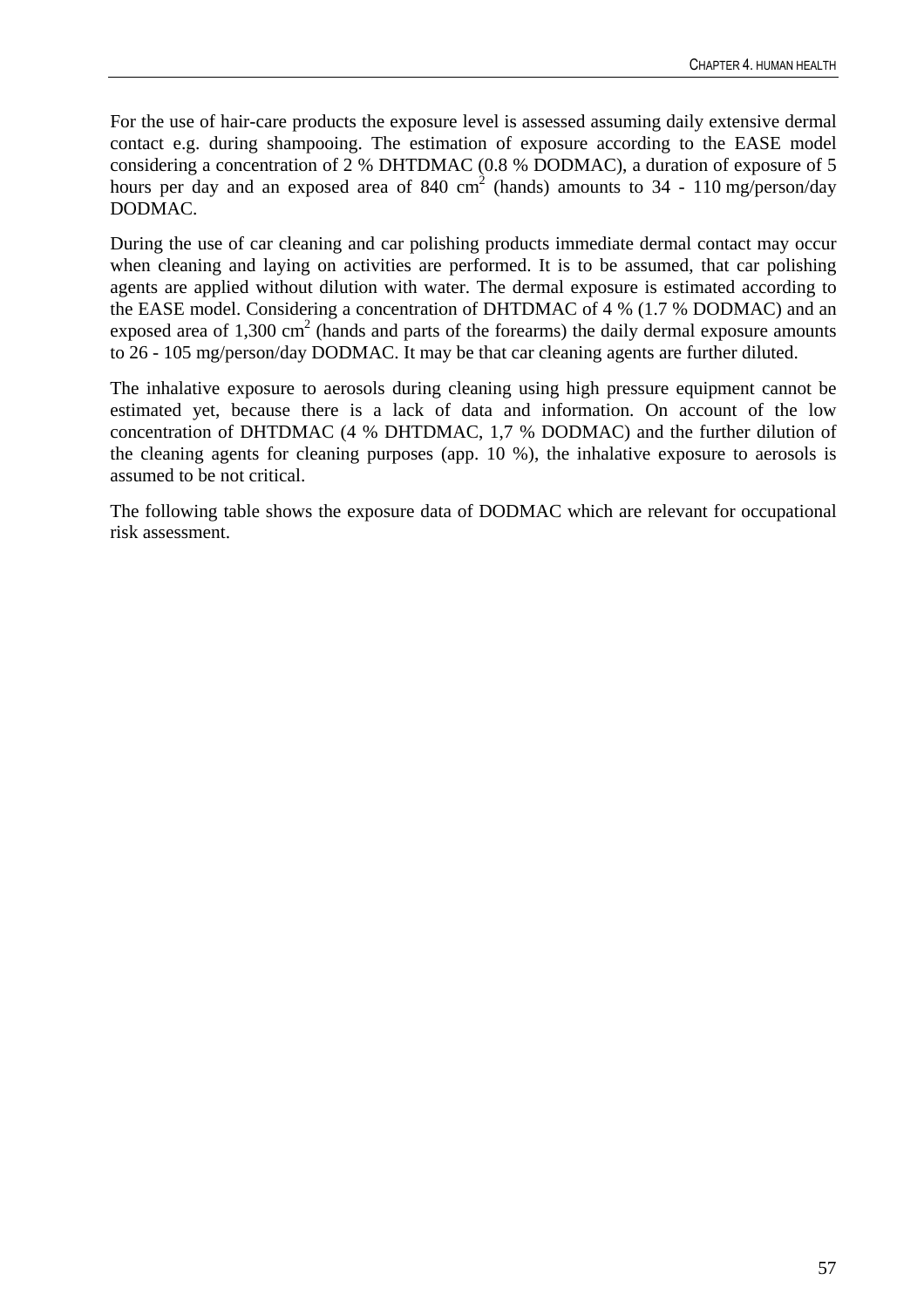| Table 4.1 | Summary of exposure data |  |  |
|-----------|--------------------------|--|--|
|-----------|--------------------------|--|--|

| Exposure scenario                                            | Form of<br>exposure | <b>Activity</b>                                                | Duration and<br>frequency                             | Inhalative exposure<br>to DODMAC                           |               |                                                   | Dermal exposure<br>to DODMAC                 |                             |               |
|--------------------------------------------------------------|---------------------|----------------------------------------------------------------|-------------------------------------------------------|------------------------------------------------------------|---------------|---------------------------------------------------|----------------------------------------------|-----------------------------|---------------|
|                                                              |                     |                                                                |                                                       | Level of<br>exposure shift<br>average [mg/m <sup>3</sup> ] | <b>Method</b> | Level of<br>exposure<br>[mg/cm <sup>2</sup> /day] | <b>Exposed</b><br>area<br>[cm <sup>2</sup> ] | Shift average<br>[mg/p/day] | <b>Method</b> |
| Chemical industry (inclusive cosmetic industry)              |                     |                                                                |                                                       |                                                            |               |                                                   |                                              |                             |               |
| manufacturing of a<br>preparation containing                 | vapour,<br>paste    | filling, transfer,<br>cleaning,                                | shift length, daily                                   | negligible <sup>1)</sup>                                   | exp. judg.    | low                                               |                                              | low <sup>2</sup>            | exp. judg.    |
| 75 % DHTDMAC                                                 |                     | maintenance, repair<br>work                                    | single contacts                                       |                                                            | ---           | $0 - 0.03$                                        | 420<br>(palms of two<br>hands)               | $0 - 13$                    | <b>EASE</b>   |
| manufacturing of a<br>preparation containing<br>16 % DHTDMAC | vapour,<br>emulsion | filling, transfer,<br>cleaning,<br>maintenance, repair         | shift length, daily<br>single contacts                | negligible <sup>1)</sup>                                   | exp. judg.    | low                                               |                                              | low <sup>2</sup>            | exp. judg.    |
|                                                              |                     | work                                                           |                                                       |                                                            | $---$         | $0 - 0.007$                                       | 420<br>(palms of two<br>hands)               | $0 - 3$                     | <b>EASE</b>   |
| manufacturing of powder<br>containing 95 %<br><b>DHTDMAC</b> | dust, powder        | filling, transfer,<br>cleaning,<br>maintenance, repair<br>work | 8 hours/shift/ not<br>daily (approx. 60<br>days/year) | $0.8 - 2.0$                                                | <b>EASE</b>   |                                                   |                                              |                             |               |
|                                                              |                     |                                                                | with PPE                                              |                                                            |               | low                                               | 420<br>(palms of two                         | low                         | exp. judg.    |
|                                                              |                     |                                                                | without PPE                                           |                                                            |               | $0.04 - 0.4$                                      | hands)                                       | $17 - 170$                  | <b>EASE</b>   |
| production of personal<br>care products, use of the          | dust, powder        | weighing, filling,<br>cleaning,                                | 2 hours/daily                                         | $0.2 - 0.5$<br>(with LEV)                                  | <b>EASE</b>   |                                                   |                                              |                             |               |
| powder containing 95 %<br><b>DHTDMAC</b>                     |                     | maintenance, repair<br>work                                    | with PPE                                              |                                                            |               | low                                               | 420<br>(palms of two                         | low                         | exp. judg.    |
|                                                              |                     |                                                                | without PPE                                           |                                                            |               | $0.04 - 0.4$                                      | hands)                                       | $17 - 170$                  | <b>EASE</b>   |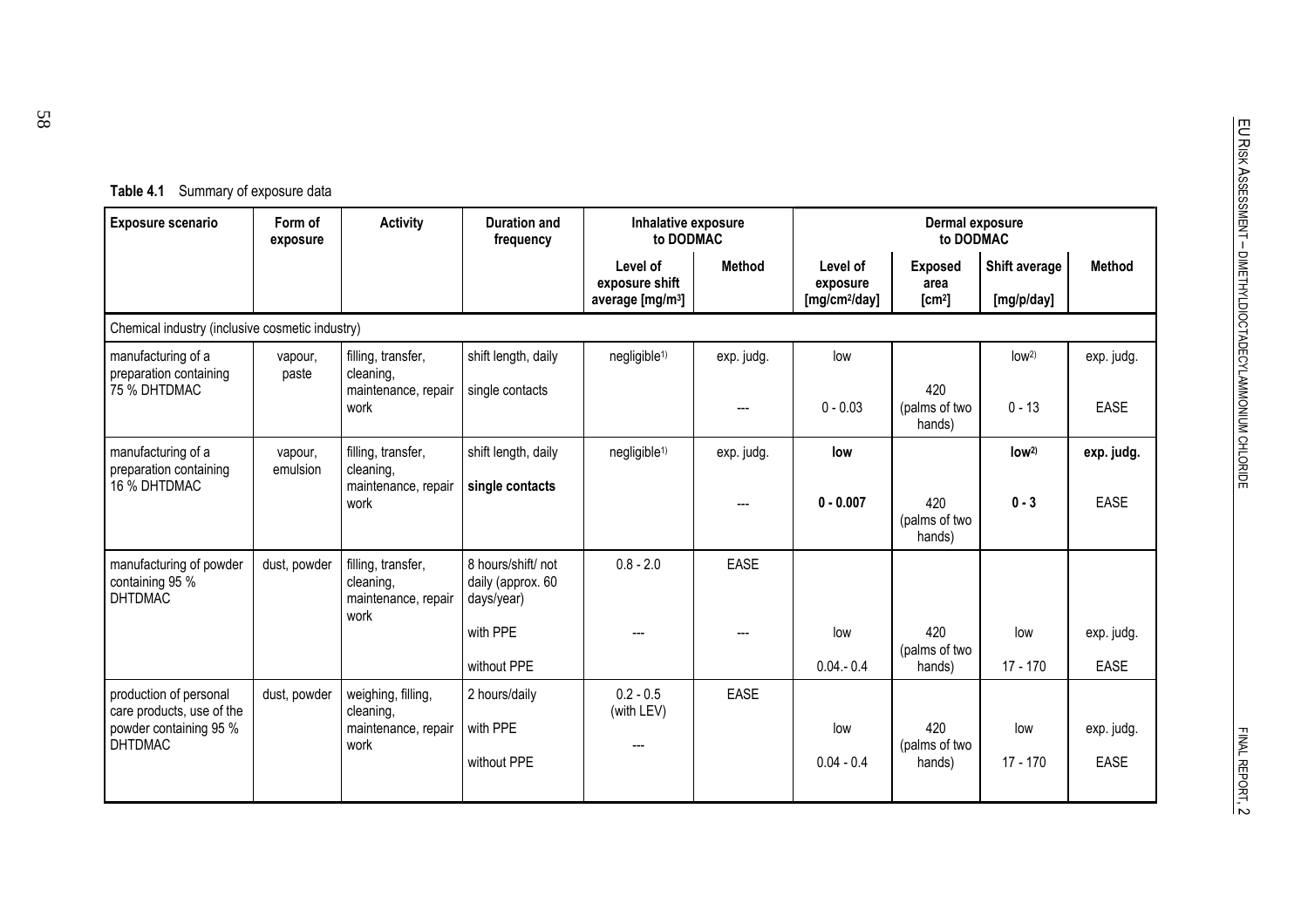| Exposure scenario                                                                     | Form of<br>exposure            | <b>Activity</b>                 | <b>Duration and</b><br>frequency | Inhalative exposure<br>to DODMAC                           |               |                                                   | Dermal exposure<br>to DODMAC                    |                             |               |
|---------------------------------------------------------------------------------------|--------------------------------|---------------------------------|----------------------------------|------------------------------------------------------------|---------------|---------------------------------------------------|-------------------------------------------------|-----------------------------|---------------|
|                                                                                       |                                |                                 |                                  | Level of<br>exposure shift<br>average [mg/m <sup>3</sup> ] | <b>Method</b> | Level of<br>exposure<br>[mg/cm <sup>2</sup> /day] | <b>Exposed</b><br>area<br>[cm <sup>2</sup> ]    | Shift average<br>[mg/p/day] | <b>Method</b> |
| Industrial area                                                                       |                                |                                 |                                  |                                                            |               |                                                   |                                                 |                             |               |
| production of fabric<br>softeners, use of                                             | vapour, paste                  | weighing, filling,<br>cleaning, | 2 hours/daily                    | negligible <sup>1)</sup>                                   | exp. judg.    | low                                               | 420<br>(palms of                                | low <sup>2</sup>            | exp. judg.    |
| preparations containing<br>75 % DHTDMAC                                               |                                | maintenance, repair<br>work     | single contacts                  |                                                            |               | $0 - 0.03$                                        | two hands)                                      | $0 - 13$                    | <b>EASE</b>   |
| production of car<br>cleaning agents, use of                                          | vapour, paste                  | weighing, filling,<br>cleaning, | 2 hours/daily                    | negligible <sup>1)</sup>                                   | exp. judg.    | low                                               | 420<br>(palms of                                | low <sup>2</sup>            | exp. judg.    |
| preparations containing<br>75 % DHTDMAC                                               |                                | maintenance, repair<br>work     | single contacts                  |                                                            |               | $0 - 0.03$                                        | two hands)                                      | $0 - 13$                    | <b>EASE</b>   |
| production of organic<br>clays (use of emulsions                                      | vapour,<br>emulsion            | weighing, filling,<br>cleaning, | 2 hours/daily                    | negligible <sup>1)</sup>                                   | exp. judg.    | low                                               | 420<br>(palms of                                | low <sup>2</sup>            | exp. judg.    |
| containing 16 %<br>DHTDMAC)                                                           |                                | maintenance, repair<br>work     | single contacts                  |                                                            |               | $0 - 0.007$                                       | two hands)                                      | $0 - 3$                     | <b>EASE</b>   |
| <b>Skilled area</b>                                                                   |                                |                                 |                                  |                                                            |               |                                                   |                                                 |                             |               |
| use of hair-care products<br>containing 2 %<br><b>DHTDMAC</b>                         | vapour,<br>solution            | shampooing                      | 5 hours/daily                    | negligible <sup>1)</sup>                                   | exp. judg.    | $0.04 - 0.13$                                     | 840<br>(hands)                                  | $34 - 110$                  | <b>EASE</b>   |
| use of car polishing and<br>car cleaning products<br>containing 4 %<br><b>DHTDMAC</b> | vapour,<br>solution<br>aerosol | cleaning, laying on<br>spraying | shift length, daily              | negligible <sup>1)</sup><br>3)                             | exp. judg.    | $0.02 - 0.08$                                     | 1 300<br>(hands and<br>part of the<br>forearms) | $26 - 105$                  | <b>EASE</b>   |

 $1)$  on account of the very low vapour pressure (estimated to 10 $15$  Pa)

2) corrosive effect of the 75 % **resp. 16 %** preparation

3) cannot be estimated yet, assumed to be not critical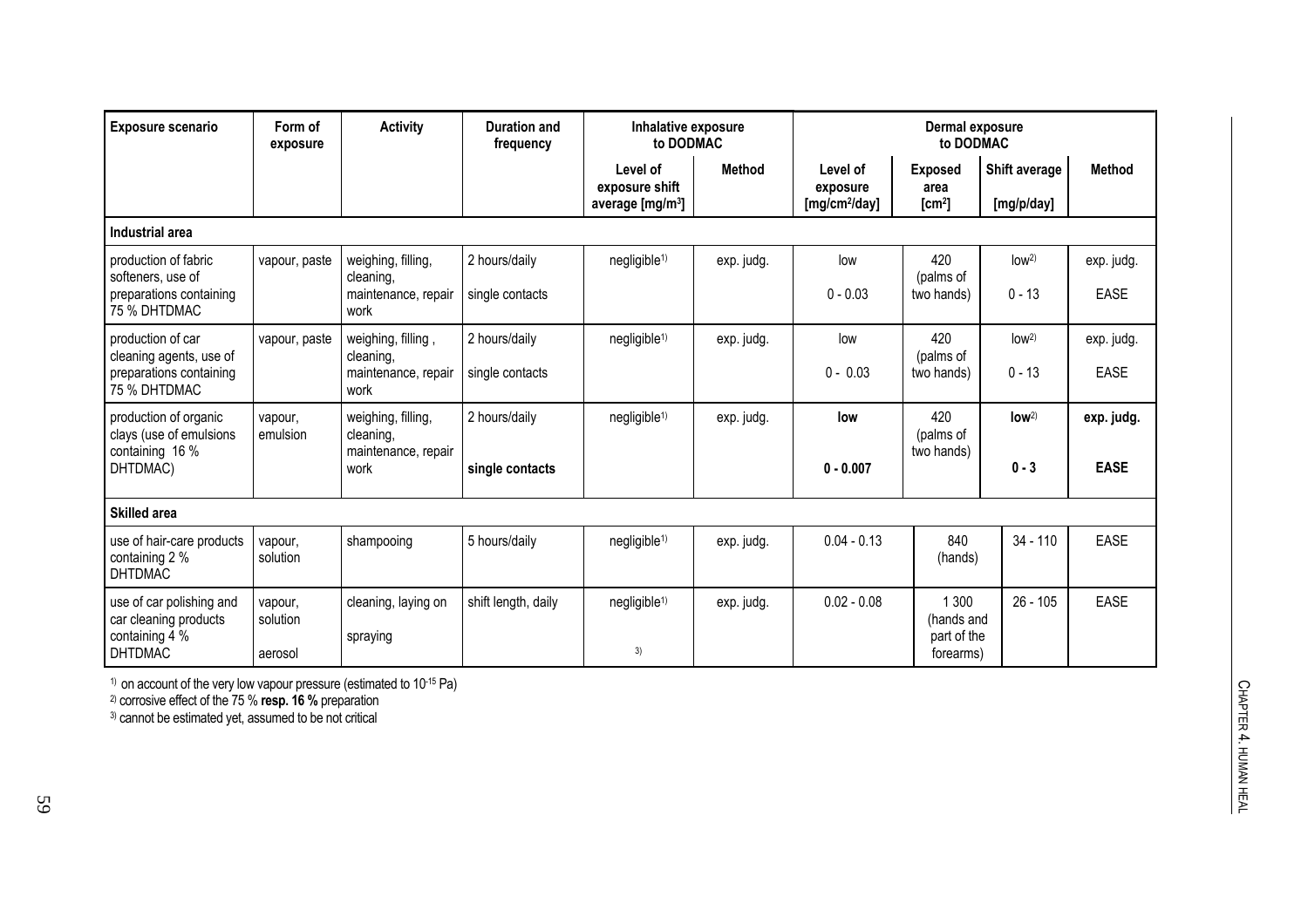#### **4.1.1.3 Consumer exposure**

DHTDMAC is used as a fabric softener in hand laundering products. Textiles may also contain the substance after washing. Moreover, DHTDMAC is used by consumers in the form of cosmetic products (hair care products) in a maximum concentration of 2% (voluntary reporting to the BgVV, 1996).

According to the Swedish product register, DHTDMAC (DODMAC) is used in paints/lacquers and thus, by consumers.

#### Dermal exposure

The following exposure estimations have been performed in agreement with the TGD (Chapter 2). Furthermore, the values recommended by Colipa (1989) and the Scientific Committee for Cosmetology (1994) are taken as a basis.

### *Softeners in hand laundering*

For dermal exposure to DHTDMAC during hand laundering it is assumed that 30 g of a product containing 10% of DHTDMAC are used in a volume of 5,000 ml of water (DHTDMAC concentration 0.6 mg/ml).

The total amount  $(A<sub>der</sub>)$  which is exposed via the dermal route is given by the equation:

$$
A_{\text{der}} = C_{\text{der}} \cdot T_{\text{der}} \cdot S_{\text{der}} ,
$$

where  $C_{\text{der}}$  is the concentration of the substance in the solution,  $T_{\text{der}}$  is the thickness of layer on skin (0.0024 cm, EPA) and  $S_{\text{der}}$  is the surface area of exposed skin of both hands and \ forearms  $(= 1980 \text{ cm}^2).$ 

According to this equation the consumer will be exposed to a total amount of about 3 mg DHTDMAC per event. Related to body weight (60 kg) the acute dermal exposure amounts to 50 µg/kg bw per event.

Assuming a twice-weekly use  $(= 104 \text{ uses/year})$  an exposure of  $\sim 14 \mu$ g DHTDMAC  $(6 \mu g)$ DODMAC)/kg bw/d results as yearly average for this application.

### *Exposure to DHTDMAC by wearing softened fabrics:*

Assessment of exposure to DHDTMAC by wearing softened fabrics is based on the following assumptions:

- Average weight of product that is deposited in a fabric is  $1 \text{ mg/cm}^2$  (w),
- Weight fraction in the product is  $0.1(w_f)$ ,
- Surface area which is exposed to the fabric is  $\sim$ 17400 cm<sup>2</sup> (total body) (S<sub>der</sub>),
- Duration of contact to skin is 24 h (t),
- Fraction of DHTDMAC ( $m_f$ ) migrating from fabric to skin is based on a value of <0.08% per hour (Hollies et al., 1982).

The total amount  $(A<sub>der</sub>)$  for dermal exposure via wearing of softened fabrics is calculated by the equation:

$$
A_{der} = w \cdot w_f \cdot S_{der} \cdot t \cdot m_f.
$$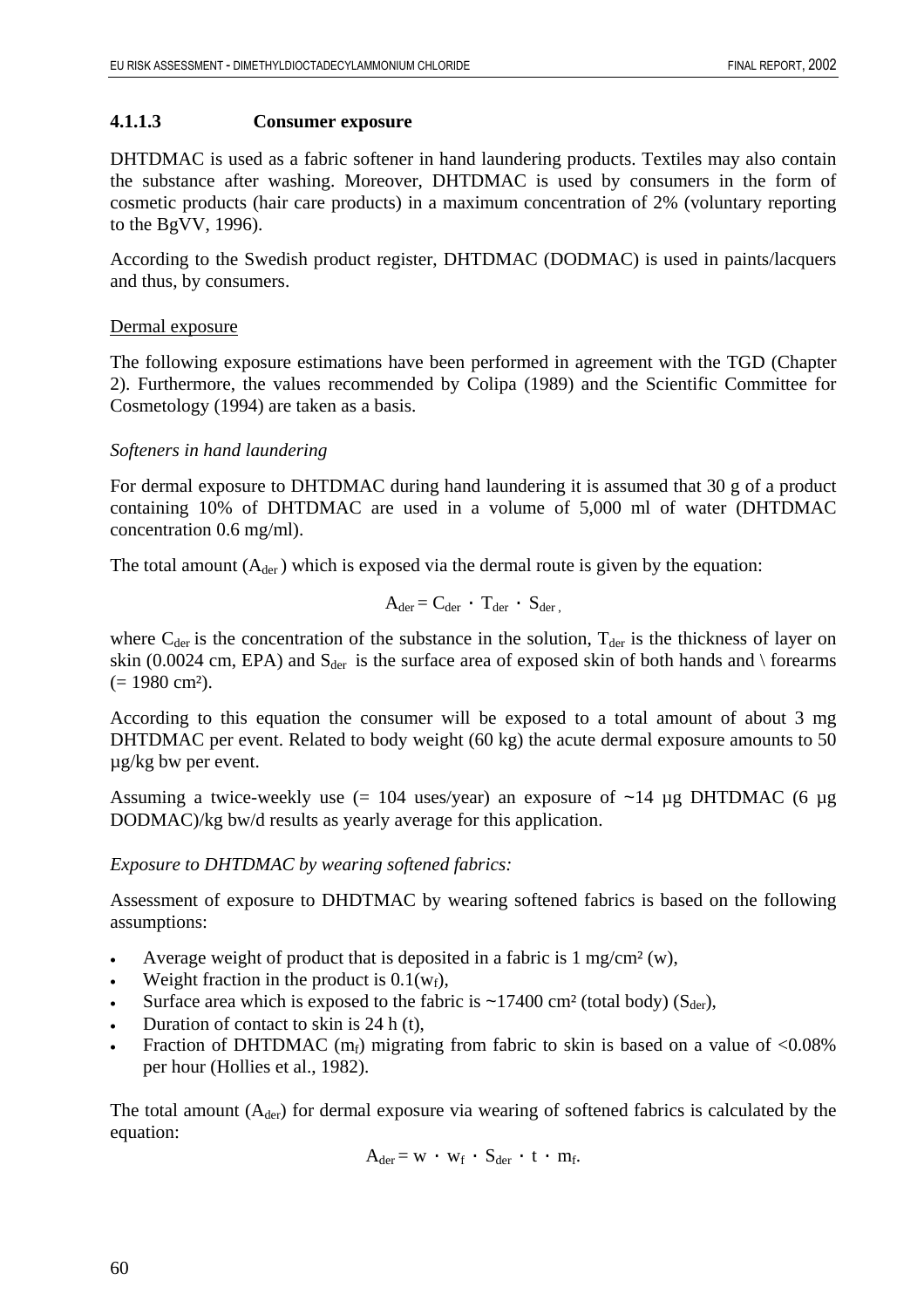The calculation results a total amount of about 34 mg of DHTDMAC to which the skin may be exposed. This amount leads to a dermal exposure of  $\sim$ 550 µg DHTDMAC (230 µg DODMAC) kg bw/d.

# *Exposure via cosmetics*

Hair care products contain a maximum of 1-2% DHTDMAC (up to 0.8% DODMAC). Hair care products can be used as products which are rinsed off (e.g. hair conditioner) or as products which remain in the hair.

A daily single amount of 12 g of a hair care product which will be rinsed off (rinse-off product) will result in a consumer exposure to 40  $\mu$ g DHTDMAC (~17  $\mu$ g DODMAC)/kg bw per day in consideration of a rinse-off coefficient of 10% and a partition coefficient of 10% (Scientific Committee for Cosmetology, 1994).

According to the exposure estimates given by the Scientific Committee for Cosmetology (1994) for non-rinse off products a partition coefficient of 10% (that means, 90% on hair, 10% on scalp) was used. For the rinse off products in addition a rinse off coefficient of 10 % was used (that means 90% of the substance is washed out). Thus, out of the residual 10% of the substance 9 % will be retained on the hair, whereas 1 % remains on the scalp.

For daily use of a hair care product which is remaining on head there is no "rinse-off effect". Thus, assuming a daily use of a single amount of 12 g a hair care product which will remain in the hair, and a partition coefficient of 10%, an exposure to  $~400 \mu$ g DHTDMAC (~ 170  $\mu$ g DODMAC)/kg bw per day will result.

# *Combined dermal exposure*

Assuming that a consumer will use haircosmetics and will perform a hand wash laundry and wears a cloth which is washed with DHTDMAC (DODMAC) containing softener, a person will be exposed to the substance in an amount in the up to 0.5 mg DODMAC)/kg bw range per day.

# *Lacquers*

Exposure to DHTDMAC (DODMAC) from lacquers where the substance is present as chemisorbate in organophile bentonites can be excluded since the substance is irreversibly bound thus it cannot be released.

# *Car cleansing agents*

According to the present information there is no data on the further use of car cleansing agents containing DHTDMAC by consumers.

# Other routes of exposure (dust - inhalatory)

Inhalatory exposure through dust can be neglected in private applications.

# Conclusions

DHTDMAC (DODMAC) is a component in products for private use. The sum of all types of exposure (reasonable worst case) is in the upper microgram/kg bw and day range (up to  $500 \mu g/kg$  bw/d) when the products are used as intended.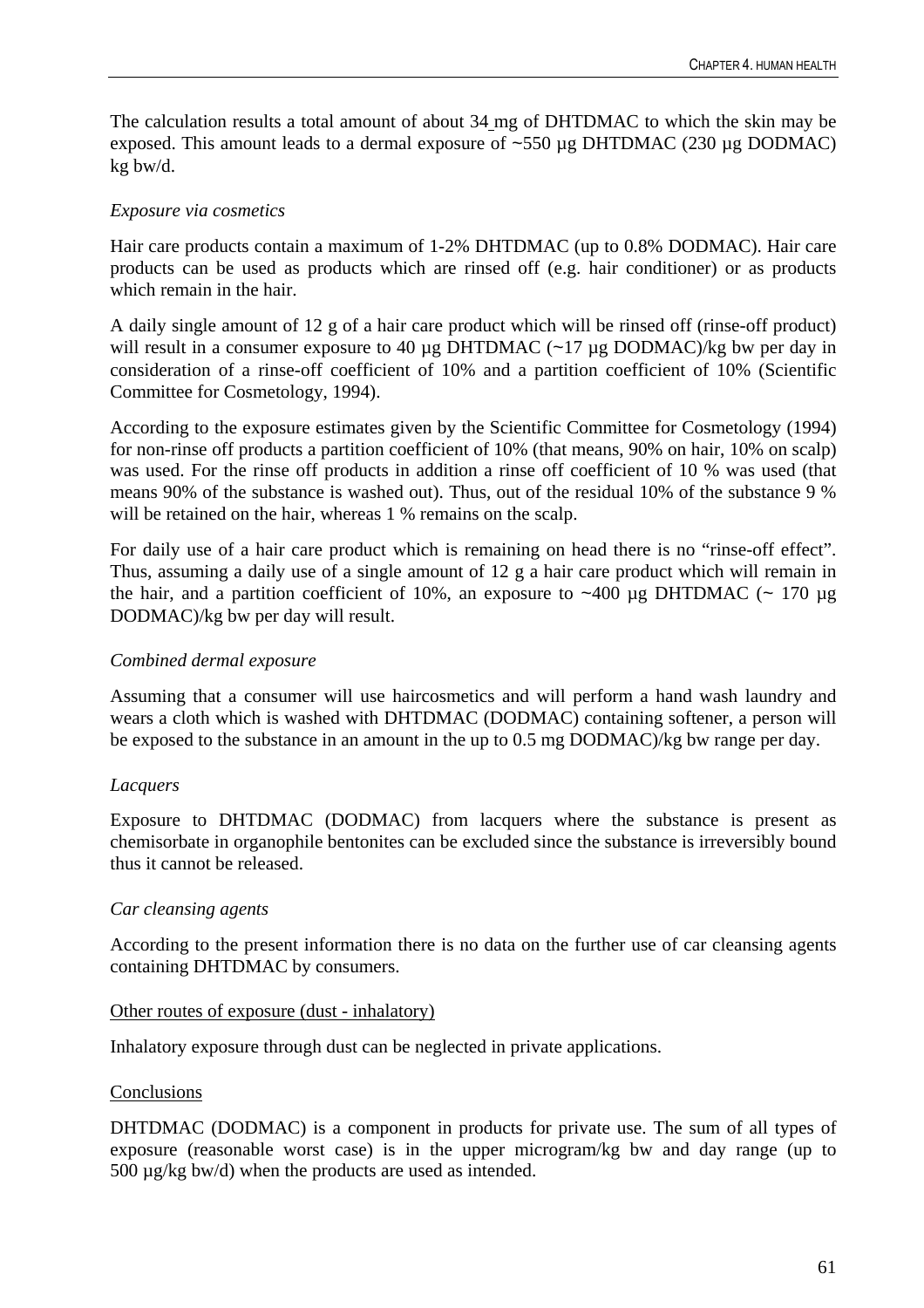#### Remark:

For estimation of consumer exposure, standard assumptions of typical uses have priority; where this is not practicable, more arbitrary assumptions are used. Under these variable circumstances, it is not possible to estimate an exact individual exposure.

# **4.1.1.4 Humans exposed via the environment**

Just as the environmental exposure, two scenarios are calculated: based on the consumption figures of DHTDMAC as fabric softener in 1989/90 reflecting the former use (cf. Section 3.1.2.2.4) and the figures from 1998 reflecting the actual situation where the consumption has been decreased substantially.

### Intake via drinking water

There are monitoring data for the production of drinking water from surface waters in the Netherlands available (Versteegh, 1992). DHTDMAC was measured in surface waters and bank filtrates. **In Table 4.2**, the corresponding DODMAC concentrations [µg/l] are given, considering that DHTDMAC contains 42% DODMAC.

| <b>Medium</b> | calculated<br>measured<br><b>DHTDMAC</b><br><b>DODMAC</b><br>$[\mu g/l]$<br>[µg/l] |                      | Remarks                              |
|---------------|------------------------------------------------------------------------------------|----------------------|--------------------------------------|
| bank filtrate | $-14.4$ (mean 3.3)                                                                 | $-6.0$ (mean 1.4)    | corresponding surface water and bank |
| surface water | $-21.8$ (mean 8.4)                                                                 | $-9.2$ (mean $3.5$ ) | filtration measurements              |
| bank filtrate | 1.9                                                                                | 0.8                  | not known if the values correspond   |
| surface water | $-6.0$ (mean 2.8)                                                                  | $-2.5$ (mean 1.2)    |                                      |

**Table 4.2** Concentrations of measured DHTDMAC and calculated DODMAC

From the PEC calculation of groundwater below agricultural soil fertilized with sludge, a PEClocal<sub>soil,porewater</sub> of 0.48 µg/l (1989/90) resp. 0.044 µg/l (1998) for DODMAC was obtained (cf. Section 3.1.2.2).

For the pollution of drinking water produced from surface waters, the PEC<sub>local</sub> for the waterphase (cf. Section 3.1.5) is an adequate basis for a local worst case scenario. According to the TGD, a purification factor of 1/4 (hypothetical log Pow of >5 considering the strong adsorption) has to be chosen:

| 1989/90 | $\Rightarrow$ C <sub>drw</sub> = 8.4 µg/l / 4 = 2.1 µg/l   |
|---------|------------------------------------------------------------|
| 1998    | $\Rightarrow$ C <sub>drw</sub> = 0.42 µg/l / 4 = 0.11 µg/l |

As a worst-case approach, the  $C_{\text{drw}}$  values calculated from the production from surface water are chosen. With a consumption of 2 l/d and a body weight of 70 kg the daily intake is

| 1989/90 | $\Rightarrow$ DOSE <sub>drw</sub> = 0.06 µg kg bw <sup>-1</sup> d <sup>-1</sup> |  |
|---------|---------------------------------------------------------------------------------|--|
| 1998    | $\Rightarrow$ DOSE <sub>drw</sub> = 0.003 µg kg bw-1 d <sup>-1</sup>            |  |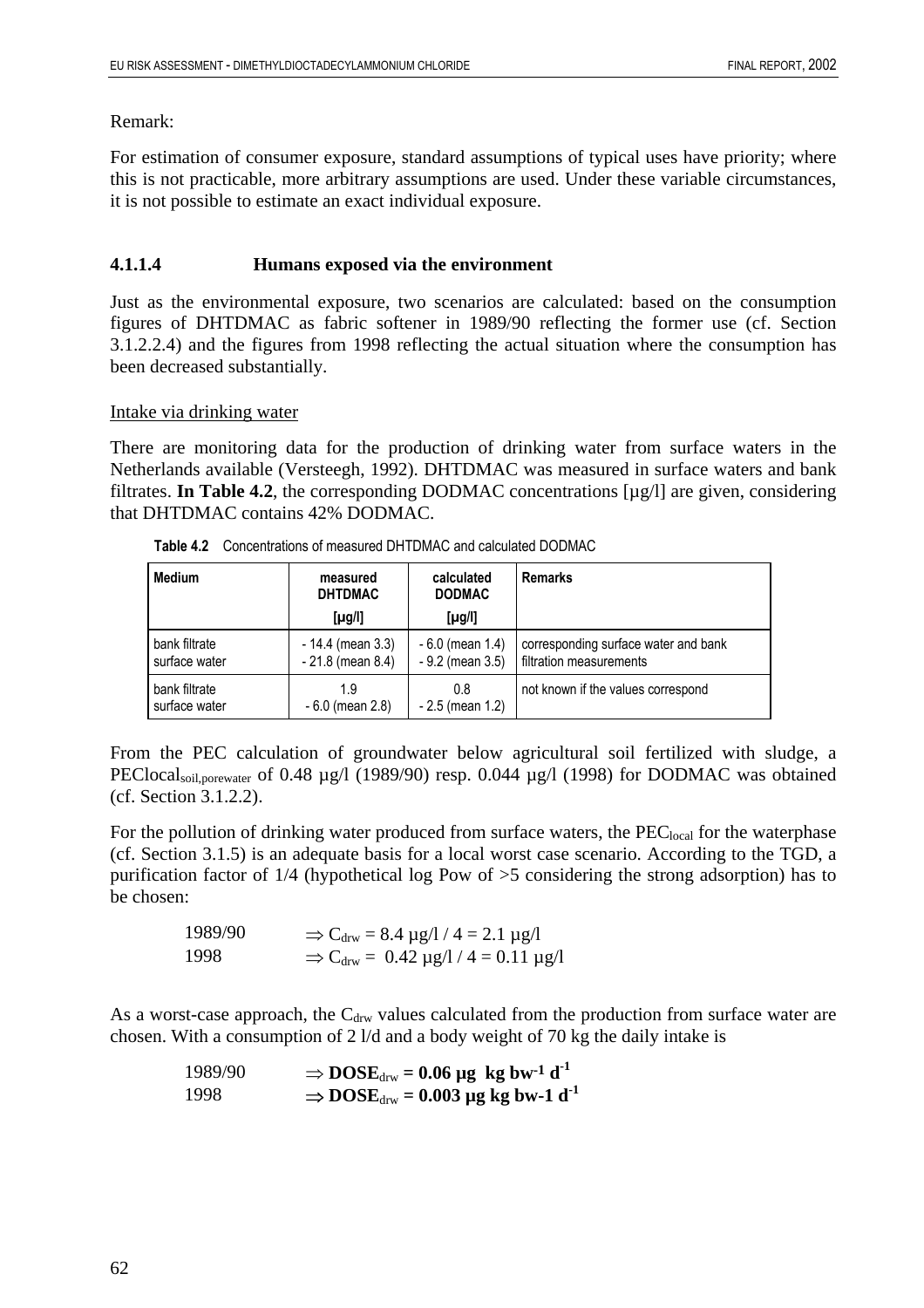# Intake via fish

The concentration in fish is calculated from the  $PEC_{local,bulk}$  (10.5 µg/l for 1989/90 and 0.54 µg/l for 1997) and the BCF from the river water test:

| 1989/90 | $C_{\text{fish}} = 10.5 \text{ µg}/l \cdot 13 \text{ l/kg} = 140 \text{ µg/kg}$ |
|---------|---------------------------------------------------------------------------------|
| 1998    | $C_{\text{fish}} = 0.54 \mu g/l + 13 \frac{1}{kg} = 7.0 \mu g/kg$               |

With a daily consumption of 115 g fish, the intake is

| 1989/90 | $\Rightarrow$ DOSE <sub>fish</sub> = 0.23 µg kg bw <sup>-1</sup> d <sup>-1</sup>   |
|---------|------------------------------------------------------------------------------------|
| 1998    | $\Rightarrow$ DOSE <sub>fish</sub> = 0.012 µg kg bw <sup>-1</sup> ·d <sup>-1</sup> |

# Intake via plants

The concentration in plants can be estimated from the plant uptake test (cf. Section 3.1.1.4). With a soil concentration of 2 mg/kg, plant concentrations up to 0.05 mg/kg were found in the test. With a PEClocal<sub>agr.soil</sub> of 4.8 mg/kg (1989/90) resp. 0.44 mg/kg (1998), concentrations in plants up of 0.12 mg/kg (1989/90) and 0.011 mg/kg (1997) are expected.

Assuming a consumption of daily 1.2 kg leaf crops and 384 g root crops, the maximum intake is

$$
1989/90 \Rightarrow DOSE_{\text{plant}} = 2.7 \text{ µg kg bw}^{-1} d^{-1}
$$
  
1998 \Rightarrow DOSE\_{\text{plant}} = 0.25 \text{ µg kg bw}^{-1} d^{-1}

# Intake via meat and milk

Because no log Pow /  $C_{\text{plant}}$  correlation is opportune for DODMAC and no monitoring data are available, a concentration in meat or milk can not be calculated. However, it can be assumed that cattle eating DHTDMAC contaminated plants will adsorb the substance in the guts and do not accumulate it in the meat and milk to a large extend (comparable with fish), so this exposure pathway should be not significant.

Total daily intake for humans

The single doses are summarized:

| 1989/90 | $\Rightarrow$ DOSE <sub>tot</sub> = 3.0 µg kg bw <sup>-1</sup> d <sup>-1</sup>  |
|---------|---------------------------------------------------------------------------------|
| 1998    | $\Rightarrow$ DOSE <sub>tot</sub> = 0.27 µg kg bw <sup>-1</sup> d <sup>-1</sup> |

Because the risk assessment based on the local concentrations (which represent a worst-case approach) results that there is no concern (cf. Section 4.1.3.3), the estimation of the European average intake (which should be derived from regional environmental concentrations) is not necessary.

# **4.1.1.5 Combined exposure**

A person who is exposed indirectly to DODMAC through the environment may also be exposed through different dermal applications. However, in such cases these activities will dominate the total exposure resulting in maximum value of up to 1 mg/kg bw/d.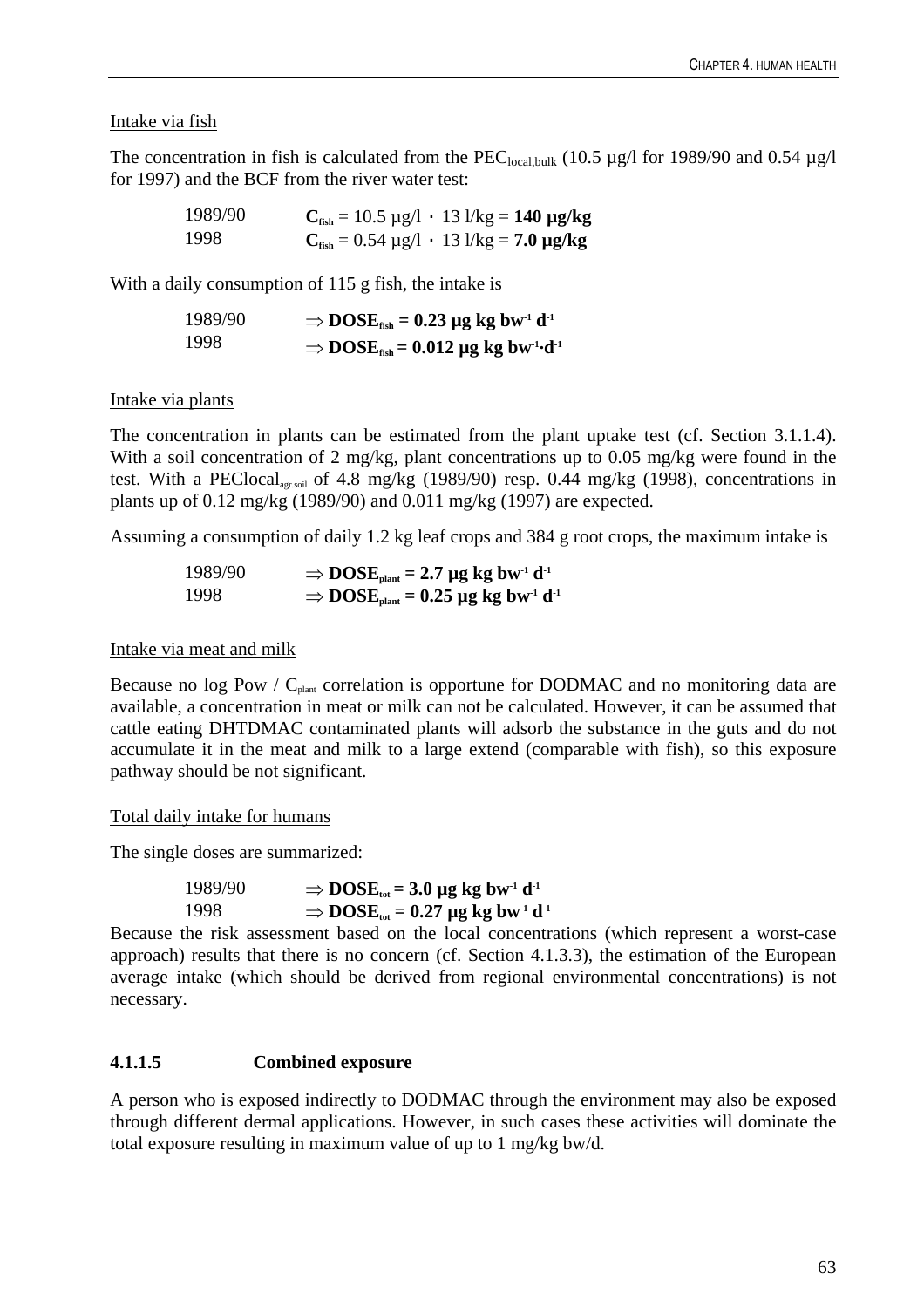### **4.1.2 Effects assessment: Hazard identification and Dose (concentration) response (effect) assessment**

#### **4.1.2.1 Toxico-kinetics, metabolism and distribution**

After dermal administration of 10 mg ( $\approx 30 \mu$ Ci)<sup>14</sup>C-labelled DODMAC to the back of each of four rabbits over a  $5 \cdot 8$  cm area most of the radioactivity remained at the site of application  $(88 \pm 2.3\%)$ . Only traces of administered radioactivity were detected over a 72 h-period in urine  $(0.15 \%)$ , faeces  $(0.16 \%)$ , exhaled carbon dioxide  $(0.27 \%)$ , other skin  $(0.2\%)$  and cage wash (0.3%) (Drotman, 1977).

In in-vitro-studies on human abdominal skin no absorption of DODMAC was detected (no further information was given, Drotman, 1977).

These experimental findings are supported by the physicochemical properties of DODMAC being insoluble in water and existing as a quaternary ammonium salt in an ionic state, uncharged molecules, however, are absorbed. Furthermore, DODMAC has a molecular weight of about 580 g/mol, usually only substances with lower molecular weight are absorbed.

Therefore, the dermal absorption and the concentration of DODMAC in the skin can be assumed to be very low.

No data are available on toxicokinetics and metabolism of DODMAC using the oral or inhalation routes of exposure.

### **4.1.2.2 Acute toxicity**

Animal data

### *Oral*

In rats, the acute oral toxicity of DODMAC has proven to be low with  $LD_{50}$  values well above 2000 mg/kg bw. In a Limit-test according to OECD guidelines 401 with DHTDMAC (97  $\pm$  1%) purity, max. 3% water), 2,000 mg/kg of the substance (with sesame oil as vehicle) caused no mortality; clinical symptoms are mentioned but not qualified (Hoechst AG 1986a, unpublished report).

In another test with rats,  $LD_{50}$  values of 11,300 (9,600-12,200) mg/kg bw for males and of 13,000 (11,200-15,100) mg/kg bw for females were detected, using a 20% aqueous solution of a test substance called "distearyl dimethylammonium chloride" (no data on purity): Various doses of this 20% aqueous solutions of DODMAC were orally given to male and female rats (observation period 12 days): No mortality occurred after application of 6,900 mg/kg to 10 males, no mortality occurred after application of 8,300 mg/kg to 10 females, 14,400 mg/kg killed 7/8 males and  $6/9$  females, deaths were observed on days 1-7. Thus, oral  $LD_{50}$  values of 2,260 mg/kg for male rats and 2,600 mg/kg for female rats might be stated for the undiluted "distearyl dimethylammonium chloride" used in this study. Toxic signs: Depression of spontaneous movement, diarrhea, piloerection, abdominal distention. No data on necropsy are reported (Suzuki et al., 1983).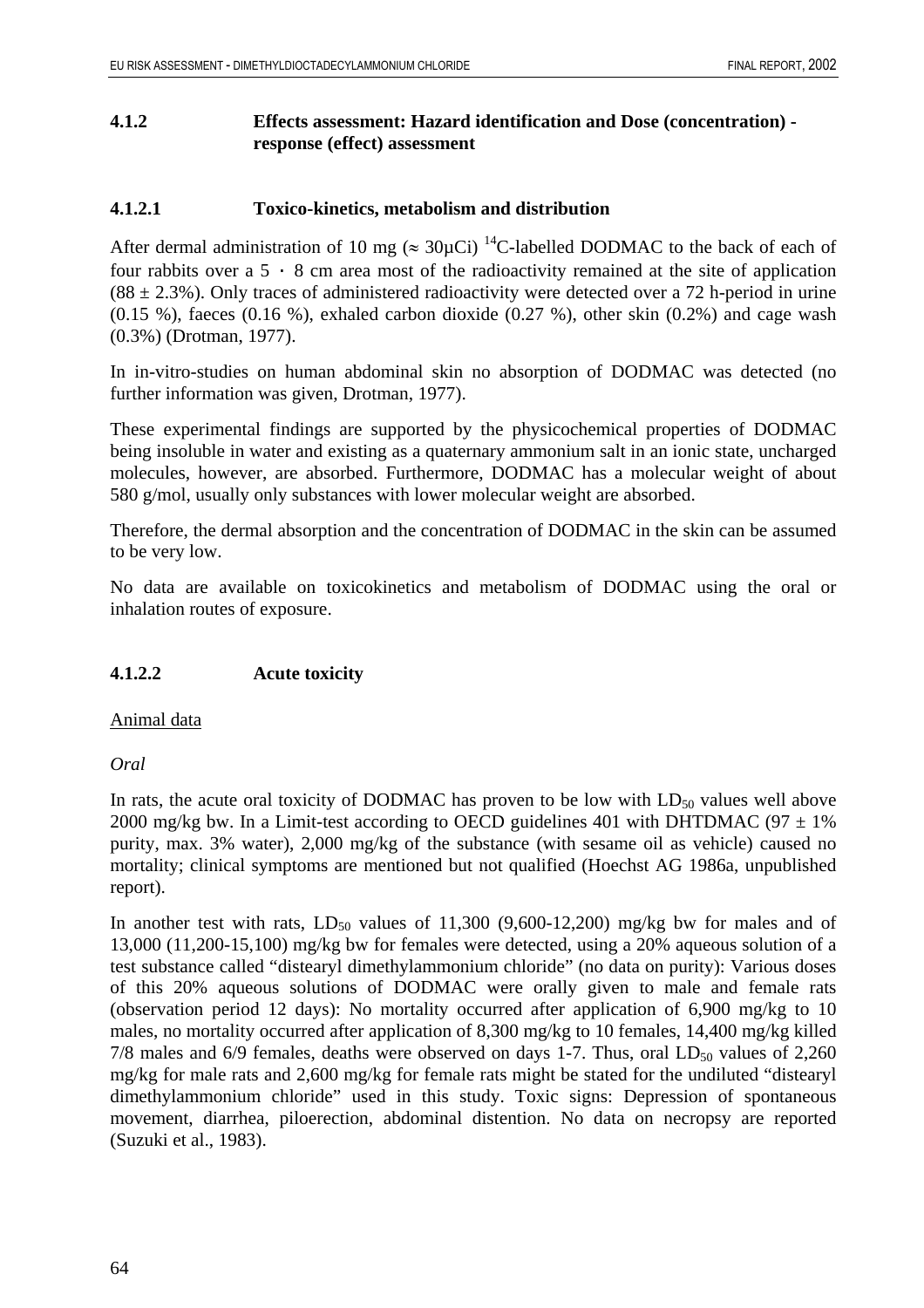# *Inhalation*

In a Limit-test with male rats according to Regulations for the Enforcement of the Federal Hazardous Substances Act of the USA, a test substance called "ArquadR 2HT-75" (no information on chemical identity) demonstrated a  $LC_{50}$  value > 180 mg/l/1 hour: A group of 10 male rats was exposed to the test material in an inhalation chamber for 1 hour. The concentration of the test material in the chamber atmosphere was determined to be 180 mg/l of mist. At the conclusion of the 1-hour exposure period the animals were removed from the chamber. Observations were made continuously of the appearance and behavior of the animals during the exposure period and at frequent intervals thereafter for a total of 14 days. No mortalities occurred. Clinical signs during exposure: "Excited" activity upon initiation, preening, excessive masticatory movements, excessive salivation stains, damp hair coats, lacrimation, serosanguineous stains around the nose, labored respiration. All rats exhibited normal appearance and behavior on the first post-exposure day and throughout the remainder of the study. Necropsy revealed no significant gross pathological alterations (AKZO Chemicals Inc. 1974, unpublished report).

# *Dermal*

In rats, a dermal  $LD_{50}$  of more than 2000 mg/kg bw was detected in a Limit-test according to OECD guidelines with a substance called "Praepagen WK hochkonz" (probably DODMAC with a purity of approx. 97% as judged on the basis of producer information (BUA, 1997): The test substance was applied for 24 hours as an aqueous suspension occlusively to the skin of 5 male and 5 female rats using a dose of 2,000 mg/kg bw. No mortality was observed, skin dryness but no other substance related clinical symptoms were observed, no pathologic signs were detected at necropsy (Hoechst AG 1988a, unpublished report).

# Human data

Human data on the acute toxicity of DODMAC are not available.

# Conclusion:

Human data on the acute toxicity of DODMAC are not available. In rats, the substance exhibited only low acute toxicity with oral  $LD_{50} > 2,000$  mg/kg bw, dermal  $LD_{50} > 2,000$  mg/kg bw and inhalation  $LC_{50} > 180$  mg/l/1 hour. According to the acute toxicity figures DODMAC is not to be classified.

# **4.1.2.3 Irritation**

# Animal data

In a test with rabbits according to OECD guidelines 404, moderate skin irritation was detected for DODMAC (purity approx. 97%): Three albino rabbits were tested with 0.5 g of the substance pasted with isotonic saline using semi-occlusive patches. All animals revealed mild to moderate erythema (mean scores for 24, 48 and 72 observation periods: 2/1/0.3) that reversed within 14 days. In addition, the treated skin areas were sporadically dry-rough, discolored light brown and demonstrated fine or coarse scales during the observation period of 14 days. Edema were not seen (Hoechst AG 1986c, 1986d, unpublished reports).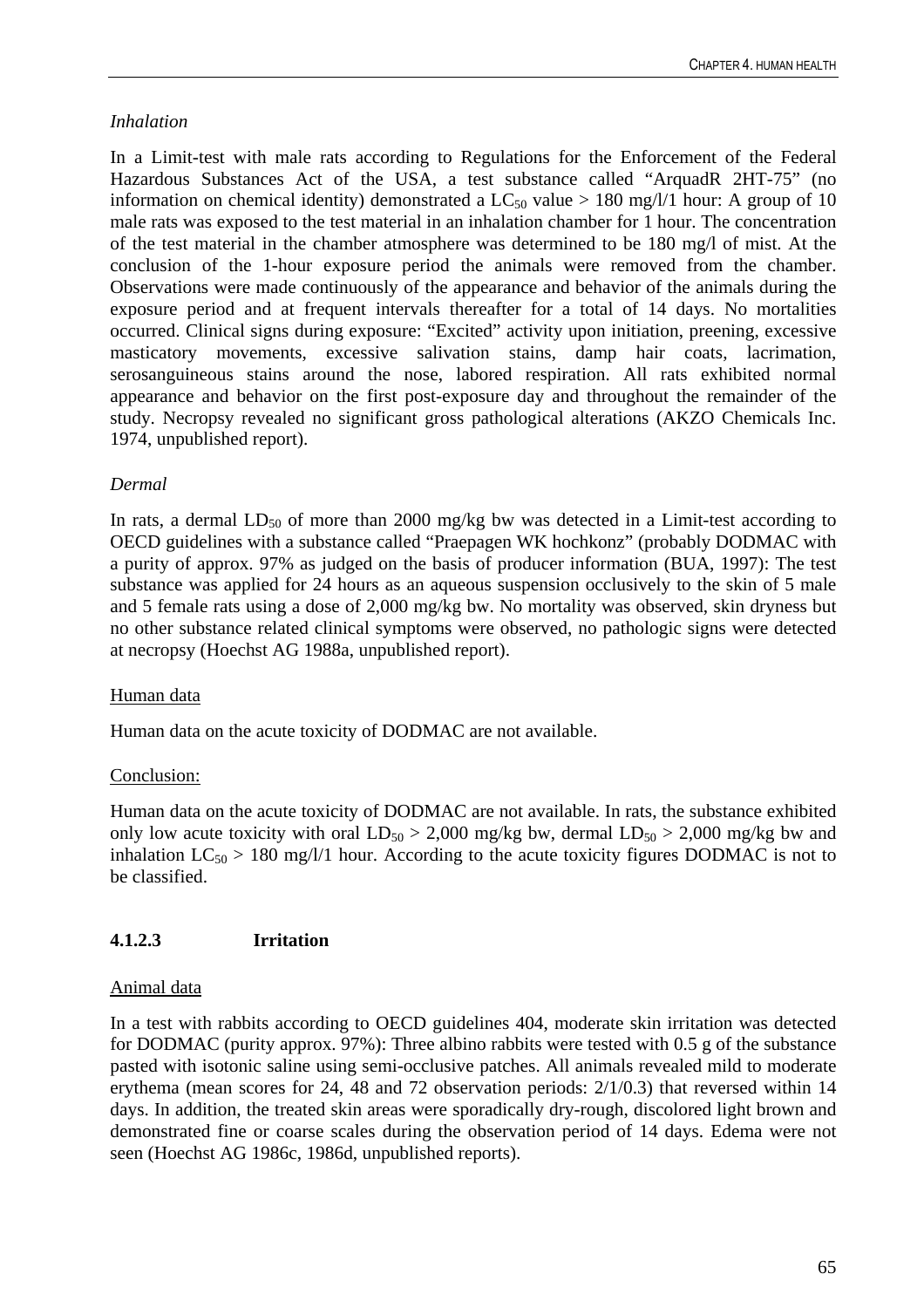Technical grade DODMAC, containing 77% dimethyldioctadecylammonium chloride, 11.3% isopropanol and 11.7% water, however, causes corrosion after a 4-hours contact with the skin of rabbits: A test with 6 rabbits according to OECD 404 (semi-occlusive application of 0.5 ml for 4 hours) resulted in moderate irritation, the effects increased after the day of application till exhibition of severe necrosis after a 14-day observation time (Hoechst AG 1989a, unpublished report).

After instillation of dialkyldimethylammonium chloride (97  $\pm$  1% purity, max. 3% water) into the eyes of rabbits, risk of serious damage to eyes was stated based on results of a test according to OECD guidelines 405 (only short abstract submitted not including details like irritation scores): The eyes were exposed to 100 mg of the test substance for an exposure time of 24 hours, number of test animals not given (Hoechst AG 1986b, abstract of an unpublished report).

Data on respiratory irritation are not available. However, in the acute inhalation study (AKZO, 1974, cf. Section 4.1.2.2) clinical signs of toxicity were reported, but all rats exhibited normal appearance and behavior on the first post-exposure day and throughout the remainder of the study.

#### Human data

Human data on local irritation/corrosion caused by DODMAC are not available.

#### Conclusion

Human data on local irritation/corrosion caused by DODMAC are not available. Judged on the basis of tests with rabbits, the pure substance causes severe effects to the eyes, but only moderate effects to the skin of rabbits, while technical grade DODMAC containing approximately 12% isopropanol causes skin corrosion. Based on the reported data, pure DODMAC is classified "Xi, irritant" and labeled "R 41, risk of serious damage to eyes", while technical grade "DODMAC" (containing approximately 12% isopropanol) is to be classified "C, corrosive" and labeled "R 34, causes burns".

### **4.1.2.4 Corrosivity**

### Animal data

Pure DODMAC exhibits only moderate skin irritation in rabbits, that is not to be labeled according to EU regulations (Hoechst AG, 1986c). Technical grade DODMAC however, containing 77% dimethyldioctadecylammonium chloride, 11.3% isopropanol and 11.7% water, causes corrosion after a 4-hour contact with the skin of rabbits: a test with 6 rabbits (semiocclusive application of 0.5 ml for 4 hours) resulted in moderate irritation, the effects increased after the day of application till exhibition of severe necrosis after a 14-day observation time (Hoechst AG 1989a, unpublished report).

### Human data

Human data on local irritation/corrosion caused by DODMAC are not available.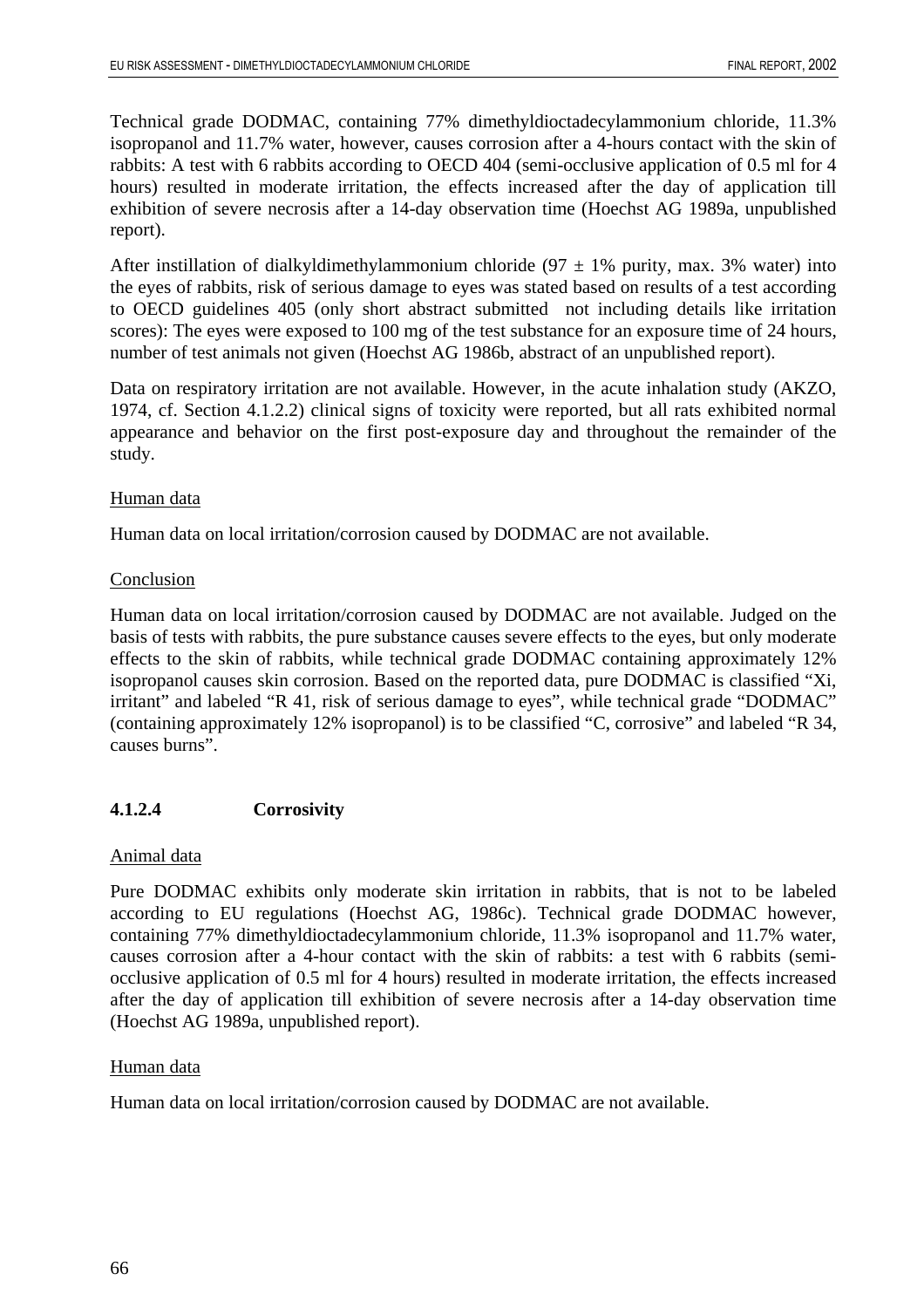# Conclusion

Human data on local irritation/corrosion caused by DODMAC are not available. Pure DODMAC exhibits only moderate skin irritation in rabbits, while the technical grade substance (containing 12% isopropanol) demonstrated severe corrosive properties. The relevance of such data for the assessment of the skin irritant properties of pure DODMAC is questionable. However, the local corrosivity of technical grade DODMAC is crucial for the evaluation of results of toxicological testing performed in order to assess acute effects after application of DODMAC. Based on the reported data, technical grade "DODMAC" (containing approximately 12% isopropanol) is to be classified "C, corrosive" and labeled "R 34, causes burns" according to the EU legislation.

# **4.1.2.5 Sensitisation**

# Animal data

Within "epicutaneous sensibilization testing" with guinea pigs (similar to a Buehler test), a substance called "Arquad 2 HT-75 (12%ig in Aqua dest.)" proved to exhibit no sensitizing properties. The relevance of this test is not known, because there are no data on the chemical identity of the test substance. Twenty guinea pigs received 0.5 ml of the 12% Arquad solution each for 6-hours occlusive skin exposure times at days 1, 7 and 14. After 2 weeks in addition to the test animals, 10 control animals received 0.5 ml of the test solution. The application sites of all animals were depilated 18-24 hours after the last exposure and the resulting skin lesions assessed. None of the guinea pigs exhibited any positive reactions at any observation time within the study (IBR International Bio-Research 1978, unpublished report).

A guinea pig maximization test was conducted by Hoechst (1989b).The concentrations used in this study have been adjusted due to the severe local corrosivity of the tested technical grade DODMAC containing 77% dimethyldioctadecylammonium chloride, 11.3% isopropanol and 11.7% water (cf. Section 4.1.2.3). Thus, a substance concentration of 0.04% was used for induction and a concentration of 0.1% for challenge. Concentrations necessary for hazard assessment of pure DODMAC (slightly skin irritating), however, should be much higher. Therefore, due to the far to low concentrations in the Hoechst study with the technical grade substance this guinea pig maximization test is not appropriate to conclude on the sensitizing potential of DODMAC.

Dimethyldioctadecylammonium chloride and most of the polyoxyethylene alkyl ethers were tested for enhancement of skin allergy responses to 4-ethoxymethylene-2-phenyloxazolone and 2,4,6-trinitrochlorobenzene (both are allergy-inducing agents) in guinea pigs and mice. A high enhancement coefficient was detected (Nakano 1976).

# Human data

In a repeated insult test with a DHTDMAC preparation containing 78% DHTDMAC, 8% other quaternary ammonium chlorides, 1% free amine plus hydrochlorides, 9% ethanol, and 3% water, no evidence of delayed contact hypersensitivity was observed: One hundred thirty-six human volunteers were tested to investigate the skin sensitization potential of a 2.5% aqueous solution of the DHTDMAC preparation (DODMAC content of 0.82%). All applications were by 24-hour contact occlusive patches. One hundred twenty-seven subjects completed all phases of the experimental plan (induction: 3 weeks of substance application, with 3 applications per week; challenge: patches applied approximately 17 days after the last induction application). There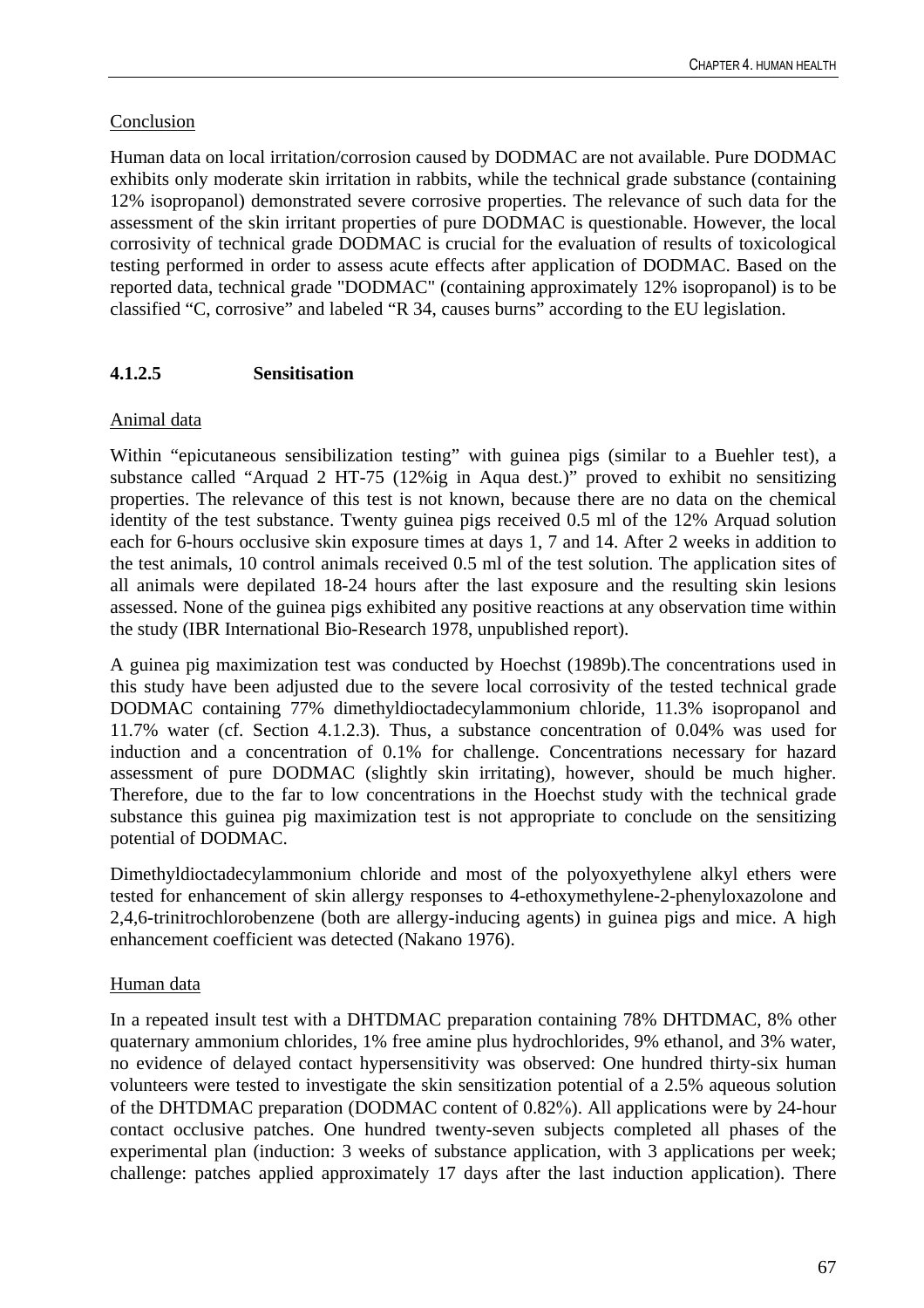were few incidences of irritation during the induction, no delayed contact hypersensitivity was observed at challenge (i.e., no subjects exhibited reaction scores of grade 1 or greater during challenge) (Procter and Gamble, 1985).

Three University Centers participated in a study on contact dermatitis caused by irritants and/or sensitizing agents in housewives and cleaners occupationally exposed to new detergents and hygiene products in the domestic and extradomestic environment in Italy. The first step was to collect generic data on the use of the products and possible complaints by means of a questionnaire published in a weekly magazine. Nearly 2,000 women answered, indicating 824 different products as alleged noxious agents for the skin. The second part of the investigation was carried out at the dermatology centers involved in the study according to a standard design which included eliciting the history of occupational and nonoccupational exposures, medical and dermatological history, clinical examination with special regard to the patterns of hand eczema and other cutaneous feature and diagnostic patch tests, combined with the above examination, to differentiate irritant from allergic reactions. The study included 1,719 female subjects selected on the basis of their working activity as housewife or professional cleaner, exposed to contact with household and hygiene products: 1,100 of them were patients affected with hand contact dermatitis; 619 women with other mild diseases (cutaneous or mucosal) were considered as controls. Within this study, a 0.1% aqueous solution of "distearyl-dimethyl ammonium chloride" was tested. Judged on the basis of information from producers (BUA, 1997), this "distearyldimethyl ammonium chloride" normally is a preparation containing < 79% DHTDMAC, appr. 12% isopropanol, 10-12% water. No positive reaction was registered with a 0.1% aqueous solution of this DODMAC containing substance (DODMAC content of 0.033%) (Meneghini et al., 1995).

Animal or human data on respiratory sensitization are not available.

### Conclusion

DODMAC is used in cosmetics for the treatment of hair (as a nearly 100% pure substance, proven to cause only moderate skin irritation) and in detergents (normally in the form of a mixture of approximately 75% of DODMAC dissolved in 25% isopropanol/water, proven to cause skin corrosion). Thus, evaluation of information on sensitization testing with "DODMAC" is difficult, because such testing has to use substance concentrations that have proven to cause only slight skin irritation. Slight irritant effects are elicited with minimal concentrations of technical grade DODMAC, while pure DODMAC needs much higher concentrations in order to cause similar effects.

Based on human patch tests and on tests with guinea pigs, it can be concluded that DODMAC does not induce skin sensitization in humans. DODMAC is reported to enhance significantly skin allergy to chemical substances in tests with guinea pigs and mice. However, there is no need for labeling according to EU regulations.

### **4.1.2.6 Repeated dose toxicity**

#### Animal data

Since DODMAC is a major component of DHTDMAC, it is expected that the toxicity of both these chemicals is the same.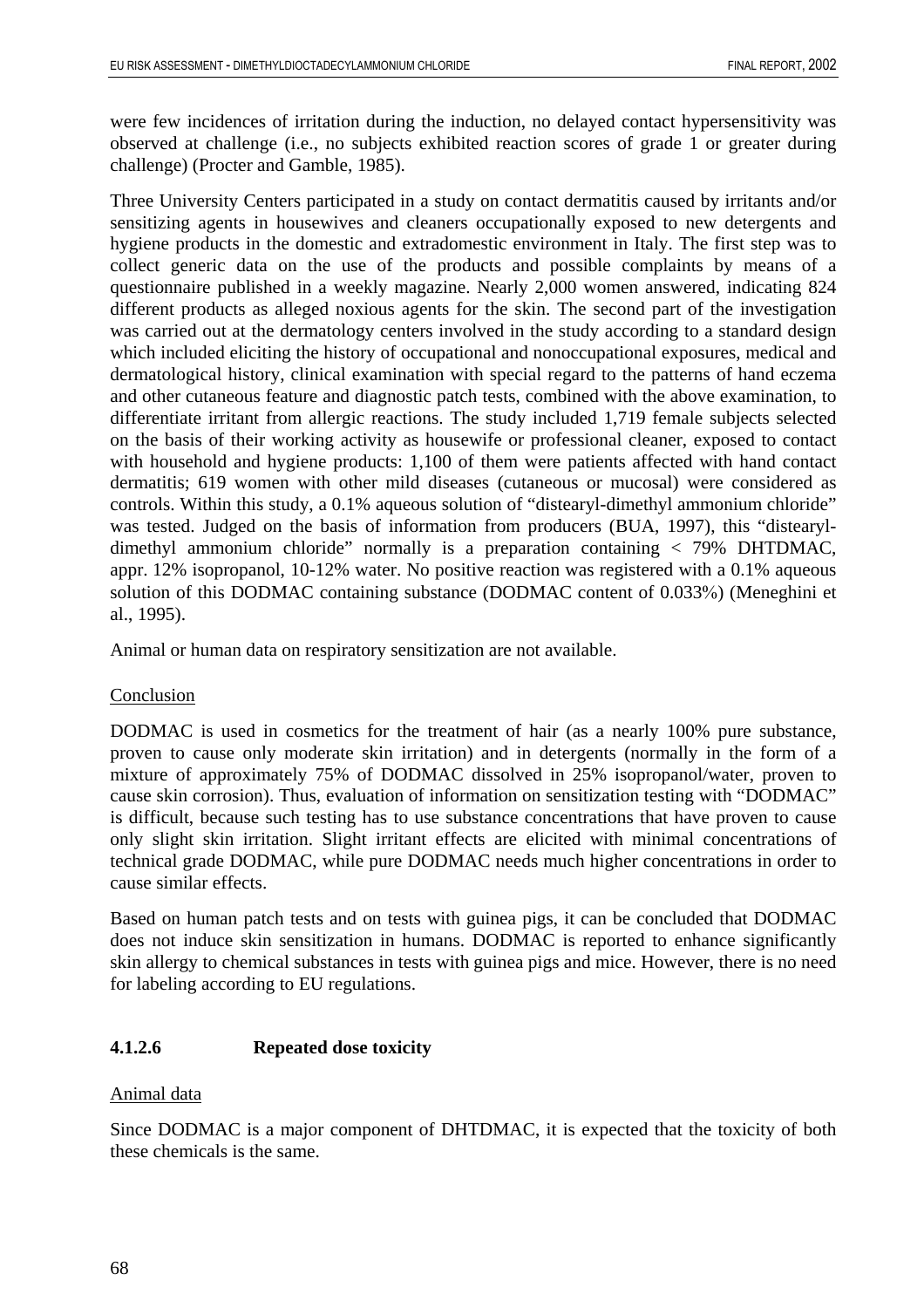### *Oral administration:*

In a 28-day toxicity study of Hoechst AG (1990) sesame oil containing approx. 90% DODMAC, 5% water and 5% isopropanol was administered by gavage at doses of 0, 20, 100, and 500 mg/kg of DODMAC to Wistar rats. Dosages were calculated on nominal concentration values. Although histopathology only included heart, lung, kidneys, adrenals, stomach, small and large intestine, the study was accepted as valid according to the requirements of the Annex V method B.7. Beginning at the 8th day (females) and 14th day (males) of treatment some high dose animals showed squatting position, abnormal gait, disregular and noisy breathing. Reduced spontaneous activity, retracted flanks and distended abdomen were also seen in some high dose females. Body weight gain was slightly (non-significantly) lower in high dose males and females compared to the control values. Hematology revealed significantly reduced reticulocyte counts in high dose males which were within the normal range for this species, sex and age, whereas no other red cell parameter was changed. Mean values for segmented neutrophile ratio were increased in high dose males and females due to abnormal rates in two males and three females. Lower concentrations of albumin and the albumin-globulin ratio and higher γ-globulin values were observed in males of the high dose group (all changes were significant). Absolute and relative organ weights of the adrenals were determined to be significantly increased in high dose males. Adrenal weights of high dose females were also higher than controls, however adrenals from three females only were weighted. Macroscopically, enlargement of the adrenals was seen in one female and discoloration of the adrenal surface was evident in three females of the high dose group. Corresponding to these observations in the adrenals, two females had cortical necrosis with peripheral granulocytic infiltration, one of this was hemorrhagic. Furthermore in a single high dose female ulceration of the forestomach was found.

The NOAEL from this study was considered to be 100 mg/kg bw/d.

In another oral study which is not consistent to the test protocols of current guidelines for subchronic or chronic studies, DHTDMAC was administered to Sprague-Dawley derived albino rats at 0, 0.2, 1.0, 10, or 500 mg/kg bw/d in feed (EPA/OTS, 1992). After 91 days on test, 20 animals/sex each from the 500 mg/kg groups and the control groups and 10 animals from the remaining groups were selected for blood collection and necropsy. Groups of 20 animals/sex at doses of 0, 0.2, 1.0 and 10 mg/kg were selected for blood collection and necropsy after 180 days on test. Additionally 10 animals/sex from these groups were sacrificed after discontinuation of treatment at day 180 and recovery until the day 270. Data on mortality, clinical observations, body weights, food consumption, anatomical pathology and organ weights were collected. At day 91 adrenals and intestinal lymph nodes (anterior and ileocecocolic lymph nodes) were examined histopathologically from all animals sacrificed. In the 500 mg/kg dose groups and control groups, heart, liver and spleen, were also examined. Histopathologic examination was performed on all above-listed organs from all animals sacrificed on day 180. From recovery animals killed on day 270 no other than the anterior mesenteric lymph nodes were examined histopathologically. No test substance related clinical findings or deaths were observed. At the 91-day sacrifice, statistically significant effects were seen in animals of the 500 mg/kg dose group which had lower body weights, decreased body weight gain, decreased feed efficiency and decreased absolute liver and kidney weights in males and increased relative liver weights in females. Microscopic lesions in the adrenal glands of males and females treated at 500 mg/kg were increased incidence of cortical hydropic degeneration and sinusoidal reticuloendothelial cell hyperplasia in the sinusoids of the inner cortex and especially for females, increased incidence of cortical necrosis of cells in the inner cortex with mixed inflammatory cell infiltration. Other histopathologic findings in the high dose group included accumulations of foamy macrophages and sinusoidal reticuloendothelial hypercellularity in enlarged mesenteric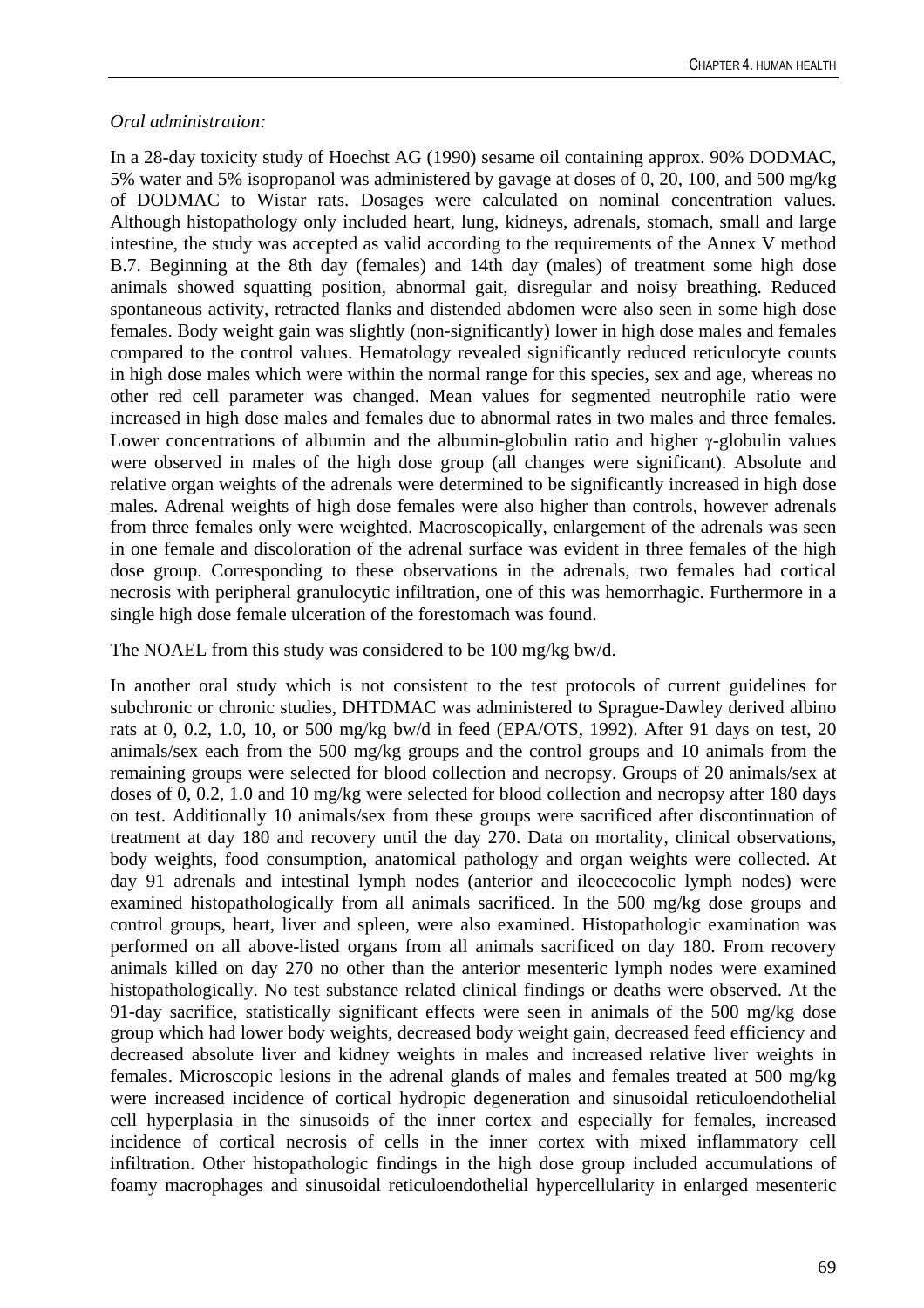lymph nodes, and an increased incidence of chronic liver inflammation (13/20 males and 19/20 females vs. 6/20 males and 4/20 females in control groups). No relevant treatment-related finding was observed in dosed groups at day 180 or 270 of the study, therefore the NOAEL from this 6-month study is 10 mg/kg bw/d (corresponding to 4 mg DODMAC/kg bw/d). The report is incomplete in that all appendices are lacking.

In an early study on beagle dogs (IBT, 1971), no test substance-related effects were seen following 90 days of administration of 0, 14, 140 and 2,800 ppm DHTDMAC in feed (4 males and 4 females/group). Dosage per kg body weight per day was 3.8, 42.4, and 756 mg/kg in males and 4.8, 47.6 and 935.2 mg/kg in females. The study included clinical signs, food consumption, body and organ weights, selected parameters on hematology, clinical chemistry and urinalysis on days 45 and 90, and histopathology of numerous organs/tissues. The study report did not contain summary incidence tables on mean values and no certificates on analytical concentrations and stability.

# *Dermal application*

Although a dermal repeated dose study in animals concordant with the guideline test protocol is not available, the following study on rabbits give some information on DODMAC effects via the dermal route.

20 dermal applications (5 days/week) of 2 ml/kg bw of a 0, 0.2 and 2% aqueous solution containing approx. 75% DODMAC and a mixture of isopropanol and water (bw/d dosage  $= 0, 4$ ) and 40 mg/kg bw) on clipped skin of 3 male and 3 female rabbits (Gelbsilber)/group induced local skin irritative effects but no clinical or morphological sign of substance-induced systemic toxicity (Hoechst AG, 1974). Skin effects were described to be slight redness, exsiccation, superficial fissures, foldings, dark discoloration and in one animal hemorrhagia without any corresponding microscopic change. In the high dose group, 6/6 animals were affected versus 5/6 animals in the low dose groups, the effects were seen earlier on high dose animals (from the 2nd day versus the 3rd day of treatment) and the duration of effects tended to be longer in the high dose groups. However, severity grades of the lesions observed were only reported for some of them, so that mean severity scores can not be estimated accurately. Analytical certificates on concentrations and stability of DODMAC in the test solutions were not available. The study included clinical signs, some parameters on hematology and clinical chemistry, organ weights (nine organs) and histology (18 organs/tissues). The dermal NOAEL for systemic effects was 40 mg/kg bw/d; the dermal LOAEL for local skin effects was 4 mg/kg bw/d.

### *Inhalation application*

No repeated dose inhalation study is available.

### Human data

Not available.

# Summary

Subacute and subchronic studies in rats revealed that oral administration of DODMAC as well as DHTDMAC induced degeneration of adrenal cortical cells at high dosages of 500 mg/kg bw/d (Hoechst AG, 1990, EPA/OTS, 1992). From the Hoechst study (Hoechst AG, 1990), higher percentages of neutrophil granulocytes and relative γ-globulinemia observed in the subacute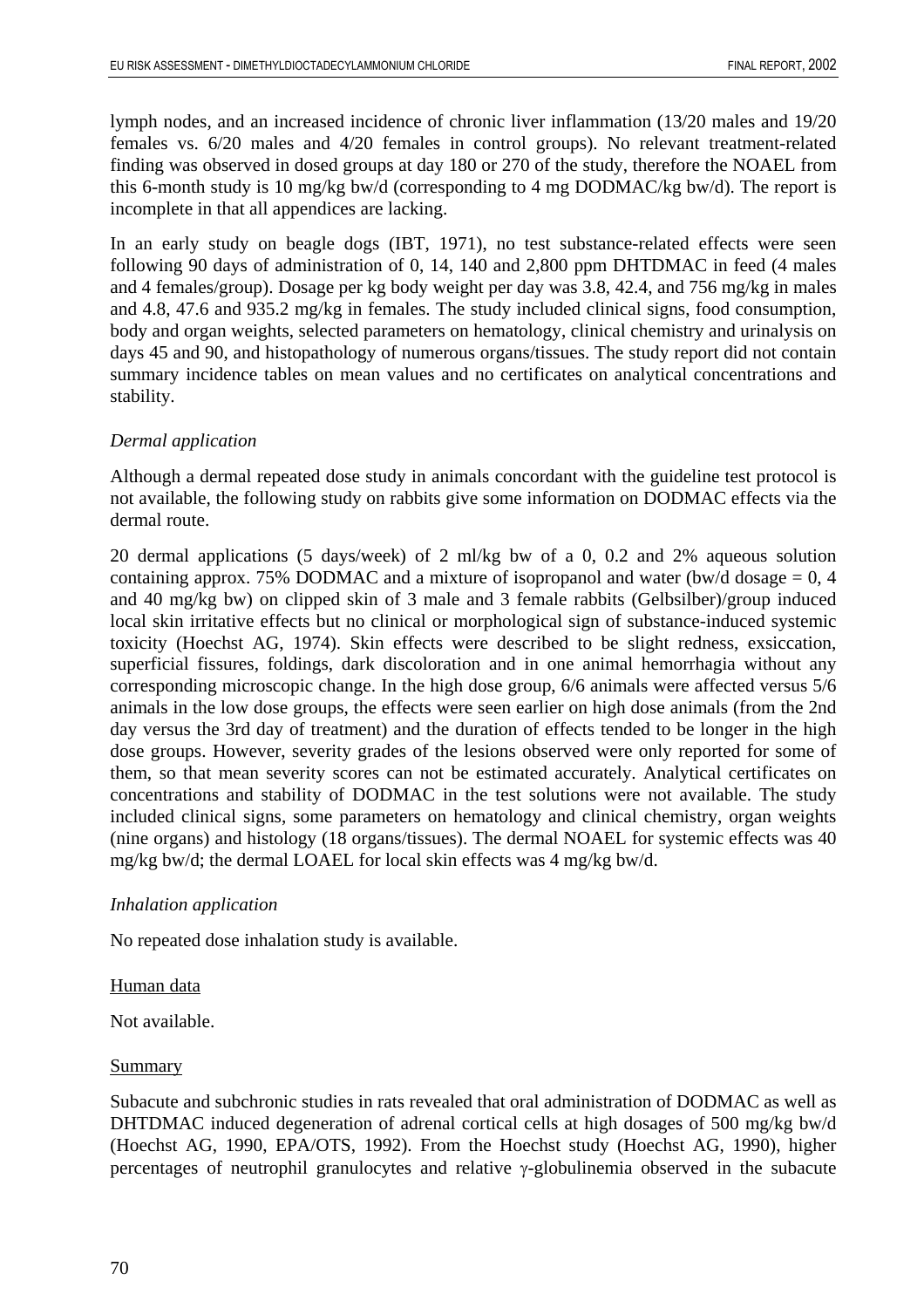study were interpreted to represent responsive inflammatory reactions to adrenal necrosis. Additionally, the behavioral and respiratory abnormalities as well as effects on the body weight gain observed at this dosage in the subacute DODMAC study were considered as unspecific toxic effects. Considering abnormal gait and reduced spontaneous activity of treated animals it can not be excluded that they were induced by the isopropanol component of the test substance. Isopropanol may also be responsive for the irritative effect inducing stomach ulceration in one high dose females (see skin irritation Section 4.1.2.3), as no macroscopic lesions were reported in the EPA feeding study (EPA/OTS 1992). However the contribution of isopropanol cannot be predicted, because of methodical differences in the spectrum of organs investiged microcopically. Following 91 days of treatment with 500 mg/kg DHTDMAC (EPA/OTS, 1992), relevant findings besides the adrenal lesions were higher frequencies of chronic liver inflammation in comparison to the control groups and sinusoidal reticuloendothelial hyperplasia and numerous foamy macrophages in the mesenteric lymph nodes possibly due to intracellular accumulation of test substance or its degradation products. At dosages below 500 mg/kg bw/d, no significant toxic effect could be identified up to 100 mg/kg bw/d of DODMAC in the subacute toxicity study and up to 10 mg/kg bw/d DHTDMAC (corresponding to 4 mg/kg bw/d DODMAC) in the 6-month study.

Subacute dermal administration of DODMAC (with isopropanol) on clipped rabbit skin induced slight local irritation at dosages of 4 and 40 mg/kg bw/d on 20 days (5 days/week) but no indication on systemic toxicity.

# *NOAEL for the oral route*

No-observed-adverse-effect-level (NOAEL): 100 mg/kg bw/day (rat/oral 28 d study).

The Hoechst study (1990) was accepted as valid study and is therefore the most appropriate to derive a NOAEL for quantitative risk assessment procedures. A NOAEL of 100 mg/kg bw/d of DODMAC results from this oral 28-day rat study. The combined subchronic/chronic study on DHTDMAC (EPA/OTS, 1992) is not considered for the derivation of a NOAEL because of methodical defaults (absence of clinical chemistry examinations, histopathological examinations of only a few organs).

# *NOAEL for the dermal route*

No-observed-adverse-effect-level (NOAEL) for systemic effects: The estimated NOAEL of 40 mg/kg bw/d from the rabbit study (Hoechst AG, 1974) should not be taken for the risk assessment procedures. The oral rat study (Hoechst AG, 1990) is considered to be more reliable than this dermal rabbit study.

No-observed-adverse-effect-level (NOAEL) for local effects on the skin: The only information available was the dermal rabbit study (Hoechst AG, 1974) revealing that the LOAEL for skin irritation was 0.2% aqueous solution of 75% DODMAC and a water-isopropanol mixture (appr.  $4$  mg/kg bw/d).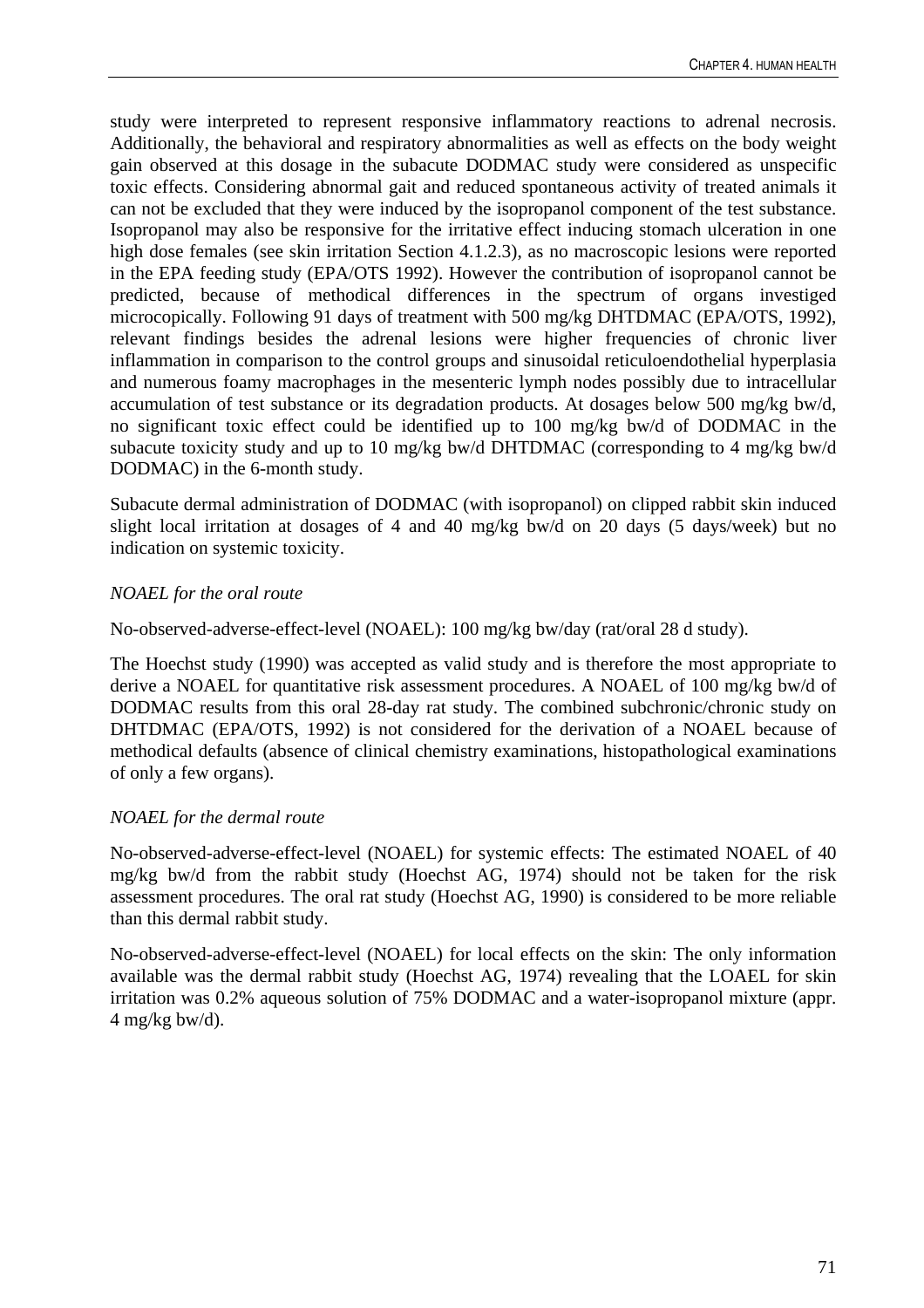### **4.1.2.7 Mutagenicity**

#### In vitro

The substance, Präpagen WK, tested in all studies consists of 90% dimethyldioctadecylammonium chloride, 5% water, 5% isopropanol.

A bacterial mutation assay was negative in doses up to 2500 µg/plate without and with Aroclor 1254 induced S-9 mix in Salmonella typhimurium strains TA98, TA100; TA1535, TA1537, TA1538 and E.coli WP2uvrA. Concentrations from 1000 µg/plate upwards induced toxic effects (Hoechst AG, 1982).

An in vitro chromosomal aberration assay with V79 cells was negative in concentrations up to 50 µg/ml with and without metabolic activation at fixation time of 18 h and 28 h after start of treatment. With and without S-9 mix cells were treated 4 h with the test substance. The highest doses led to weak cytotoxicity as measured by mitotic index. In a pre-experiment 100 µg/ml were totally toxic. The test was performed according Annex V guideline B10 (Hoechst AG, 1989c). In a further cytogenetic study with V79 cells (May, 1996) for the detection of chromosomal aberrations the test-1substance exhibited already at 80 µg/ml cytotoxic effects. The analysis of chromosomal aberrations in the concentration-range of 15 to 80  $\mu$ g/ml revealed a negative result, with and without metabolic activation.

#### In vivo

No data available.

### Conclusion

There is no hint on mutagenic properties of the tested substance from the performed in vitro tests.

### **4.1.2.8 Carcinogenicity**

There are no experimental animal data on DODMAC or DHTDMAC. There are no data from mutagenicity which give concern on carcinogenic properties of the test substances.

### **4.1.2.9 Toxicity for reproduction**

### Animal data

For distearyldimethylammoniumchloride (GENAMIN DSAC, 96.8% active compound) a GLP conform Reproduction/Developmental Toxicity Screening Test according to OECD Guideline 421 had been performed (RBM Exp. No. 990376) in 1999. Groups of 10 rats (CRL:CD (SD) BR) per sex were treated with dosages of 0, 62.5, 125, and 500 mg/kg bw/day by gavage (administration volume 10 ml/kg bw/day) using corn oil as a vehicle for the control group. Males were treated daily from two weeks before mating, during mating and until a dosing period of a total of 28 days had been completed. Females were treated daily from two weeks before mating until the 4 th day of lactation. Subsequently these females were sacrificed with their pups.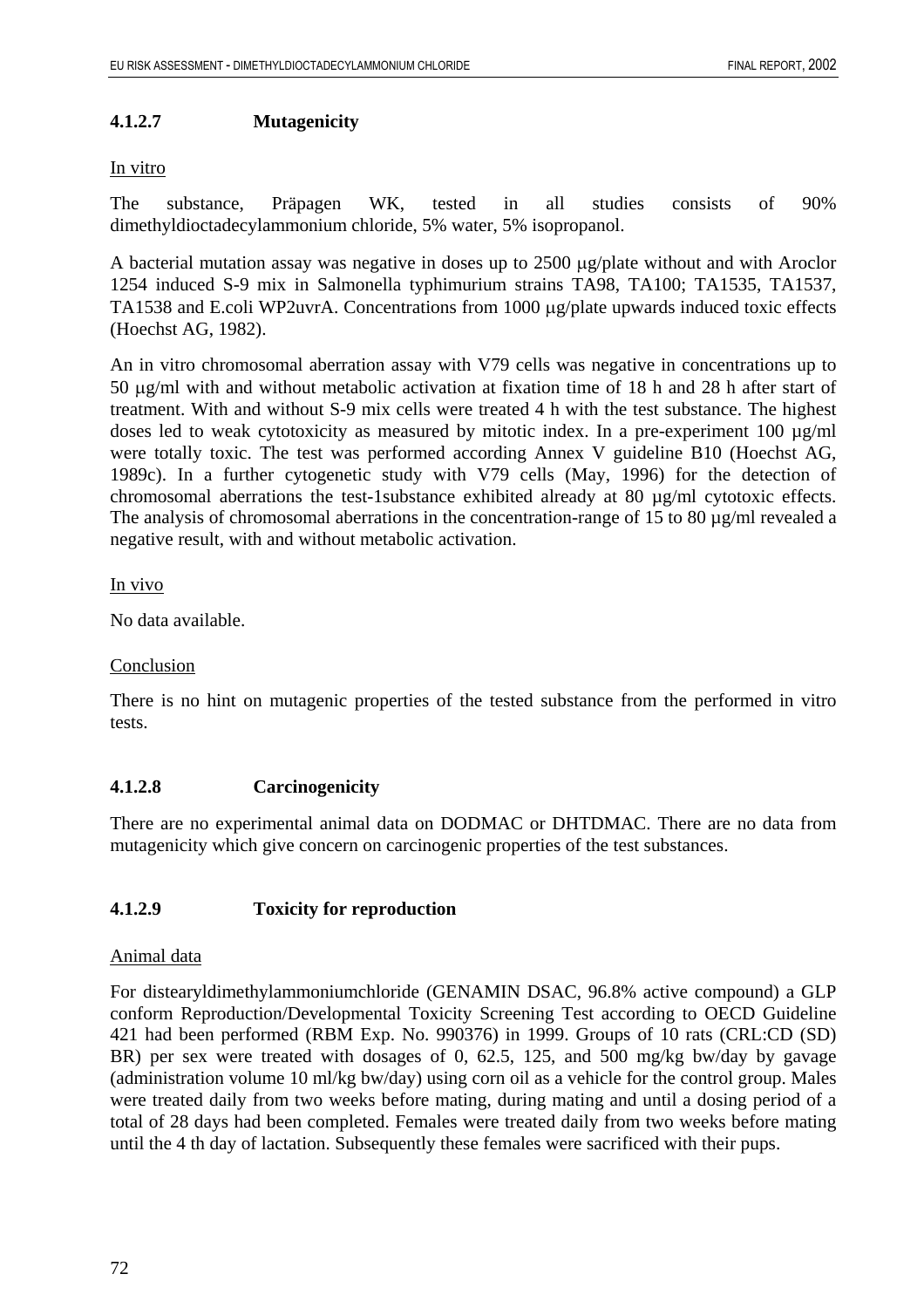At daily doses of 500 mg/kg bw one male and one female died after 12 respectively 10 treatments. Clinical observations revealed dyspnea, soft stools in all females and almost all males. Half of the females also showed slight to moderate dilation of the abdomen. Body weight loss of about 14 to 15 g was observed in both sexes during the first week of treatment. Further, statistically significantly lower mean daily food consumption was observed in the males during the premating period and in the dams during the first week of pregnancy. Statistically significantly lower mean dam body weights were observed after 14 and 20 days of gestation and at the day of birth after delivery. No toxicologically relevant effects were observed at dosages of 125 and 62.5 mg/kg bw/day.

At sacrifice of the parental animals no significant differences were found on the organ weights of uterus, ovaries, testes and epididymides. Histopathology of testes, epididymides and of the ovaries of the animals of the 500 mg/kg dose groups were reported not show any compound related changes. No substance related changes were reported for the evaluation of testicular stages of spermatogenesis performed in the PAS-hematoxylin stained sections.

At the dosages of 62.5 and 125 mg/kg/day all of the 10 paired females revealed to be sperm positive after mating, all revealed to be pregnant and all delivered live litters. The numbers of corpora lutea had not been evaluated during this study. At 500 mg/kg/day, from the 9 paired females 7 revealed to be sperm positive (77 %) after mating, 6 out of 9 (67 %) revealed to be pregnant, and 5 out of 6 (83 %) delivered live litters. One animal revealed to have fully resorbed. Mean pre-coital time was longer in this group (about 6.1 days) when compared to the controls and the lower dosage groups (1.5 to 2.1 days).

After birth, for the animals treated with 62.5 or 125 mg/kg/day there were no substance related biological differences in their pregnancy outcome in comparison to the control group. At 500 mg/kg /day, the percentage of postimplantation losses was increased to 19 % per litter in comparison to about 6 % per litter in the controls and in the lower treatment groups, thus resulting in a statistically significantly lower rate of live borns of 83 % in comparison to 94 % in the controls and in the lower treatment groups. Viability index on postnatal day 4 was in the range of those of the controls and the lower treatment groups.

For all dose groups under investigation no statistically significant differences were found for the body weights of male and female pups at birth and on postnatal day 4. It is not reported whether pups had been evaluated for any external abnormalities.

No studies on reproductive toxicity of distearyldimethylammoniumchloride with other application routes are available.

No-observed-adverse-effect level (NOAEL)/reproductive toxicity: 125 mg/kg bw/day.

### Other information

From a very poorly documented study DODMAC was reported not to show any embryo/fetotoxic activity when applied on the skin of pregnant rats  $(4 \cdot 4 \text{ cm}, 0.5 \text{ ml}$  ethanolic solution per animal) during the period of organogenesis (6.-15. day of gestation) at dosages (indicated as 0, 22, 33, or 50 mg/ animal and day) sufficient to cause so-called "adverse" maternal reactions, however only in terms of local skin reactions in the dams (Palmer, 1983). The significance of the results of this study for the evaluation of an inherent potential for reproductive toxicity of DODMAC is highly questionable. Due to the well known very poor dermal absorption, the topical route of application is considered not to be suited for these purposes. In addition, since this study does not provide any data whether the substance has been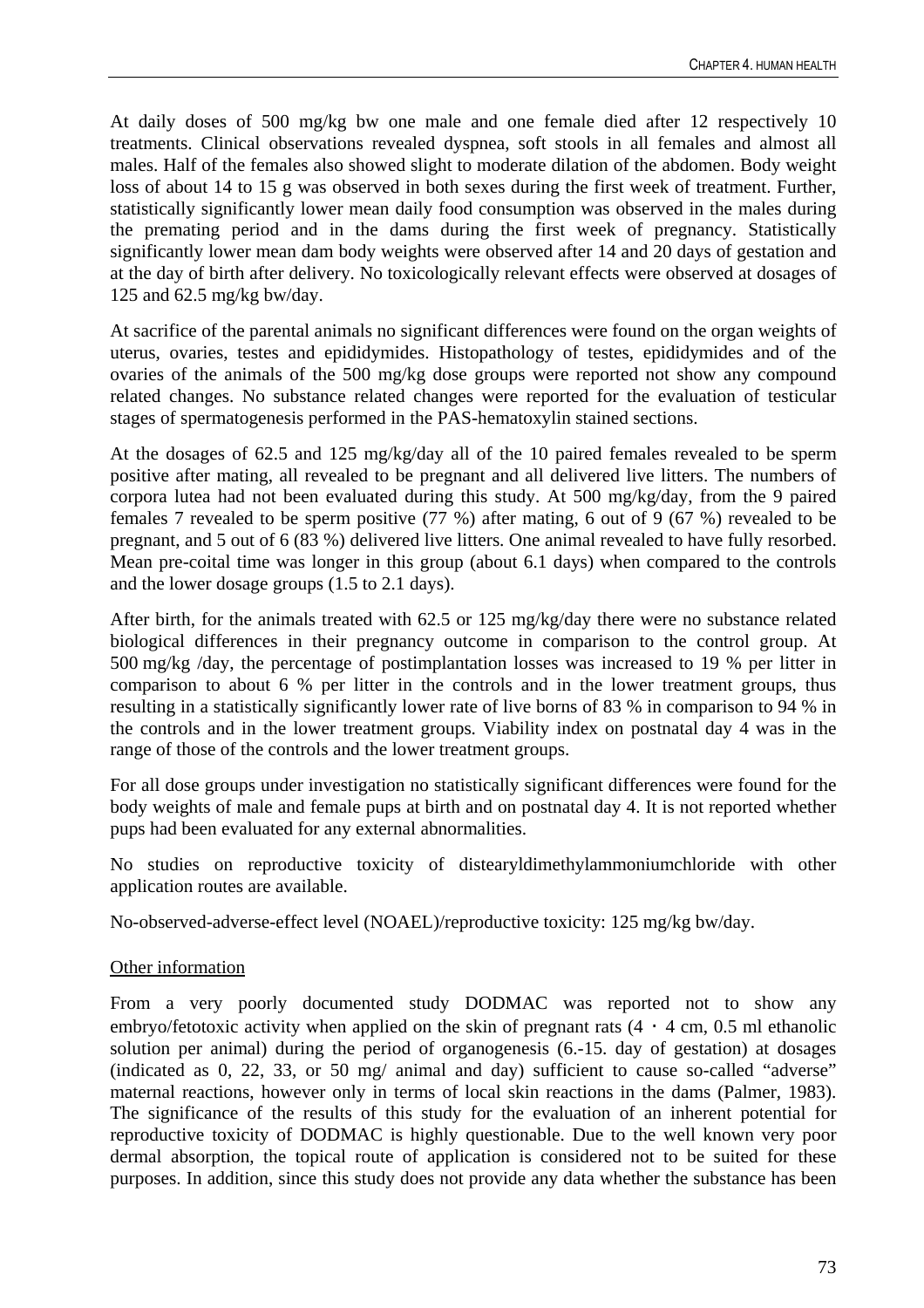systemically available at all, the rapporteur does not follow the interpretation of the authors of the results of their study.

Further, there is some information from studies with structurally related substances.

Dicetyldimethylammonium chloride (single sc. doses of 50 or 200 mg/kg bw on day 7, 9, 11, 13, or 15 of pregnancy) did not show any specific teratogenic potential in mice, however, there was an increase in the incidence of fetuses with split or bifurcated cervical vertebral arches in all doses (Inoue and Takamuku, 1980).

Another study with cetyltrimethylammonium bromide (single ip doses of 10.5 or 35.0 mg/kg bw on day 8, 10, 12, or 14 of pregnancy) showed an increased incidence of malformations, principally cleft palate and minor skeletal defects in the skull and sternum and increased fetal mortality at the high dose in mice (Isomaa and Ekman, 1975).

# Conclusion

There are no human data on the reproductive toxicity of distearyldimethylammoniumchloride. The potential to adversely affect reproduction and development was investigated at a screening level during a study according to OECD Guideline 421 with the oral route of administration. During this study clear signs of general toxicity were observed after repeated administration of 500 mg/kg bw/day in both sexes, a dosage which also led to impaired reproductive performance. Based on the reduced mating, fertility and gestation indices in the 500 mg/kg dose group a NOAEL for reproductive toxicity of 125 mg/kg/day can be estimated from this study.

# **4.1.3 Risk characterisation**

# **4.1.3.1 General aspects**

According to the different exposure scenarios, consumers are dermally exposed to DHTDMAC (DODMAC). Other exposure routes are of minor importance. Local responses at the site of administration are of importance. Dermal absorption is expected to be extremely low.

Human data on the acute toxicity and on local irritation/corrosion caused by DODMAC are not available. In rats, the acute oral, inhalation and dermal toxicity of DODMAC is low. Pure dimethyldioctadecylammonium chloride causes serious damage to the eyes but only moderate irritation to the skin of rabbits. Data on respiratory irritation are not available. Technical grade DODMAC, however, has proven corrosive to the skin of rabbits because of a high content of isopropanol.

DODMAC enhances the allergic potency of other chemical substances, but does not seem to cause skin sensitization by itself as judged on the basis of tests with relevant concentrations of DODMAC.

Following repeated oral exposure of 500 mg/kg bw/d of DODMAC degeneration of adrenal cortex was induced. Comparable lesions in the adrenals were also seen after 500 mg/kg bw/d DHTDMAC, additional effects were reticuloendothelial hyperplasia and accumulation of foamy macrophages of mesenteric lymph nodes and increased incidence of chronic liver inflammation. No adverse effects were reported up to 100 mg/kg bw/d DODMAC in subacute oral studies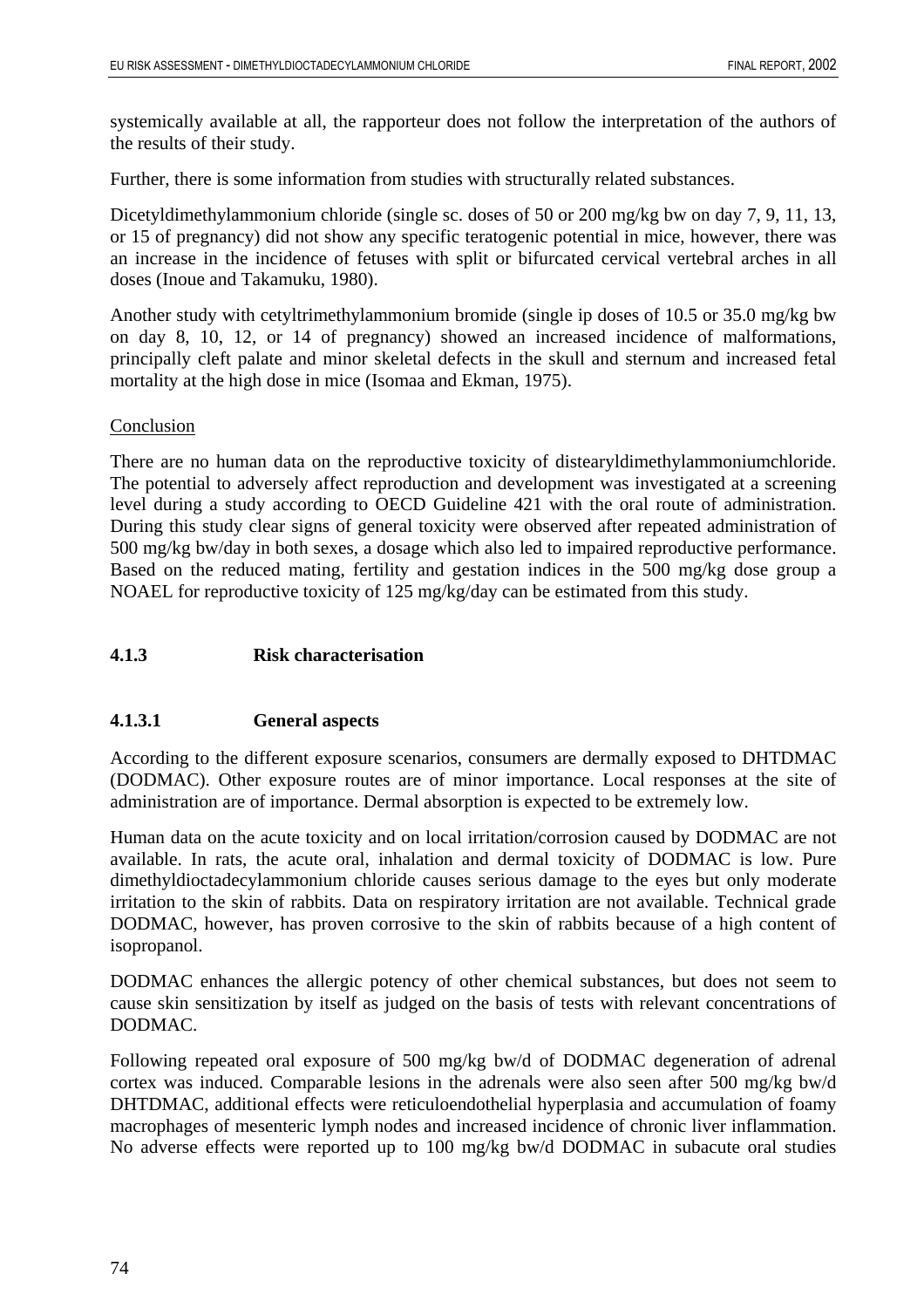(NOAEL). After repeated dermal application to rabbits, local irritation but no systemic toxic effects were observed up to 40 mg/kg bw/d (NOAEL), a systemic LOAEL was not determined.

There is no information on the effects after prolonged inhalative exposure to rodents neither on the health effects in humans via any route.

There is no evidence of a genotoxic potential of DODMAC.

There are no data on carcinogenic effects.

There are no human data on the reproductive toxicity of distearyldimethylammoniumchloride. The potential to adversely affect reproduction and development was investigated at a screening level during a study according to OECD Guideline 421 with the oral route of administration. During this study clear signs of general toxicity were observed after repeated administration of 500 mg/kg bw/day in both sexes, a dosage which also led to impaired reproductive performance. Based on the reduced mating, fertility and gestation indices in the 500 mg/kg dose group a NOAEL for reproductive toxicity of 125 mg/kg/day can be estimated from this study.

No specific human population at risk could be identified within the general population.

# **4.1.3.2 Workers**

A summary of the effects which are relevant for occupational risk assessment is listed in **Table 4.3**.

|                                      | <b>Inhalation</b>                                                    | Dermal                                                                                                                                                                      |  |  |
|--------------------------------------|----------------------------------------------------------------------|-----------------------------------------------------------------------------------------------------------------------------------------------------------------------------|--|--|
| Acute toxicity                       | LC50 > 180 mg/l/1 h<br>no lethality                                  | LD50 > 2 000 mg/kg<br>no lethality                                                                                                                                          |  |  |
| Irritation/Corrosivity               | threshold for local effects in the respiratory<br>tract unknown      | eye: serious damage to the eye<br>skin: the pure substance was moderately<br>irritating (not sufficient for classification), the<br>technical grade substance was corrosive |  |  |
| Sensitization                        | no case reports; not suspected to be a<br>respiratory sensitizer     | no skin sensitizer                                                                                                                                                          |  |  |
| Repeated dose toxicity<br>(systemic) | based on oral rat study: extrapolated<br>NAEC: 29 mg/m <sup>3</sup>  | based on oral rat study:<br>extrapolated NAEL: greater than 290 mg/p/d                                                                                                      |  |  |
| Repeated dose toxicity (local)       | threshold for local effects in the respiratory<br>tract unknown      | No valid data available                                                                                                                                                     |  |  |
| Mutagenicity                         | available data are not indicative<br>of a genotoxic potential        |                                                                                                                                                                             |  |  |
| Carcinogenicity                      | no carcinogenicity study<br>not suspected to be carcinogenic         |                                                                                                                                                                             |  |  |
| Reproductive toxicity                | based on oral rat study: extrapolated<br>NAEC: 220 mg/m <sup>3</sup> | based on oral rat study:<br>extrapolated NAEL: >2200 mg/p/d                                                                                                                 |  |  |

**Table 4.3** Summary of effects relevant for workplace risk assessment (DODMAC**)** 

For the purpose of risk assessment it is assumed that inhalation of dust and skin contact are the main routes of exposure. Oral exposure is not considered to be a significant route of exposure.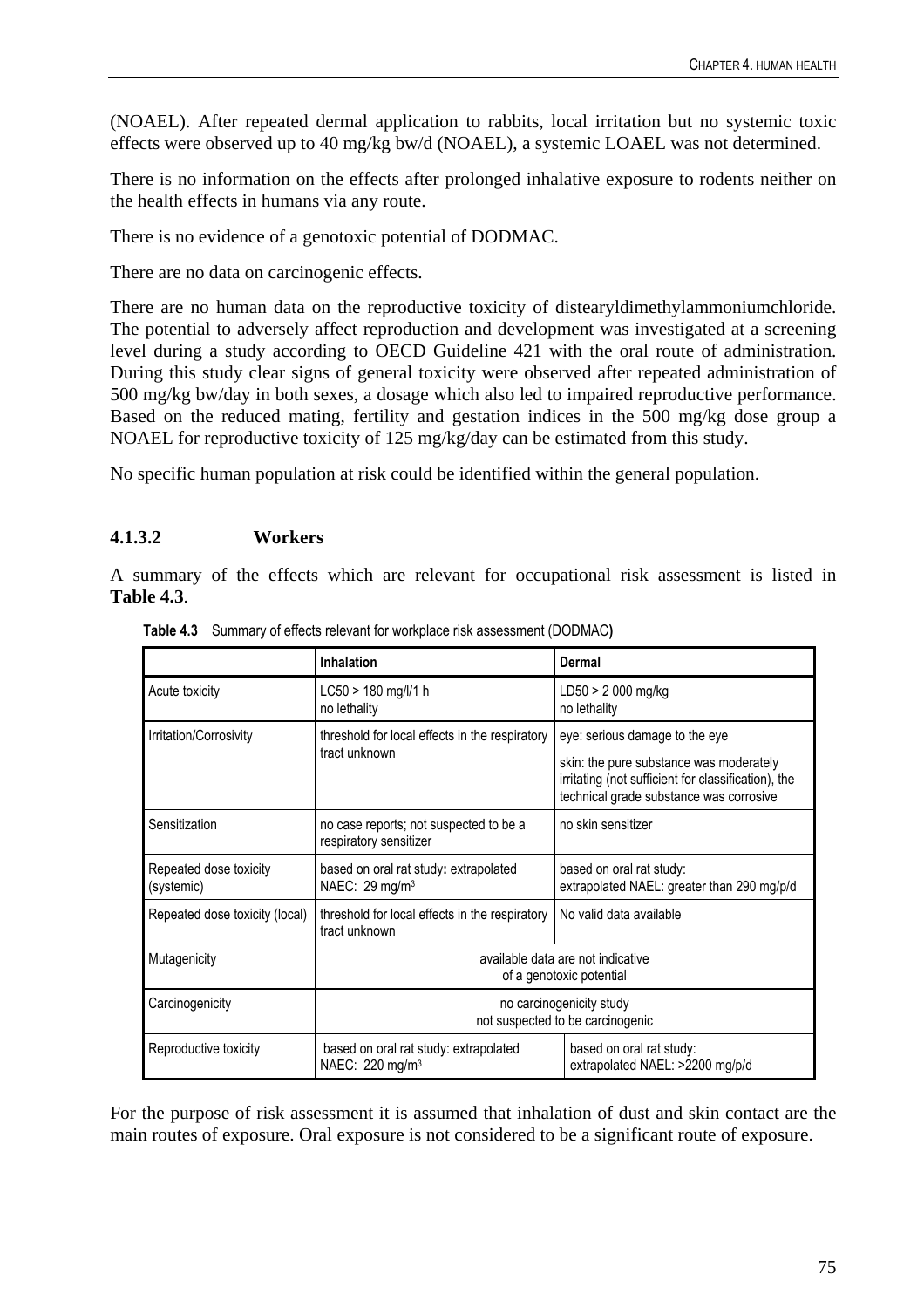For the following risk characterisation exposure estimates for the component DODMAC are used (see Section 4.1.1.1).

#### Acute toxicity

# *Dermal contact*

Acute dermal toxicity is considered to be very low. Firstly, the dermal  $LD_{50}$  for rats is estimated to be greater than 2,000 mg/kg. There was no lethality at this dose level. Secondly, percutaneous absorption is known to be very low. The highest value for dermal exposure was calculated to be 170 mg/person/d (2 mg/kg/d; see **Table 4.1**). Comparison of this level of exposure with acute dermal toxicity data clearly shows, that acute dermal risks are not considered of concern.

**Conclusion (ii)** There is at present no need for further information and/or testing and for risk reduction measures beyond those which are being applied already.

### *Inhalation*

There was no lethality in rats at extremely high exposure levels  $(180\,000\,\text{mg}^3)$  for 1 hour). During normal use of DODMAC occupational exposure at this extreme level can be excluded. Therefore acute inhalation risks are not considered of concern.

**Conclusion (ii)** There is at present no need for further information and/or testing and for risk reduction measures beyond those which are being applied already.

### Irritation/Corrosivity

#### *Dermal contact*

Pure DODMAC (97 %) showed mild to moderate skin irritation in rabbits; the degree of local effects is not considered sufficient for classification. Technical grade DODMAC (containing 11.7 % water and 11.3 % isopropanol) however was corrosive in rabbits. Local skin effects of DODMAC seem to be strongly influenced by isopropanol that might improve solubility and contact to skin.

There are no experimental data concerning the acute irritating effect of dilutions of technical grade DODMAC. For preliminary assessment of solutions of technical grade DODMAC it is proposed with reference to the preparations directive to consider dilutions greater than 10 % of technical grade DODMAC as corrosive, and those between 5 % and 10 % as irritating to the skin.

In a subacute dermal rabbit study slight irritation effects are reported following administration of a 0.2 % aqueous solution of technical grade DODMAC. Because irritation scores are incompletely reported, the validity of this study is considered insufficient for risk assessment purposes.

The exposure scenarios summarized in **Tables 4.1 or 4.3** show that there is either handling of corrosive preparations (dilutions of greater than 10 % of technical grade DODMAC) or handling of dilutions of less than 5 % of technical grade DODMAC, which are not considered irritating to the skin.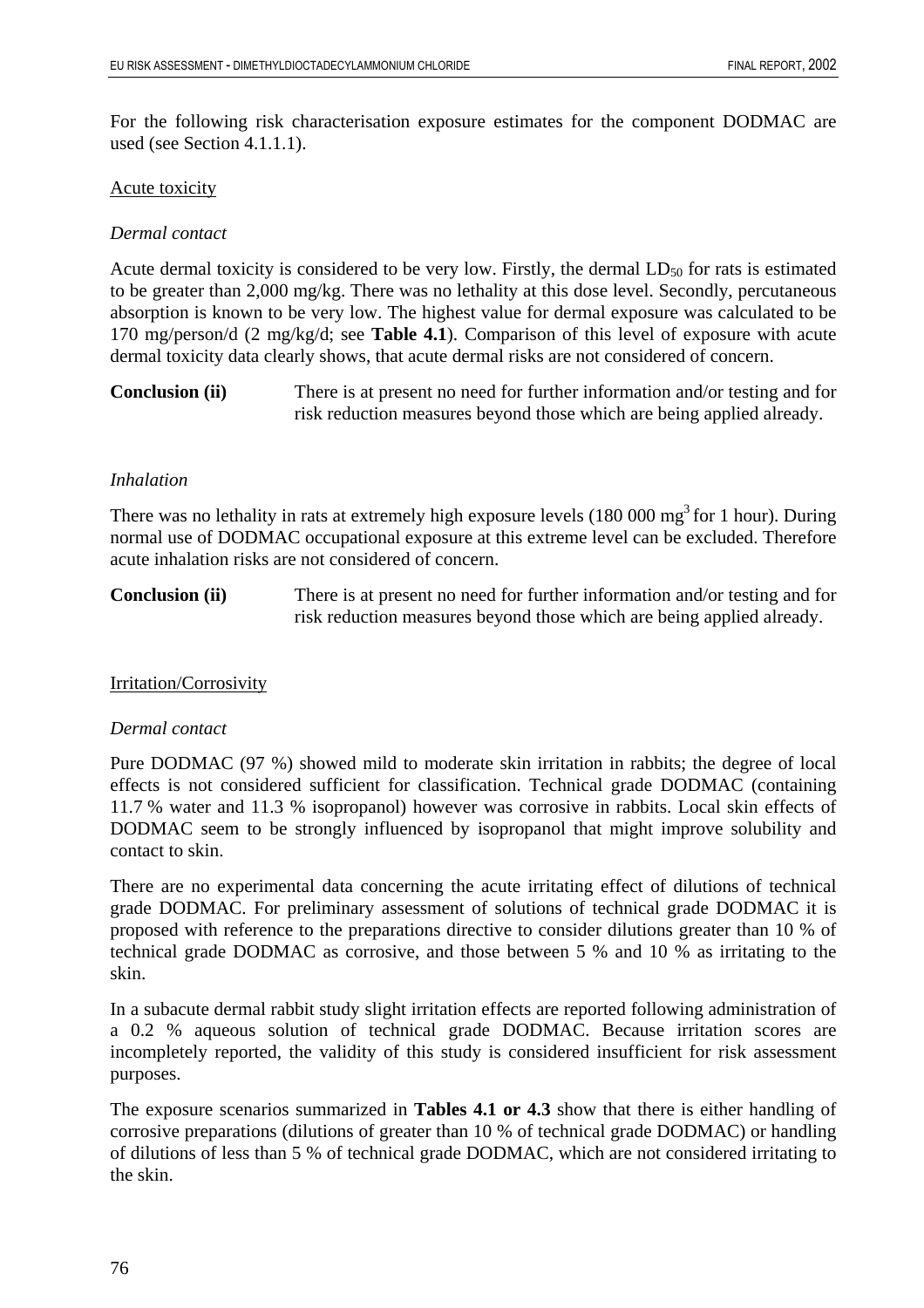Skin contact is avoided during handling of corrosive preparations by using personal protective equipment. Potential exposure is assumed only by single contacts. Therefore conclusion ii is reached.

**Conclusion (ii)** There is at present no need for further information and/or testing and for risk reduction measures beyond those which are being applied already.

# *Eyes*

While pure DODMAC only showed mild to moderate skin irritation in rabbits, it caused serious damage to the eyes of rabbits. There are no experimental data describing eye irritation effects following exposure to dilutions of DODMAC. With reference to the considerations concerning local skin effects, serious damage to the eyes is anticipated for dilutions with greater than 10 % DODMAC; dilutions between 10 % and 5 % of the substance are considered to be irritating to the eye. Applying the same rationale as for skin irritation, conclusion ii is reached for eye irritation as well.

**Conclusion (ii)** There is at present no need for further information and/or testing and for risk reduction measures beyond those which are being applied already.

### *Inhalation*

In an acute inhalation toxicity test with rats signs of respiratory tract irritation are reported at an extremely high single concentration  $(180,000 \text{ mg/m}^3/h)$ . Based on this limited information, acute irritation potency due to inhalation exposure does not seem to be severe. Referring to these toxicological data and the occupational exposure levels described (**Table 4.1**) relevant acute respiratory tract irritation is not suspected to occur during normal use.

**Conclusion (ii)** There is at present no need for further information and/or testing and for risk reduction measures beyond those which are being applied already.

#### Sensitization

#### *Dermal contact*

Based on animal and human data, DODMAC is not considered to be a skin sensitizer. Dermal contact to DODMAC is not anticipated to result in relevant cases of contact allergy.

DODMAC is reported to enhance skin allergy response to known sensitizers. This extra risk of combined exposures (DODMAC and known sensitizer) is considered to be effectively covered for preparations that are classified with R  $43$  ( $> 1$  % for the sensitizing substance(s) in the preparation).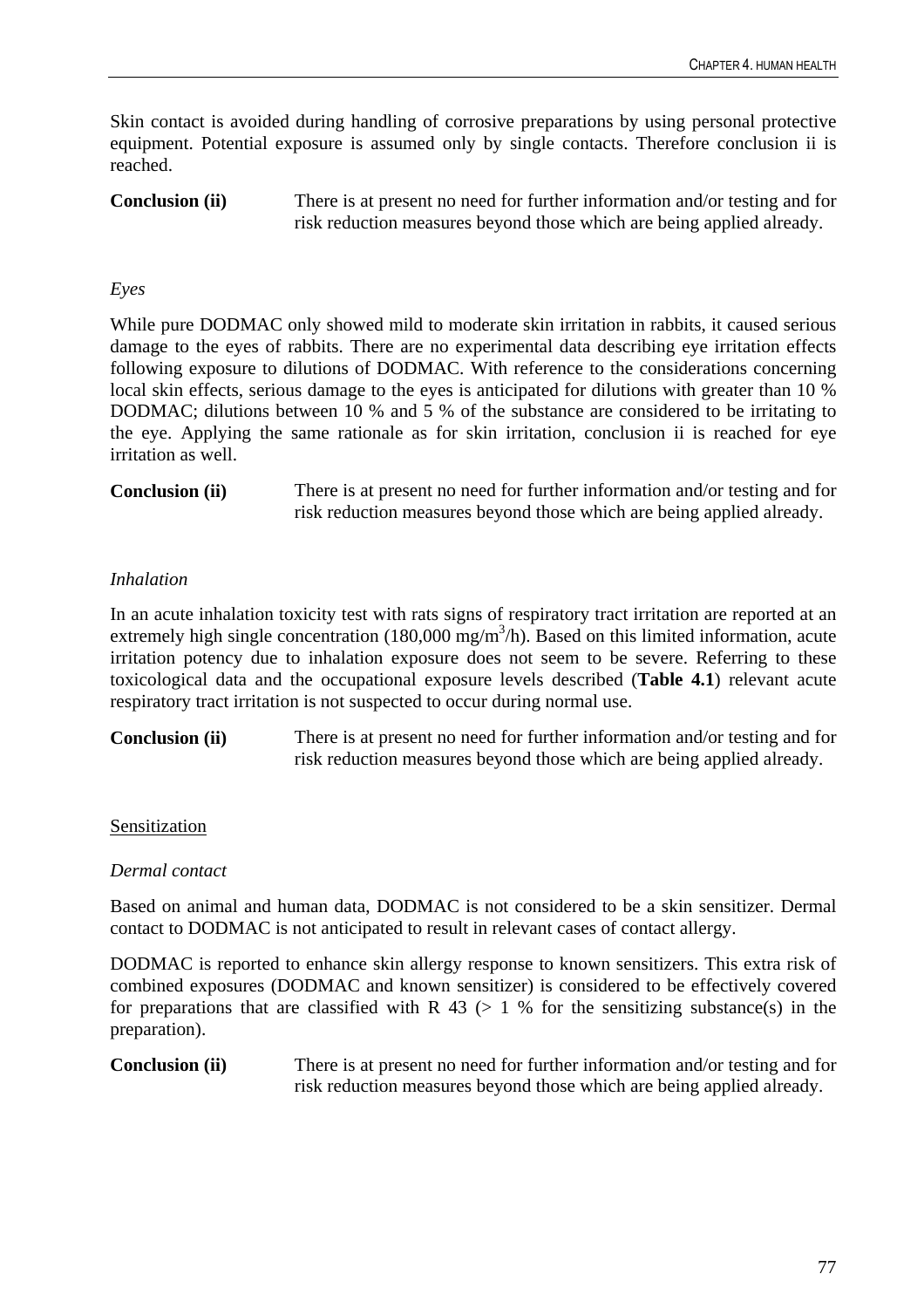# *Inhalation*

Asthmatic reactions following exposure to DODMAC so far have not been reported. Structurally related compounds are not known to be respiratory sensitizers. Because DODMAC is not suspected to be a respiratory sensitizer, inhalation exposure is not assumed to result in relevant cases of asthmatic reactions.

**Conclusion (ii)** There is at present no need for further information and/or testing and for risk reduction measures beyond those which are being applied already.

# Repeated dose toxicity

# *Dermal contact (local)*

This chapter provides no additional information compared with the preceding chapter "irritation/corrosivity, dermal contact". Please refer to the according passage.

# **Conclusion (ii)** There is at present no need for further information and/or testing and for risk reduction measures beyond those which are being applied already.

# *Dermal (systemic effects)*

With reference to the hazard assessment the NOAEL of 40 mg/kg bw/d from the subacute dermal rabbit study is not used for dermal risk assessment. The oral rat study is considered to be more reliable than the dermal rabbit study.

The NOAEL of 100 mg/kg/d (rat, oral, subacute) has to be converted to the anticipated human NAEL for chronic dermal exposure.

For duration adjustment (subacute/chronic) the factor of 1/6 is used (BAU 1994). This duration factor is derived from empirical data for various existing chemicals individually tested with different durations of exposure. The factor 1/6 will probably result in some sort of "central tendency" estimate. A NAEL (rat, oral, chronic) of app. 17 mg/kg/d is estimated. Cross-species scaling on a metabolic rate basis (factor 1/4) yields an anticipated NAEL (human, oral, chronic) of app. 4.2 mg/kg/d. Quantitative information on oral absorption is not available. Therefore for a route-to-route extrapolation the preliminary assumption is made, that the oral absorption is equal to or probably higher than the low dermal absorption. Assuming a human body weight of 70 kg a NAEL (human, dermal, chronic) greater than 290 mg/person/d and a LAEL greater than 1,460 mg/person/d is estimated.

For reasons of comparability the NAEL without duration adjustment and metabolic rate scaling is calculated as well. Assuming a dermal absorption equal to or lower than the oral one, a NAEL greater than 100 mg/kg/d is anticipated. For a worker of 70 kg bodyweight a NAEL greater than 7,000 mg/person/d will result. This NAEL is 24-fold higher than the adjusted dermal NAEL greater than 290 mg/person/d.Based on general toxicological knowledge oral absorption is probably higher than dermal absorption. If, for instance, oral absorption is only 10 times greater than dermal absorption, the estimated dermal NAEL of greater than 290 mg/person/d had to be replaced by a dermal NAEL of 2,900 mg/person/d.

The relevant information for the assessment of systemic chronic toxicity due to dermal contact (exposure, NAEL, MOS) is listed in **Table 4.3**.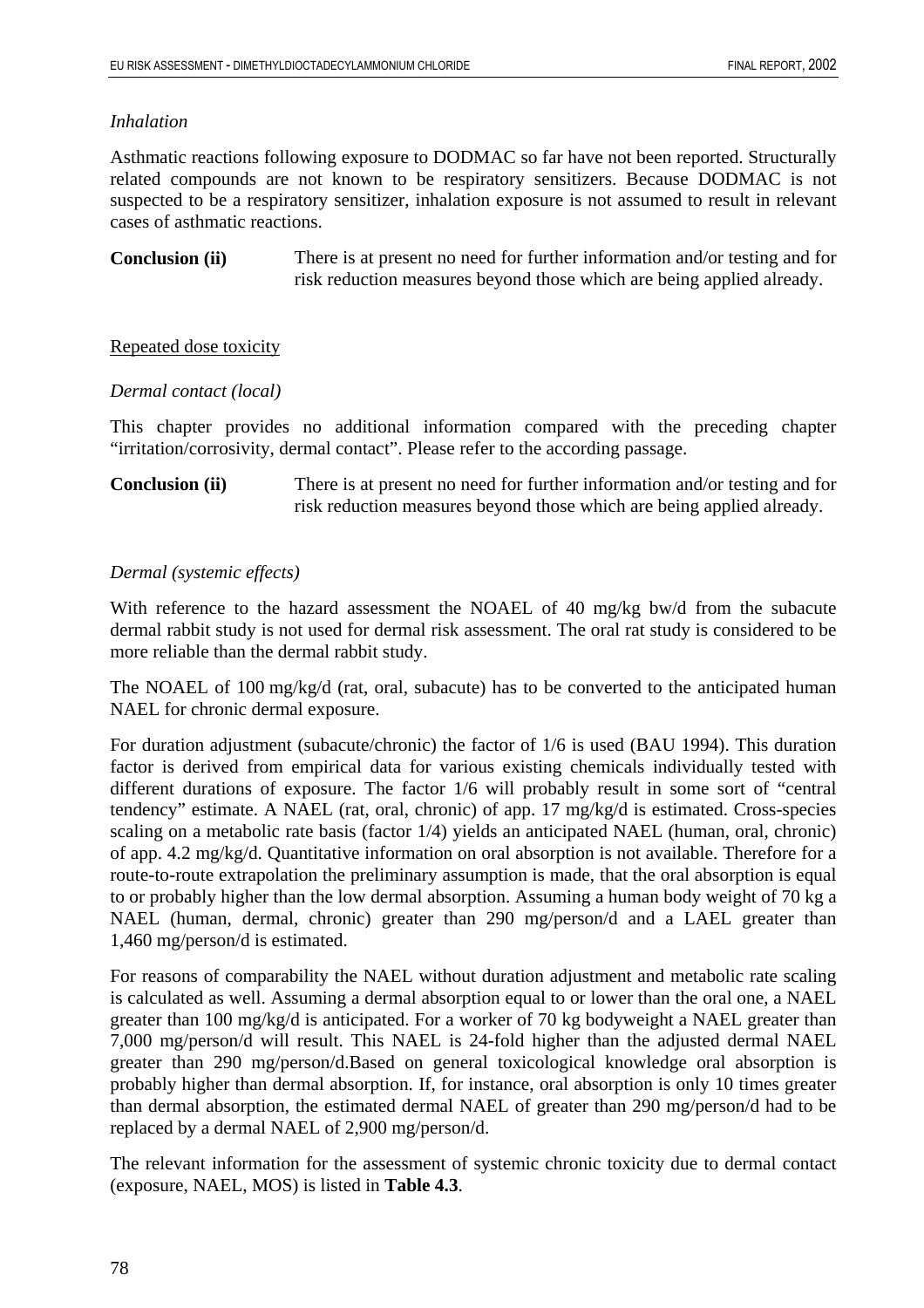The NAEL of > 290 mg/kg/d derived by duration adjustment, metabolic rate scaling and routeto-route extrapolation and the NAEL of  $> 7,000$  mg/kg/d whose extrapolation is restricted to route-to-route extrapolation are compared with the relevant exposure scenarios.

The exposure scenarios with relevant repeated dermal exposure are

- "use of hair-care products" (skilled trade),
- "use of car polishing and car cleaning products" (skilled trade).

It has to be mentioned that the exposure assessment for the 2 scenarios is solely based on EASE calculations without use of personal protective equipment.

These MOS values have been calculated under the assumption that the (unknown) oral absorption is equal to the very low dermal absorption. However, based on general toxicological knowledge oral absorption of DODMAC is probably higher than dermal absorption. If, for instance, oral absorption of DODMAC is only 10 times greater than dermal absorption all MOS values (those with and without modification) are ten times greater than the MOS values listed in the table.

Because of these considerations all MOS values calculated are considered to be of no concern.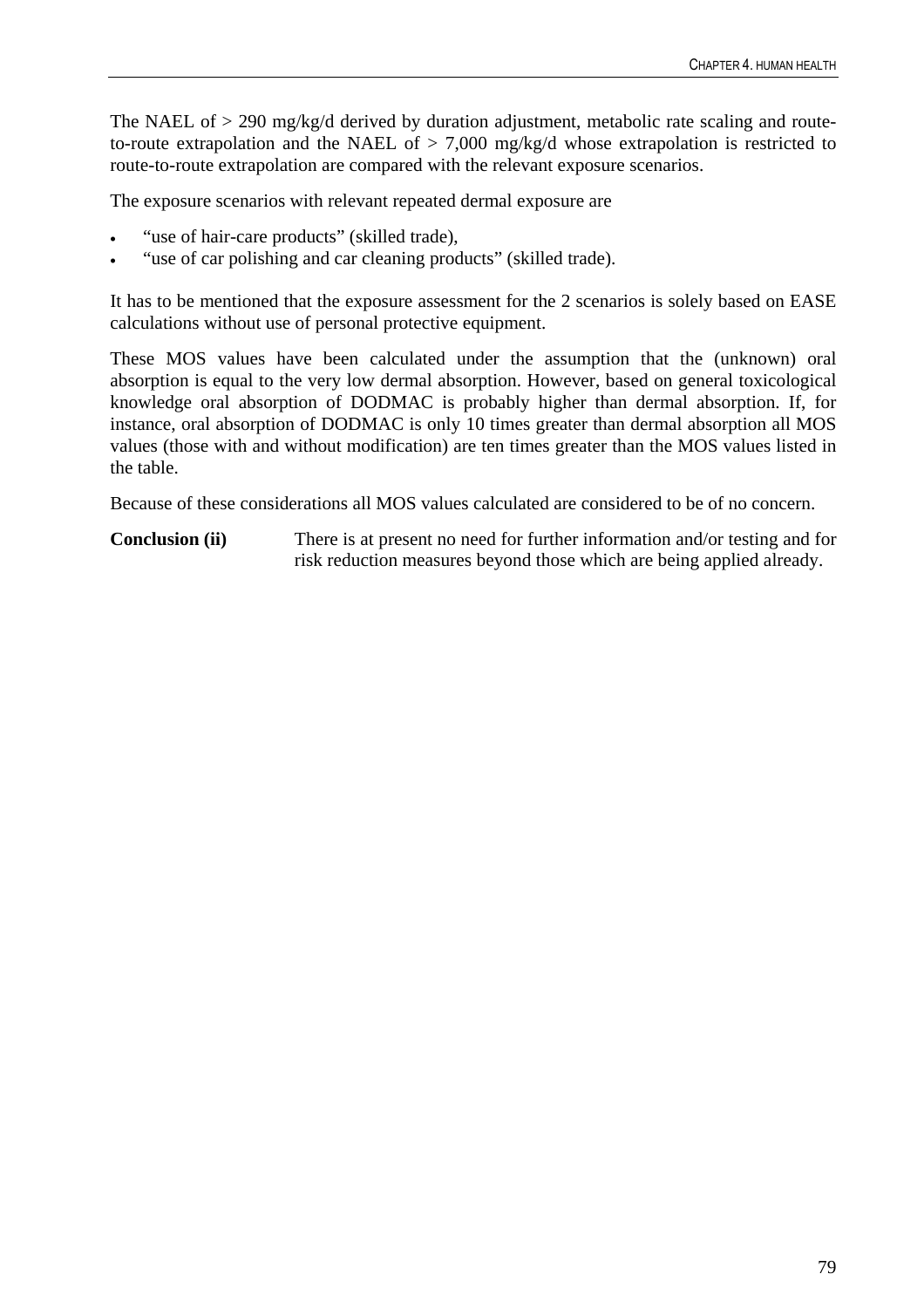| <b>Exposure scenario</b>                                                                                                                                  | Duration/<br>Frequency | <b>Shift</b><br>average<br>value<br>[mg/p/day] | MOS <sup>3</sup><br>[NAEL ><br>7,000<br>mg/p/day] | MOS <sup>3</sup><br>(extrap.)<br>[NAEL > 290<br>mg/p/day] | Con-<br>clusion |
|-----------------------------------------------------------------------------------------------------------------------------------------------------------|------------------------|------------------------------------------------|---------------------------------------------------|-----------------------------------------------------------|-----------------|
| Chemical industry (inclusive cosmetic industry)                                                                                                           |                        |                                                |                                                   |                                                           |                 |
| manufacturing of a preparation containing 75 %<br>DHTDMAC, activity: filling, transfer, cleaning,<br>maintenance, repair work                             | shift length,<br>daily | low <sup>1</sup>                               | high                                              | high                                                      | ii.             |
| manufacturing of a preparation containing 16 %<br>DHTDMAC, activity: filling, transfer, cleaning,<br>maintenance, repair work                             | shift length,<br>daily | low <sup>1</sup>                               | high                                              | high                                                      | ii.             |
| production of personal care products, use of the<br>powder containing 95 % DHTDMAC, activity:<br>weighing, filling, cleaning, maintenance, repair<br>work | 2 h/daily              | low <sup>2</sup>                               | high                                              | high                                                      | ii              |
| Industrial area                                                                                                                                           |                        |                                                |                                                   |                                                           |                 |
| production of fabric softeners, use of preparations<br>containing 75 % DHTDMAC, activity: weighing,<br>filling, cleaning, maintenance, repair work        | 2 h/daily              | low <sup>1</sup>                               | high                                              | high                                                      | ii.             |
| production of car cleaning agents, use of<br>preparations containing 75 % DHTDMAC, activity:<br>weighing, filling, cleaning, maintenance, repair<br>work  | 2 h/daily              | low <sup>1</sup>                               | high                                              | high                                                      | ii.             |
| Production of organic clays (use of emulsions<br>containing 16% DHTDMAC), activity: weighing,<br>filling, cleaning, maintenance, repair work              | 2 h/daily              | low <sup>1</sup>                               | high                                              | high                                                      | ii.             |
| use of hair-care products containing 2 %<br>DHTDMAC, activity: shampooing                                                                                 | 5 h/daily              | $34 - 110$                                     | $>64 - 206$                                       | $3 - 9$                                                   | ii.             |
| use of car polishing and car cleaning products<br>containing 4 % DHTDMAC, activity: cleaning,<br>laying on                                                | shift length,<br>daily | $26 - 105$                                     | $>67 - 269$                                       | $> 3 - 11$                                                | ii.             |

**Table 4.4** MOS values [repeated dose toxicity (systemic, dermal)] of DODMAC

<sup>1</sup> corrosive effect of the 75 % resp. 16 % preparation

2 expert judgment (PPE)

<sup>3</sup> If oral absorption is 10 times greater than dermal absorption all MOS values listed have to be multiplied by the factor of 10

### *Inhalation (systemic effects)*

Since repeated inhalation toxicity was not investigated, the subacute oral rat study is used for the assessment of systemic toxicity. For human health risk assessment the experimental NOAEL of 100 mg/kg/d (rat, oral, subacute) has to be converted to the anticipated human NAEC for chronic inhalation exposure.

For duration adjustment (subacute/chronic) a factor of 1/6 is used (BAU 1994). A NAEL (rat, oral, chronic) of app. 17 mg/kg/d is estimated. Cross-species scaling on a metabolic rate basis (factor 1/4) yields an anticipated NAEL (human, oral, chronic) of app. 4.2 mg/kg/d. For a routeto-route extrapolation a body weight of 70 kg, a respiratory volume of 10  $\text{m}^3$ /8 h and an equivalent inhalatory and oral uptake are assumed, resulting in a NAEC (human, inhalation, chronic) of app. 29 mg/m<sup>3</sup> and a LAEC of app. 145 mg/m<sup>3</sup>. Effects on the adrenals are assumed.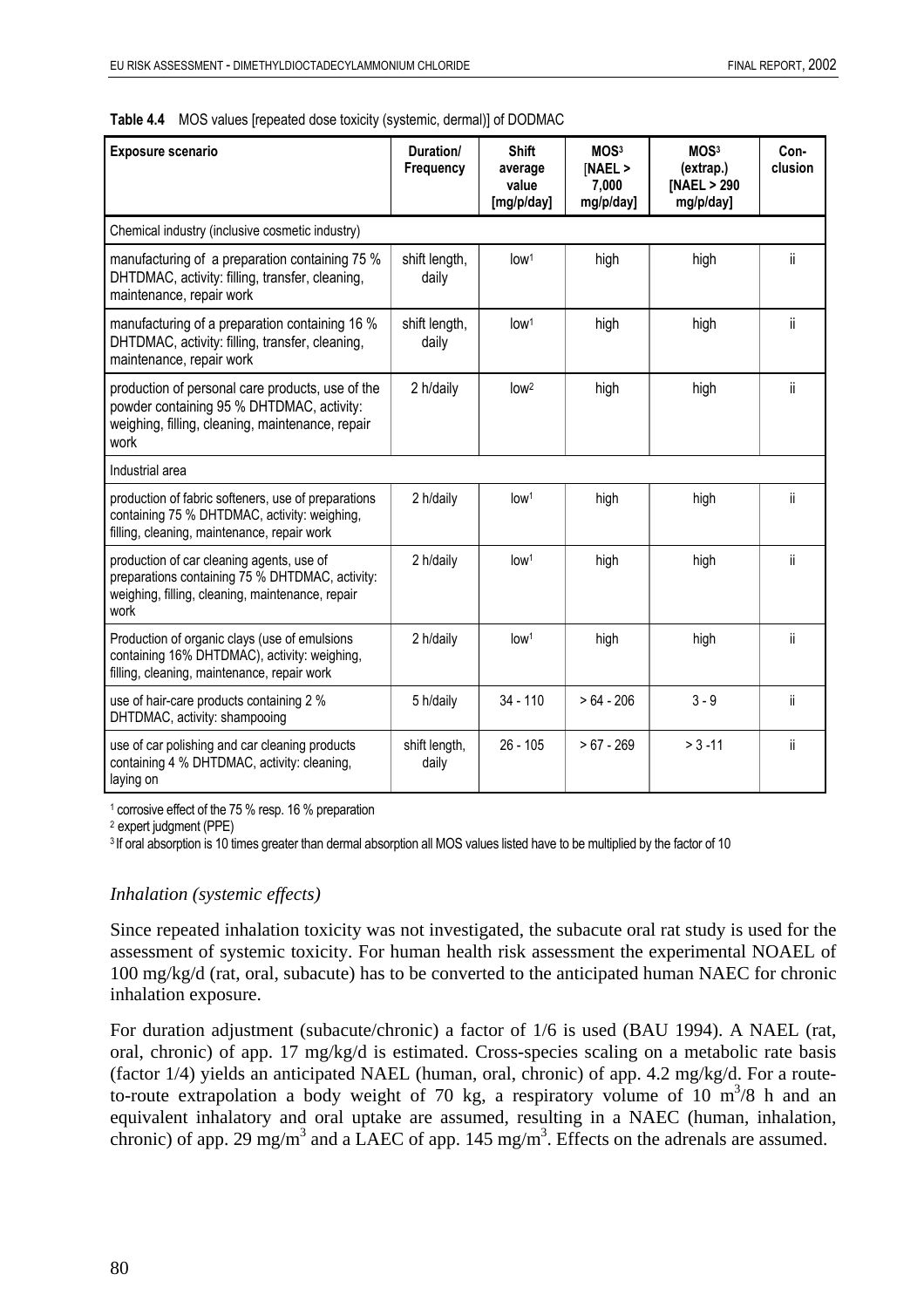For reasons of comparability the NAEC without duration adjustment and metabolic rate scaling is calculated as well. The experimental NOAEL of 100 mg/kg/d will correspond to a human NAEL of 7,000 mg/person/d. Assuming that a worker of 70 kg inhales 10  $m^3$  air per working day and that an adjustment factor for inhalatory uptake is not necessary, a NAEC of 700 mg/m<sup>3</sup> will result. This NAEC is about 24-fold higher than the adjusted value of 29 mg/m<sup>3</sup>.

| Exposure scenario                                                                                                                                         | Duration/<br>Frequency | <b>Shift</b><br>average<br>value<br>[ $mg/m3$ ] | <b>MOS</b><br>[NAEC:<br>700 mg/m <sup>3</sup> ] | <b>MOS</b><br>(extrap.)<br>[NAEC:<br>29 mg/m <sup>3</sup> ] | Con-<br>clusion |
|-----------------------------------------------------------------------------------------------------------------------------------------------------------|------------------------|-------------------------------------------------|-------------------------------------------------|-------------------------------------------------------------|-----------------|
| Chemical industry (inclusive cosmetic industry)                                                                                                           |                        |                                                 |                                                 |                                                             |                 |
| manufacturing of preparations containing 75 %<br>DHTDMAC, activity: filling, transfer, cleaning,<br>maintenance, repair work                              |                        |                                                 |                                                 |                                                             |                 |
| vapour                                                                                                                                                    | shift length,<br>daily | negligible <sup>1</sup>                         | very high                                       | very high                                                   | ii.             |
| manufacturing of preparations containing 16 %<br>DHTDMAC, activity: filling, transfer, cleaning,<br>maintenance, repair work                              |                        |                                                 |                                                 |                                                             |                 |
| vapour                                                                                                                                                    | shift length,<br>daily | negligible <sup>1</sup>                         | very high                                       | very high                                                   | ii.             |
| production of personal care products, use of the<br>powder containing 95 % DHTDMAC, activity:<br>weighing, filling, cleaning, maintenance, repair<br>work |                        |                                                 |                                                 |                                                             |                 |
| dust                                                                                                                                                      | 2 h/daily              | $0.2 - 0.52$                                    | 1 450 - 3 500                                   | $58 - 145$                                                  | ii              |
| Industrial area                                                                                                                                           |                        |                                                 |                                                 |                                                             |                 |
| production of fabric softeners, use of<br>preparations containing 75% DHTDMAC,<br>activity: weighing, filling, cleaning, maintenance,<br>repair work      |                        |                                                 |                                                 |                                                             |                 |
| vapour                                                                                                                                                    | 2 h/daily              | negligible <sup>1</sup>                         | very high                                       | very high                                                   | ii.             |
| production of car cleaning agents, use of<br>preparations containing 75 % DHTDMAC,<br>activity: weighing, filling, cleaning, maintenance,<br>repair work  |                        |                                                 |                                                 |                                                             |                 |
| vapour                                                                                                                                                    | 2 h/daily              | negligible <sup>1</sup>                         | very high                                       | very high                                                   | ii              |
| production of organic clays, use of emulsions<br>containing 16 % DHTDMAC, activity: weighing,<br>filling, cleaning, maintenance, repair work              |                        |                                                 |                                                 |                                                             |                 |
| vapour                                                                                                                                                    | 2 h/daily              | negligible <sup>1</sup>                         | very high                                       | very high                                                   | ii              |

| <b>Table 4.5</b> MOS values [repeated dose toxicity (systemic, inhalative)] of DODMAC |
|---------------------------------------------------------------------------------------|
|---------------------------------------------------------------------------------------|

Table 4.5 continued overleaf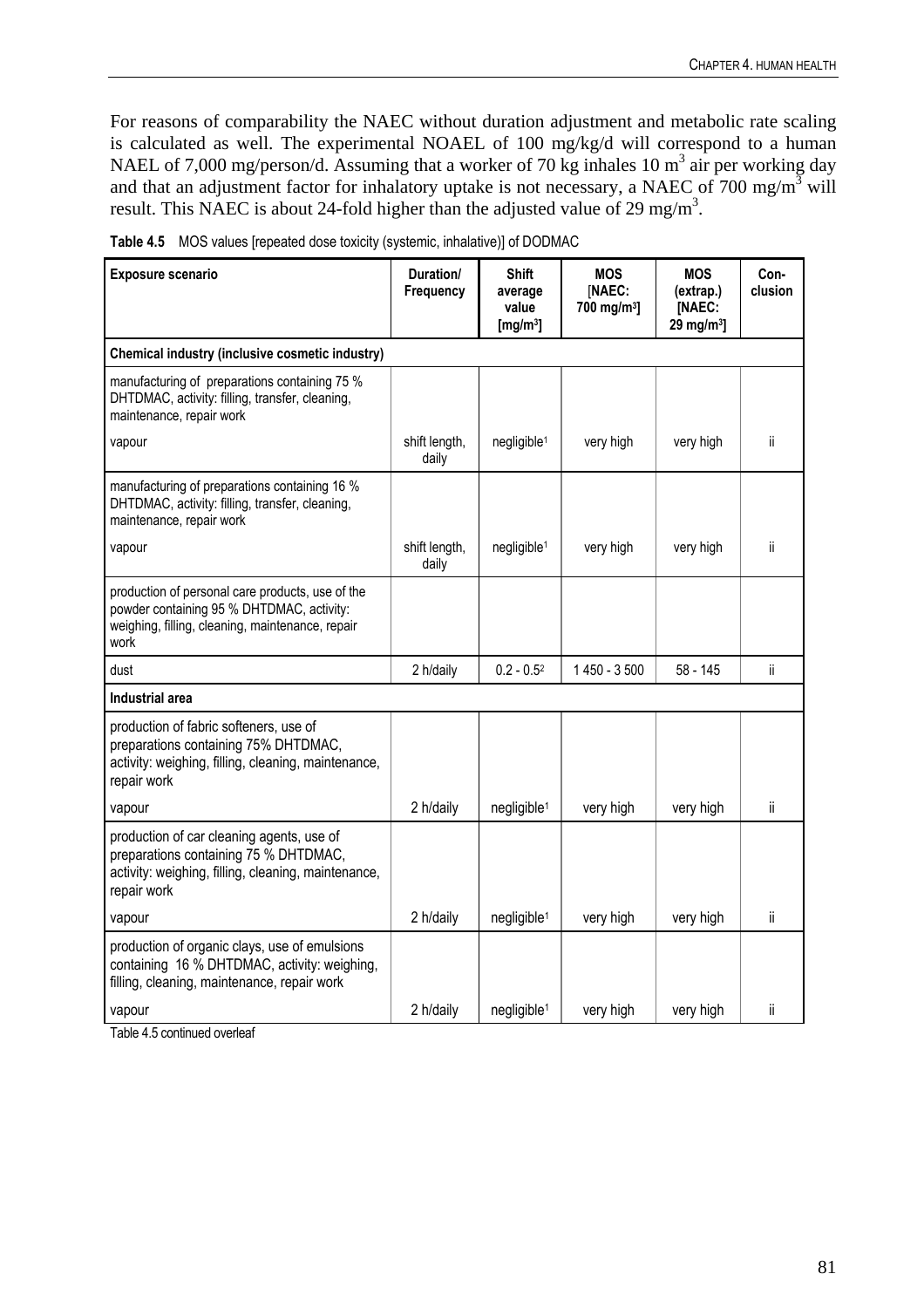| <b>Exposure scenario</b>                                                                                  | Duration/<br>Frequency | <b>Shift</b><br>average<br>value<br>[mg/m $3$ ] | <b>MOS</b><br>[NAEC:<br>700 mg/m <sup>3</sup> ] | <b>MOS</b><br>(extrap.)<br>[NAEC:<br>29 mg/m $3$ ] | Con-<br>clusion |
|-----------------------------------------------------------------------------------------------------------|------------------------|-------------------------------------------------|-------------------------------------------------|----------------------------------------------------|-----------------|
| Skilled area                                                                                              |                        |                                                 |                                                 |                                                    |                 |
| use of hair-care products containing 2 %<br>DHTDMAC, activity: shampooing                                 |                        |                                                 |                                                 |                                                    |                 |
| vapour                                                                                                    | 5 h/daily              | negligible <sup>1</sup>                         | very high                                       | very high                                          | ii.             |
| use of car polishing and car cleaning products<br>containing 4 % DHTDMAC,<br>activity: cleaning laying on |                        |                                                 |                                                 |                                                    |                 |
| vapour                                                                                                    | shift length,<br>daily | negligible <sup>1</sup>                         | very high                                       | very high                                          | ii.             |
| activity: spraying                                                                                        |                        |                                                 |                                                 |                                                    |                 |
| aerosol                                                                                                   |                        | 3                                               | very high                                       | very high                                          | ii              |

#### **Table 4.5** continued

1 on account of the very low vapour pressure (estimated to 10 $5$  Pa)  $2$  EASE (with LEV)

<sup>3</sup> cannot be estimated yet; assumed to be not critical

Systemic health risks due to chronic inhalation exposure are not expected (see **Table 4.4**).

**Conclusion (ii)** There is at present no need for further information and/or testing and for risk reduction measures beyond those which are being applied already.

### *Inhalation (local)*

The data from acute irritation testing (eye and skin) and the limit test on acute inhalation with a very high concentration indicate an irritation potential. Respiratory tract irritation potency in acute inhalation testing seems to be low. Local effects in the respiratory tract after repeated inhalation cannot be quantified. Due to physico-chemical properties (e. g. high molecular weight, salt-like character) an exposure to the vapour is not considered to be relevant. A chronic dust exposure is estimated (EASE) for the production of personal care products (2 h/d, shift average:  $0.2 - 0.5$  mg/m<sup>3</sup>), but not in the skilled trade area (see **Table 4.4**). Since the respiratory tract irritation threshold cannot be assessed on the basis of the available data, the corresponding risk for the exposure scenario cannot be estimated. Based on the above information, especially the lack of dust exposure in the skilled trade area, further investigation of chronic respiratory tract irritation seems not to be of immediate concern.

**Conclusion (ii)** There is at present no need for further information and/or testing and for risk reduction measures beyond those which are being applied already.

#### *Combined exposure (systemic effects)*

There are no workplace scenarios with relevant chronic inhalation and chronic dermal exposure as well. Therefore risks of combined exposure are not considered of concern.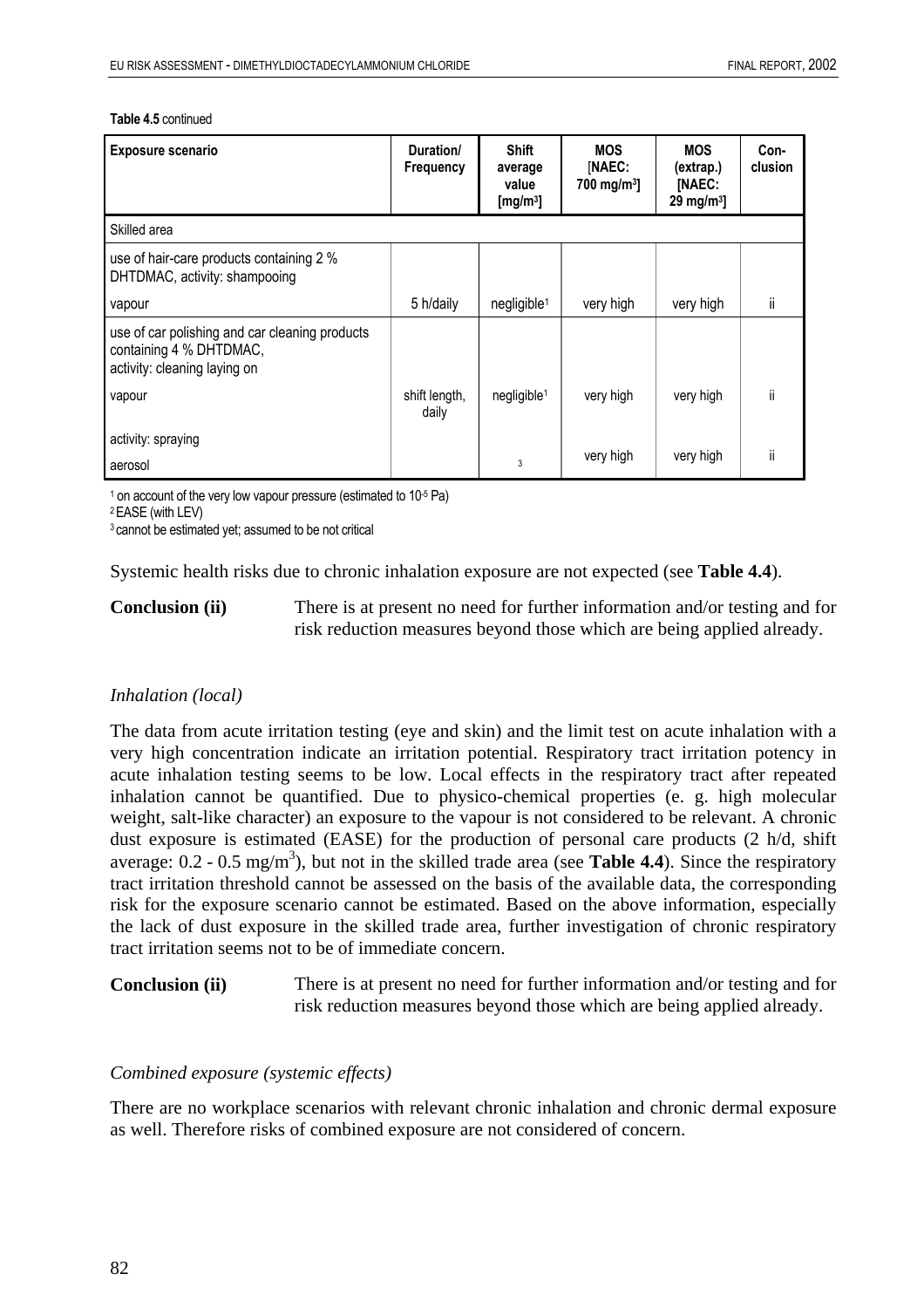# **Conclusion (ii)** There is at present no need for further information and/or testing and for risk reduction measures beyond those which are being applied already.

# **Mutagenicity**

Available base set data do not reveal a genotoxic potential. Based on these data mutagenic effects are not anticipated to occur.

**Conclusion (ii)** There is at present no need for further information and/or testing and for risk reduction measures beyond those which are being applied already.

### **Carcinogenicity**

There are no carcinogenicity data available. Based on negative mutagenicity test results, DODMAC is not suspected to be a carcinogen. Corresponding risks at the workplace are not anticipated to occur.

**Conclusion (ii)** There is at present no need for further information and/or testing and for risk reduction measures beyond those which are being applied already.

# Reproductive toxicity (fertility impairment, developmental toxicity)

An oral screening study (OECD 421) with DODMAC has been performed in rats. During this study clear signs of general toxicity were observed after repeated administration of 500 mg/kg/d in both sexes, a dosage which led to impaired reproductive performance. Based on the reduced mating, fertility and gestation indices in the 500 mg/kg/d dose group a NOAEL for reproductive toxicity of 125 mg/kg/d can be estimated from this study and used for risk assessment.

# *Dermal contact*

According to the principle described in the chapter on repeated dose toxicity (dermal systemic effects) a human dermal NAEL for reproductive toxicity is estimated. Using a factor of ¼ for cross-species scaling and assuming a reduced systemic availability after dermal exposure a NAEL of  $>2,200$  mg/person/d is calculated for a body weight of 70 kg. A comparison of this value with the highest dermal exposure levels of 170 mg/person (acute) and 110 mg/person/d (chronic) results in extrapolated MOS values of >13 and >20. Both are considered to be high enough to derive no concern.

In addition a direct MOS is calculated for a body weight of 70 kg. Comparing the respective dose of >8,750 mg/person/d (70 x 125) with the dermal exposure levels (170 mg/person (acute) and 110 mg/person/d (chronic)) MOS values of >51 and >80 are calculated. The MOS are considered to be high enough, covering cross species scaling (factor  $\frac{1}{4}$ ) and further uncertainties of an assessment on the basis of animal data. No concern is derived.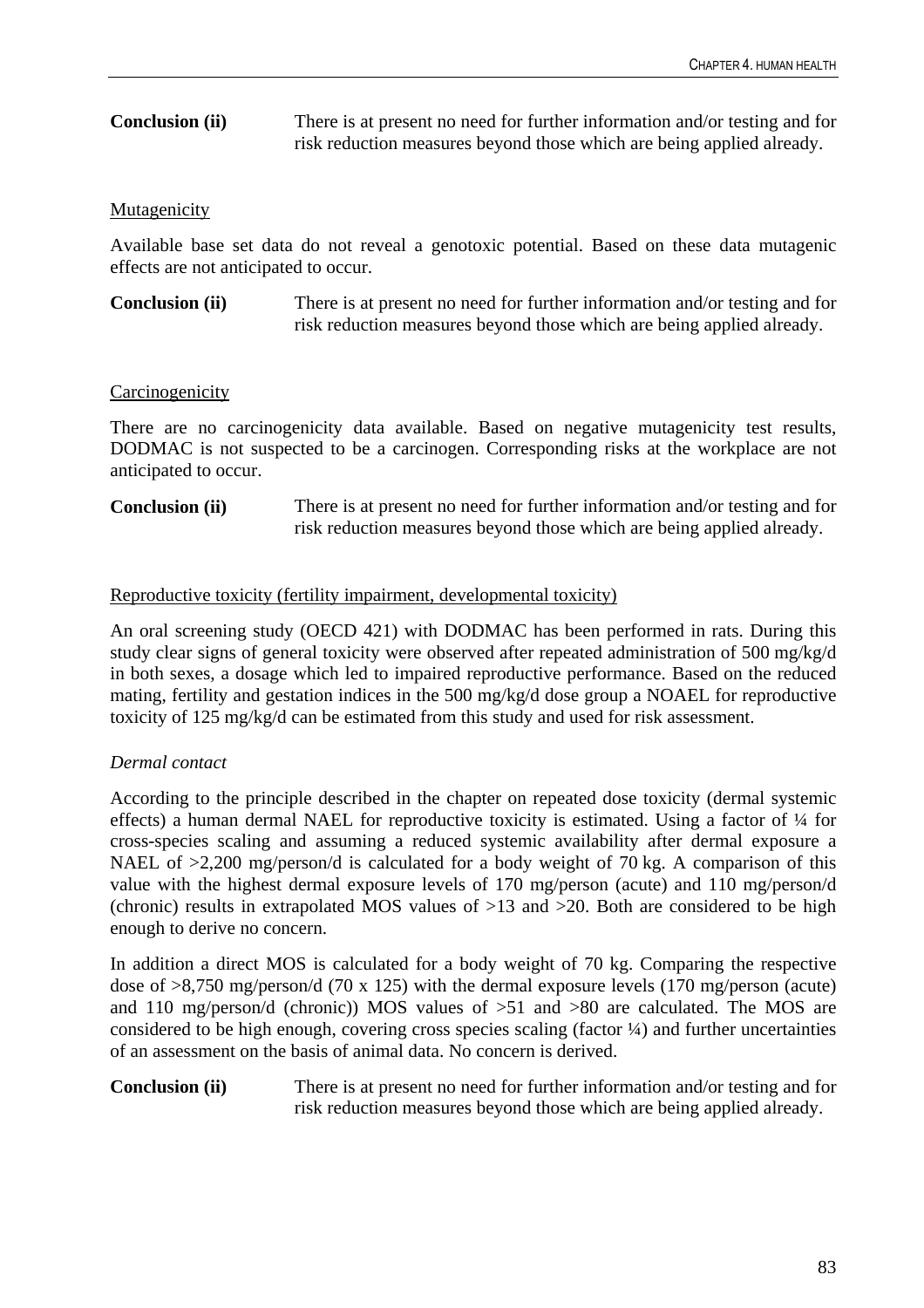# *Inhalation*

On the basis of the oral NOAEL of 125 mg/kg/d a human NOAEC for reproductive toxicity is estimated. Using a factor of ¼ for cross-species scaling and assuming an equivalent inhalatory and oral uptake a human NAEC of 220  $mg/m<sup>3</sup>$  is calculated for a body weight of 70 kg and a respiratory volume of 10 m<sup>3</sup>/8 h (125 x 70 x (4 x 10)<sup>-1</sup>). A comparison of this concentration with the highest exposure of 2 mg/m<sup>3</sup> (acute) and 0.5 mg/m<sup>3</sup> (chronic) results in extrapolated MOS values of 110 and 440. Both are considered to be high enough to derive no concern.

In addition a direct MOS is calculated comparing the concentration of 875 mg/m<sup>3</sup> (125 $\cdot$  70 $\cdot$  10<sup>-1</sup>) with the highest exposure of 2 mg/m<sup>3</sup> (acute) and 0.5 mg/m<sup>3</sup> (chronic). MOS values of 440 and 1,750 are calculated. Both are considered to be high enough, covering cross species scaling (factor ¼) and further uncertainties of an assessment on the basis of animal data. No concern is derived.

**Conclusion (ii)** There is at present no need for further information and/or testing and for risk reduction measures beyond those which are being applied already.

# Conclusions of the occupational risk assessment

In the occupational risk assessment of DODMAC health risks of workers were evaluated for dermal and inhalation exposure. Overall no concern (conclusion ii) was derived for all toxicological endpoints.

# **4.1.3.3 Consumers**

### Acute toxicity

Human data on the acute toxicity of DODMAC are not available. In rats, the substance exhibited only low acute toxicity with oral  $LD_{50} > 2,000$  mg/kg bw, dermal  $LD_{50} > 2,000$  mg/kg bw and inhalation  $LC_{50} > 100$  mg/l/1 hour. The acute toxicity of DODMAC is not to be labeled according to EU legislation.

Following the exposure assessment, consumers are not expected to be exposed to DODMAC (DHTDMAC) in the range of hazardous doses, which can be derived from acute oral or inhalation figures based on animal LD50/LC50 values. Therefore, the substance is of no concern in relation to acute oral or dermal toxicity.

Consumer exposure may occur as a result of using hair cosmetics and softeners containing DHTDMAC. The total amount available for potential uptake by the skin is estimated to be in up to 0.5 mg DODMAC/kg bw and day. Following dermal exposure to rats a  $LD_{50}$  of more than 2000 mg/kg bw was established with pure DODMAC (~ 97% purity). Taking into account the poor dermal absorption of the substance across the skin the margin of safety between the estimated combined exposure of humans and the dermal  $LD_{50}$  (rat) is considered to be sufficient.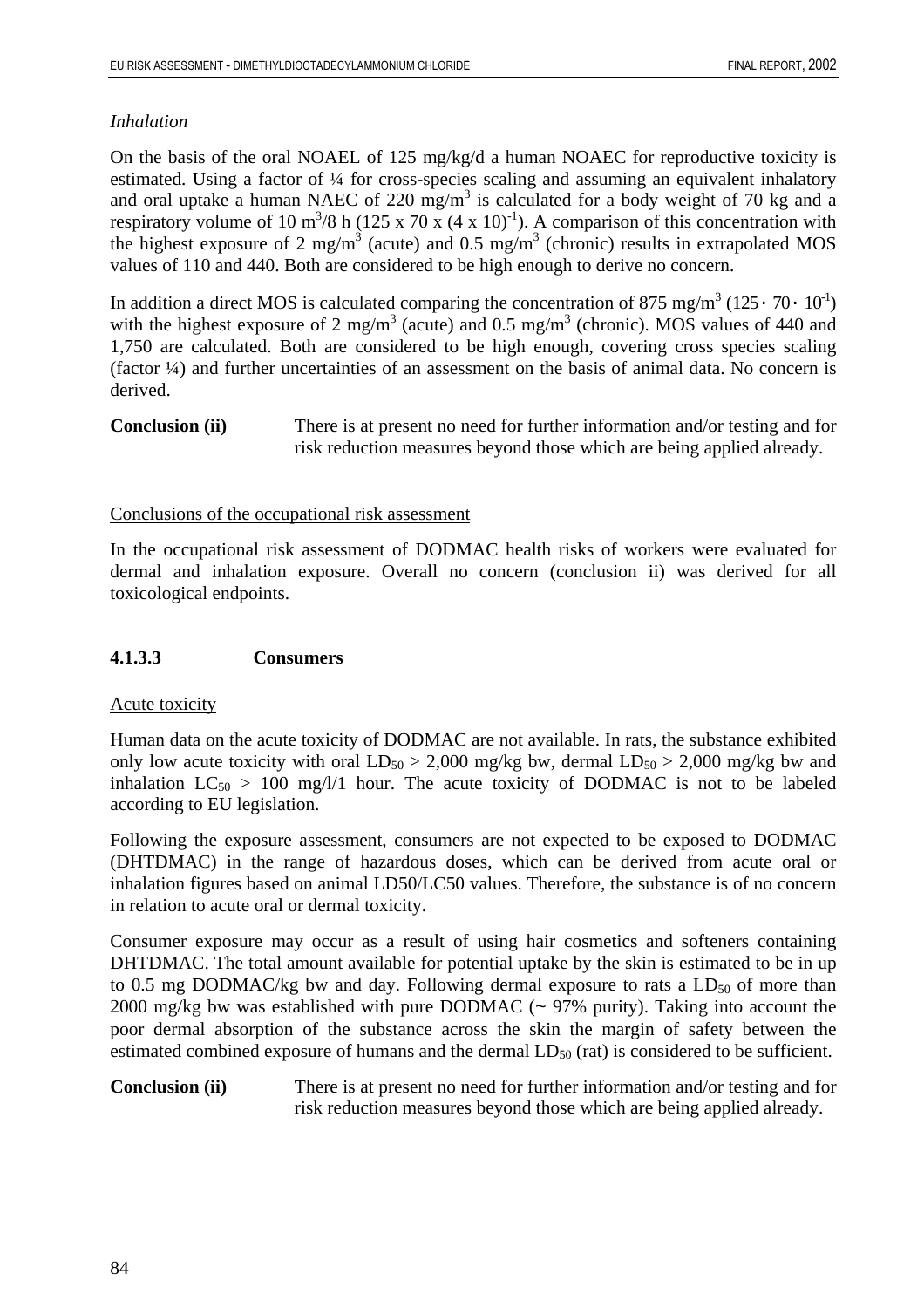# Irritation/Corrosivity

Human data on local irritation/corrosion caused by DODMAC are not available. In a test with rabbits according to OECD guidelines moderate skin irritation was detected for dimethyldioctadecylammonium chloride (purity approx. 97%). However, technical grade DODMAC, containing 77% dimethyldioctadecylammonium chloride, 11.3% isopropanol and 11.7% water caused corrosion after a 4-hours contact with the skin of rabbits. Serious damage to the eyes of rabbits is reported after instillation of dialkyldimethylammoniumchloride ( $97 \pm 1\%$ ) purity, max. 3% water) into the eyes of rabbits.

Based on the reported data, pure DODMAC is classified "Xi, irritant" and labeled "R 41, risk of serious damage to eyes", while technical grade "DODMAC" (containing approximately 12% isopropanol) is to be classified "C, corrosive" and labeled "R 34, causes burns".

According to the dermal exposure scenarios for hair cosmetics and softeners (reasonable worst case) it can be assumed that irritant concentrations of the substance will not occur.

**Conclusion (ii)** There is at present no need for further information and/or testing and for risk reduction measures beyond those which are being applied already.

# Sensitization

DODMAC is used in cosmetics for the treatment of hair. Moreover, consumer exposure may occur as a result of using softeners. The evaluation of the various information on sensitization testing with DODMAC is difficult, because such testing has to use substance concentrations that have proven to cause only slight skin irritation. Slight irritant effects are elicited with minimal concentrations of technical grade DODMAC, while pure DODMAC needs much higher concentrations in order to cause similar effects.

Based on human patch tests and on tests with guinea pigs, it can be concluded that DODMAC does not induce skin sensitization in humans and thus, has not to be labeled according to EU legislation.

**Conclusion (ii)** There is at present no need for further information and/or testing and for risk reduction measures beyond those which are being applied already.

# Repeated dose toxicity

Consumers may be dermally exposed to DODMAC (DHTDMAC) via cosmetics and softeners up to 0.5 mg/kg bw/day. An inhalation exposure through dust can be neglected.

Subacute and subchronic studies in rats revealed that oral administration of DODMAC as well as DHTDMAC induced degeneration of adrenal cortical cells at high dosages of 500 mg/kg bw/d. Higher percentages of neutrophil granulocytes and relative γ-globulinemia observed in the subacute study (Hoechst, 1990) were interpreted to represent responsive inflammatory reactions to adrenal necrosis. Considering abnormal gait and reduced spontaneous activity of treated animals it can not be excluded that they were induced by isopropanol as a component of the test substance. Isopropanol may also be responsive for the irritative effect inducing stomach ulceration in one high dose female. Relevant findings in the 6-month study (EPA/OTS, 1992) on treatment with 500 mg/kg DHTDMAC (corresponding to 200 mg/kg DODMAC) besides the adrenal lesions were higher frequencies of chronic liver inflammation in comparison to the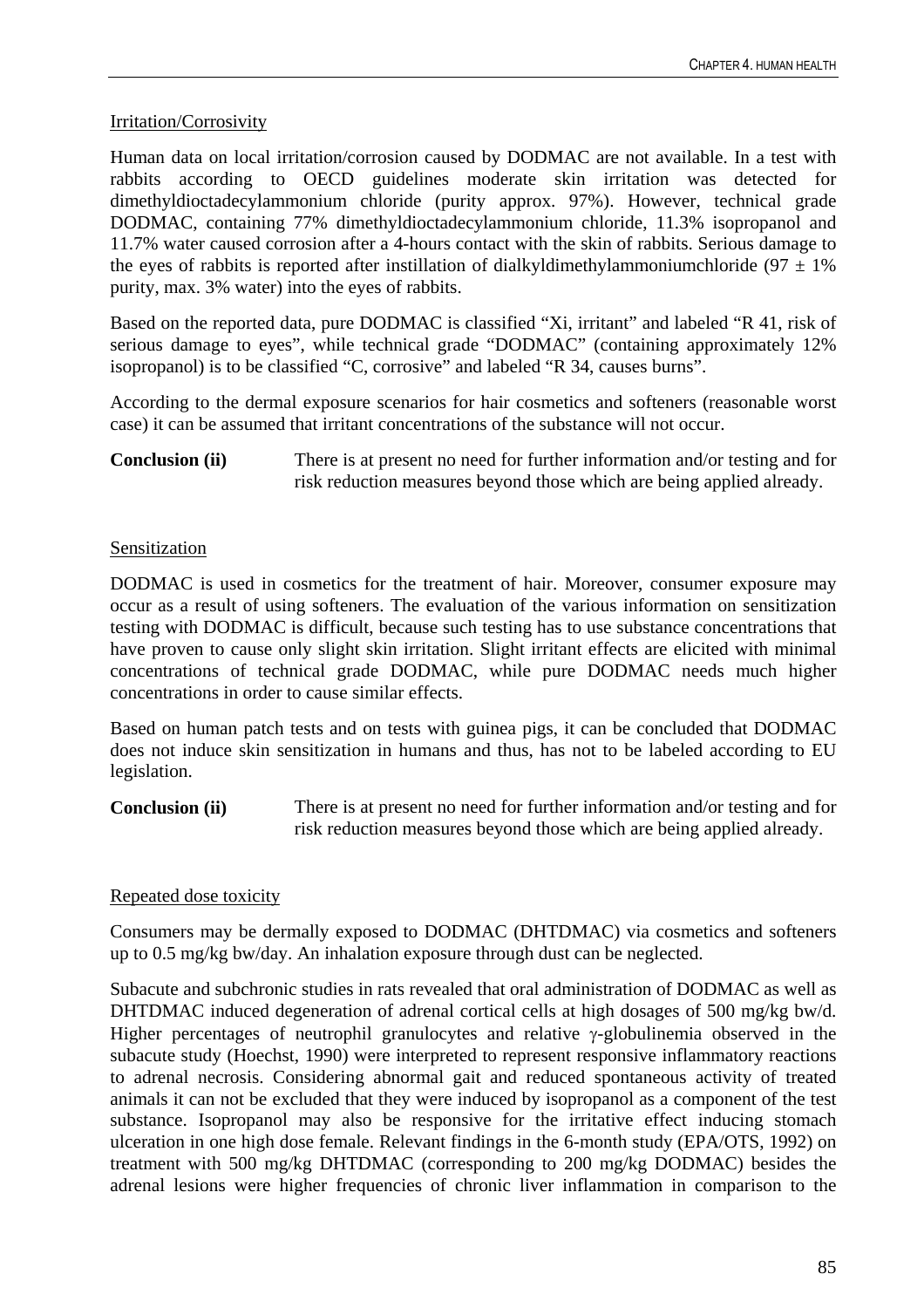control groups and sinusoidal reticuloendothelial hyperplasia and numerous foamy macrophages in the mesenteric lymph nodes following 91 days. At dosages below 500 mg/kg bw/d, no significant toxic effect could be identified up to 100 mg/kg bw/d of DODMAC in the subacute toxicity study (NOAEL) and up to 10 mg/kg bw/d DHTDMAC in the 6-month study.

Subacute dermal administration of DODMAC (with isopropanol) on clipped rabbit skin induced local irritation but no indication of systemic toxicity up to 40 mg/kg bw/day (NOAEL), a systemic LOAEL was not determined.

For the decision on the appropriateness of MOS, the following aspects regarding the critical effect as well as exposure have been considered and taken into account:

### *Overall confidence in the database*

The data taken into account for performing the risk characterization have been evaluated with regard to their reliability, relevance and completeness according to Section 3.2 of the TGD. The data were published in peer reviewed journals or submitted to the Competent Authority in private reports being adequately detailed and in accordance with internationally recognized guidelines and to GLP.

The findings of all studies are not contradictory so that the judgement can be based on the database.

There are no reasons to assume limited confidence.

# *Uncertainty arising from the variability in the experimental data*

The two studies on rats cited above allow to conclude on the NOAEL of severe systemic health effects during oral administration. The range varied from 10 mg/kg bw/d to 100 mg/kg bw/d. The NOAEL of 100 mg/kg bw/d (degeneration of adrenocortical cells) was derived from the 28 day gavage study (Hoechst, 1990) which was well performed and the results were in conformity with the findings of the other studies. The combined subchronic/chronic study on DHTDMAC (EPA/OTS, 1992) is not considered for the derivation of a NOAEL because of methodical defaults (absence of clinical chemistry examinations, histopathological examinations of only a few organs).

There are no reasons to assume a special extent of uncertainty which have to be taken into account.

### *Intra- and interspecies variation*

Specific investigations about the toxicokinetic behaviour and metabolism of the substance are not available. Therefore there is concern, which has to be expressed in the magnitude of the MOS.

### *Nature and severity of the effect*

The main effect considered as "critical effect" is the degeneration of adrenocortical cells (irreversible, serious health effect).

There are no reasons to assume that the effects shown in the animal experiments are limited to the species tested, thus being not of relevance for humans. Because of the seriousness of the effect there is concern, which has to be expressed in the magnitude of the MOS.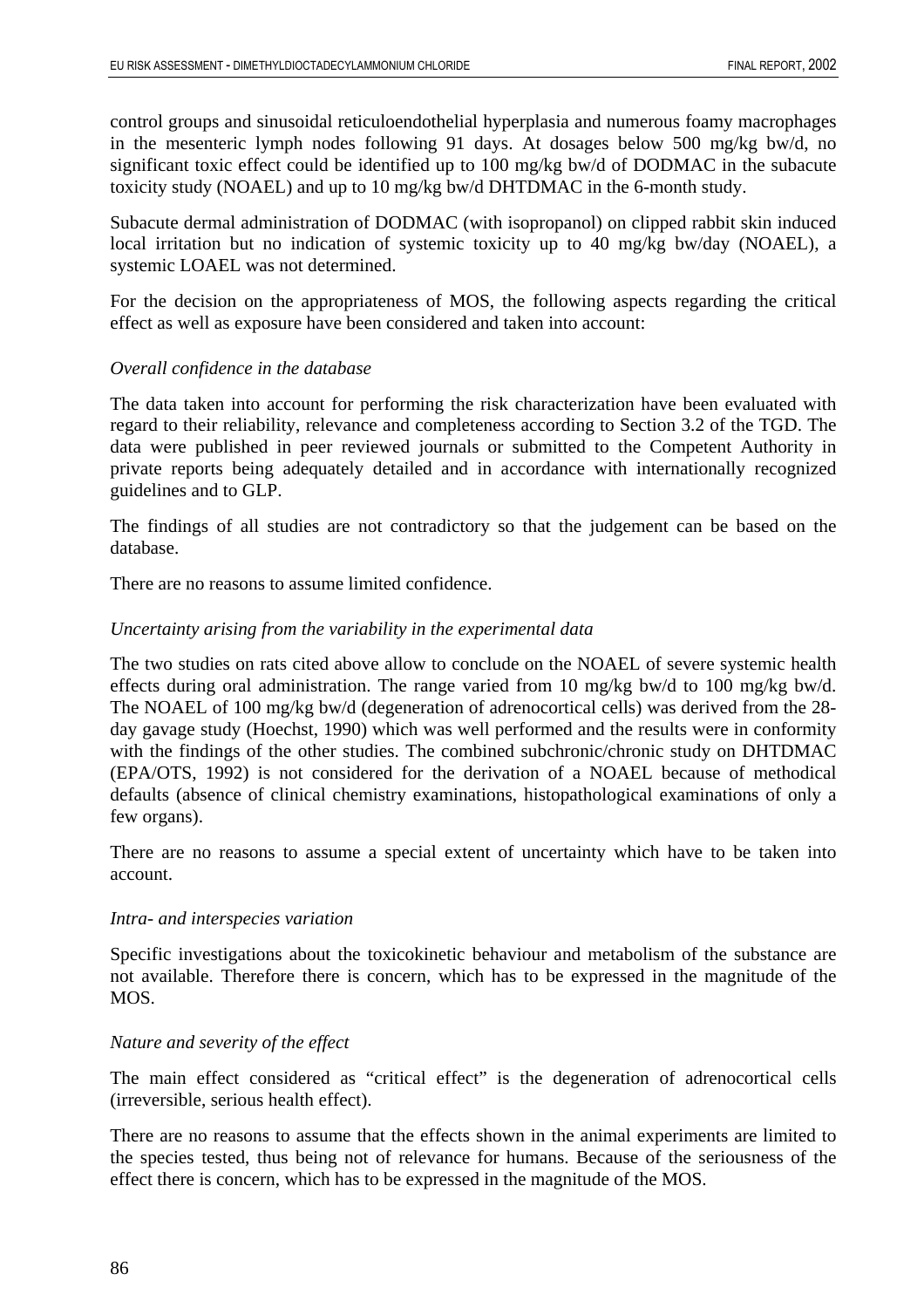# *Dose response relationship*

In rats no steep dose response relationship is observed for the systemic effects (NOAEL 100 mg/kg bw/d, LOAEL 500 mg/kg bw/d).

Therefore, there is no reason to assume concern which has to be expressed in an increased MOS taking into account the exposure level.

# *Differences in exposure (route, duration, frequency and pattern)*

# *Dermal route*

Following the exposure assessment, the consumer may be exposed dermally to DODMAC via usage of softeners and hair cosmetics. The validity of the dermal subacute rabbit study is limited due to the lack of a LOAEL and the low dose level tested. Therefore an oral study is used for determining a MOS.

There are no reasons to assume that special concern can be derived from this procedure concerning different routes. There are rather arguments for considering a lower concern due to the poor dermal absorption.

# *Human population to which the quantitative and/or qualitative information on exposure applies*

Following the dermal exposure there is no reason to assume a special risk for elderly, children or other people suffering from special diseases like obesity or persons with high bronchial reactivity.

### *Other factors*

There are no other factors known requiring a peculiar margin of safety.

### *MOS for dermal exposure scenario*

The calculation of the combined dermal exposure due to hair cosmetics and softeners leads to an external exposure of up to 0.5 mg DODMAC/kg bw/d. The margin of safety between the

|         | dermal external exposure level $< 0.5$ mg/kg bw/d |                          |  |
|---------|---------------------------------------------------|--------------------------|--|
| and the | oral NOAEL of                                     | $100 \text{ mg/kg}$ bw/d |  |
|         |                                                   |                          |  |

is judged to be sufficient. Because of the poor dermal absorption of the substance, the internal exposure will be much lower.

**Conclusion (ii)** There is at present no need for further information and/or testing and for risk reduction measures beyond those which are being applied already.

### **Mutagenicity**

A bacterial mutation test and two in vitro chromosomal aberration tests produced negative results. There is no evidence of a genotoxic potential of the substance.

**Conclusion (ii)** There is at present no need for further information and/or testing and for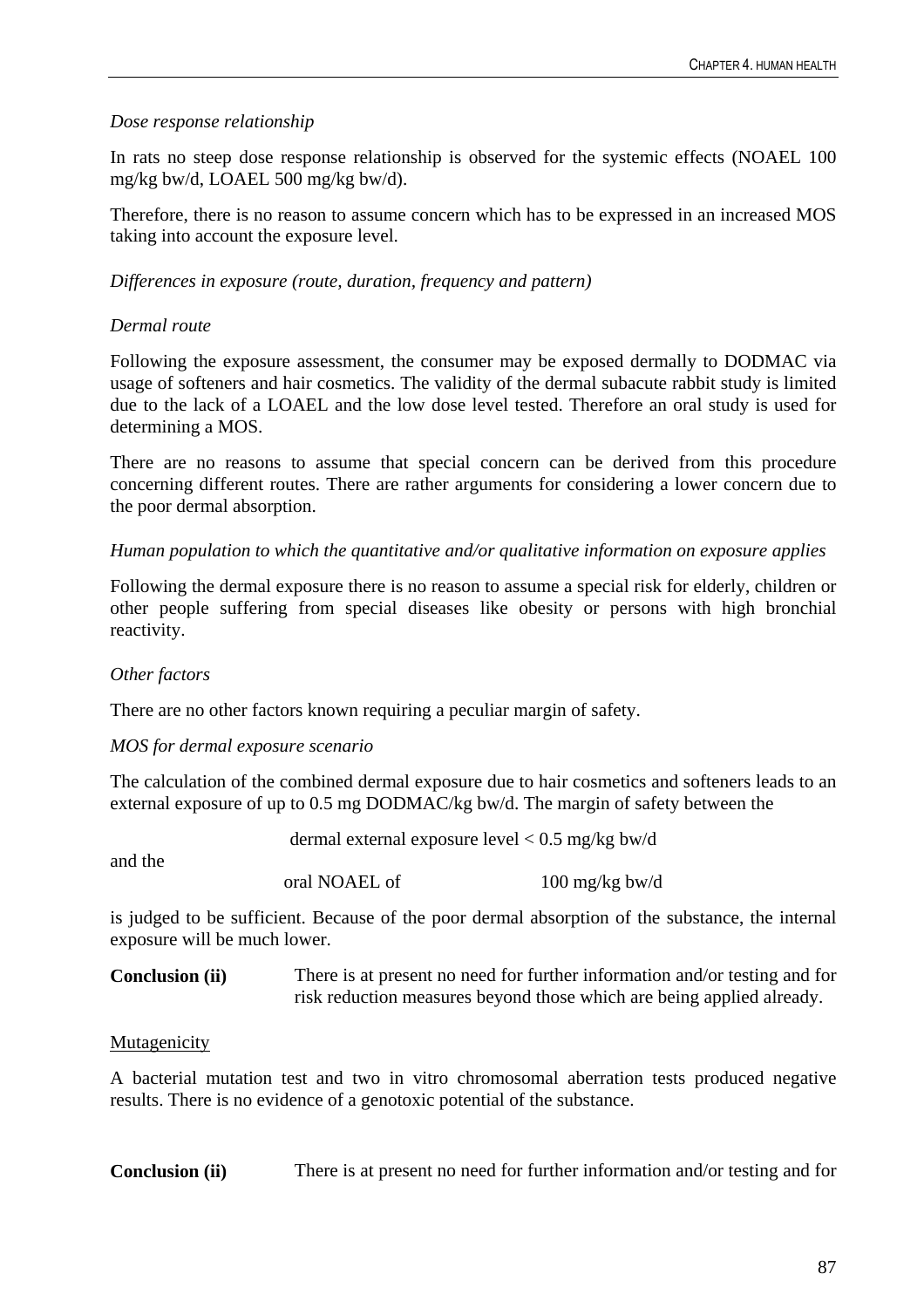risk reduction measures beyond those which are being applied already.

#### Cancerogenicity:

There is no concern about the cancerogenic potency of DODMAC on the basis of repeated dose toxicity or mutagenicity data.

**Conclusion (ii)** There is at present no need for further information and/or testing and for risk reduction measures beyond those which are being applied already.

#### Reproductive toxicity

Following the exposure assessment consumers may be dermally exposed to DODMAC (DHTDMAC) via cosmetics and softeners up to amounts of 0.5 mg/kg bw/day.

Data from a screening study according to OECD Guideline 421 with oral administration to rats did not give evidence for adverse effects up to doses of 125 mg/kg bw/d. Based on reduced mating, fertility and gestation indices in the 500 mg/kg bw/d dose group a NOAEL for reproductive toxicity of 125 mg/kg bw/day was estimated from this study.

For the decision on the appropriateness of MOS, the following aspects regarding the critical effect as well as exposure have been considered and taken into account:

#### *Overall confidence in the database*

The data taken into account for performing the risk characterization have been evaluated with regard to their reliability, relevance and completeness according to Section 3.2 of the TGD. The data were submitted to the Competent Authority in a private report being adequately detailed and in accordance with internationally recognized guidelines and to GLP (cf. Section 4.1.2.9). There are no reasons to assume limited confidence.

*Uncertainty arising from the variability in the experimental data* 

No special concerns have to be raised from this point.

#### *Intra- and interspecies variation*

There are no indication to limit the findings to a single species.

#### *Nature and severity of the effect*

Certain influences on reproduction have been observed after treatment with DODMAC at the maternal toxic dose of 500 mg/kg bw (cf. Section 4.1.2.9).

There are no reasons to assume that the effects shown in the animal experiments are limited to the species tested, thus being not of relevance for humans. Therefore, there is concern, which has to be expressed in the magnitude of the MOS.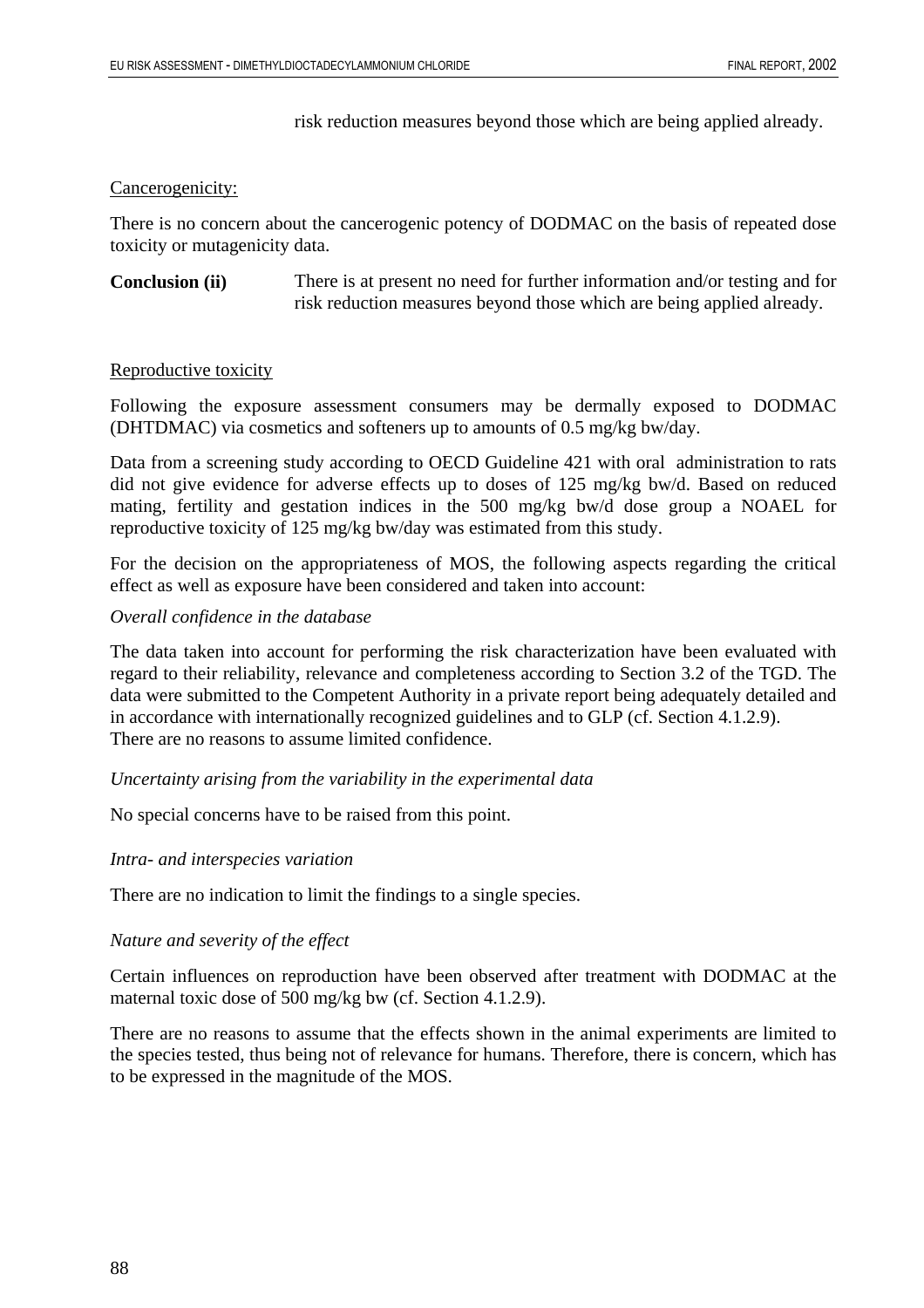# *Dose-response-relationship*

No steep dose-response relationship is observed (NOAEL 125 mg/kg bw/d) whereas the mentioned effects occurred at high doses leading to maternal toxicity (500 mg/kg bw/d).

There is no reason to assume concern which has to expressed in an increased MOS taking into account the exposure level.

# *Differences in exposure (route, duration, frequency and pattern)*

Following the exposure assessment, the consumer may be dermally exposed. The estimated external body burden with an assumed absorption of 100% is compared with an oral NOAEL from a Screening study according OECD Guideline 421.

There are no reasons to assume that special concern can be derived neither from this procedure nor from the available toxicokinetic information concerning different routes inasmuch as absorption was set with 100%.

# *MOS for*

# *Dermal exposure scenario*

The estimated dermal exposure is  $\langle 0.5 \rangle$  mg/kg bw/d. The margin of safety between the

|         | external exposure level of | $< 0.5$ mg/kg bw/d       |
|---------|----------------------------|--------------------------|
| and the |                            |                          |
|         | oral NOAEL of              | $125 \text{ mg/kg}$ bw/d |

is judged to be sufficient, even if it is taken into account that properties of DODMAC to adversely affect reproduction could be evaluated only from an OECD 421 screening test.

**Conclusion (ii)** There is at present no need for further information and/or testing and for risk reduction measures beyond those which are being applied already.

### **4.1.3.4 Humans exposed via the environment**

Indirect exposure via the environment is calculated using data for oral intake via drinking water, fish and plants (local concentration, worst-case approach). On the basis of these data, a total daily dose of 0.27 µg/kg bw/d is calculated.

### Repeated dose toxicity

In a repeated dose toxicity study (rat, oral, 28-day study) the NOAEL for substance-related toxic effects was 100 mg/kg bw/d (cf. Section 4.1.3.3 Repeated dose toxicity).

*MOS for the exposure scenario: Humans exposed via the environment*

The margin of safety between the

|         | estimated exposure level of | $0.27 \times 10^{-3}$ mg/kg bw/d |
|---------|-----------------------------|----------------------------------|
| and the | oral NOAEL of               | $100 \text{ mg/kg}$ bw/d         |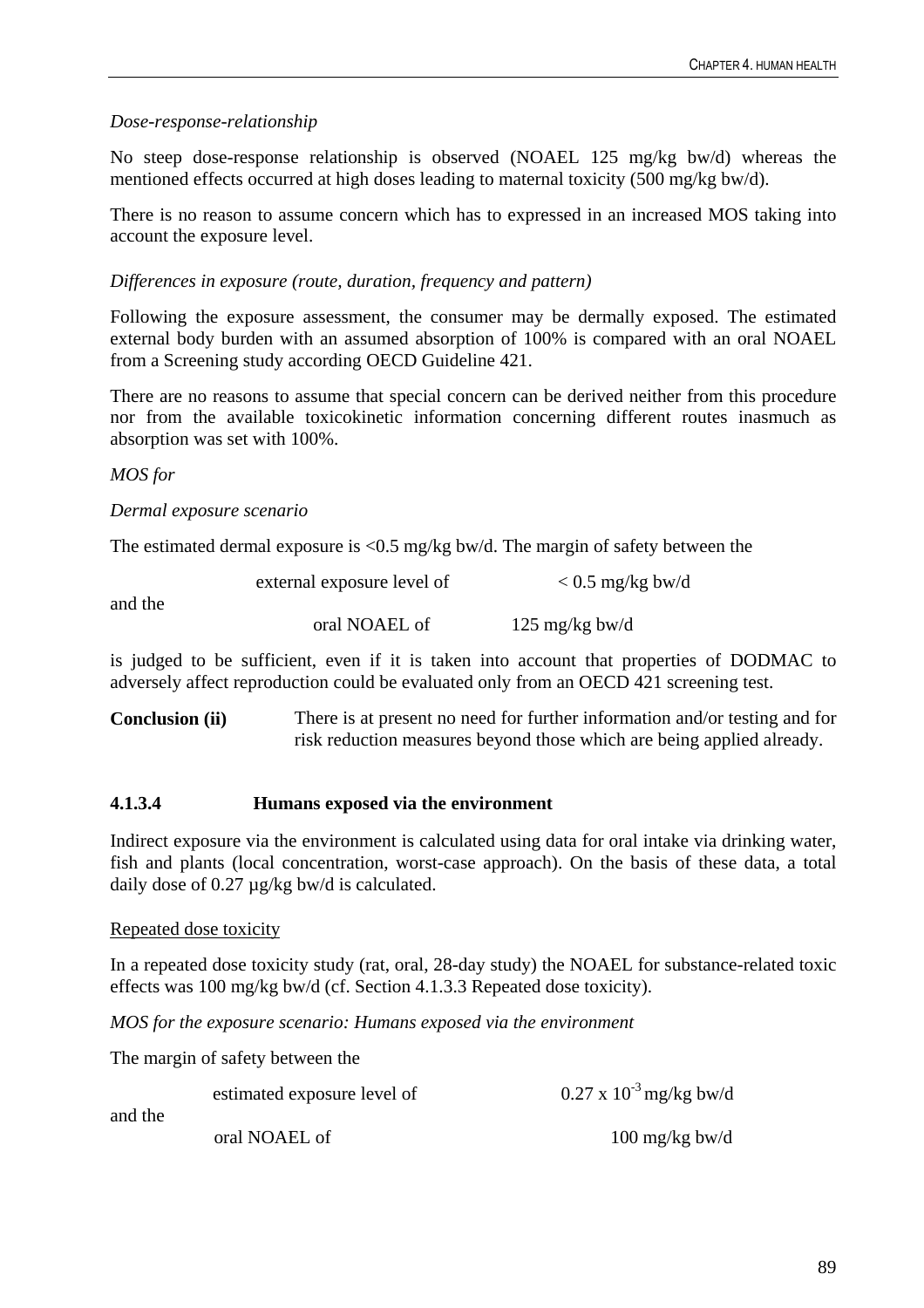is judged to be sufficient, even if special considerations on intra- and interspecies variation and the nature and severity of the effects are taken into consideration and being aware that the exposure calculation is based on a worst case model calculation.

**Conclusion (ii)** There is at present no need for further information and/or testing and for risk reduction measures beyond those which are being applied already.

### Reproductive toxicity

From the results of an OECD-Guideline 421 study with oral application to rats a NOAEL for reproductive toxicity of 125 mg/kg bw/d was estimated (cf. Sections 4.1.2.9 and 4.1.3.3).

*MOS for exposure scenario: Humans exposed via the environment*

| The margin of safety between the |                                  |
|----------------------------------|----------------------------------|
| estimated exposure level of      | $0.27 \times 10^{-3}$ mg/kg bw/d |
| and the                          |                                  |
| oral NOAEL of                    | 125 mg/kg bw/d                   |

is judged to be sufficient taking into account that the calculated local concentrations represent a worst case approach (cf. Section 4.1.1.3). The substance is of no concern in relation to indirect exposure via the environment.

**Conclusion (ii)** There is at present no need for further information and/or testing and for risk reduction measures beyond those which are being applied already.

### **4.1.3.5 Combined Exposure**

A person who is exposed indirectly to DODMAC through the environment may also be exposed through different dermal applications. These activities will dominate the total exposure resulting in maximum value of up to 1 mg/kg bw/d.

Repeated dose toxicity

*MOS for Combined exposure scenario* 

A NOAEL of 100 mg/kg bw/d was derived from an oral 28-day study on rats (cf. Sections 4.1.2.6, and 4.1.3.3). The margin of safety between the

| and the | estimated exposure level of | $\langle$ 1 mg/kg bw/d   |
|---------|-----------------------------|--------------------------|
|         | NOAEL (oral) of             | $100 \text{ mg/kg}$ bw/d |

is judged to be sufficient. Because of the poor dermal absorption of the substance, the internal exposure will be much lower. Thus, the substance is of no concern in relation to combined exposure.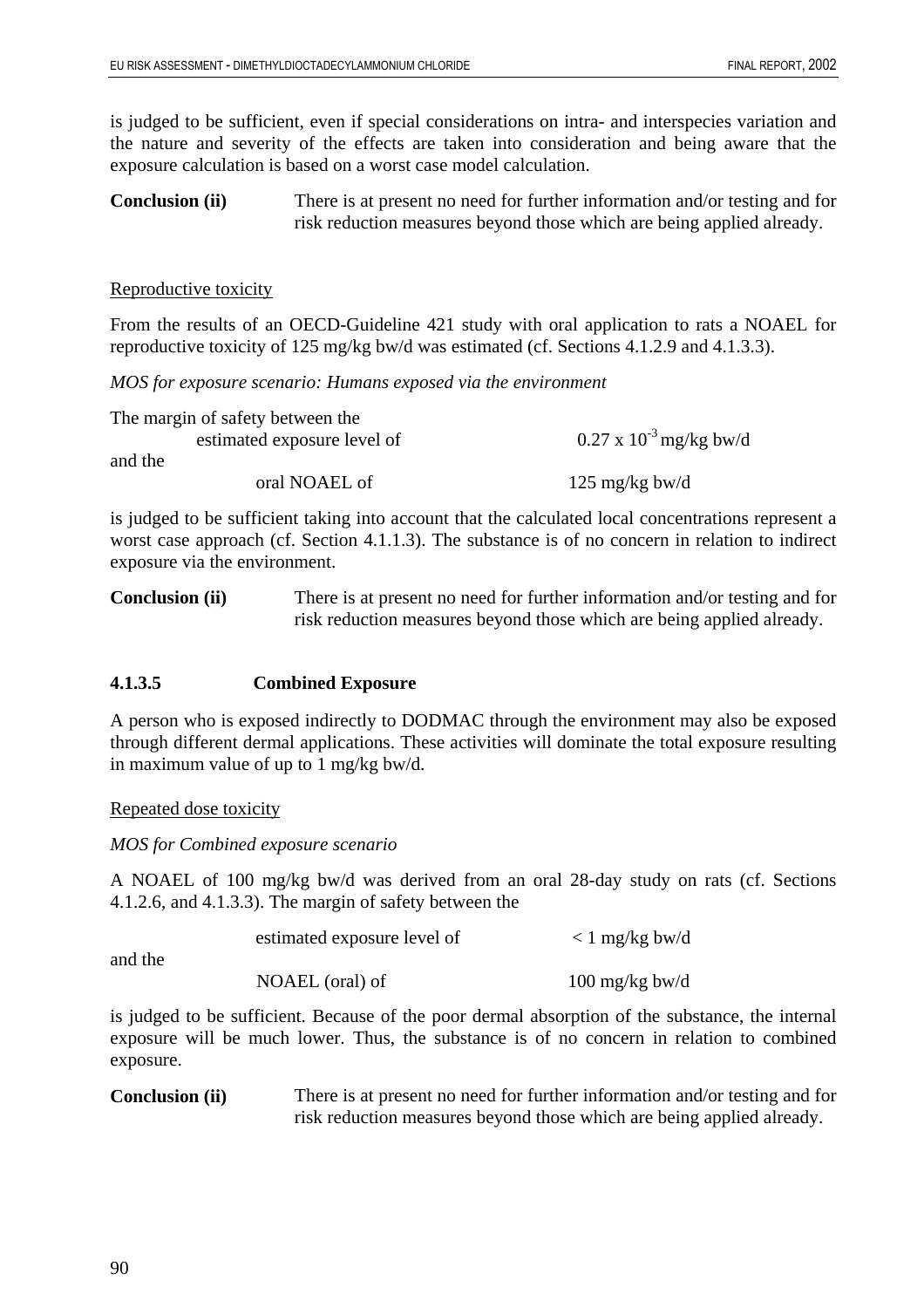# Reproductive toxicity

From the OECD Guideline 421 study on rats a NOAEL of 125 mg/kg bw/d was derived for reproductive toxicity (cf.Sections 4.1.2.9 and 4.1.3.3). The margin of safety between the

| and the | calculated exposure level of | $\langle$ 1 mg/kg bw/d |
|---------|------------------------------|------------------------|
|         | NOAEL (oral) of              | 125 mg/kg bw/d         |

is judged to be sufficient even taking into consideration that the properties of DODMAC to adversely affect reproduction could be evaluated only from an OECD 421 screening test. However, due to the poor dermal absorption of the substance the internal exposure will be lower. Thus, the substance is of no concern in relation to combined exposure.

**Conclusion (ii)** There is at present no need for further information and/or testing and for risk reduction measures beyond those which are being applied already.

# **4.2 HUMAN HEALTH (PHYSICO-CHEMICAL PROPERTIES)**

DODMAC has no explosive or oxidising properties due to structural reasons and is not flammable. Therefore with regard to physico-chemical properties and with regard to the occupational exposure (described in Section 4.1.1.2) and consumer exposure (described in Section 4.1.1.3) DODMAC is not expected to cause specific concern relevant to human health. There is no need for further information and/or testing with regard to physico-chemical properties (conclusion ii).

**Conclusion (ii)** There is at present no need for further information and/or testing and for risk reduction measures beyond those which are being applied already.

# **4.2.1 Risk characterisation**

# **4.2.1.1 Workers**

With regard to the physico-chemical properties and with regard to the occupational exposure described in Section 4.1.1.2, DODMAC is not expected to cause specific concern relevant to human health.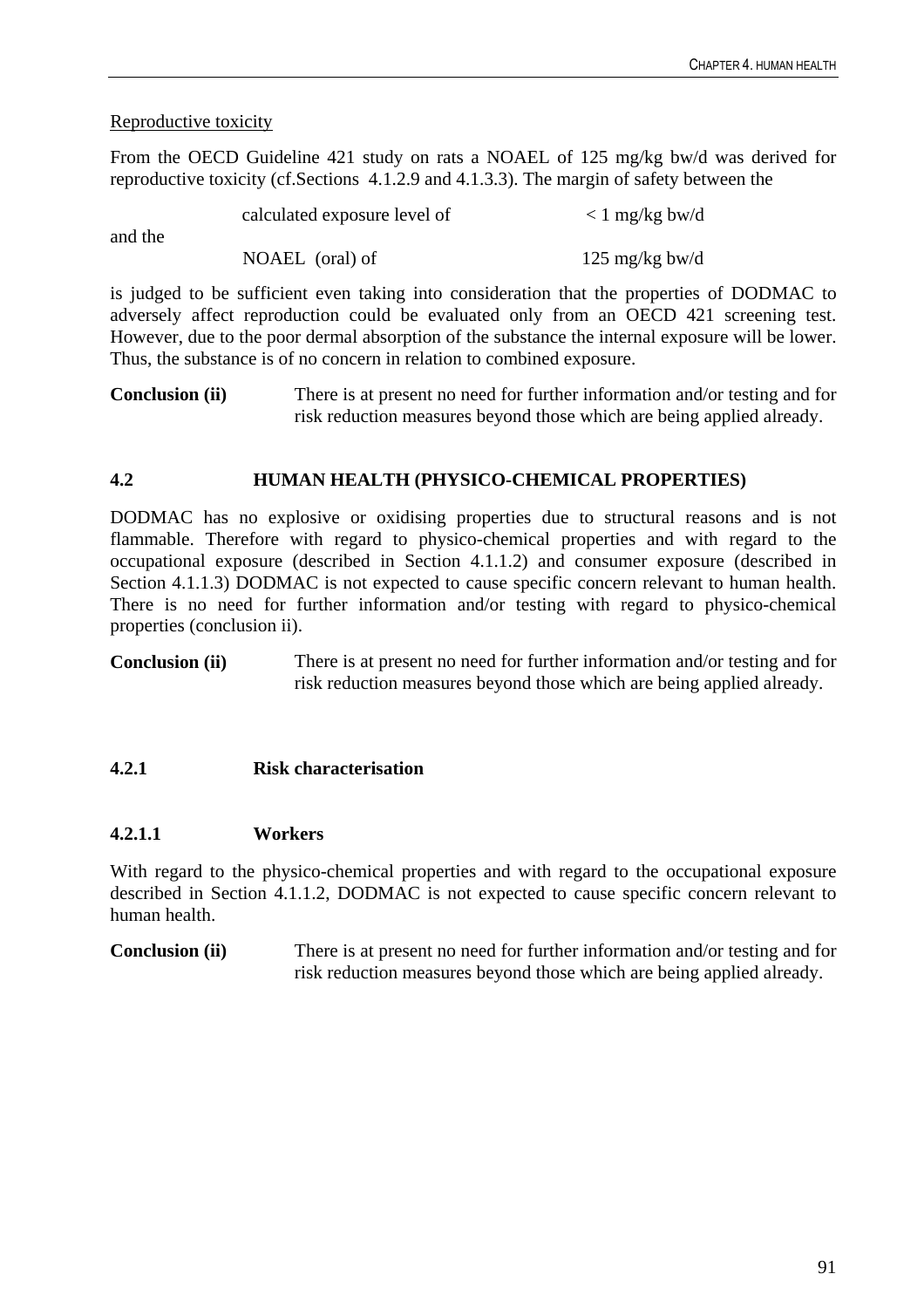# **5 RESULTS**

# **5.1 ENVIRONMENT**

**Conclusion (ii)** There is at present no need for further information and/or testing and for risk reduction measures beyond those which are being applied already.

The risk assessment shows that the production of DODMAC, the processing to and use of acitvated bentonites as well as the use as fabric softeners, car washing agents and hair conditioners does not indicate a risk to the environment. However, it should be considered that the present risk assessment is based on DODMAC only which is the major component of the technical product DHTDMAC. A risk assessment of DHTDMAC would lead to higher PEC/PNEC ratios.

The DHTDMAC consumption figures for the period 1996 to 1998 (cf. Section 2) show no clear tendency. It has to be ensured that the use of DHTDMAC in fabric softeners, car washing agents and hair conditioners should not increase in the future.

# **5.2 HUMAN HEALTH**

- **5.2.1 Human health (toxicity)**
- **5.2.1.1 Workers**
- **Conclusion (ii)** There is at present no need for further information and/or testing and for risk reduction measures beyond those which are being applied already.
- **5.2.1.2 Consumers**
- **Conclusion (ii)** There is at present no need for further information and/or testing and for risk reduction measures beyond those which are being applied already.

### **5.2.1.3 Humans exposed via the environment**

**Conclusion (ii)** There is at present no need for further information and/or testing and for risk reduction measures beyond those which are being applied already.

### **5.2.1.4 Combined exposure**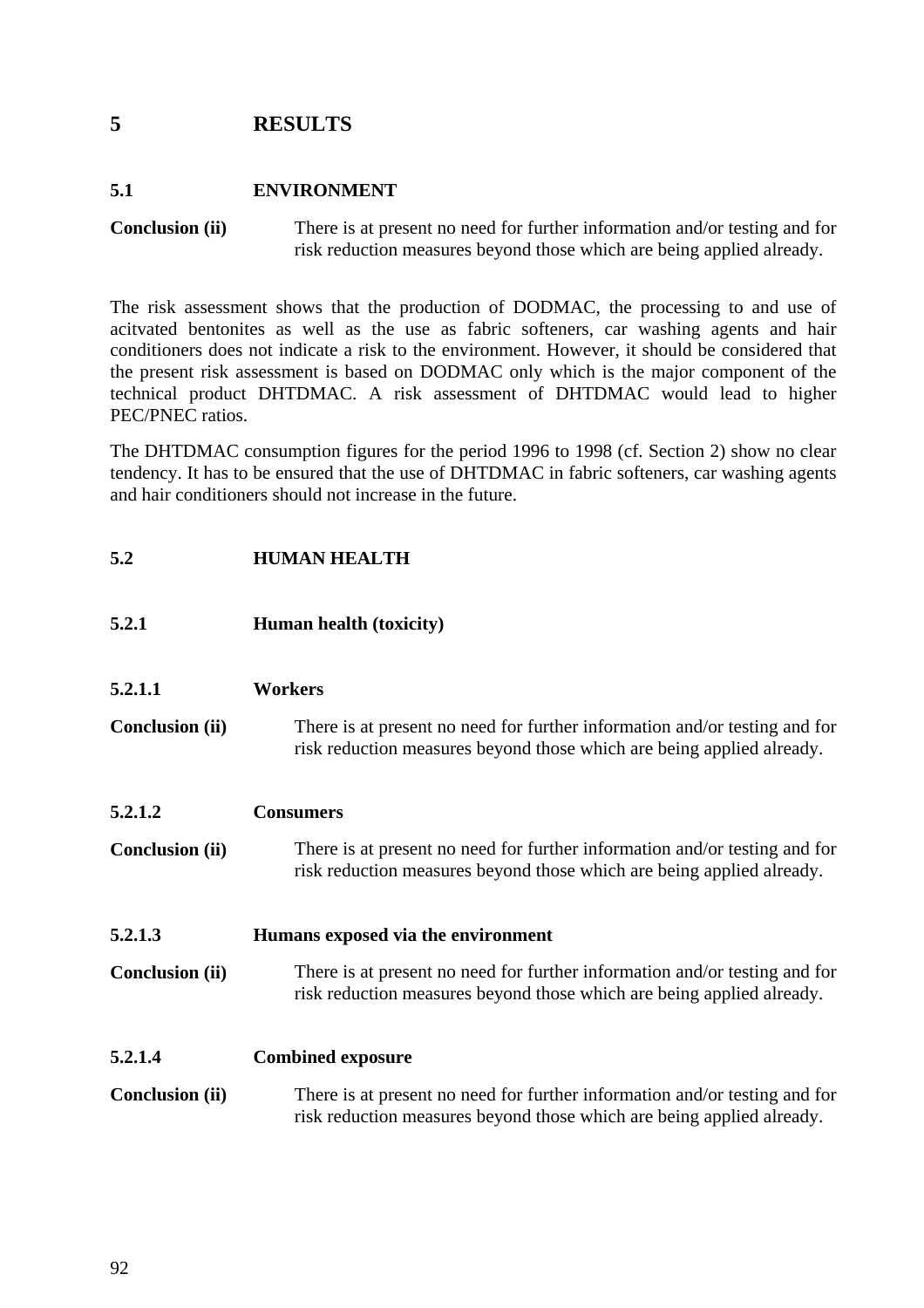# **5.2.2 Human health (risks from physico-chemical properties)**

DODMAC has no explosive or oxidising properties due to structural reasons and is not flammable. Therefore with regard to physico-chemical properties and with regard to the occupational exposure and consumer exposure, DODMAC is not expected to cause specific concern relevant to human health.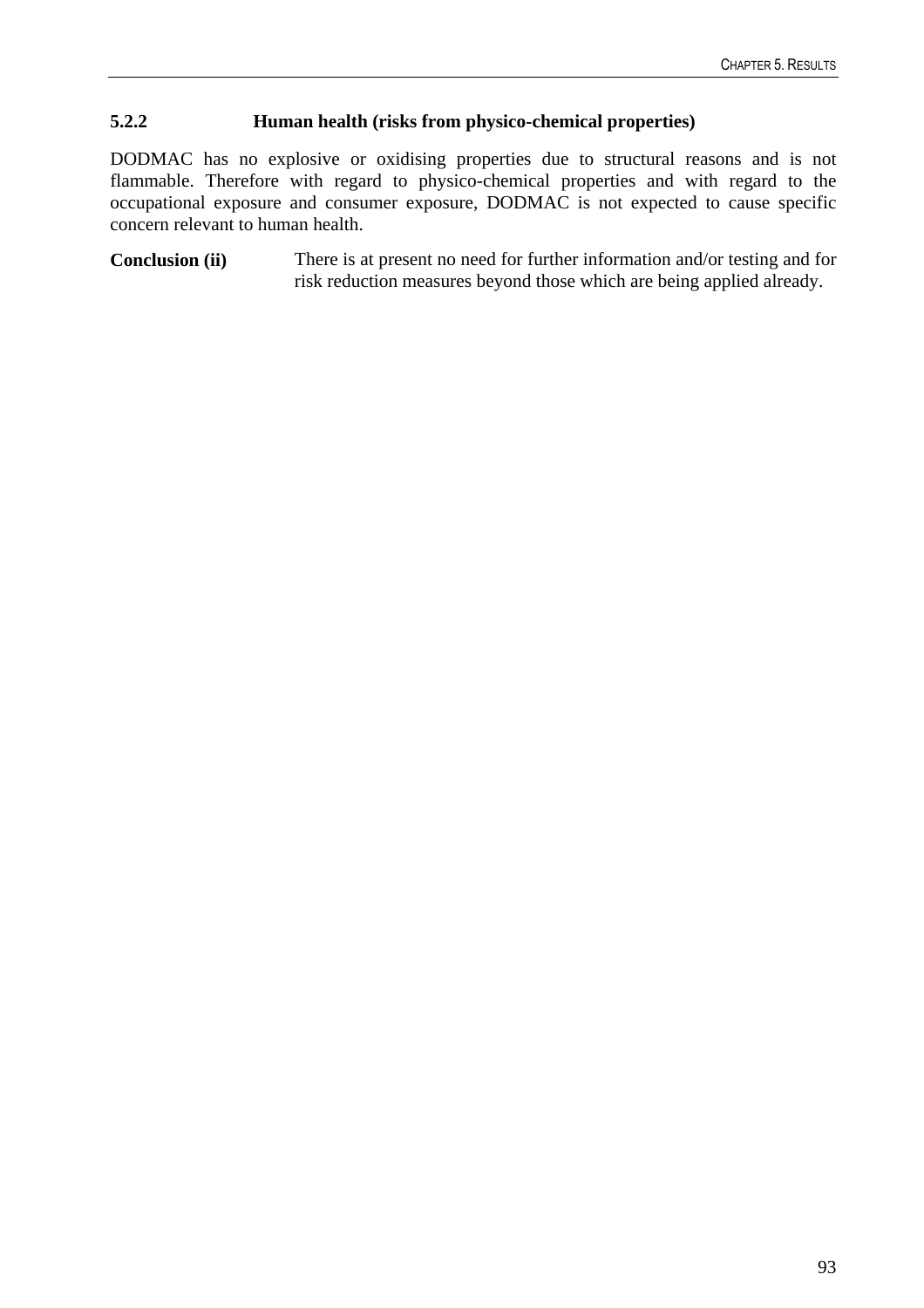### **6 REFERENCES**

Abstract in DIMDI. -TOXBIO/COPYRIGHT BIOSIS.

AISE (1997). Statement to DHTDMAC in fabric softeners, 10.3.1997.

AISE (1998). Statement concerning use of DODMAC/DHTDMAC, August 1998.

Akzo (1974). Acute inhalation toxicity study of ARQUADR 2HT-75 for Armak Company. Project No. 74-696-21, unpublished report of November 13, 1974.

Akzo (1990a). Algal growth inhibition test with distearyl dimethyl ammonium chloride (DSDMAC), internal report CRL F90096, cited in ECETOC 1993.

Akzo (1990b). Algal growth inhibition test with octadecyltrimethylammonium chloride (MSTMAC), internal report CRL F90097, cited in ECETOC 1993.

Akzo (1991). Internal Report R 90/287.

Akzo (1991a). Reproduction test with DHTDMAC A4M and *Daphnia magna* (OECD 202), internal report R 90/287.

Akzo (1991b). Reproduction test with DHTDMAC and *Daphnia magna*, internal report, cited in ECETOC 1993.

Akzo (1991c). Effect of DHTDMAC A4M on the growth of the alga *Selenastrum capricornutum* (OECD 201), internal report R 90/364a.

Akzo (1991d). Algal growth inhibition test with DHTDMAC, internal report CRL CRL F91004, cited in ECETOC 1993.

BAU (1994). Amtliche Mitteilungen der Bundesanstalt für Arbeitsschutz; Neue Stoffe am Arbeitsplatz: Ein Bewertungskonzept.

Berenbold (1990). Tenside Surf. Det. **27**, 34-40.

Bonosi F and Gabrielli G (1991). DODMAC in bidimensional states onolayers, langmuir-blodgett films and vesicles. Colloids surf., **52**, 277-285.

Brown (1975). Studies on the ultimate biodegradation of DTDMAC using 14C tagged distearyl and ditallow dimethyl ammonium chloride in an aqueous system, internal report of Procter and Gamble, cited in ECETOC 1993.

BSB (2000). Toxicity of sodium tetrapropylen benzene sulfonate, cocos dimethylamine, di hardened tallow dimethyl ammonium chloride and tallow alkylamine on the nematode *Caenorhabditis elegans* in artificial sediment.

BUA (1997). Beratergremium für umweltrelevante Altstoffe der Gesellschaft Deutscher Chemiker. Dioctadecyldimethyl ammoniumchlorid/Dialkyl(C16-18)dimethyl-ammoniumchlorid. BUA-Report 191. S. Hirzel Wissenschaftliche Verlagsgesellschaft Stuttgart 1997.

CEFIC APAG (1998). Statement concerning sales figures for DHTDMAC in Europe, 31st August 1998.

CEFIC APAG (1999). Statement concerning sales figures for DHTDMAC in Europe, November 10<sup>th</sup>, 1999.

CEFIC APAG & CEPE (1998). Release of DHTDMAC/DODMAC from Organoclay/ Bentonite Production; Release of DHTDMAC/DODMAC from Organoclay during Spray Painting Process.

Clancy & Tanner (1991). Determination of surfactant biodegradability, Sherex technical Presentation.

Colipa (1989). The European Cosmetic Toiletry and Perfumery Association, Annex 1, Use levels of cosmetics.

Comber S and Conrad A (2000) Evaluation of DODMAC toxicity and uptake in the freshwater oligochaete *Tubifex tubifex*. WRc-NSF Ref: UC 3732, September 2000.

Conrad et al. 1999. "Evaluation of DODMAC Toxicity and Uptake in the Oligochaete Lumbriculus Variegatus", National Centre for Environmental Toxicology. Report No. CO 4805.

Coulson et al. (1989). Determination of toxicity to the arthworm *Eisenia foetida*, internal report no. BL/B/3559.

Drotman RB (1977). Metabolism of cutaneously applied surfactants. Cutan. Toxic., **3**, 95-109.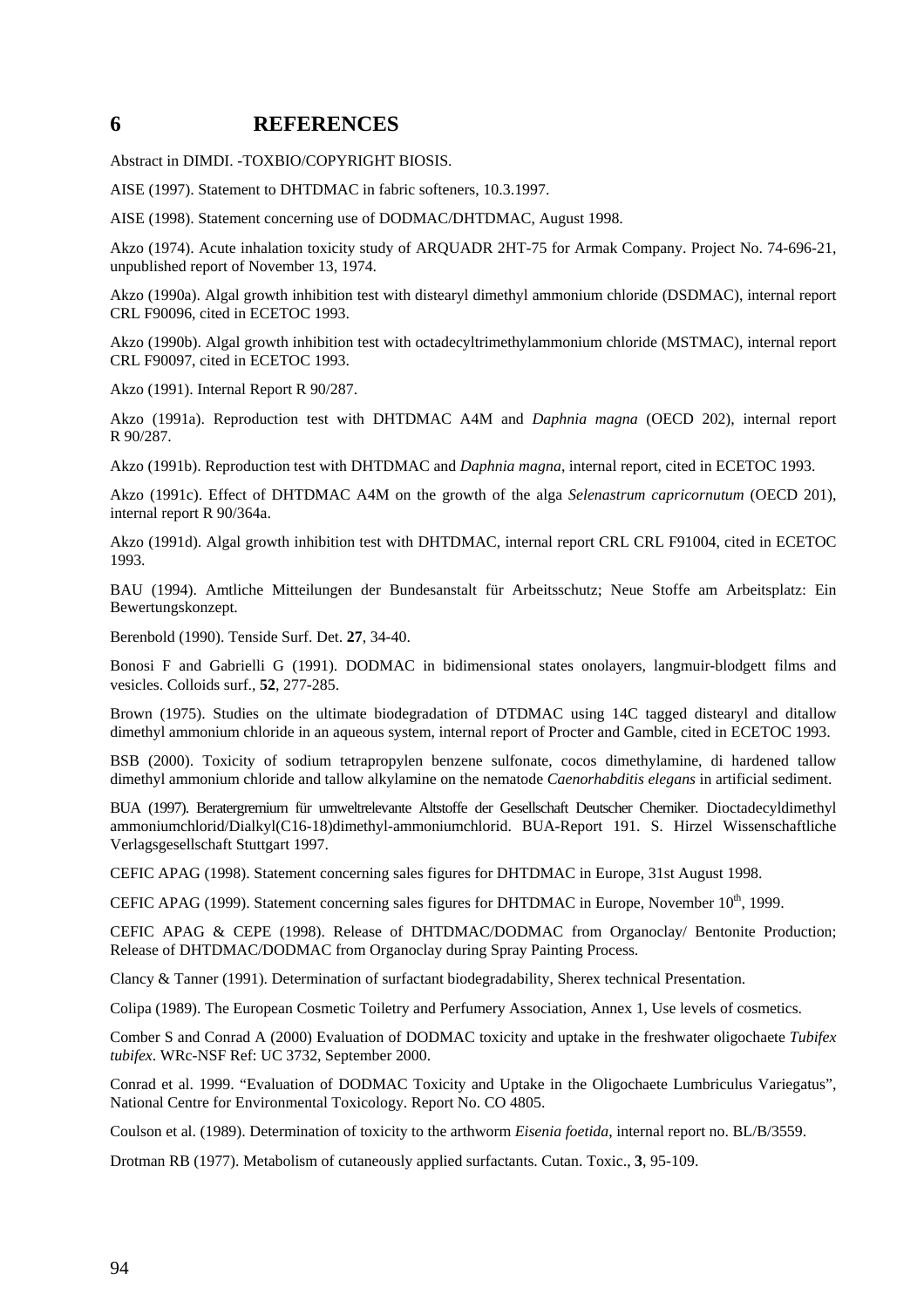ECETOC (1993). Technical Report No. 53, DHTDMAC: Aquatic and terrestrial hazard assessment. CAS No. 61789-80-8, ECETOC, Brussel.

EG & G Bionomics (1981a). Acute toxicity of X0161.01 to mysid shrimp (*Mysidopsis bahia*), Project-No. R22 and R04, internal report No. BP-81-6-102 and BP-81-4-47.

EG & G Bionomics (1981b). Effect of X0161.01 in AAP medium on the fresh water algae *Microcystis aeruginosa* and *Selenastrum capricornutum*, Project-No. R22, internal report No. BP-81-7-113.

EG & G Bionomics (1981c). Effect of X0161.01 in river water on the fresh water algae *Microcystis aeruginosa* and *Selenastrum capricornutum*, Project-No. R22, internal report No. BP-81-7-117.

EG & G Bionomics (1982). Toxicity of X0161.01 to Fathead Minnow (*Pimephales promelas*) embryos and larvae, internal report No. BW-81-8-890 and BW-81-9-1006.

EG & G Bionomics (1983). Chronic toxicity of X0161.01 to mysid shrimp (*Mysidopsis bahia*), Project-No. J21 and R04, internal report No. BP-83-9-100.

EG & G Bionomics (1981). Internal Toxicity Test Report R 22.

EPA (1996). SIDS position paper, Fax from the 30.12.1996.

EPA/OTS (1992). Initial submission Bis(hydrogenated tallow alkyl)dimethyl chlorides: Six-month subchronic feeding study with cover letter dated 080792 OD: NTIS/OTS0543811,Doc 58-9200006806 Rec: 08/24/92.

Fernandez et al (1996). Anal. Chem. **68**, 921-929.

Fieler, G. M. (1975a). The fate of DHTDMAC in sewage treatment processes, internal report of Procter & Gamble, Brussels, cited in ECETOC 1993.

Fieler, G. M. (1975b). DTDMAC soil degradation studies, internal report of Procter & Gamble, Brussels, cited in ECETOC 1993.

Gerike et al. (1994). Water Res. **28**, 147-154.

Hellmann (1982). Fresenius Z. Anal. Chem. **310**, 224-229.

Hellmann (1984). Remobilisierung und Bestimmung von k-Tensiden in Tonmineralien. Fresenius Z. Anal. chem **319**, 267-271.

Hellmann (1987). Fresenius Z. Anal. Chem. **327**, 524-529.

Hellmann (1989). Z. Wasser-Abwasser-Forsch. **22**, 131-137.

Hellmann (1990). Tenside Surf. Det. **27,** 318-323.

Hellmann (1995). Tenside Surf. Det. **32**, 329-335.

Hoechst AG (1974). Bericht über eine Verträglichkeitsprüfung von Präpagen WK an Gelbsilber-Kaninchen bei 20maliger epicutaner Applikation. Bericht-Nr. 74.0089. Interne Untersuchung der Hoechst AG, Frankfurt/Main.

Hoechst AG (1980). Kenndatentabelle Fettamine und Folgeprodukte. Hoechst AG, Frankfurt am Main.

Hoechst AG (1982). Study of the mutagenic potential of the compound Präpagen WK in strains of Salmonella typhimurium (Ames Test) and Escherichia coli. Report No. 82.0486. Internal report, Hoechst AG, Frankfurt/Main.

Hoechst AG (1986a). Abstract of anunpublished test with 97 +/- 1% Dialkyldimethylammoniumchlorid, max. 3% water. Bericht Nr. 86.0200, February 19, 1986.

Hoechst AG (1986b). Abstract of an unpublished test with 97 +/- 1% Dialkyldimethyl ammo-niumchlorid, max. 3% water. Report No. 86.0228, March 3, 1986.

Hoechst AG (1986c). Abstract of an unpublished test with ca. 97 % Distearyldimethylammo- niumchlorid (Report No. 86.0227, test substance Genamin DSAC), February 11, 1986.

Hoechst AG (1986d). Pharma Development Corporate Toxicology 1996. Genamin DSAC. Test for primary dermal irritation in the rabbit. Document No. 96.0103, Project No. 86.0078, unpublished report of February 25, 1986.

Hoechst AG (1988a). PRAEPAGEN WK HOCHKONZ. Acute dermal toxicity study in rats. Project-No. 88.0883, unpublished report of June 6, 1988.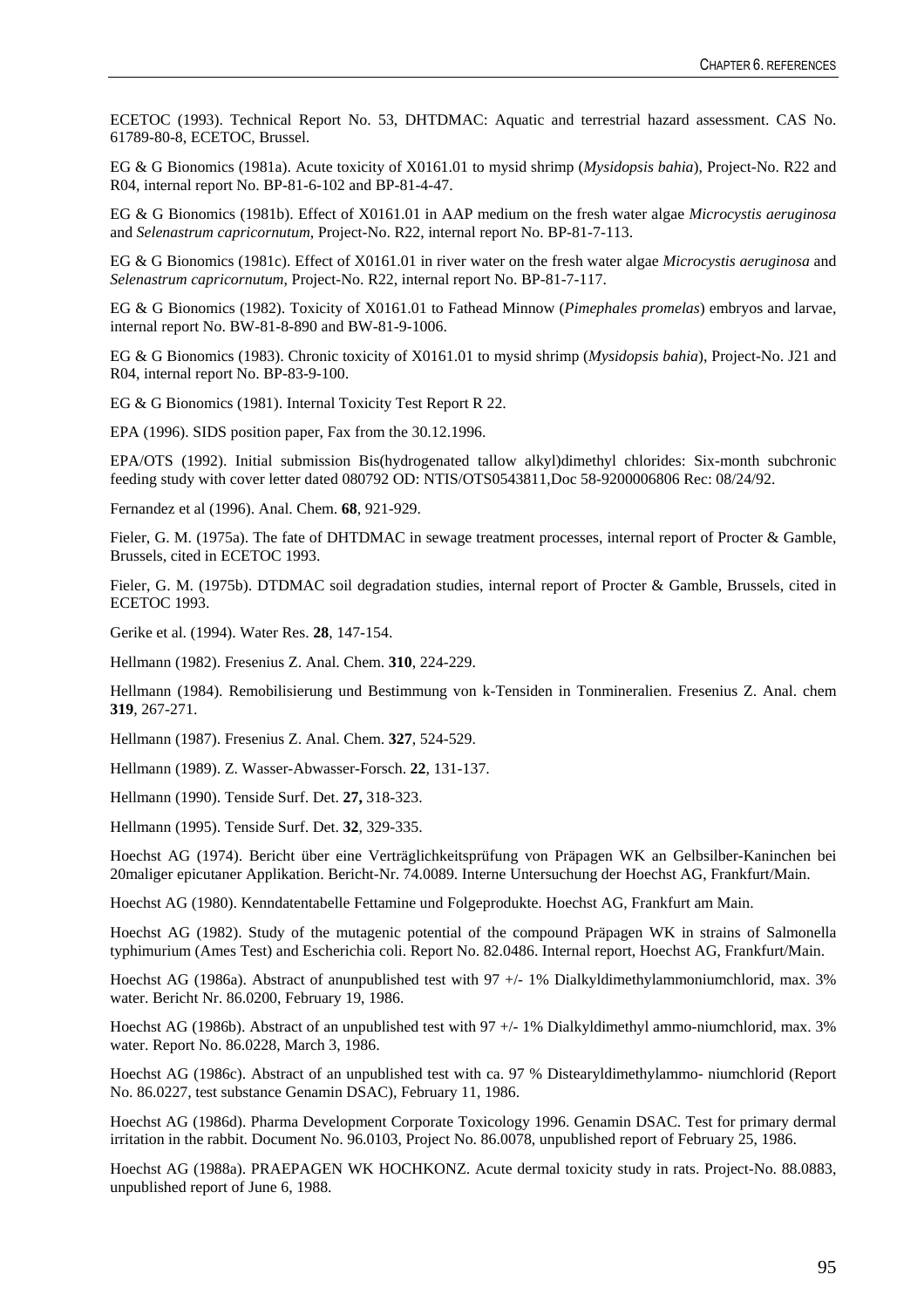Hoechst AG (1989a). Präpagen WK. Prüfung auf Hautreizung am Kaninchen. Unpublished report No. 89.0971 of 23 June 1989.

Hoechst AG (1989b). Präpagen WK. Prüfung auf sensibilisierende Eigenschaften an Pirbright-White-Meerschweinchen im Maximierungstest. Bericht-Nr. 89.1253. Interne Untersuchung der Hoechst AG, Frankfurt/Main.

Hoechst AG (1989c). Präpagen WK. Chromosome aberrations in vitro in V79 Chinese Hamster cells. Report No. 89.1302. Internal report, Hoechst AG, Frankfurt/Main.

Hoechst AG (1989d). Prüfung des biologischen Abbaus von Genamin DSAC im OECD-Confirmatory-Test, unpublished report no. 434/89.

Hoechst AG (1989e). Prüfung der Bakterientoxizität von Präpagen WK, unpublished report NOACK 8.697.

Hoechst AG (1990). Präpagen WK hochkonz. Subakute orale Toxizität (28 Applikationen in 29 Tagen) an SPF-Wistar-Ratten. Bericht-Nr. 90.0532. Interne Untersuchung der Hoechst AG, Frankfurt/Main.

Hoechst AG (1993). Safety data sheet Genamin DSAC.

Hoechst AG (1993a). Prüfung der biologischen Abbaubarkeit von Distearyldimethyl-ammoniumchlorid im Zahn-Wellens-Test, unpublished report no. W86-0414.

Hoechst AG (1995). Proposal for a risk assessment of DHTDMAC.

Hoechst AG (1996). Letter to Dr. Arndt from 31.5.1996.

Hoechst AG (1996a). Determination of the flammability of Genamin DSAC according to EC-guideline A.10. Test report no. B 036/96 from 24.05.1996.

Hoechst Marion Roussel (1998). Letter from 05.11.1998.

Hollies NRS, Krejci V and Smith IT (1982). The transfer of chemicals from clothing to skin. Textile Research J., **52**, 370-376.

Hopping (1975). DHTDMAC treatability by activated sludge, internal report of Procter and Gamble, cited in ECETOC 1993.

Hopping (1987). Interdepartmental Correspondence from March 3, 1987).

IBT International Bio-Research (1971). IBT No. C8934 - 90-day subacute oral toxicity study with Dimethyl Di "Hydrogenated Tallow Ammonium Chloride (DHTA-CI) in Beagle Dogs. Industrial Bio-Test Laboratories, Inc. Northbrook, Illinois.

IBR (1978). Prüfung von "Arquad 2 HT-75" im epicutanen Sensibilisierungstest an der Meerschweinchenhaut (12%ig in Aqua dest.). Project No. 1-5-405-78, unpublished report of September 1978.

Inoue K and Takamuku M (1980). Teratogenicity study of dicetyldimethylammonium chloride in mice. Fd. Cosmet Toxicol., **18**, 189-192.

Isomaa B and Ekman K (1975). Embryotoxicity and teratogenic effects of CTAB, a cationic surfactant, in the mouse. Fd. Cosmet Toxicol., 13, 331-334.

Jones (1983). Clay Miner., **18**, 399-410.

Kappeler (1982). Die aquatische Toxizität von DSDMAC und ihre ökologische Bedeutung, Tenside Detergents **19(3)**, 169-176.

Kirk-Othmer (1996). Encyclopedia of chemical Technology. Vol. 18. 4th. edidition John Wiley & Sons. New York.

Klotz (1987a). Hoechst AG internal report No. AL 186-87 (B), No. AL 014-87 (B); cited in: ECETOC (1993): Technical Report No. 53.

Klotz (1987b). Fresenius Z. Anal. Chem. **326**, 155-156.

Klotz (1990). Hoechst AG internal report No. AL 1-90 (B), No. AL 120-90 (B); cited in ECETOC (1993): Technical Report No. 53.

Kuneida H and Shinoda K (1982). J. Phys. Chem., 1710-1714.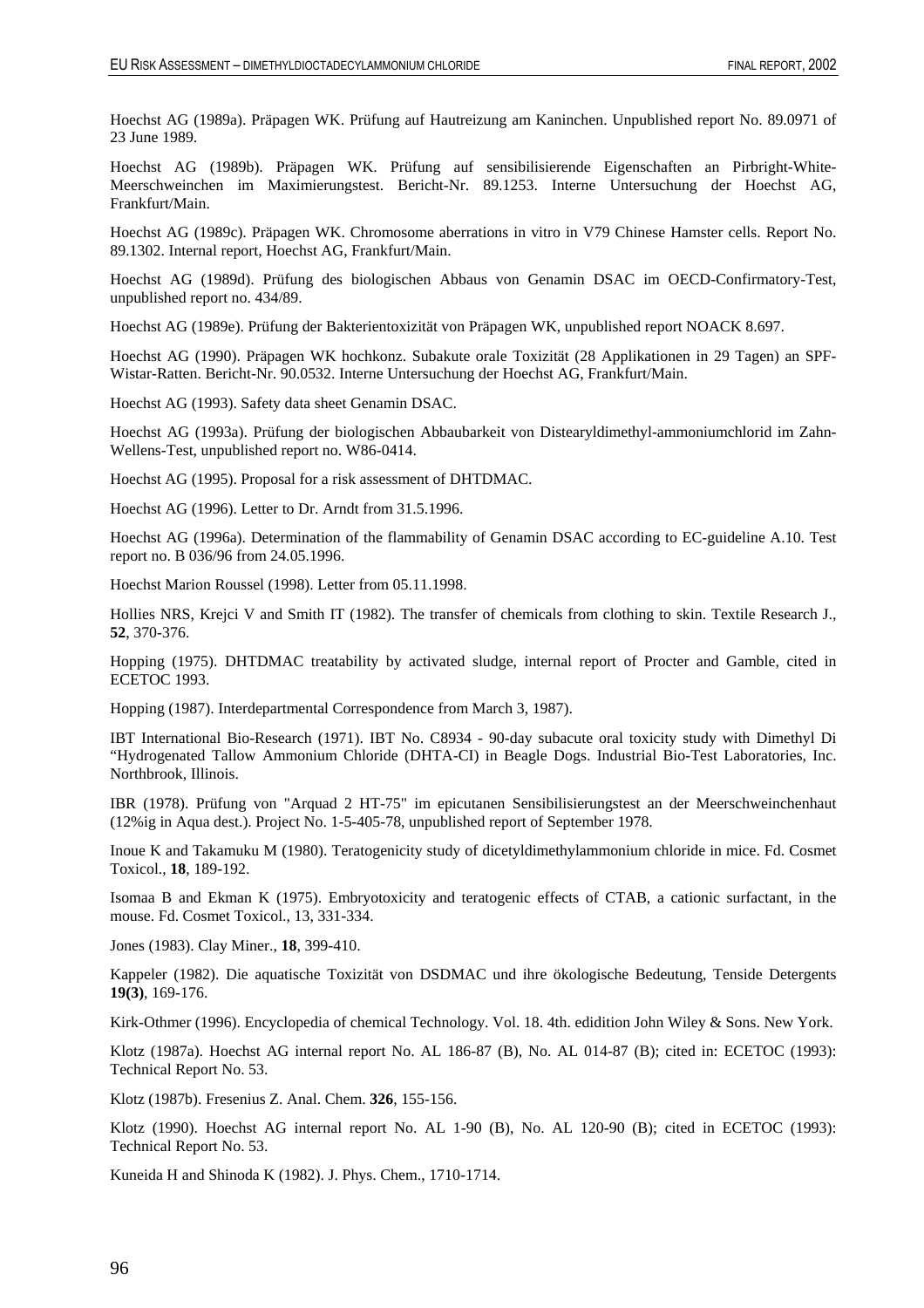Larson & Vashon (1983). Adsorption and biodegradation of cationic surfactants in laboratory and environmental systems, Dev. Ind. Microbiol**. 24**, 425-434.

Larson (1983). Comparison of biodegradation rates in laboratory screening studies with rates in natural waters, Res. Rev. **85**, 159-171.

Laughlin RG, Munyon RL, Fu YC, Fehl AJ (1990). Physical science of the DODMAC-watersystem. 1. Equilibrium phase behaviour. J. Phys. Chem. **94**, 2546-2552.

Lewis, Hamm (1986). Environmental modification of the photosynthetic response of lake plancton to surfactants and significace to laboratoryfield comparison, Water Research **20**, 1575-1582.

Lewis, Wee (1983). Aquatic safety assessment for cationic surfactants, Environ. Toxicol. Chem. **2**, 105-118.

Loetzsch, Neufahrt, Gantz (1984). Radiometric studies of the ecological behaviour of the cationic surfactant distearyldimethylammonium chloride, Comun. Jorn. Com. Esp. Deterg. **15**, 445-461.

May C (1996). Prüfung exemplarisch ausgewählter Altstoffe auf eine zytogenetische Wirkung in vitro: Induktion von Chromosomenaberrationen, Bundesanstalt für Arbeitsschutz, Dortmund, ISBN 3-88261-019-0.

McAvoy et al. (1994). Environ. Toxicol. Chem. **13**, 213-221.

Meneghini CL, Sertoli A, Nava C, Angelini G, Francalanci S, Foti C, Moroni P (1995). Irritant contact dermatitis of the hands in housewives. in: Elsner p, Maibach HI (eds.): Irritant Dermatitis. New Clinical and Experimental Aspects. Curr. Probl. Dermatol. Basel, Karger **23**, 41-48.

Nakano Y. (1976). Surfactant enhancement of skin allergy to chemicals for treatment of textiles. Osaka-furitsu Koshu Eisei Kenkyusho Kenkyu Hokuku, Rodo Eisei Hen; **14**, 7-12. Abstract in DIMDI: Toxbio/copyright Biosis

Orris P, Daniels WJ (1980). Hazard Evaluation and Technical Assistance Branch, Division of Surveillance, Hazard Evaluation, and Field Studies, NIOSH, Cincinnati, Ohio, 1 – 3.

Palmer AK, Bottomley AM, Edwards JR, Clark R (1983). Absence of exbryotoxic effects in rats with three quarternary ammonium compounds (cationic surfactants). Toxicology **26**, 313-315.

Pestemer et al. (1991). Einfluß von Tensiden auf Pflanzenwachstum und Schadstoffverfügbarkeit im Boden, UBA Texte 8/91.

Pittinger et al. (1989). Bioavailability of sediment-sorbed and aqueous surfactants to *Chironomus riparius*, Environ. Toxicol. Chem. **8**, 1023-1033.

Procter & Gamble (1992). unpublished study, cited in ECETOC 1993.

Procter & Gamble (1974-86). Data as supplied to the ECETOC task force on DHTDMAC 1992, cited in ECETOC (1993).

Rapaport (1987). Historical DTDMAC Company Database from 10/6/1987.

RBM (1999). Reproduction/Developmental Toxicity Screening test in Crl: CD (SD) FR male and female rats of the test article GENAMIN DSAC administered by oral route at the dosages of 0, 62.5, 125, 500 mg/kg/day. Unpublished report, RBM EXP.No.990376, 1999.

Rivera et al. (1987). Intern. J. Environ. Anal. Chem. **29**, 15-35.

Roghair et al. (1992). Ecotoxicological risk evaluation of the cationic fabric softener DTDMAC, I. Ecotoxicoligical effects, Chemosphere **24**(5), 599-609.

Sánchez Leal, J. et al. (1994). On the Toxicity and Biodegratation of Cationic Surfactants. Acra hydrochim. hydrobiol. **22**, 13-18.

Scientific Committee for Cosmetology (1994). Consumer Policy Service, Commission of the European Communities: Notes of guidance for testing of cosmetic ingredients for their safety evaluation. Updating: July 5, 1994, Annex 4.

Shimp (1992). Treatability and degradation of several surfactants by activated sludge waste water treatment, in prep., cited in ECETOC 1993.

Schneider & Levsen (1986). Comm. Eur. Comm., 14-25.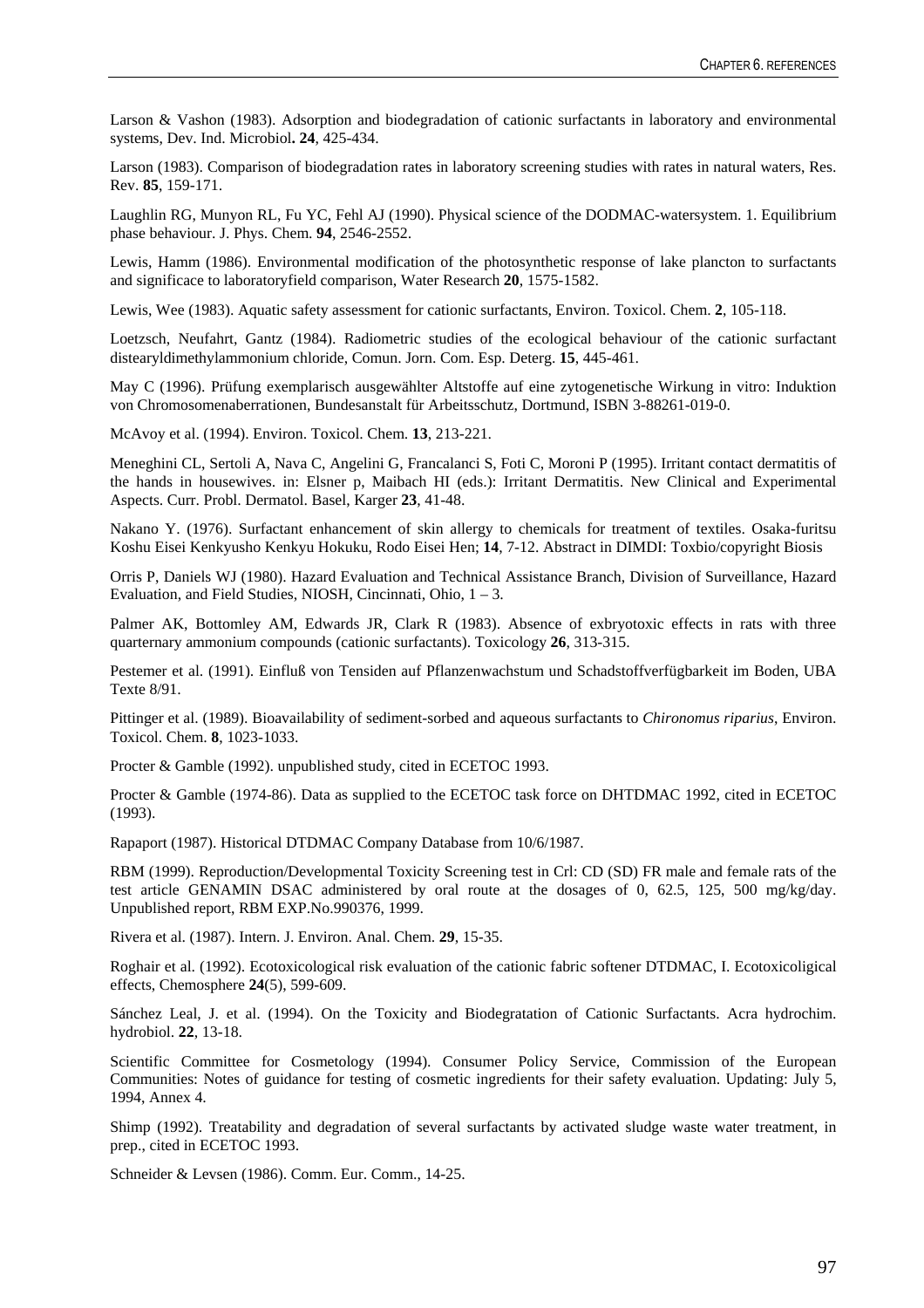Schneider & Levsen (1987). Verfolgumg des biologischen Abbaus von Tensiden mit Hilfe der Felddesorptionsmassenspektrometrie, Tenside Surfactants Detergents **25(2)**, 86-98.

Schöberl et al. (1988). Ökologisch relevante Daten von Tensiden in Wasch- und reinigungsmitteln, Fresen. Z. Anal. Chem. **326**, 43-48.

Stanley, Tapp (1982). An assessment of ecotoxicological test methods: Part VIII. The effectc of nine chemicals on the growth of *Avena sativa* and *Brassica rapa*, ICI Internal Report BL/A/2164; cited in: ECETOC (1993).

Suzuki Y, Naito K, Tobe M (1983). Acute toxicity of chemicals used in the household (I). Eisei Shikensho Hokoku **101**, 152-156.

Swain K [cited in Beilstein 4 (4), 829] (1955). J. Amer. Chem. Soc., **77**, 1122-1127.

Swedish product register (1995).

Täuber et al. (1986). Environmental aspects of cationic fabric softeners, poster cited in ECETOC (1993).

Topping & Waters (1982). Monitoring of cationic surfactants in sewage treatment plants, Tenside Detergents **19**, 164-169.

UBA (1992). Experimentelle Überprüfung der Aussagekraft von Ergebnissen aus unterschiedlichen Bakterientoxiztätstests sowie vergleichende Untersuchungen zur Übertragbarkeit von Labortests auf reale Abwasser- und Gewässerbedingungen, unpublished report No. UBA-FB 106-03-069.

UBA (1995). Consumption figures of DHTDMAC according to the Tenside Database of the German Federal Environmental Agency (Umweltbundesamt).

van Ginkel & Kolvenbach, (1991). Relations between the structure of quaternary ammonium salts and their biodegradablity, Chemosphere **23(3)**, 281-289.

van Leeuwen et al. (1992). Chemosphere **24**, 629-639.

Versteeg & Shorter (1992). Effect of organic carbon on the uptake and toxicity of quaternary ammonium compounds to the fathead minnow, *Pimephales promelas*, Environm. Tox. Chem. **11**, 571-580.

Versteeg & Shorter (1993). The toxicity of ditallow dimethyl ammonium chlorid, in prep.

Versteeg & Woltering (1990). A laboratory scale model for evaluating effluent toxicity in activated sludge wastewater treatment plants, Water Res. **24(6)**, 717-723.

Versteeg (1987). The contribution of the Procter and Gamble company's Lima manufacturing plant wastes to the toxicity of the Lima municipal wastewater treatment plant effluent, in prep.

Versteeg (1989). Toxicity of ditallowdimethylammonium chloride to aquatic organisms, Procter and Gamble internal notebook, cited in ECETOC (1993).

Versteeg et al. (1992). Chemosphere **24**, 641-662.

Versteegh et al (1992). H2O **25**, 564-569.

Voullaire E, Kliemt G (1995). Gefahrstoffe in Klein- und Mittelbetrieben: Neue Wege überbetrieblicher Unterstützung; Fb 703, Schriftenreihe der Bundesanstalt für Arbeitsschutz und Arbeitsmedizin, Wirtschaftsverlag, NW.

Weston (1987). <sup>14</sup>CO<sub>2</sub> production test on S1093.01R, S1094.01R, S1095.01R, S1096.01R and S1097.01R in sludge amended soil, project no 87-054 for Procter and Gamble, unpublished, cited in ECETOC 1993.

Weston (1989). <sup>14</sup>CO<sub>2</sub> production test on S1189.01R, S1190.01R, S1191.01R, S1192.01R and S1193.01R in sludge amended soil, project no 88-015 for Procter and Gamble, unpublished, cited in ECETOC 1993.

Windeatt (1987). Effect on growth of *Sorghumn bicolor*, *Helianthus annuus* and *Phaseolus aureus*, internal report no. BL/B/3181.

Winnacker. Küchler (1983): Chemische Technologie. Bd. 3 Anorganische Technologie II. 4. Aufl. Carl Hanser Verlag München. Wien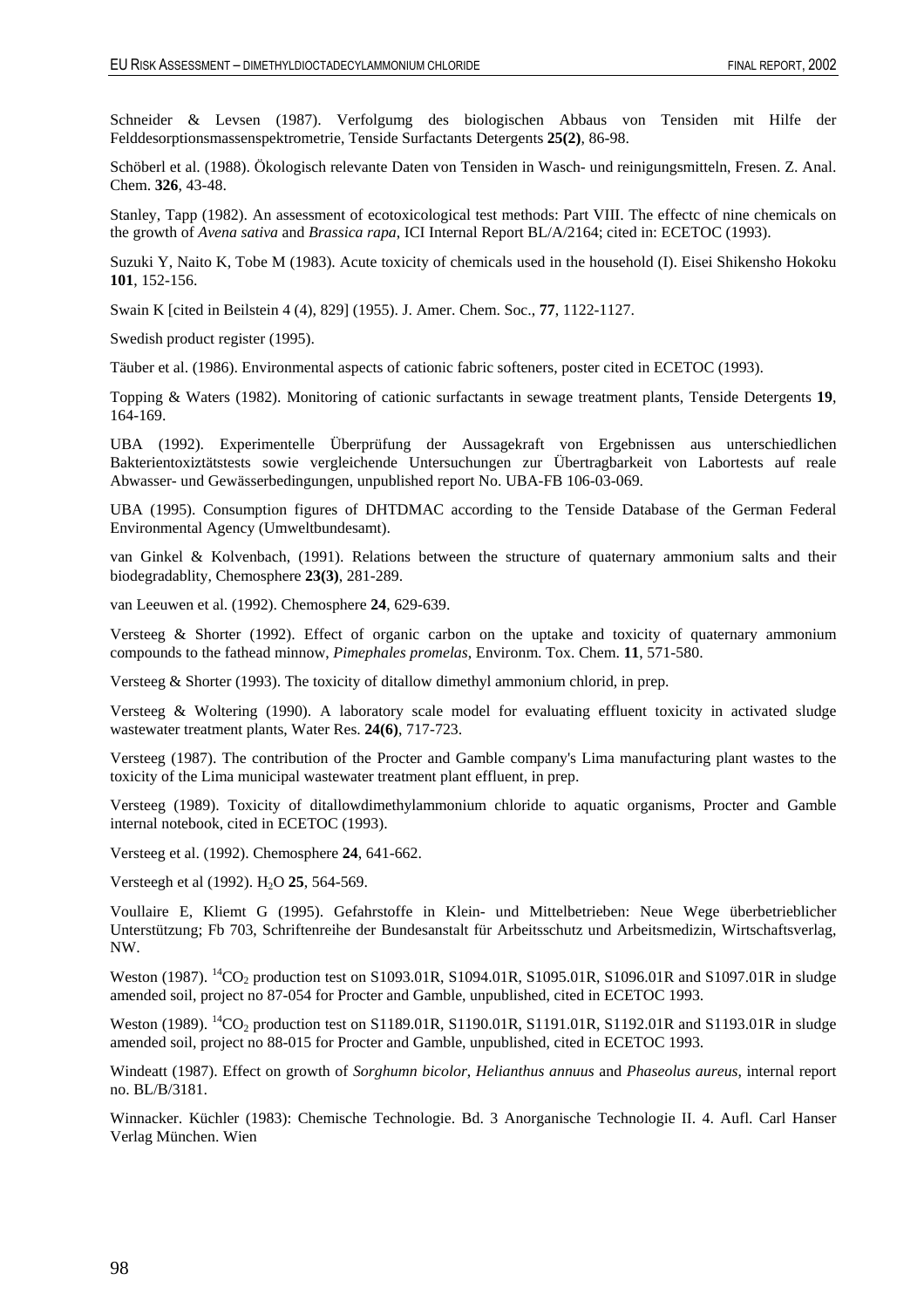## **ABBREVIATIONS**

| ADI          | Acceptable Daily Intake                                                                                                                   |
|--------------|-------------------------------------------------------------------------------------------------------------------------------------------|
| AF           | <b>Assessment Factor</b>                                                                                                                  |
| <b>ASTM</b>  | American Society for Testing and Materials                                                                                                |
| <b>ATP</b>   | <b>Adaptation to Technical Progress</b>                                                                                                   |
| <b>AUC</b>   | Area Under The Curve                                                                                                                      |
| B            | Bioaccumulation                                                                                                                           |
| <b>BBA</b>   | Biologische Bundesanstalt für Land- und Forstwirtschaft                                                                                   |
| <b>BCF</b>   | <b>Bioconcentration Factor</b>                                                                                                            |
| <b>BMC</b>   | <b>Benchmark Concentration</b>                                                                                                            |
| <b>BMD</b>   | <b>Benchmark Dose</b>                                                                                                                     |
| <b>BMF</b>   | <b>Biomagnification Factor</b>                                                                                                            |
| bw           | body weight $/Bw$ , $b.w$ .                                                                                                               |
| $\mathsf{C}$ | Corrosive (Symbols and indications of danger for dangerous substances and<br>preparations according to Annex III of Directive 67/548/EEC) |
| CA           | <b>Chromosome Aberration</b>                                                                                                              |
| CA           | <b>Competent Authority</b>                                                                                                                |
| CAS          | <b>Chemical Abstract Services</b>                                                                                                         |
| <b>CEC</b>   | Commission of the European Communities                                                                                                    |
| <b>CEN</b>   | European Standards Organisation / European Committee for Normalisation                                                                    |
| <b>CMR</b>   | Carcinogenic, Mutagenic and toxic to Reproduction                                                                                         |
| <b>CNS</b>   | Central Nervous System                                                                                                                    |
| <b>COD</b>   | Chemical Oxygen Demand                                                                                                                    |
| <b>CSTEE</b> | Scientific Committee for Toxicity, Ecotoxicity and the Environment (DG SANCO)                                                             |
| $CT_{50}$    | Clearance Time, elimination or depuration expressed as half-life                                                                          |
| d.wt         | dry weight / dw                                                                                                                           |
| dfi          | daily food intake                                                                                                                         |
| DG           | Directorate General                                                                                                                       |
| DIN          | Deutsche Industrie Norm (German norm)                                                                                                     |
| <b>DNA</b>   | DeoxyriboNucleic Acid                                                                                                                     |
| <b>DOC</b>   | Dissolved Organic Carbon                                                                                                                  |
| DT50         | Degradation half-life or period required for 50 percent dissipation / degradation                                                         |
| DT90         | Period required for 50 percent dissipation / degradation                                                                                  |
| Ε            | Explosive (Symbols and indications of danger for dangerous substances and<br>preparations according to Annex III of Directive 67/548/EEC) |
| <b>EASE</b>  | Estimation and Assessment of Substance Exposure Physico-chemical properties [Model]                                                       |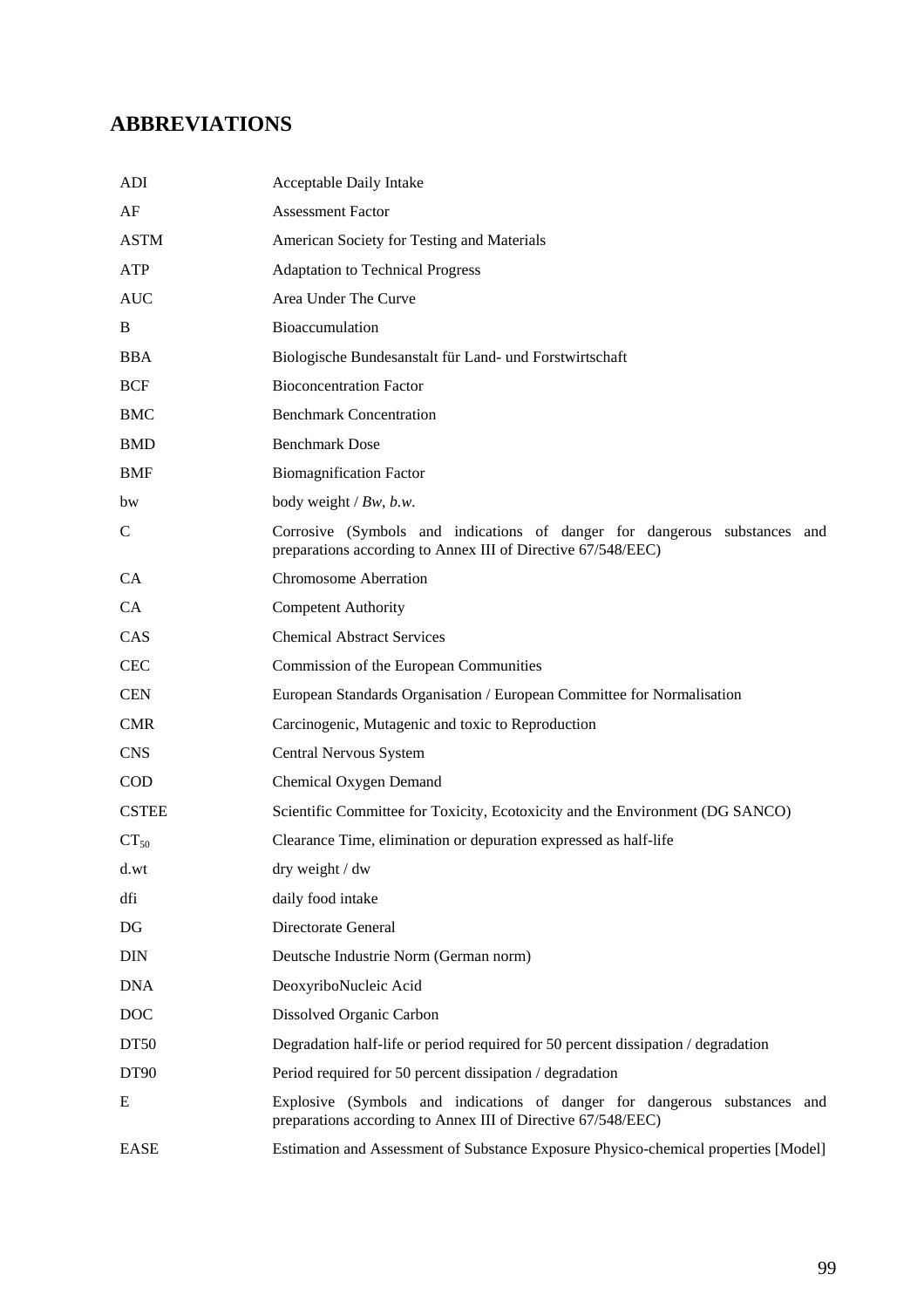| EbC50         | Effect Concentration measured as 50% reduction in biomass growth in algae tests                                                                    |
|---------------|----------------------------------------------------------------------------------------------------------------------------------------------------|
| EC            | <b>European Communities</b>                                                                                                                        |
| EC10          | Effect Concentration measured as 10% effect                                                                                                        |
| EC50          | median Effect Concentration                                                                                                                        |
| <b>ECB</b>    | European Chemicals Bureau                                                                                                                          |
| <b>ECETOC</b> | European Centre for Ecotoxicology and Toxicology of Chemicals                                                                                      |
| <b>ECVAM</b>  | European Centre for the Validation of Alternative Methods                                                                                          |
| <b>EDC</b>    | <b>Endocrine Disrupting Chemical</b>                                                                                                               |
| <b>EEC</b>    | European Economic Communities                                                                                                                      |
| <b>EINECS</b> | European Inventory of Existing Commercial Chemical Substances                                                                                      |
| <b>ELINCS</b> | European List of New Chemical Substances                                                                                                           |
| EN            | European Norm                                                                                                                                      |
| EPA           | <b>Environmental Protection Agency (USA)</b>                                                                                                       |
| ErC50         | Effect Concentration measured as 50% reduction in growth rate in algae tests                                                                       |
| <b>ESD</b>    | <b>Emission Scenario Document</b>                                                                                                                  |
| EU            | European Union                                                                                                                                     |
| <b>EUSES</b>  | European Union System for the Evaluation of Substances [software tool in support of<br>the Technical Guidance Document on risk assessment]         |
| $F(+)$        | (Highly) flammable (Symbols and indications of danger for dangerous substances and<br>preparations according to Annex III of Directive 67/548/EEC) |
| <b>FAO</b>    | Food and Agriculture Organisation of the United Nations                                                                                            |
| <b>FELS</b>   | Fish Early Life Stage                                                                                                                              |
| <b>GLP</b>    | Good Laboratory Practice                                                                                                                           |
| <b>HEDSET</b> | EC/OECD Harmonised Electronic Data Set (for data collection of existing substances)                                                                |
| <b>HELCOM</b> | Helsinki Commission - Baltic Marine Environment Protection Commission                                                                              |
| <b>HPLC</b>   | High Pressure Liquid Chromatography                                                                                                                |
| <b>HPVC</b>   | High Production Volume Chemical $(>1000 t/a)$                                                                                                      |
| <b>IARC</b>   | International Agency for Research on Cancer                                                                                                        |
| IC            | <b>Industrial Category</b>                                                                                                                         |
| IC50          | median Immobilisation Concentration or median Inhibitory Concentration                                                                             |
| <b>ILO</b>    | International Labour Organisation                                                                                                                  |
| <b>IPCS</b>   | International Programme on Chemical Safety                                                                                                         |
| <b>ISO</b>    | International Organisation for Standardisation                                                                                                     |
| <b>IUCLID</b> | International Uniform Chemical Information Database (existing substances)                                                                          |
| <b>IUPAC</b>  | International Union for Pure and Applied Chemistry                                                                                                 |
| <b>JEFCA</b>  | Joint FAO/WHO Expert Committee on Food Additives                                                                                                   |
| <b>JMPR</b>   | Joint FAO/WHO Meeting on Pesticide Residues                                                                                                        |
| Koc           | organic carbon normalised distribution coefficient                                                                                                 |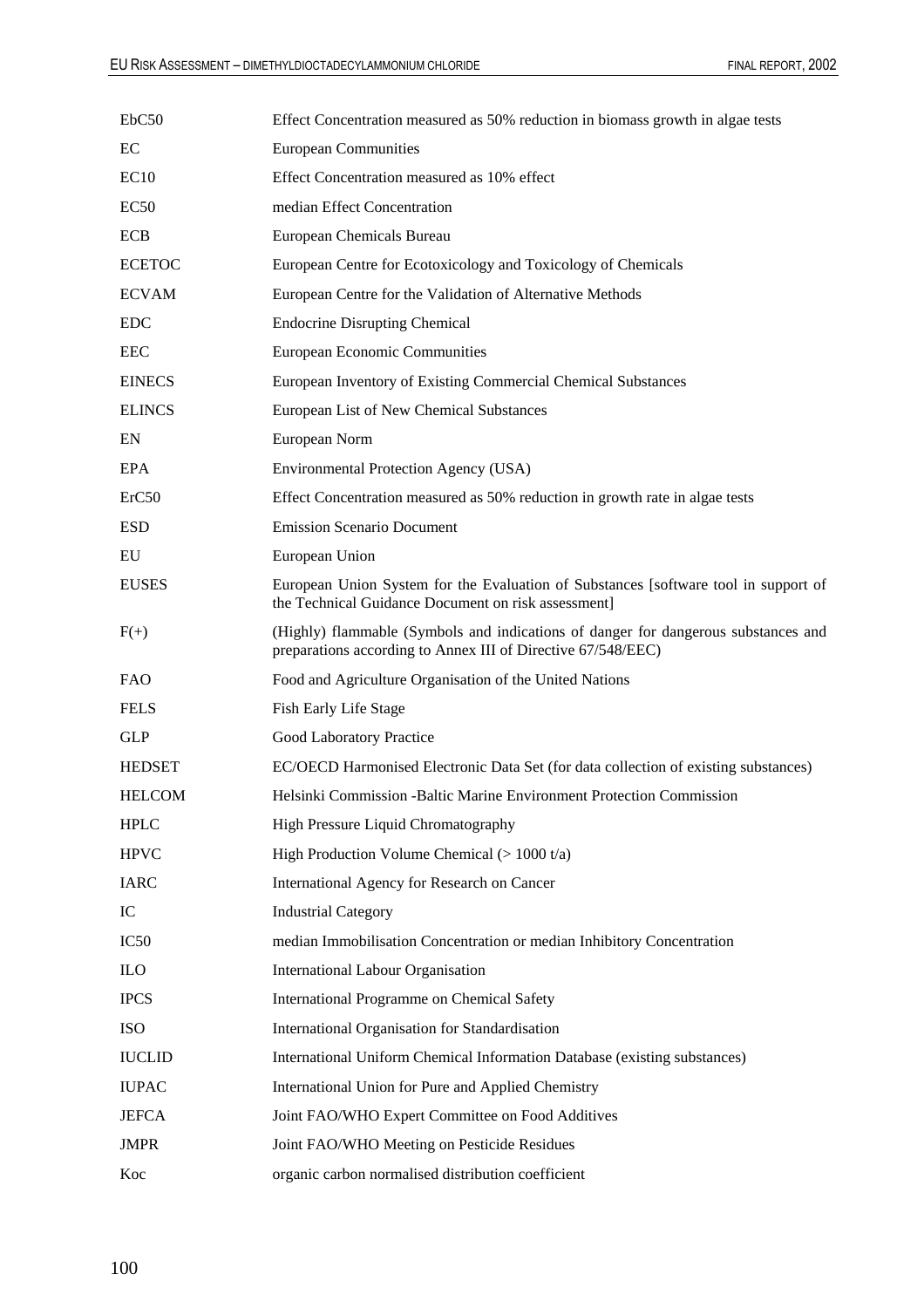| Kow          | octanol/water partition coefficient                                                                                                                          |
|--------------|--------------------------------------------------------------------------------------------------------------------------------------------------------------|
| Kp           | solids-water partition coefficient                                                                                                                           |
| L(E)C50      | median Lethal (Effect) Concentration                                                                                                                         |
| <b>LAEL</b>  | Lowest Adverse Effect Level                                                                                                                                  |
| LC50         | median Lethal Concentration                                                                                                                                  |
| LD50         | median Lethal Dose                                                                                                                                           |
| LEV          | <b>Local Exhaust Ventilation</b>                                                                                                                             |
| <b>LLNA</b>  | Local Lymph Node Assay                                                                                                                                       |
| <b>LOAEL</b> | Lowest Observed Adverse Effect Level                                                                                                                         |
| <b>LOEC</b>  | <b>Lowest Observed Effect Concentration</b>                                                                                                                  |
| <b>LOED</b>  | <b>Lowest Observed Effect Dose</b>                                                                                                                           |
| <b>LOEL</b>  | Lowest Observed Effect Level                                                                                                                                 |
| <b>MAC</b>   | Maximum Allowable Concentration                                                                                                                              |
| <b>MATC</b>  | Maximum Acceptable Toxic Concentration                                                                                                                       |
| MC           | Main Category                                                                                                                                                |
| <b>MITI</b>  | Ministry of International Trade and Industry, Japan                                                                                                          |
| <b>MOE</b>   | Margin of Exposure                                                                                                                                           |
| <b>MOS</b>   | Margin of Safety                                                                                                                                             |
| MW           | Molecular Weight                                                                                                                                             |
| N            | Dangerous for the environment (Symbols and indications of danger for dangerous<br>substances and preparations according to Annex III of Directive 67/548/EEC |
| <b>NAEL</b>  | No Adverse Effect Level                                                                                                                                      |
| <b>NOAEL</b> | No Observed Adverse Effect Level                                                                                                                             |
| <b>NOEL</b>  | No Observed Effect Level                                                                                                                                     |
| <b>NOEC</b>  | No Observed Effect Concentration                                                                                                                             |
| <b>NTP</b>   | National Toxicology Program (USA)                                                                                                                            |
| O            | Oxidizing (Symbols and indications of danger for dangerous substances and<br>preparations according to Annex III of Directive 67/548/EEC)                    |
| <b>OECD</b>  | Organisation for Economic Cooperation and Development                                                                                                        |
| OEL          | Occupational Exposure Limit                                                                                                                                  |
| OJ           | Official Journal                                                                                                                                             |
| <b>OSPAR</b> | Oslo and Paris Convention for the protection of the marine environment of the Northeast<br>Atlantic                                                          |
| $\mathbf P$  | Persistent                                                                                                                                                   |
| <b>PBT</b>   | Persistent, Bioaccumulative and Toxic                                                                                                                        |
| <b>PBPK</b>  | Physiologically Based PharmacoKinetic modelling                                                                                                              |
| <b>PBTK</b>  | Physiologically Based ToxicoKinetic modelling                                                                                                                |
| <b>PEC</b>   | Predicted Environmental Concentration                                                                                                                        |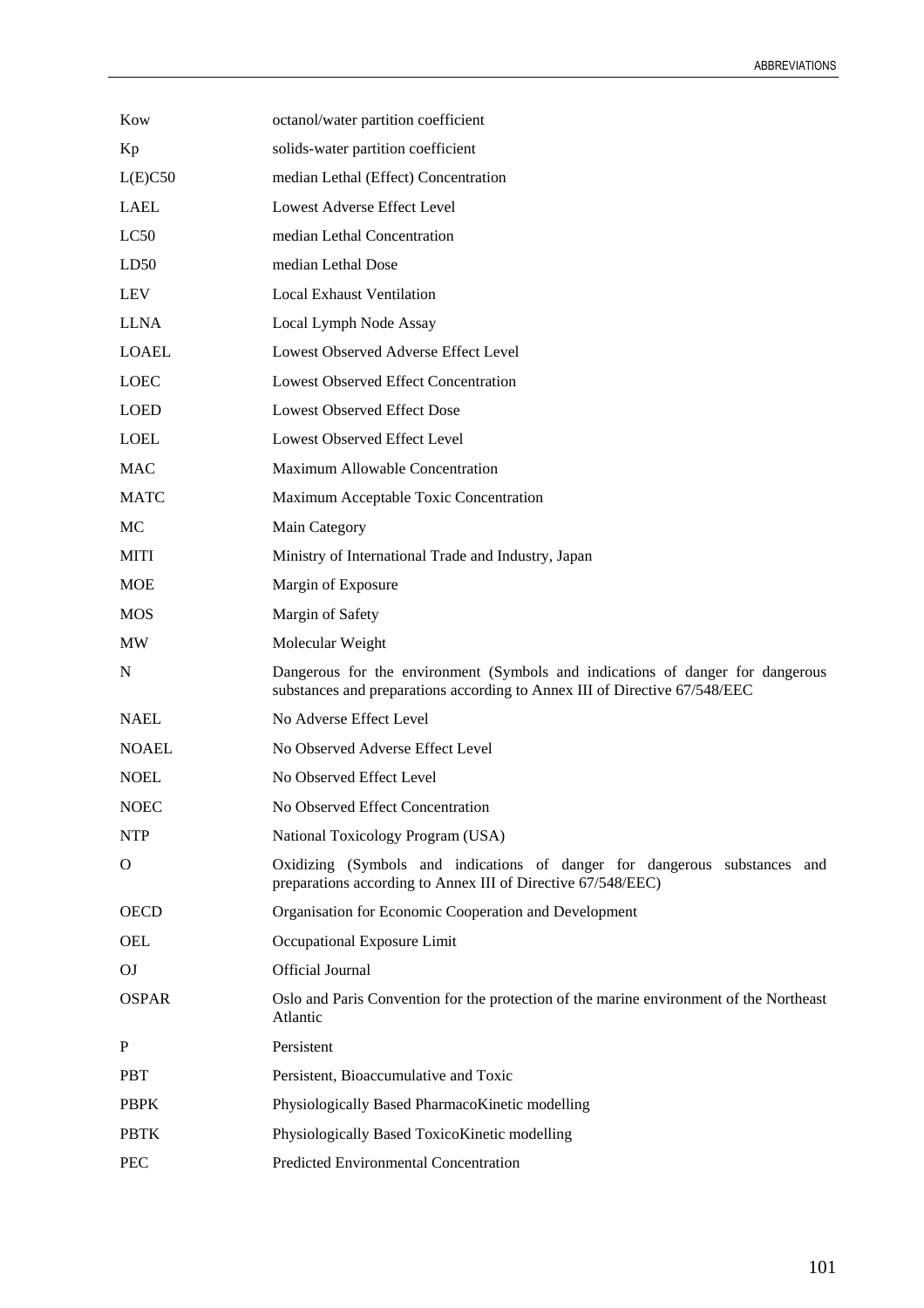| pH           | logarithm (to the base 10) (of the hydrogen ion concentration ${H^+}$ )                                                                      |  |
|--------------|----------------------------------------------------------------------------------------------------------------------------------------------|--|
| pKa          | logarithm (to the base 10) of the acid dissociation constant                                                                                 |  |
| pKb          | logarithm (to the base 10) of the base dissociation constant                                                                                 |  |
| <b>PNEC</b>  | Predicted No Effect Concentration                                                                                                            |  |
| POP          | Persistent Organic Pollutant                                                                                                                 |  |
| <b>PPE</b>   | Personal Protective Equipment                                                                                                                |  |
| QSAR         | (Quantitative) Structure-Activity Relationship                                                                                               |  |
| R phrases    | Risk phrases according to Annex III of Directive 67/548/EEC                                                                                  |  |
| <b>RAR</b>   | <b>Risk Assessment Report</b>                                                                                                                |  |
| RC           | <b>Risk Characterisation</b>                                                                                                                 |  |
| <b>RfC</b>   | Reference Concentration                                                                                                                      |  |
| <b>RfD</b>   | Reference Dose                                                                                                                               |  |
| <b>RNA</b>   | RiboNucleic Acid                                                                                                                             |  |
| <b>RPE</b>   | <b>Respiratory Protective Equipment</b>                                                                                                      |  |
| <b>RWC</b>   | <b>Reasonable Worst Case</b>                                                                                                                 |  |
| S phrases    | Safety phrases according to Annex III of Directive 67/548/EEC                                                                                |  |
| <b>SAR</b>   | <b>Structure-Activity Relationships</b>                                                                                                      |  |
| <b>SBR</b>   | Standardised birth ratio                                                                                                                     |  |
| <b>SCE</b>   | Sister Chromatic Exchange                                                                                                                    |  |
| <b>SDS</b>   | <b>Safety Data Sheet</b>                                                                                                                     |  |
| <b>SETAC</b> | Society of Environmental Toxicology And Chemistry                                                                                            |  |
| <b>SNIF</b>  | Summary Notification Interchange Format (new substances)                                                                                     |  |
| SSD          | <b>Species Sensitivity Distribution</b>                                                                                                      |  |
| <b>STP</b>   | <b>Sewage Treatment Plant</b>                                                                                                                |  |
| $T(+)$       | (Very) Toxic (Symbols and indications of danger for dangerous substances and<br>preparations according to Annex III of Directive 67/548/EEC) |  |
| TDI          | Tolerable Daily Intake                                                                                                                       |  |
| TG           | <b>Test Guideline</b>                                                                                                                        |  |
| <b>TGD</b>   | Technical Guidance Document <sup>1</sup>                                                                                                     |  |
| <b>TNsG</b>  | Technical Notes for Guidance (for Biocides)                                                                                                  |  |
| <b>TNO</b>   | The Netherlands Organisation for Applied Scientific Research                                                                                 |  |
| <b>UC</b>    | Use Category                                                                                                                                 |  |
| <b>UDS</b>   | Unscheduled DNA Synthesis                                                                                                                    |  |
| <b>UN</b>    | <b>United Nations</b>                                                                                                                        |  |
| <b>UNEP</b>  | United Nations Environment Programme                                                                                                         |  |
| US EPA       | Environmental Protection Agency, USA                                                                                                         |  |
| UV           | <b>Ultraviolet Region of Spectrum</b>                                                                                                        |  |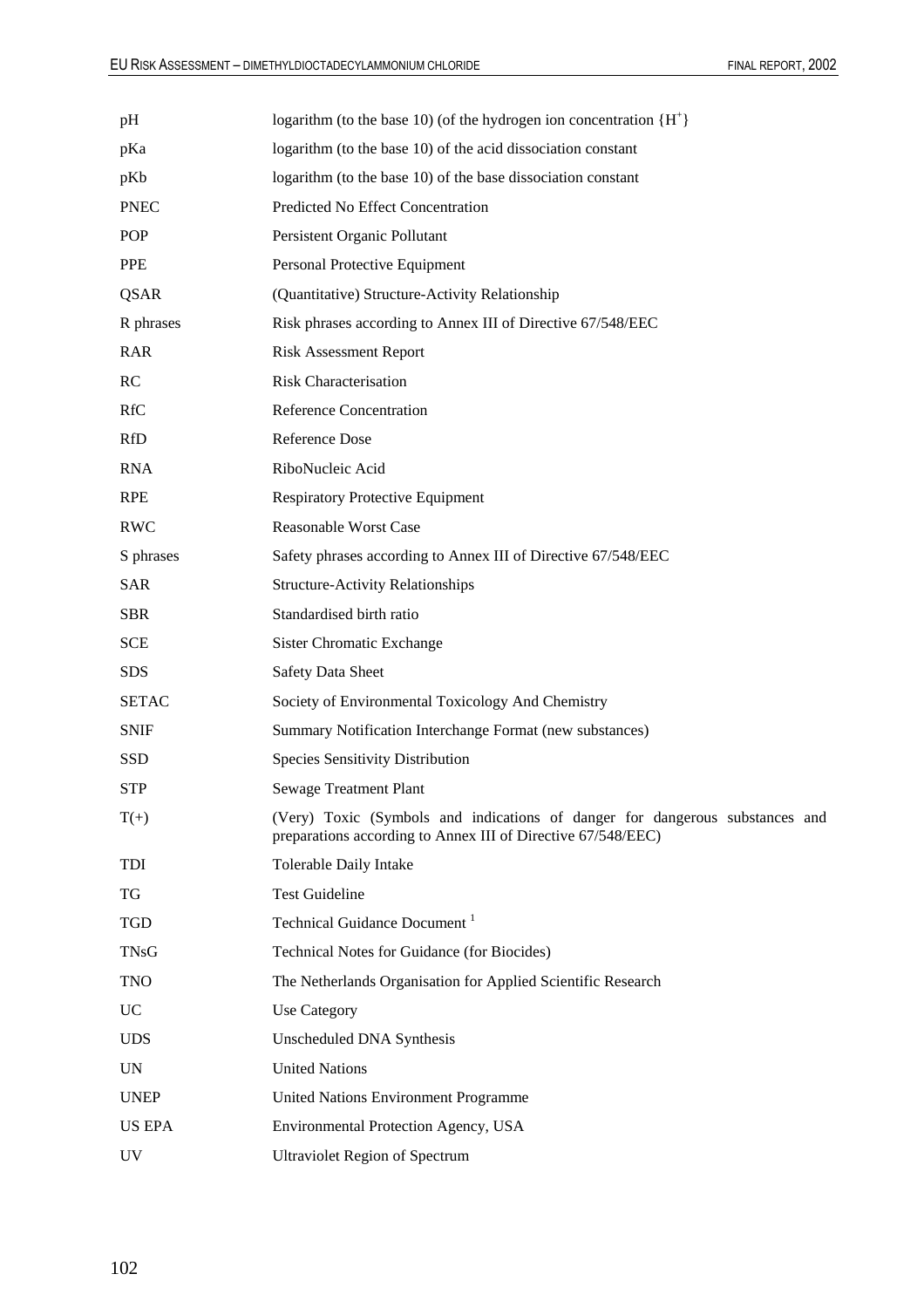| <b>UVCB</b> | Unknown or Variable composition, Complex reaction products of Biological material                                                        |
|-------------|------------------------------------------------------------------------------------------------------------------------------------------|
| vB          | very Bioaccumulative                                                                                                                     |
| vP          | very Persistent                                                                                                                          |
| vPvB        | very Persistent and very Bioaccumulative                                                                                                 |
| V/V         | volume per volume ratio                                                                                                                  |
| W/W         | weight per weight ratio                                                                                                                  |
| <b>WHO</b>  | World Health Organization                                                                                                                |
| <b>WWTP</b> | Waste Water Treatment Plant                                                                                                              |
| Xn          | Harmful (Symbols and indications of danger for dangerous substances and preparations<br>according to Annex III of Directive 67/548/EEC)  |
| Xi          | Irritant (Symbols and indications of danger for dangerous substances and preparations<br>according to Annex III of Directive 67/548/EEC) |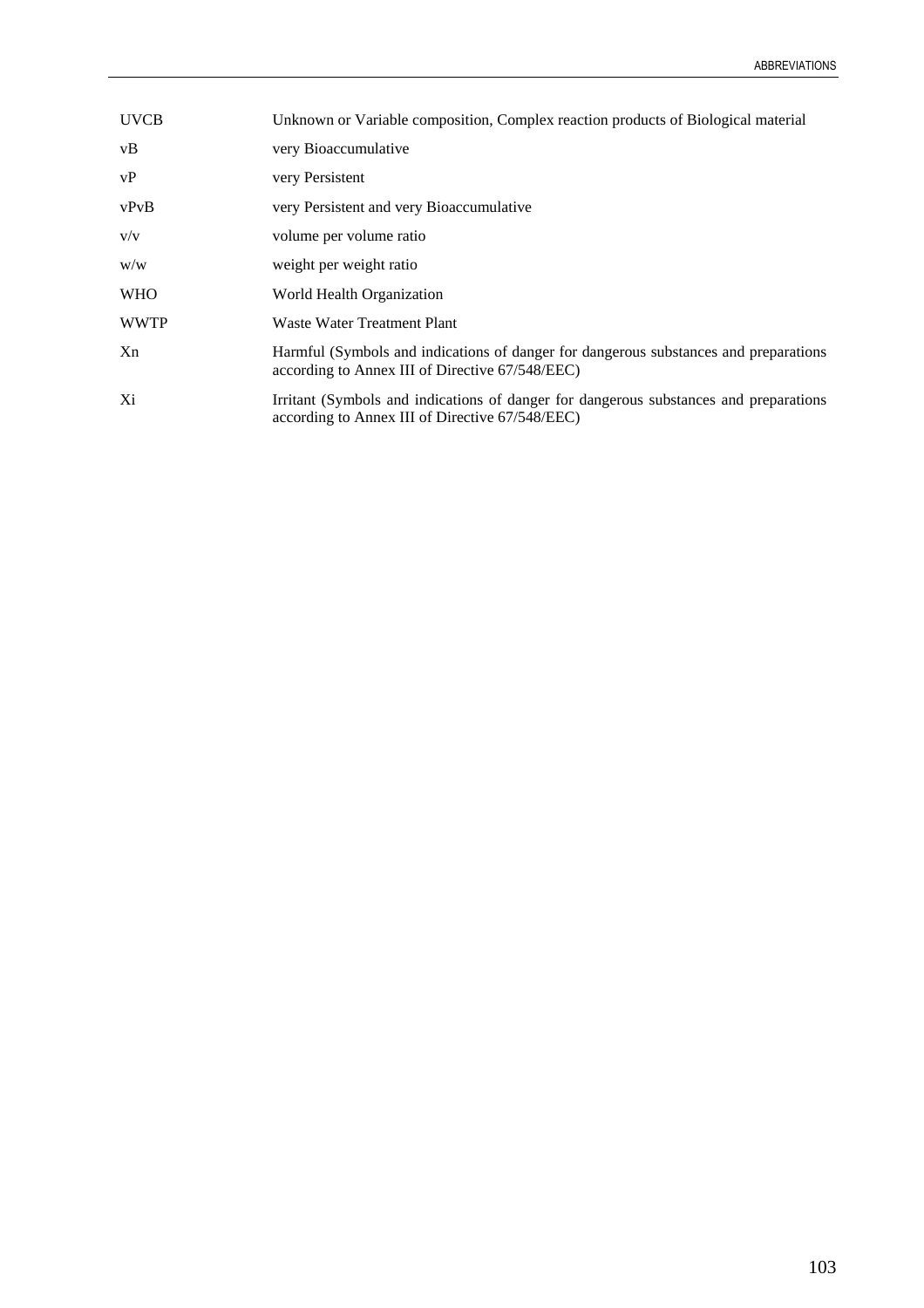# **Appendix 1**

Substance: DHTDMAC (DODMAC)

Computer model used: USES 1.0 (Uniform Sytem for the Evaluation of substances) Category of consumer products: Cosmetics (hair softeners) Results: Dermal uptake by consumer: 0.0225 mg/kg b.w. and day

| Name:                        | DODMAC, dermal 5 |
|------------------------------|------------------|
| $CAS-No.$                    | $107 - 64 - 2$   |
| EC-notification no.:         | EINECS no.:      |
| Molecular weight $[g$ mol-1: | 586.5            |
| Mol. Formula:                |                  |
| PARAMETER STATUS             |                  |
|                              |                  |

| Scenario:                                    | Dermal No consumer<br>exposure in<br>scenario 5 | exposure       |
|----------------------------------------------|-------------------------------------------------|----------------|
| Timescale of exposure:                       | Chronic                                         | Acute          |
| Weight Frac. chem. in product [-]:           | 0.03 S                                          | ??             |
| Number of events per period [events.d-1]:    | 0.375 S                                         | ??             |
| <b>DERMAL EXPOSURE IN SCENARIO 5:</b>        | <b>ACTUAL</b>                                   | <b>DEFAULT</b> |
| <b>UPTAKE BY CONSUMER</b>                    | <b>CALCULATED</b>                               |                |
| Inhalatory uptake by consumer [mg.kg-1.d-1]: | ??                                              |                |
| Oral uptake by consumer [mg.kg-1.d-1]        | ??                                              |                |
| Dermal uptake by consumer [mg.kg.-1d.-1]:    | 0.0225                                          |                |
| REGIONAL: CONCENTRATIONS IN HUMAN INTAKE     |                                                 | CALCULATED     |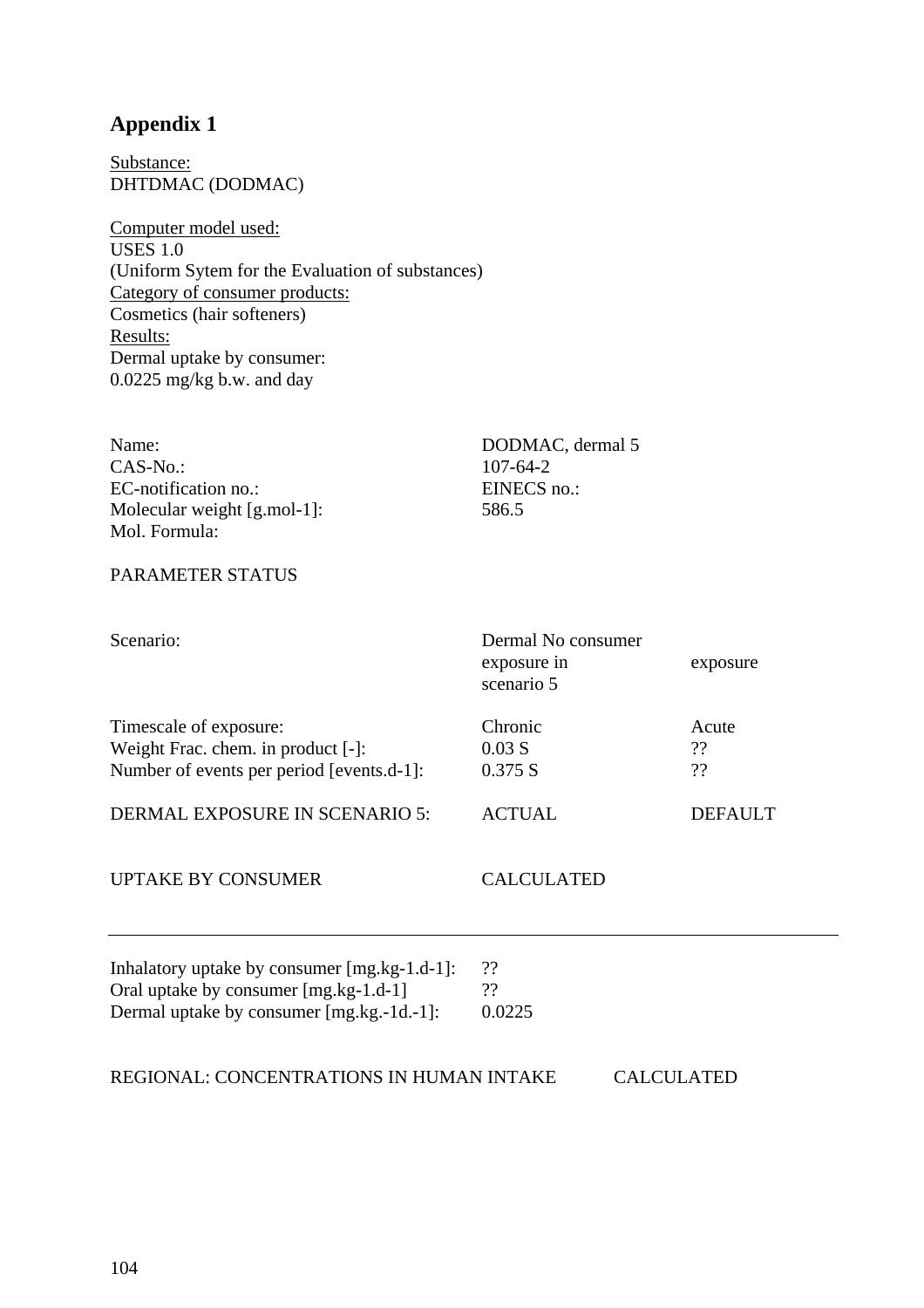Substance: DHTDMAC (DODMAC)

Computer model used: USES 1.0 (Uniform Sytem for the Evaluation of substances) Category of consumer products: Linen softeners and wool detergents Results: Dermal uptake by consumer: 10.99 mg/kg b.w. and day (wool detergents) 18.32 mg/kg b.w. and day (linen softeners)

| Name:                         | DODMAC, dermal 5 |
|-------------------------------|------------------|
| $CAS-No.$                     | 107-64-2         |
| EC-notification no.:          | EINECS no.:      |
| Molecular weight $[g$ .mol-1: | 586.5            |
| Mol. Formula:                 |                  |

### PARAMETER STATUS

| Scenario:                                                                                                                          | Dermal No consumer<br>exposure in<br>scenario 4 | exposure          |
|------------------------------------------------------------------------------------------------------------------------------------|-------------------------------------------------|-------------------|
| Timescale of exposure:<br>Weight Frac. chem. in product [-]:<br>Number of events per period [events.d-1]:                          | Chronic<br>0.06S<br>0.375 S                     | Acute<br>??<br>?? |
| <b>DERMAL EXPOSURE IN SCENARIO 5:</b>                                                                                              | <b>ACTUAL</b>                                   | <b>DEFAULT</b>    |
| <b>UPTAKE BY CONSUMER</b>                                                                                                          | <b>CALCULATED</b>                               |                   |
| Inhalatory uptake by consumer [mg.kg-1.d-1]:<br>Oral uptake by consumer [mg.kg-1.d-1]<br>Dermal uptake by consumer [mg.kg.-1d.-1]: | ??<br>??<br>10.99                               |                   |
| REGIONAL: CONCENTRATIONS IN HUMAN INTAKE                                                                                           |                                                 | <b>CALCULATED</b> |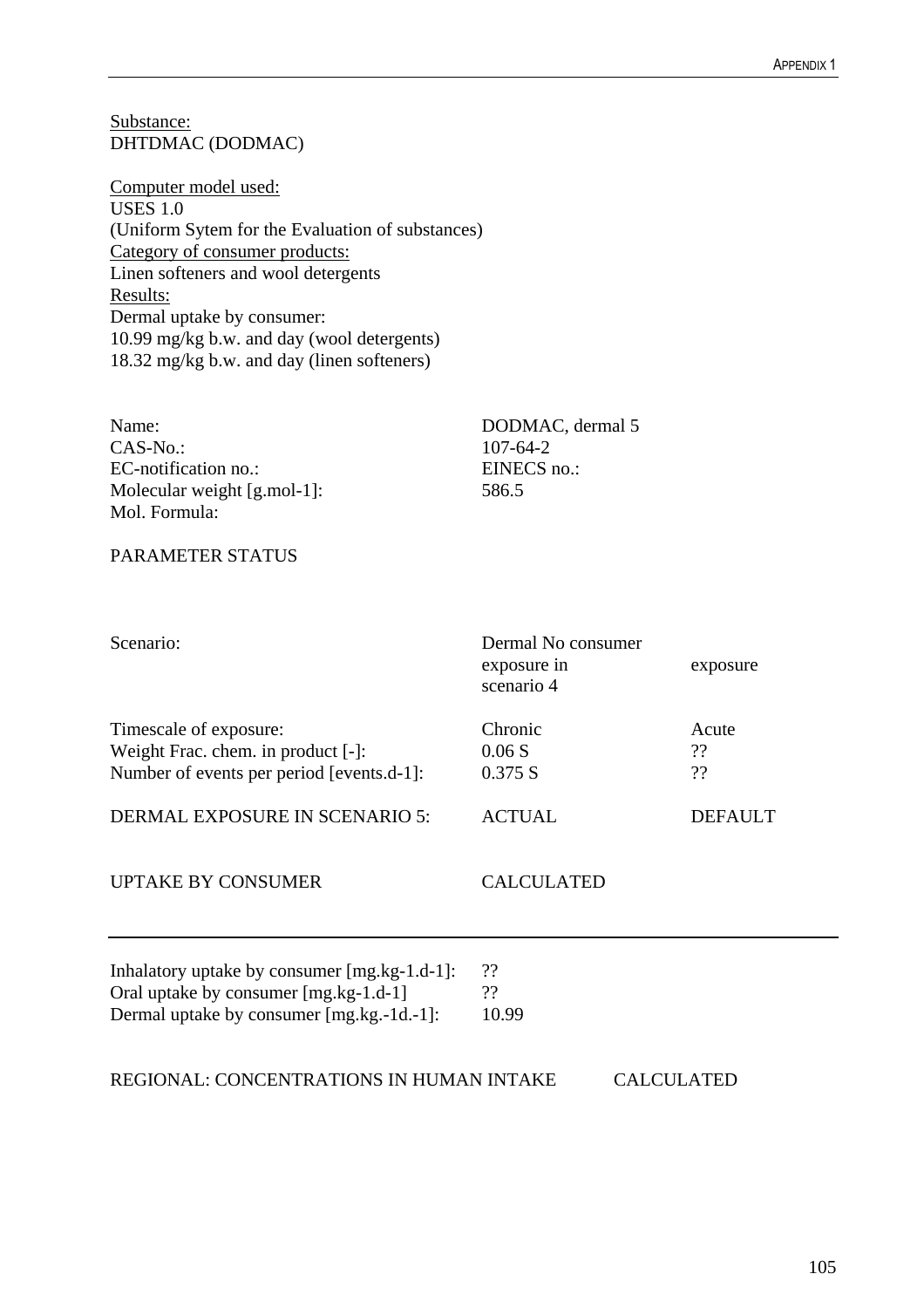Substance: DHTDMAC (DODMAC)

Computer model used: USES 1.0 (Uniform Sytem for the Evaluation of substances) Category of consumer products: Car polish and car cleansing agents Results: Dermal uptake by consumer: 8.143 mg/kg b.w. and day

| Name:<br>$CAS-No.$<br>EC-notification no.:<br>Molecular weight [g.mol-1]:<br>Mol. Formula:                                         | DODMAC, dermal 5<br>$107 - 64 - 2$<br>EINECS no.:<br>586.5 |                   |
|------------------------------------------------------------------------------------------------------------------------------------|------------------------------------------------------------|-------------------|
| <b>PARAMETER STATUS</b>                                                                                                            |                                                            |                   |
| Scenario:                                                                                                                          | Dermal No consumer<br>exposure in<br>scenario 4            | exposure          |
| Timescale of exposure:<br>Weight Frac. chem. in product [-]:<br>Number of events per period [events.d-1]:                          | Acute<br>0.04S<br>0.125 S                                  | Acute<br>??<br>?? |
| <b>DERMAL EXPOSURE IN SCENARIO 5:</b>                                                                                              | <b>ACTUAL</b>                                              | <b>DEFAULT</b>    |
| <b>UPTAKE BY CONSUMER</b>                                                                                                          | <b>CALCULATED</b>                                          |                   |
| Inhalatory uptake by consumer [mg.kg-1.d-1]:<br>Oral uptake by consumer [mg.kg-1.d-1]<br>Dermal uptake by consumer [mg.kg.-1d.-1]: | ??<br>??<br>8.143                                          |                   |

REGIONAL: CONCENTRATIONS IN HUMAN INTAKE CALCULATED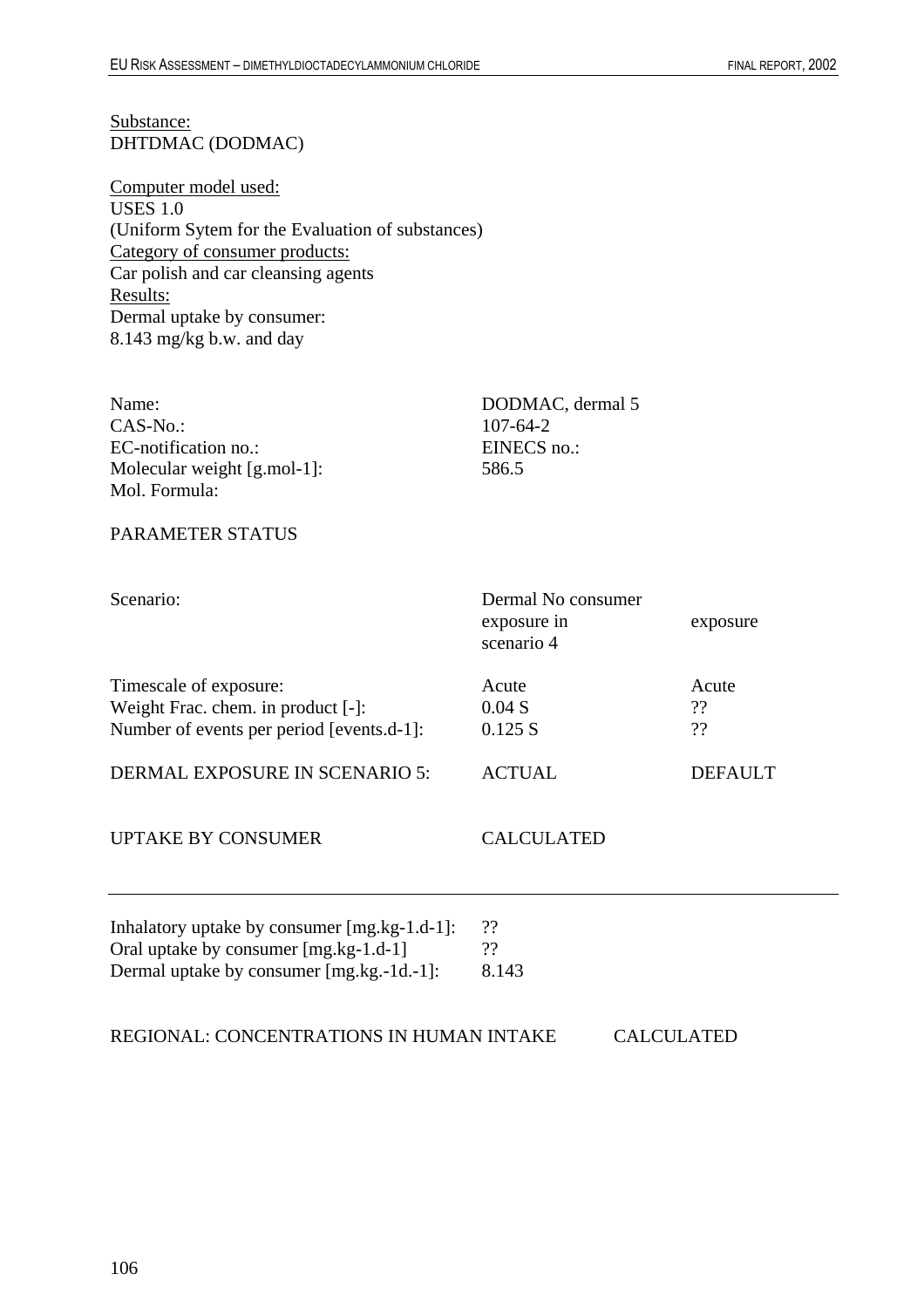### European Commission

#### **EUR 20397 EN/2 – European Union Risk Assessment Report Dimethyldioctadecylammonium chloride (DODMAC), Volume 14 published in 2002 with Addendum 2009**

*Editors: K. Aschberger, O. Cosgrove, S. Pakalin, A. Paya-Perez, S. Vegro.* 

Luxembourg: Office for Official Publications of the European Communities

2009 – VIII pp., 121 pp. – 17.0 x 24.0 cm

EUR – Scientific and Technical Research series – ISSN 1018-5593

The report provides the comprehensive risk assessment of the substance dimethyldioctadecylammonium chloride (DODMAC). It has been prepared by Germany in the frame of Council Regulation (EEC) No. 793/93 on the evaluation and control of the risks of existing substances, following the principles for assessment of the risks to man and the environment, laid down in Commission Regulation (EC) No. 1488/94.

The evaluation considers the emissions and the resulting exposure to the environment and the human populations in all life cycle steps. Following the exposure assessment, the environmental risk characterisation for each protection goal in the aquatic, terrestrial and atmospheric compartment has been determined. For human health the scenarios for occupational exposure, consumer exposure and humans exposed via the environment have been examined and the possible risks have been identified.

The risk assessment for dimethyldioctadecylammonium chloride concludes that there is at present no concern for the environment or for human health. There is at present no need for further information and/or testing or for risk reduction measures beyond those that are being applied already.